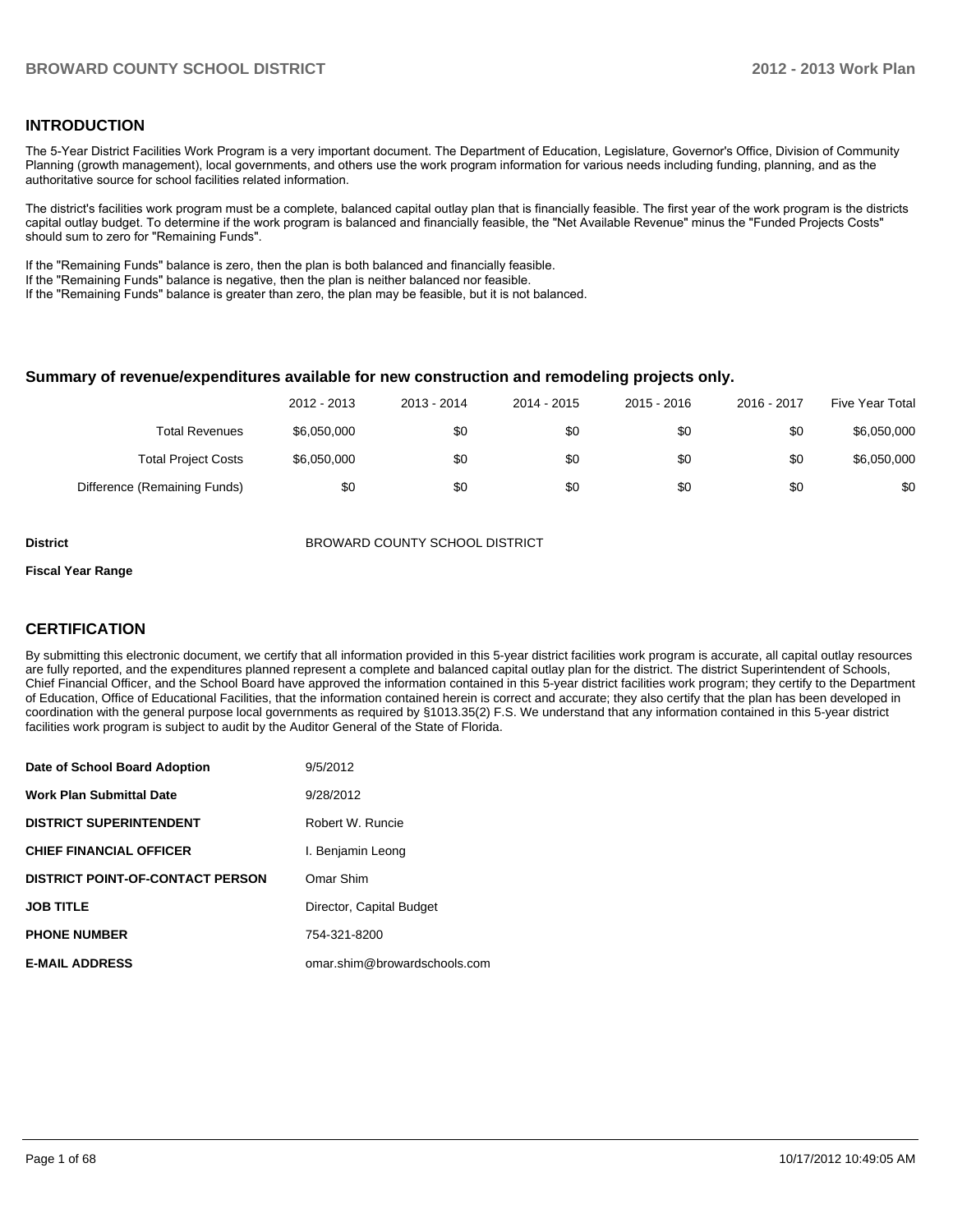## **Expenditures**

#### **Expenditure for Maintenance, Repair and Renovation from 1.50-Mills and PECO**

Annually, prior to the adoption of the district school budget, each school board must prepare a tentative district facilities work program that includes a schedule of major repair and renovation projects necessary to maintain the educational and ancillary facilities of the district.

|                | Item                                          | $2012 - 2013$<br><b>Actual Budget</b> | 2013 - 2014<br>Projected | $2014 - 2015$<br>Projected | $2015 - 2016$<br>Projected | 2016 - 2017<br>Projected | <b>Total</b> |  |  |
|----------------|-----------------------------------------------|---------------------------------------|--------------------------|----------------------------|----------------------------|--------------------------|--------------|--|--|
| <b>HVAC</b>    |                                               | \$0                                   | \$0                      | \$0                        | \$0                        | \$0                      | \$0          |  |  |
|                | Locations: No Locations for this expenditure. |                                       |                          |                            |                            |                          |              |  |  |
| Flooring       |                                               | \$0                                   | \$0                      | \$0                        | \$0                        | \$0                      | \$0          |  |  |
|                | Locations: No Locations for this expenditure. |                                       |                          |                            |                            |                          |              |  |  |
| Roofing        |                                               | \$0                                   | \$0                      | \$0                        | \$0                        | \$0                      | \$0          |  |  |
|                | Locations: No Locations for this expenditure. |                                       |                          |                            |                            |                          |              |  |  |
| Safety to Life |                                               | \$5,000,000                           | \$4,246,000              | \$2,042,000                | \$2,576,000                | \$3,545,000              | \$17,409,000 |  |  |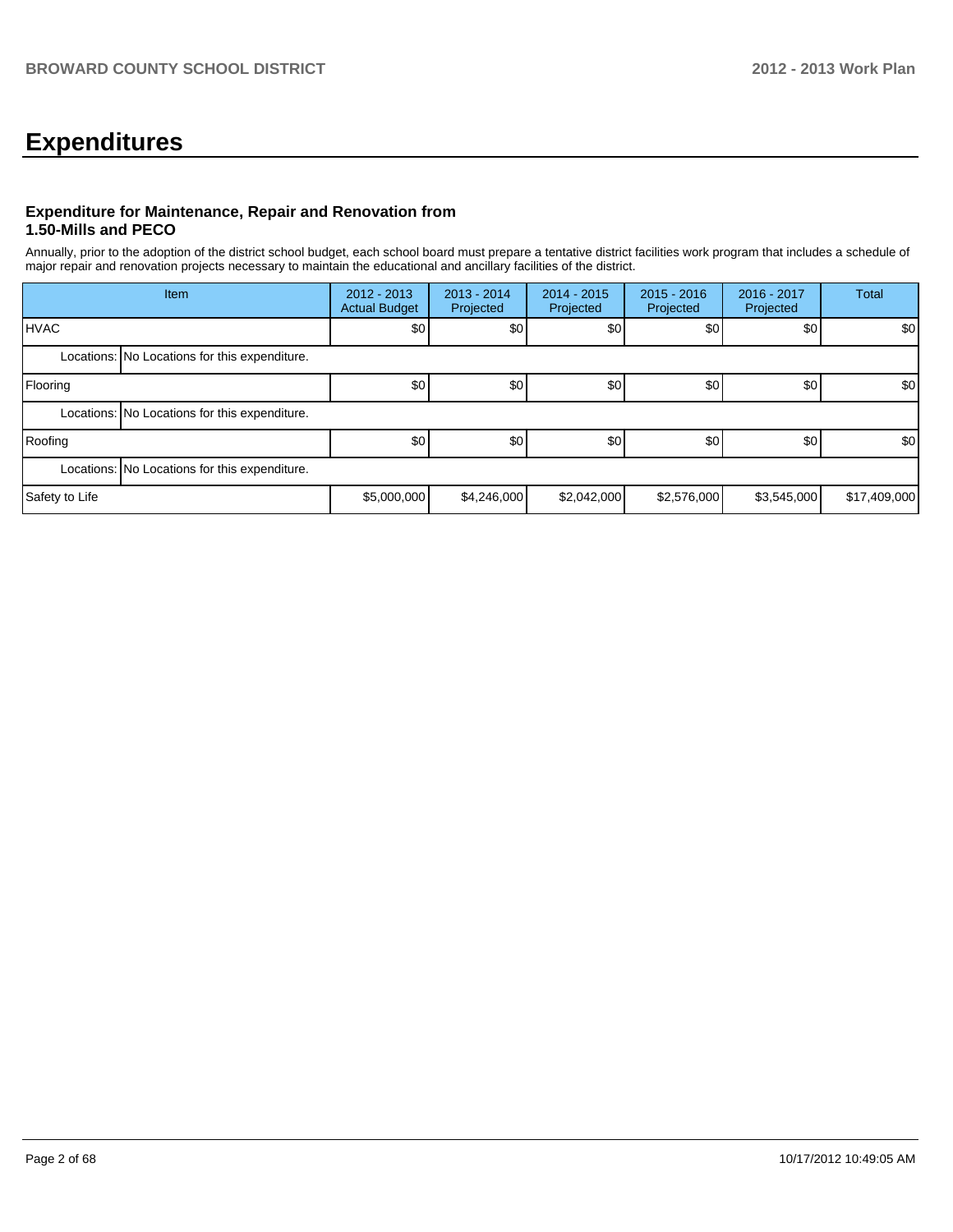| Fencing | Locations: ANDERSON BOYD H SENIOR HIGH, APOLLO MIDDLE, ASHE JR ARTHUR MIDDLE, ATLANTIC TECHNICAL CENTER, ATLANTIC WEST<br>ELEMENTARY, ATTUCKS MIDDLE, BAIR MIDDLE, BANYAN ELEMENTARY, BAYVIEW ELEMENTARY, BEACHSIDE MONTESSORI<br>VILLAGE, BECON ADMINISTRATION, BENNETT ELEMENTARY, BETHUNE MARY M ELEMENTARY, BOULEVARD HEIGHTS<br>ELEMENTARY, BRIGHT HORIZONS, BROADVIEW ELEMENTARY, BROWARD ESTATES ELEMENTARY, BROWARD FIRE ACADEMY<br>(VO-TECH OFF CAMPUS), CASTLE ANNEX, CASTLE HILL ELEMENTARY, CENTRAL PARK ELEMENTARY, CHALLENGER<br>ELEMENTARY, CHAPEL TRAIL ELEMENTARY, COCONUT CREEK ELEMENTARY, COCONUT CREEK SENIOR HIGH, COCONUT PALM<br>ELEMENTARY, COLBERT ELEMENTARY, COLLINS ELEMENTARY, COMMUNITY SCHOOL NORTH, COOPER CITY ELEMENTARY,<br>COOPER CITY SENIOR HIGH, CORAL COVE ELEMENTARY, CORAL GLADES HIGH SCHOOL, CORAL PARK ELEMENTARY, CORAL<br>SPRINGS AQUATIC COMPLEX, CORAL SPRINGS ELEMENTARY, CORAL SPRINGS MIDDLE, CORAL SPRINGS SENIOR HIGH,<br>COUNTRY HILLS ELEMENTARY, COUNTRY ISLES ELEMENTARY, CRESTHAVEN ELEMENTARY, CROISSANT PARK ELEMENTARY,<br>CROSS CREEK SCHOOL, CRYSTAL LAKE MIDDLE, CYPRESS BAY SENIOR HIGH, CYPRESS ELEMENTARY, CYPRESS RUN<br>EDUCATION CENTER, DANDY WILLIAM MIDDLE, DANIA ELEMENTARY, DAVE THOMAS EDUCATION CENTER, DAVE THOMAS<br>EDUCATION CENTER-WEST, DAVIE ELEMENTARY, DEERFIELD BEACH ELEMENTARY, DEERFIELD BEACH MIDDLE, DEERFIELD<br>BEACH SENIOR HIGH, DEERFIELD PARK ELEMENTARY, DILLARD COMMUNITY CENTER (MUSEUM), DILLARD ELEMENTARY,<br>DILLARD SENIOR HIGH, DISCOVERY ELEMENTARY, DOLPHIN BAY ELEMENTARY, DREW CHARLES FAMILY RESOURCE CENTER,<br>DREW ELEMENTARY, DRIFTWOOD ELEMENTARY, DRIFTWOOD MIDDLE, EAGLE POINT ELEMENTARY, EAGLE RIDGE ELEMENTARY,<br>EDGEWOOD ADMINISTRATION COMPLEX, ELY BLANCHE SENIOR HIGH, EMBASSY CREEK ELEMENTARY, ENDEAVOUR PRIMARY<br>LEARNING CENTER, ESEA Title 1, EVERGLADES ELEMENTARY, EVERGLADES SENIOR HIGH, FAIRWAY ELEMENTARY, FALCON<br>COVE MIDDLE, FLAMINGO ELEMENTARY, FLANAGAN CHARLES W SENIOR HIGH, FLORANADA ELEMENTARY, FOREST GLEN<br>MIDDLE, FOREST HILLS ELEMENTARY, FORT LAUDERDALE SENIOR HIGH, FOSTER STEPHEN ELEMENTARY, FOX TRAIL<br>ELEMENTARY, GATOR RUN ELEMENTARY, GLADES MIDDLE, GRIFFIN ELEMENTARY, GULFSTREAM MIDDLE, HALLANDALE ADULT<br>& COMMUNITY CENTER, HALLANDALE ELEMENTARY, HALLANDALE SENIOR HIGH, HARBORDALE ELEMENTARY, HAWKES BLUFF<br>ELEMENTARY, HERON HEIGHTS ELEMENTARY, HOLLYWOOD CENTRAL ELEMENTARY, HOLLYWOOD HILLS ELEMENTARY,<br>HOLLYWOOD HILLS SENIOR HIGH, HOLLYWOOD PARK ELEMENTARY, HORIZON ELEMENTARY, HUNT JAMES S ELEMENTARY,<br>INDIAN RIDGE MIDDLE. INDIAN TRACE ELEMENTARY. ITV RELAY STATION. KATHLEEN C WRIGHT ADMINISTRATIVE COMPLEX.<br>KING MARTIN LUTHER ELEMENTARY, LAKE FOREST ELEMENTARY, LAKESIDE ELEMENTARY, LANIER-JAMES EDUCATION<br>CENTER, LARKDALE ELEMENTARY, LAUDERDALE LAKES MIDDLE, LAUDERDALE MANORS ELEMENTARY, LAUDERHILL MIDDLE,<br>LAUDERHILL-PAUL TURNER ELEMENTARY, LIBERTY ELEMENTARY, LLOYD ESTATES ELEMENTARY, LYONS CREEK MIDDLE,<br>MANATEE BAY ELEMENTARY, MAPLEWOOD ELEMENTARY, MARGATE ELEMENTARY, MARGATE MIDDLE, MARKHAM ROBERT C<br>ELEMENTARY, MARSHALL THURGOOD ELEMENTARY, MCARTHUR SENIOR HIGH, MCFATTER WILLIAM T TECHNICAL CENTER,<br>MCNAB ELEMENTARY, MCNICOL MIDDLE, MEADOWBROOK ELEMENTARY, MILLENNIUM MIDDLE, MIRAMAR ELEMENTARY,<br>MIRAMAR SENIOR HIGH, MIRROR LAKE ELEMENTARY, MONARCH SENIOR HIGH, MORROW ELEMENTARY, NEW RENAISSANCE<br>MIDDLE, NEW RIVER MIDDLE, NOB HILL ELEMENTARY, NORCREST ELEMENTARY, NORTH ANDREWS GARDENS ELEMENTARY,<br>NORTH AREA BUS COMPLEX, NORTH AREA BUS GARAGE, NORTH AREA MAINTENANCE & WAREHOUSE, NORTH AREA PORTABLE<br>ANNEX-Training Center, NORTH FORK ELEMENTARY, NORTH LAUDERDALE ELEMENTARY, NORTH SIDE ELEMENTARY,<br>NORTHEAST SENIOR HIGH, NOVA BLANCHE FORMAN ELEMENTARY, NOVA DWIGHT D EISENHOWER ELEMENTARY, NOVA<br>MIDDLE, NOVA SENIOR HIGH, OAKLAND PARK ELEMENTARY, OAKRIDGE ELEMENTARY, OLSEN MIDDLE, ORANGE-BROOK<br>ELEMENTARY, ORIOLE ELEMENTARY, PALM COVE ELEMENTARY, PALMVIEW ELEMENTARY, PANTHER RUN ELEMENTARY, PARK<br>LAKES ELEMENTARY, PARK RIDGE ELEMENTARY, PARK SPRINGS ELEMENTARY, PARK TRAILS ELEMENTARY, PARKSIDE<br>ELEMENTARY, PARKWAY MIDDLE, PASADENA LAKES ELEMENTARY, PEMBROKE LAKES ELEMENTARY, PEMBROKE PINES<br>ELEMENTARY, PERRY ANNABEL C ELEMENTARY, PERRY HENRY D MIDDLE, PETERS ELEMENTARY, PINE RIDGE EDUCATION<br>CENTER, PINES LAKES ELEMENTARY, PINES MIDDLE, PINEWOOD ELEMENTARY, PIONEER MIDDLE, PIPER SENIOR HIGH,<br>PLANTATION ELEMENTARY, PLANTATION MIDDLE, PLANTATION PARK ELEMENTARY, PLANTATION SENIOR HIGH, POMPANO<br>ADMINISTRATIVE CENTER, POMPANO BEACH ELEMENTARY, POMPANO BEACH INSTITUTE OF INTERNATIONAL STUDIES,<br>POMPANO BEACH MIDDLE, QUIET WATERS ELEMENTARY, RAMBLEWOOD ELEMENTARY, RAMBLEWOOD MIDDLE, RICKARDS<br>JAMES S MIDDLE, RIVERGLADES ELEMENTARY, RIVERLAND ELEMENTARY, RIVERSIDE ELEMENTARY, ROCK ISLAND ANNEX,<br>ROCK ISLAND ELEMENTARY, ROYAL PALM ELEMENTARY, SANDERS PARK ELEMENTARY, SANDPIPER ELEMENTARY, SAWGRASS<br>ELEMENTARY, SAWGRASS SPRINGS MIDDLE, SEA CASTLE ELEMENTARY, SEAGULL SCHOOL, SEMINOLE MIDDLE, SHERIDAN<br>HILLS ELEMENTARY, SHERIDAN PARK ELEMENTARY, SHERIDAN TECHNICAL CENTER, SILVER LAKES ELEMENTARY, SILVER<br>LAKES MIDDLE, SILVER PALMS ELEMENTARY, SILVER RIDGE ELEMENTARY, SILVER SHORES ELEMENTARY, SILVER TRAIL<br>MIDDLE, SOUTH AREA ADMINISTRATION PORTABLE ANNEX, SOUTH AREA BUS GARAGE, SOUTH AREA MAINTENANCE OFFICE,<br>SOUTH AREA PORTABLE ANNEX (SW 172 Ave), SOUTH BROWARD SENIOR HIGH, SOUTH PLANTATION SENIOR HIGH, SOUTHWEST<br>AREA BUS COMPLEX, STIRLING ELEMENTARY, STONEMAN DOUGLAS SENIOR HIGH, STRANAHAN SENIOR HIGH, SUNLAND PARK<br>ELEMENTARY, SUNRISE MIDDLE, SUNSET LAKES ELEMENTARY, SUNSET LEARNING CENTER, SUNSHINE ELEMENTARY, TAMARAC<br>ELEMENTARY, TARAVELLA J P SENIOR HIGH, TECHNOLOGY AND SUPPORT SERVICES FACILITY, TEDDER ELEMENTARY,<br>TEQUESTA TRACE MIDDLE, THE QUEST CENTER, TRADEWINDS ELEMENTARY, TROPICAL ELEMENTARY, TSSC ANNEX, TWIN<br>LAKES ADMINISTRATION OFFICE, TWIN LAKES ANNEX, TWIN LAKES WAREHOUSE & TRANSPORTATION, VILLAGE ELEMENTARY,<br>WALKER ELEMENTARY (MAGNET), WATKINS ELEMENTARY, WELLEBY ELEMENTARY, WEST BROWARD HIGH SCHOOL, WEST<br>CENTRAL BUS COMPOUND, WEST HOLLYWOOD ELEMENTARY, WESTCHESTER ELEMENTARY, WESTERN SENIOR HIGH,<br>WESTGLADES MIDDLE, WESTPINE MIDDLE, WESTWOOD HEIGHTS ELEMENTARY, WHIDDON-ROGERS EDUCATION CENTER,<br>WHISPERING PINES EXCEPTIONAL EDUCATION CENTER, WILTON MANORS ELEMENTARY, WINGATE OAKS CENTER, WINSTON<br>PARK ELEMENTARY, YOUNG VIRGINIA S ELEMENTARY, YOUNG WALTER C MIDDLE | \$0 | \$0 | \$0 | \$0 | \$0 | \$0 |
|---------|--------------------------------------------------------------------------------------------------------------------------------------------------------------------------------------------------------------------------------------------------------------------------------------------------------------------------------------------------------------------------------------------------------------------------------------------------------------------------------------------------------------------------------------------------------------------------------------------------------------------------------------------------------------------------------------------------------------------------------------------------------------------------------------------------------------------------------------------------------------------------------------------------------------------------------------------------------------------------------------------------------------------------------------------------------------------------------------------------------------------------------------------------------------------------------------------------------------------------------------------------------------------------------------------------------------------------------------------------------------------------------------------------------------------------------------------------------------------------------------------------------------------------------------------------------------------------------------------------------------------------------------------------------------------------------------------------------------------------------------------------------------------------------------------------------------------------------------------------------------------------------------------------------------------------------------------------------------------------------------------------------------------------------------------------------------------------------------------------------------------------------------------------------------------------------------------------------------------------------------------------------------------------------------------------------------------------------------------------------------------------------------------------------------------------------------------------------------------------------------------------------------------------------------------------------------------------------------------------------------------------------------------------------------------------------------------------------------------------------------------------------------------------------------------------------------------------------------------------------------------------------------------------------------------------------------------------------------------------------------------------------------------------------------------------------------------------------------------------------------------------------------------------------------------------------------------------------------------------------------------------------------------------------------------------------------------------------------------------------------------------------------------------------------------------------------------------------------------------------------------------------------------------------------------------------------------------------------------------------------------------------------------------------------------------------------------------------------------------------------------------------------------------------------------------------------------------------------------------------------------------------------------------------------------------------------------------------------------------------------------------------------------------------------------------------------------------------------------------------------------------------------------------------------------------------------------------------------------------------------------------------------------------------------------------------------------------------------------------------------------------------------------------------------------------------------------------------------------------------------------------------------------------------------------------------------------------------------------------------------------------------------------------------------------------------------------------------------------------------------------------------------------------------------------------------------------------------------------------------------------------------------------------------------------------------------------------------------------------------------------------------------------------------------------------------------------------------------------------------------------------------------------------------------------------------------------------------------------------------------------------------------------------------------------------------------------------------------------------------------------------------------------------------------------------------------------------------------------------------------------------------------------------------------------------------------------------------------------------------------------------------------------------------------------------------------------------------------------------------------------------------------------------------------------------------------------------------------------------------------------------------------------------------------------------------------------------------------------------------------------------------------------------------------------------------------------------------------------------------------------------------------------------------------------------------------------------------------------------------------------------------------------------------------------------------------------------------------------------------------------------------------------------------------------------------------------------------------------------------------------------------------------------------------------------------------------------------------------------------------------------------------------------------------------------------------------------------|-----|-----|-----|-----|-----|-----|
|         |                                                                                                                                                                                                                                                                                                                                                                                                                                                                                                                                                                                                                                                                                                                                                                                                                                                                                                                                                                                                                                                                                                                                                                                                                                                                                                                                                                                                                                                                                                                                                                                                                                                                                                                                                                                                                                                                                                                                                                                                                                                                                                                                                                                                                                                                                                                                                                                                                                                                                                                                                                                                                                                                                                                                                                                                                                                                                                                                                                                                                                                                                                                                                                                                                                                                                                                                                                                                                                                                                                                                                                                                                                                                                                                                                                                                                                                                                                                                                                                                                                                                                                                                                                                                                                                                                                                                                                                                                                                                                                                                                                                                                                                                                                                                                                                                                                                                                                                                                                                                                                                                                                                                                                                                                                                                                                                                                                                                                                                                                                                                                                                                                                                                                                                                                                                                                                                                                                                                                                                                                                                                                                                                                                                                                                                                                                                                                                                                                                                                                                                                                                                                                                                                                                        |     |     |     |     |     |     |
|         | Locations: No Locations for this expenditure.                                                                                                                                                                                                                                                                                                                                                                                                                                                                                                                                                                                                                                                                                                                                                                                                                                                                                                                                                                                                                                                                                                                                                                                                                                                                                                                                                                                                                                                                                                                                                                                                                                                                                                                                                                                                                                                                                                                                                                                                                                                                                                                                                                                                                                                                                                                                                                                                                                                                                                                                                                                                                                                                                                                                                                                                                                                                                                                                                                                                                                                                                                                                                                                                                                                                                                                                                                                                                                                                                                                                                                                                                                                                                                                                                                                                                                                                                                                                                                                                                                                                                                                                                                                                                                                                                                                                                                                                                                                                                                                                                                                                                                                                                                                                                                                                                                                                                                                                                                                                                                                                                                                                                                                                                                                                                                                                                                                                                                                                                                                                                                                                                                                                                                                                                                                                                                                                                                                                                                                                                                                                                                                                                                                                                                                                                                                                                                                                                                                                                                                                                                                                                                                          |     |     |     |     |     |     |
| Parking |                                                                                                                                                                                                                                                                                                                                                                                                                                                                                                                                                                                                                                                                                                                                                                                                                                                                                                                                                                                                                                                                                                                                                                                                                                                                                                                                                                                                                                                                                                                                                                                                                                                                                                                                                                                                                                                                                                                                                                                                                                                                                                                                                                                                                                                                                                                                                                                                                                                                                                                                                                                                                                                                                                                                                                                                                                                                                                                                                                                                                                                                                                                                                                                                                                                                                                                                                                                                                                                                                                                                                                                                                                                                                                                                                                                                                                                                                                                                                                                                                                                                                                                                                                                                                                                                                                                                                                                                                                                                                                                                                                                                                                                                                                                                                                                                                                                                                                                                                                                                                                                                                                                                                                                                                                                                                                                                                                                                                                                                                                                                                                                                                                                                                                                                                                                                                                                                                                                                                                                                                                                                                                                                                                                                                                                                                                                                                                                                                                                                                                                                                                                                                                                                                                        | \$0 | \$0 | \$0 | \$0 | \$0 | \$0 |
|         | Locations: No Locations for this expenditure.                                                                                                                                                                                                                                                                                                                                                                                                                                                                                                                                                                                                                                                                                                                                                                                                                                                                                                                                                                                                                                                                                                                                                                                                                                                                                                                                                                                                                                                                                                                                                                                                                                                                                                                                                                                                                                                                                                                                                                                                                                                                                                                                                                                                                                                                                                                                                                                                                                                                                                                                                                                                                                                                                                                                                                                                                                                                                                                                                                                                                                                                                                                                                                                                                                                                                                                                                                                                                                                                                                                                                                                                                                                                                                                                                                                                                                                                                                                                                                                                                                                                                                                                                                                                                                                                                                                                                                                                                                                                                                                                                                                                                                                                                                                                                                                                                                                                                                                                                                                                                                                                                                                                                                                                                                                                                                                                                                                                                                                                                                                                                                                                                                                                                                                                                                                                                                                                                                                                                                                                                                                                                                                                                                                                                                                                                                                                                                                                                                                                                                                                                                                                                                                          |     |     |     |     |     |     |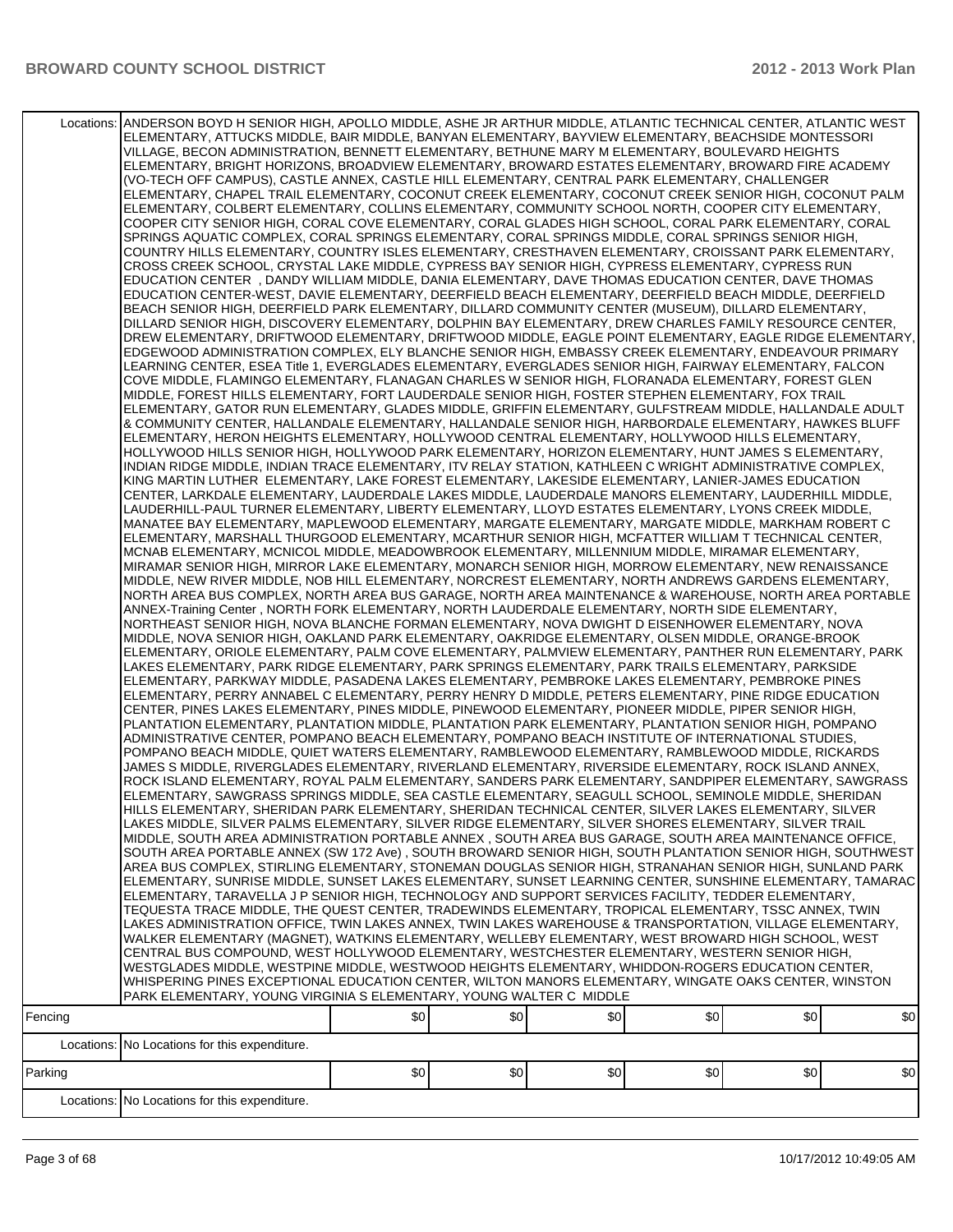| Electrical                       |                                               | \$0          | \$0          | \$0         | \$0          | \$0          | \$0          |  |  |  |
|----------------------------------|-----------------------------------------------|--------------|--------------|-------------|--------------|--------------|--------------|--|--|--|
|                                  | Locations: No Locations for this expenditure. |              |              |             |              |              |              |  |  |  |
| Fire Alarm                       |                                               | \$0          | \$0          | \$0         | \$0          | \$0          | \$0          |  |  |  |
|                                  | Locations: No Locations for this expenditure. |              |              |             |              |              |              |  |  |  |
| Telephone/Intercom System        |                                               | \$0          | \$0          | \$0         | \$0          | \$0          | \$0          |  |  |  |
|                                  | Locations: No Locations for this expenditure. |              |              |             |              |              |              |  |  |  |
| <b>Closed Circuit Television</b> |                                               | \$0          | \$0          | \$0         | \$0          | \$0          | \$0          |  |  |  |
|                                  | Locations: No Locations for this expenditure. |              |              |             |              |              |              |  |  |  |
| Paint                            |                                               | \$0          | \$0          | \$0         | \$0          | \$0          | \$0          |  |  |  |
|                                  | Locations: No Locations for this expenditure. |              |              |             |              |              |              |  |  |  |
| Maintenance/Repair               |                                               | \$20,000,000 | \$16,985,000 | \$8,167,000 | \$10,302,000 | \$14,182,000 | \$69,636,000 |  |  |  |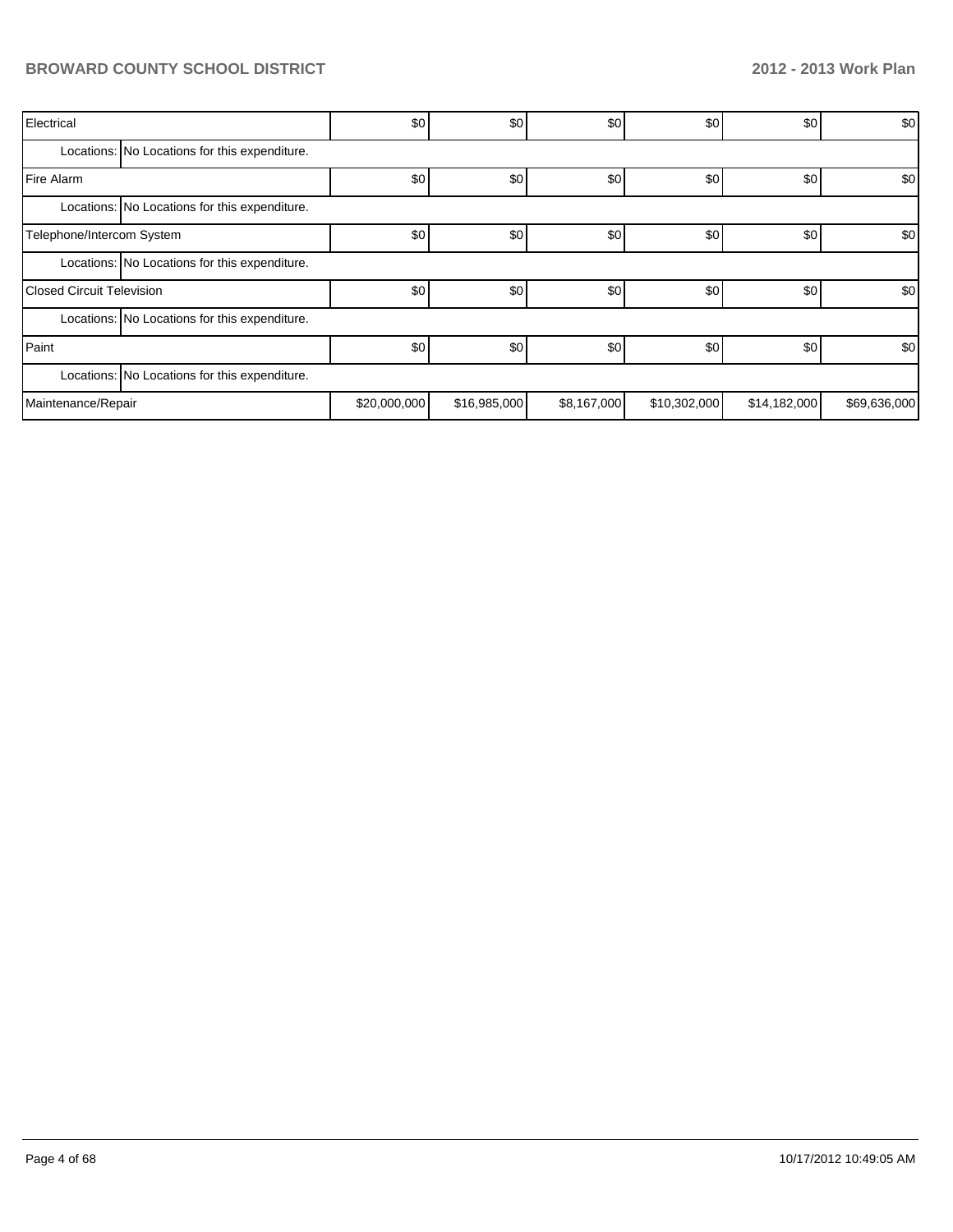| WESTGLADES MIDDLE, WESTPINE MIDDLE, WESTWOOD HEIGHTS ELEMENTARY, WHIDDON-ROGERS EDUCATION CENTER,<br>WHISPERING PINES EXCEPTIONAL EDUCATION CENTER, WILTON MANORS ELEMENTARY, WINGATE OAKS CENTER, WINSTON<br>PARK ELEMENTARY, YOUNG VIRGINIA S ELEMENTARY, YOUNG WALTER C MIDDLE |  |  |  |
|-----------------------------------------------------------------------------------------------------------------------------------------------------------------------------------------------------------------------------------------------------------------------------------|--|--|--|
|                                                                                                                                                                                                                                                                                   |  |  |  |
|                                                                                                                                                                                                                                                                                   |  |  |  |
|                                                                                                                                                                                                                                                                                   |  |  |  |
| CENTRAL BUS COMPOUND, WEST HOLLYWOOD ELEMENTARY, WESTCHESTER ELEMENTARY, WESTERN SENIOR HIGH,                                                                                                                                                                                     |  |  |  |
| WALKER ELEMENTARY (MAGNET), WATKINS ELEMENTARY, WELLEBY ELEMENTARY, WEST BROWARD HIGH SCHOOL, WEST                                                                                                                                                                                |  |  |  |
| LAKES ADMINISTRATION OFFICE, TWIN LAKES ANNEX, TWIN LAKES WAREHOUSE & TRANSPORTATION, VILLAGE ELEMENTARY,                                                                                                                                                                         |  |  |  |
| TEQUESTA TRACE MIDDLE, THE QUEST CENTER, TRADEWINDS ELEMENTARY, TROPICAL ELEMENTARY, TSSC ANNEX, TWIN                                                                                                                                                                             |  |  |  |
| ELEMENTARY, TARAVELLA J P SENIOR HIGH, TECHNOLOGY AND SUPPORT SERVICES FACILITY, TEDDER ELEMENTARY,                                                                                                                                                                               |  |  |  |
| ELEMENTARY, SUNRISE MIDDLE, SUNSET LAKES ELEMENTARY, SUNSET LEARNING CENTER, SUNSHINE ELEMENTARY, TAMARAC                                                                                                                                                                         |  |  |  |
| SOUTH AREA PORTABLE ANNEX (SW 172 Ave), SOUTH BROWARD SENIOR HIGH, SOUTH PLANTATION SENIOR HIGH, SOUTHWEST<br>AREA BUS COMPLEX, STIRLING ELEMENTARY, STONEMAN DOUGLAS SENIOR HIGH, STRANAHAN SENIOR HIGH, SUNLAND PARK                                                            |  |  |  |
| MIDDLE, SOUTH AREA ADMINISTRATION PORTABLE ANNEX, SOUTH AREA BUS GARAGE, SOUTH AREA MAINTENANCE OFFICE,                                                                                                                                                                           |  |  |  |
| LAKES MIDDLE, SILVER PALMS ELEMENTARY, SILVER RIDGE ELEMENTARY, SILVER SHORES ELEMENTARY, SILVER TRAIL                                                                                                                                                                            |  |  |  |
| HILLS ELEMENTARY, SHERIDAN PARK ELEMENTARY, SHERIDAN TECHNICAL CENTER, SILVER LAKES ELEMENTARY, SILVER                                                                                                                                                                            |  |  |  |
| ELEMENTARY, SAWGRASS SPRINGS MIDDLE, SEA CASTLE ELEMENTARY, SEAGULL SCHOOL, SEMINOLE MIDDLE, SHERIDAN                                                                                                                                                                             |  |  |  |
| ROCK ISLAND ELEMENTARY, ROYAL PALM ELEMENTARY, SANDERS PARK ELEMENTARY, SANDPIPER ELEMENTARY, SAWGRASS                                                                                                                                                                            |  |  |  |
| JAMES S MIDDLE, RIVERGLADES ELEMENTARY, RIVERLAND ELEMENTARY, RIVERSIDE ELEMENTARY, ROCK ISLAND ANNEX,                                                                                                                                                                            |  |  |  |
| POMPANO BEACH MIDDLE, QUIET WATERS ELEMENTARY, RAMBLEWOOD ELEMENTARY, RAMBLEWOOD MIDDLE, RICKARDS                                                                                                                                                                                 |  |  |  |
| ADMINISTRATIVE CENTER, POMPANO BEACH ELEMENTARY, POMPANO BEACH INSTITUTE OF INTERNATIONAL STUDIES,                                                                                                                                                                                |  |  |  |
| CENTER, PINES LAKES ELEMENTARY, PINES MIDDLE, PINEWOOD ELEMENTARY, PIONEER MIDDLE, PIPER SENIOR HIGH,<br>PLANTATION ELEMENTARY, PLANTATION MIDDLE, PLANTATION PARK ELEMENTARY, PLANTATION SENIOR HIGH, POMPANO                                                                    |  |  |  |
| ELEMENTARY, PERRY ANNABEL C ELEMENTARY, PERRY HENRY D MIDDLE, PETERS ELEMENTARY, PINE RIDGE EDUCATION                                                                                                                                                                             |  |  |  |
| ELEMENTARY, PARKWAY MIDDLE, PASADENA LAKES ELEMENTARY, PEMBROKE LAKES ELEMENTARY, PEMBROKE PINES                                                                                                                                                                                  |  |  |  |
| LAKES ELEMENTARY, PARK RIDGE ELEMENTARY, PARK SPRINGS ELEMENTARY, PARK TRAILS ELEMENTARY, PARKSIDE                                                                                                                                                                                |  |  |  |
| ELEMENTARY, ORIOLE ELEMENTARY, PALM COVE ELEMENTARY, PALMVIEW ELEMENTARY, PANTHER RUN ELEMENTARY, PARK                                                                                                                                                                            |  |  |  |
| MIDDLE, NOVA SENIOR HIGH, OAKLAND PARK ELEMENTARY, OAKRIDGE ELEMENTARY, OLSEN MIDDLE, ORANGE-BROOK                                                                                                                                                                                |  |  |  |
| NORTHEAST SENIOR HIGH, NOVA BLANCHE FORMAN ELEMENTARY, NOVA DWIGHT D EISENHOWER ELEMENTARY, NOVA                                                                                                                                                                                  |  |  |  |
| ANNEX-Training Center, NORTH FORK ELEMENTARY, NORTH LAUDERDALE ELEMENTARY, NORTH SIDE ELEMENTARY,                                                                                                                                                                                 |  |  |  |
| NORTH AREA BUS COMPLEX, NORTH AREA BUS GARAGE, NORTH AREA MAINTENANCE & WAREHOUSE, NORTH AREA PORTABLE                                                                                                                                                                            |  |  |  |
| MIDDLE, NEW RIVER MIDDLE, NOB HILL ELEMENTARY, NORCREST ELEMENTARY, NORTH ANDREWS GARDENS ELEMENTARY,                                                                                                                                                                             |  |  |  |
| MIRAMAR SENIOR HIGH, MIRROR LAKE ELEMENTARY, MONARCH SENIOR HIGH, MORROW ELEMENTARY, NEW RENAISSANCE                                                                                                                                                                              |  |  |  |
| ELEMENTARY, MARSHALL THURGOOD ELEMENTARY, MCARTHUR SENIOR HIGH, MCFATTER WILLIAM T TECHNICAL CENTER,<br>MCNAB ELEMENTARY, MCNICOL MIDDLE, MEADOWBROOK ELEMENTARY, MILLENNIUM MIDDLE, MIRAMAR ELEMENTARY,                                                                          |  |  |  |
| MANATEE BAY ELEMENTARY, MAPLEWOOD ELEMENTARY, MARGATE ELEMENTARY, MARGATE MIDDLE, MARKHAM ROBERT C                                                                                                                                                                                |  |  |  |
| LAUDERHILL-PAUL TURNER ELEMENTARY, LIBERTY ELEMENTARY, LLOYD ESTATES ELEMENTARY, LYONS CREEK MIDDLE,                                                                                                                                                                              |  |  |  |
| CENTER, LARKDALE ELEMENTARY, LAUDERDALE LAKES MIDDLE, LAUDERDALE MANORS ELEMENTARY, LAUDERHILL MIDDLE,                                                                                                                                                                            |  |  |  |
| KING MARTIN LUTHER ELEMENTARY, LAKE FOREST ELEMENTARY, LAKESIDE ELEMENTARY, LANIER-JAMES EDUCATION                                                                                                                                                                                |  |  |  |
| INDIAN RIDGE MIDDLE, INDIAN TRACE ELEMENTARY, ITV RELAY STATION, KATHLEEN C WRIGHT ADMINISTRATIVE COMPLEX,                                                                                                                                                                        |  |  |  |
| HOLLYWOOD HILLS SENIOR HIGH, HOLLYWOOD PARK ELEMENTARY, HORIZON ELEMENTARY, HUNT JAMES S ELEMENTARY,                                                                                                                                                                              |  |  |  |
| ELEMENTARY, HERON HEIGHTS ELEMENTARY, HOLLYWOOD CENTRAL ELEMENTARY, HOLLYWOOD HILLS ELEMENTARY,                                                                                                                                                                                   |  |  |  |
| & COMMUNITY CENTER, HALLANDALE ELEMENTARY, HALLANDALE SENIOR HIGH, HARBORDALE ELEMENTARY, HAWKES BLUFF                                                                                                                                                                            |  |  |  |
| ELEMENTARY, GATOR RUN ELEMENTARY, GLADES MIDDLE, GRIFFIN ELEMENTARY, GULFSTREAM MIDDLE, HALLANDALE ADULT                                                                                                                                                                          |  |  |  |
| COVE MIDDLE, FLAMINGO ELEMENTARY, FLANAGAN CHARLES W SENIOR HIGH, FLORANADA ELEMENTARY, FOREST GLEN<br>MIDDLE, FOREST HILLS ELEMENTARY, FORT LAUDERDALE SENIOR HIGH, FOSTER STEPHEN ELEMENTARY, FOX TRAIL                                                                         |  |  |  |
| LEARNING CENTER, ESEA Title 1, EVERGLADES ELEMENTARY, EVERGLADES SENIOR HIGH, FAIRWAY ELEMENTARY, FALCON                                                                                                                                                                          |  |  |  |
| EDGEWOOD ADMINISTRATION COMPLEX, ELY BLANCHE SENIOR HIGH, EMBASSY CREEK ELEMENTARY, ENDEAVOUR PRIMARY                                                                                                                                                                             |  |  |  |
| DREW ELEMENTARY, DRIFTWOOD ELEMENTARY, DRIFTWOOD MIDDLE, EAGLE POINT ELEMENTARY, EAGLE RIDGE ELEMENTARY,                                                                                                                                                                          |  |  |  |
| DILLARD SENIOR HIGH, DISCOVERY ELEMENTARY, DOLPHIN BAY ELEMENTARY, DREW CHARLES FAMILY RESOURCE CENTER,                                                                                                                                                                           |  |  |  |
| BEACH SENIOR HIGH, DEERFIELD PARK ELEMENTARY, DILLARD COMMUNITY CENTER (MUSEUM), DILLARD ELEMENTARY,                                                                                                                                                                              |  |  |  |
| EDUCATION CENTER-WEST, DAVIE ELEMENTARY, DEERFIELD BEACH ELEMENTARY, DEERFIELD BEACH MIDDLE, DEERFIELD                                                                                                                                                                            |  |  |  |
| EDUCATION CENTER, DANDY WILLIAM MIDDLE, DANIA ELEMENTARY, DAVE THOMAS EDUCATION CENTER, DAVE THOMAS                                                                                                                                                                               |  |  |  |
| CROSS CREEK SCHOOL, CRYSTAL LAKE MIDDLE, CYPRESS BAY SENIOR HIGH, CYPRESS ELEMENTARY, CYPRESS RUN                                                                                                                                                                                 |  |  |  |
| COUNTRY HILLS ELEMENTARY, COUNTRY ISLES ELEMENTARY, CRESTHAVEN ELEMENTARY, CROISSANT PARK ELEMENTARY,                                                                                                                                                                             |  |  |  |
| SPRINGS AQUATIC COMPLEX, CORAL SPRINGS ELEMENTARY, CORAL SPRINGS MIDDLE, CORAL SPRINGS SENIOR HIGH,                                                                                                                                                                               |  |  |  |
| COOPER CITY SENIOR HIGH, CORAL COVE ELEMENTARY, CORAL GLADES HIGH SCHOOL, CORAL PARK ELEMENTARY, CORAL                                                                                                                                                                            |  |  |  |
| ELEMENTARY, COLBERT ELEMENTARY, COLLINS ELEMENTARY, COMMUNITY SCHOOL NORTH, COOPER CITY ELEMENTARY,                                                                                                                                                                               |  |  |  |
| ELEMENTARY, CHAPEL TRAIL ELEMENTARY, COCONUT CREEK ELEMENTARY, COCONUT CREEK SENIOR HIGH, COCONUT PALM                                                                                                                                                                            |  |  |  |
| (VO-TECH OFF CAMPUS), CASTLE ANNEX, CASTLE HILL ELEMENTARY, CENTRAL PARK ELEMENTARY, CHALLENGER                                                                                                                                                                                   |  |  |  |
| VILLAGE, BECON ADMINISTRATION, BENNETT ELEMENTARY, BETHUNE MARY M ELEMENTARY, BOULEVARD HEIGHTS<br>ELEMENTARY, BRIGHT HORIZONS, BROADVIEW ELEMENTARY, BROWARD ESTATES ELEMENTARY, BROWARD FIRE ACADEMY                                                                            |  |  |  |
| ELEMENTARY, ATTUCKS MIDDLE, BAIR MIDDLE, BANYAN ELEMENTARY, BAYVIEW ELEMENTARY, BEACHSIDE MONTESSORI                                                                                                                                                                              |  |  |  |
| Locations: ANDERSON BOYD H SENIOR HIGH, APOLLO MIDDLE, ASHE JR ARTHUR MIDDLE, ATLANTIC TECHNICAL CENTER, ATLANTIC WEST                                                                                                                                                            |  |  |  |
|                                                                                                                                                                                                                                                                                   |  |  |  |

| DEC <sup>Z</sup><br>Maintenance<br>Expenditures<br>LUC | ົ<br>υU | ₼<br>w | 107<br>∴816 !<br>ົ<br>እ4.<br>.<br>44. | 88.492.28.ر<br>\$6 | \$10,945,528 | .865.632<br>en.<br>92 |
|--------------------------------------------------------|---------|--------|---------------------------------------|--------------------|--------------|-----------------------|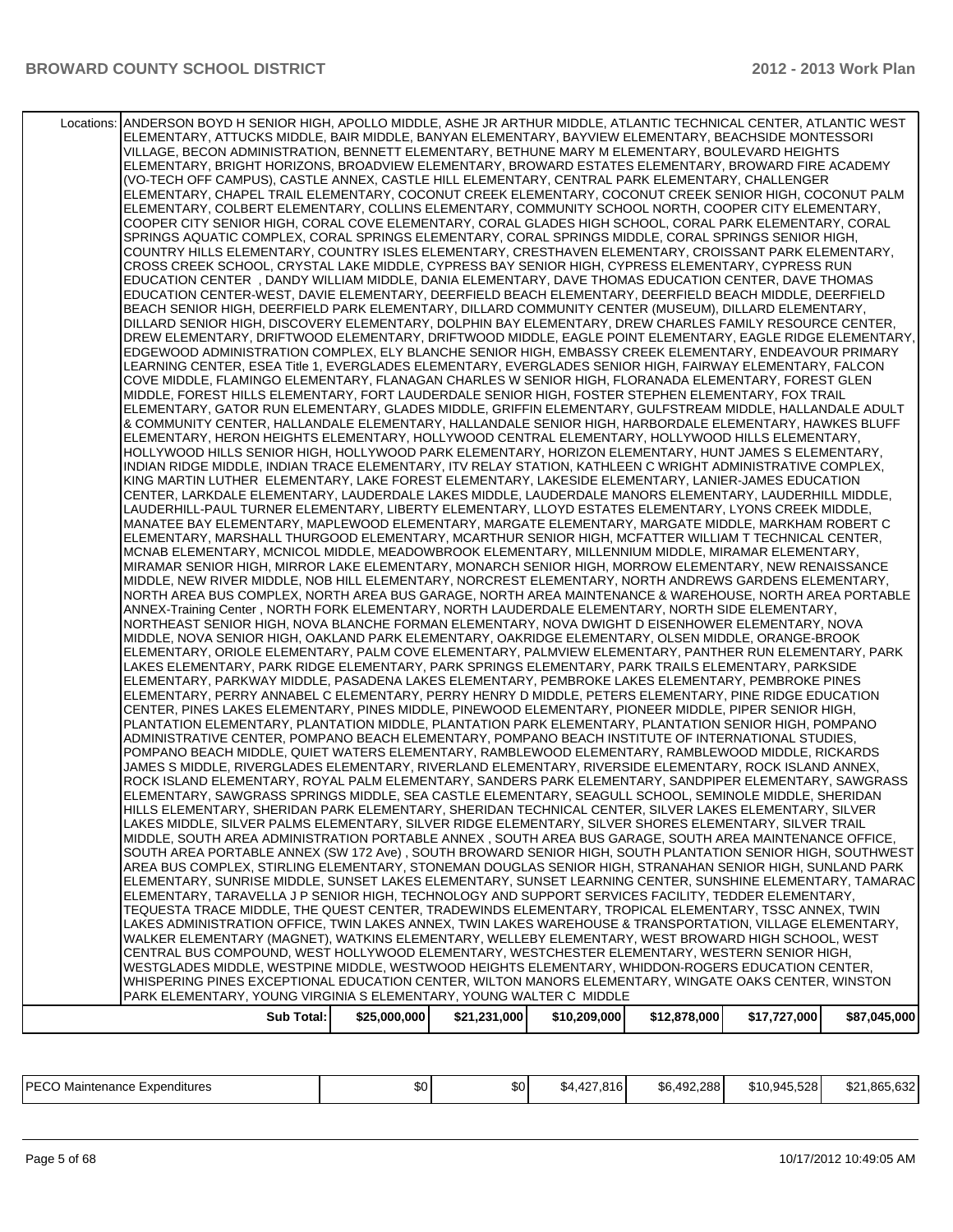| 1.50 Mill Sub Total: İ | \$30,500,000 | \$25,478,000 | \$7.822.184 | \$8,960,712 | \$10.326.472 | \$83,087,368 |
|------------------------|--------------|--------------|-------------|-------------|--------------|--------------|

| Other Items               | 2012 - 2013<br><b>Actual Budget</b> | 2013 - 2014<br>Projected | $2014 - 2015$<br>Proiected | $2015 - 2016$<br>Projected | 2016 - 2017<br>Projected | Total        |
|---------------------------|-------------------------------------|--------------------------|----------------------------|----------------------------|--------------------------|--------------|
| <b>Indoor Air Quality</b> | \$4,500,000                         | \$3,539,000              | \$1.701.000                | \$2,146,000                | \$2,954,000              | \$14,840,000 |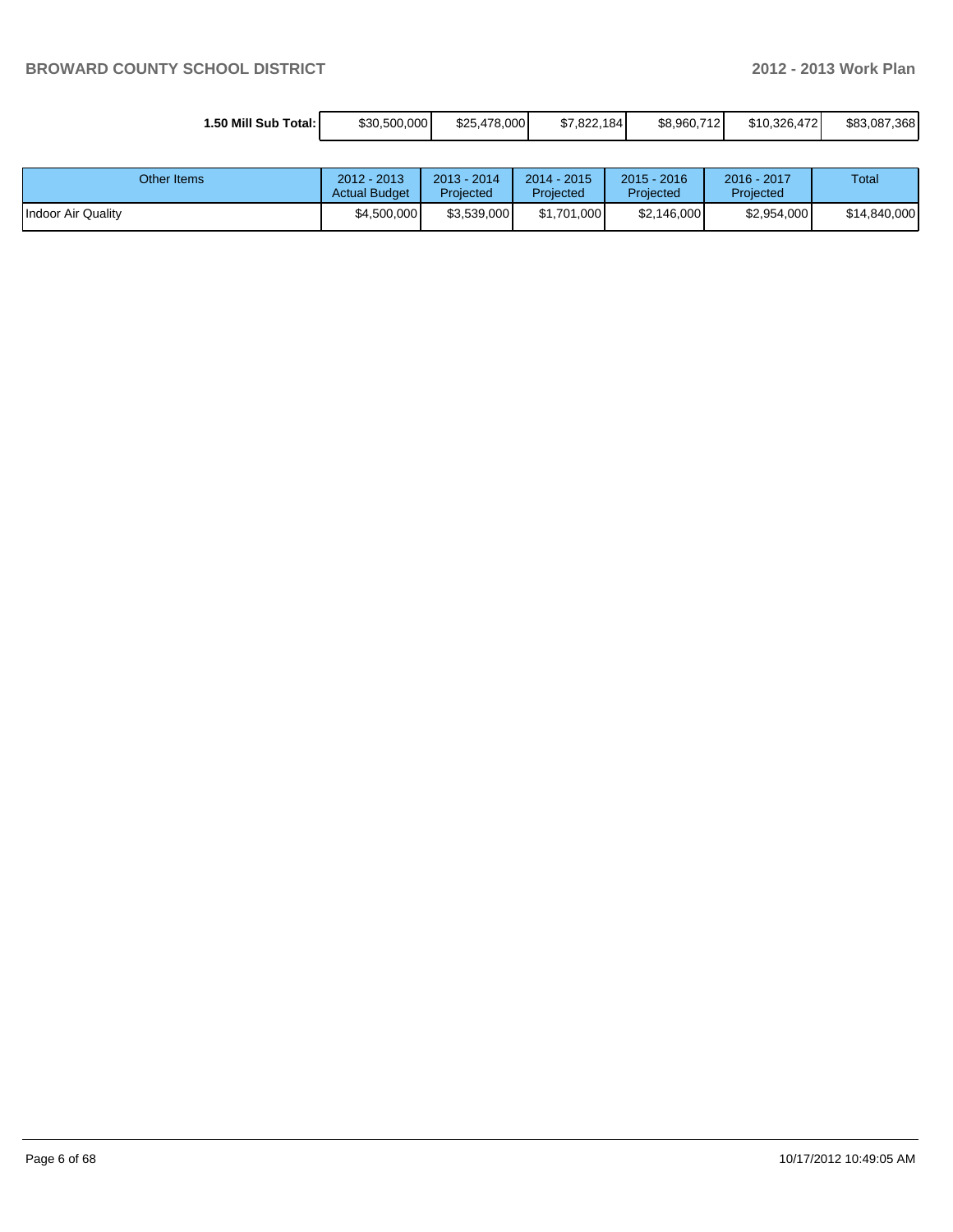|     | Locations ANDERSON BOYD H SENIOR HIGH, APOLLO MIDDLE, ASHE JR ARTHUR MIDDLE, ATLANTIC TECHNICAL CENTER, ATLANTIC<br>WEST ELEMENTARY, ATTUCKS MIDDLE, BAIR MIDDLE, BANYAN ELEMENTARY, BAYVIEW ELEMENTARY, BEACHSIDE<br>MONTESSORI VILLAGE, BECON ADMINISTRATION, BENNETT ELEMENTARY, BETHUNE MARY M ELEMENTARY, BOULEVARD<br>HEIGHTS ELEMENTARY, BRIGHT HORIZONS, BROADVIEW ELEMENTARY, BROWARD ESTATES ELEMENTARY, BROWARD FIRE<br>ACADEMY (VO-TECH OFF CAMPUS), CASTLE ANNEX, CASTLE HILL ELEMENTARY, CENTRAL PARK ELEMENTARY, CHALLENGER<br>ELEMENTARY, CHAPEL TRAIL ELEMENTARY, COCONUT CREEK ELEMENTARY, COCONUT CREEK SENIOR HIGH, COCONUT<br>PALM ELEMENTARY, COLBERT ELEMENTARY, COLLINS ELEMENTARY, COMMUNITY SCHOOL NORTH, COOPER CITY<br>ELEMENTARY, COOPER CITY SENIOR HIGH, CORAL COVE ELEMENTARY, CORAL GLADES HIGH SCHOOL, CORAL PARK<br>ELEMENTARY, CORAL SPRINGS AQUATIC COMPLEX, CORAL SPRINGS ELEMENTARY, CORAL SPRINGS MIDDLE, CORAL<br>SPRINGS SENIOR HIGH, COUNTRY HILLS ELEMENTARY, COUNTRY ISLES ELEMENTARY, CRESTHAVEN ELEMENTARY,<br>CROISSANT PARK ELEMENTARY, CROSS CREEK SCHOOL, CRYSTAL LAKE MIDDLE, CYPRESS BAY SENIOR HIGH, CYPRESS<br>ELEMENTARY, CYPRESS RUN EDUCATION CENTER, DANDY WILLIAM MIDDLE, DANIA ELEMENTARY, DAVE THOMAS<br>EDUCATION CENTER, DAVE THOMAS EDUCATION CENTER-WEST, DAVIE ELEMENTARY, DEERFIELD BEACH ELEMENTARY,<br>DEERFIELD BEACH MIDDLE, DEERFIELD BEACH SENIOR HIGH, DEERFIELD PARK ELEMENTARY, DILLARD COMMUNITY CENTER<br>(MUSEUM), DILLARD ELEMENTARY, DILLARD SENIOR HIGH, DISCOVERY ELEMENTARY, DOLPHIN BAY ELEMENTARY, DREW<br>CHARLES FAMILY RESOURCE CENTER, DREW ELEMENTARY, DRIFTWOOD ELEMENTARY, DRIFTWOOD MIDDLE, EAGLE POINT<br>ELEMENTARY, EAGLE RIDGE ELEMENTARY, EDGEWOOD ADMINISTRATION COMPLEX, ELY BLANCHE SENIOR HIGH, EMBASSY<br>CREEK ELEMENTARY, ENDEAVOUR PRIMARY LEARNING CENTER, ESEA Title 1, EVERGLADES ELEMENTARY, EVERGLADES<br>SENIOR HIGH, FAIRWAY ELEMENTARY, FALCON COVE MIDDLE, FLAMINGO ELEMENTARY, FLANAGAN CHARLES W SENIOR<br>HIGH, FLORANADA ELEMENTARY, FOREST GLEN MIDDLE, FOREST HILLS ELEMENTARY, FORT LAUDERDALE SENIOR HIGH,<br>FOSTER STEPHEN ELEMENTARY, FOX TRAIL ELEMENTARY, GATOR RUN ELEMENTARY, GLADES MIDDLE, GRIFFIN<br>ELEMENTARY, GULFSTREAM MIDDLE, HALLANDALE ADULT & COMMUNITY CENTER, HALLANDALE ELEMENTARY, HALLANDALE<br>SENIOR HIGH, HARBORDALE ELEMENTARY, HAWKES BLUFF ELEMENTARY, HERON HEIGHTS ELEMENTARY, HOLLYWOOD<br>CENTRAL ELEMENTARY, HOLLYWOOD HILLS ELEMENTARY, HOLLYWOOD HILLS SENIOR HIGH, HOLLYWOOD PARK<br>ELEMENTARY, HORIZON ELEMENTARY, HUNT JAMES S ELEMENTARY, INDIAN RIDGE MIDDLE, INDIAN TRACE ELEMENTARY, ITV<br>RELAY STATION, KATHLEEN C WRIGHT ADMINISTRATIVE COMPLEX, KING MARTIN LUTHER ELEMENTARY, LAKE FOREST<br>ELEMENTARY, LAKESIDE ELEMENTARY, LANIER-JAMES EDUCATION CENTER, LARKDALE ELEMENTARY, LAUDERDALE LAKES<br>MIDDLE, LAUDERDALE MANORS ELEMENTARY, LAUDERHILL MIDDLE, LAUDERHILL-PAUL TURNER ELEMENTARY, LIBERTY<br>ELEMENTARY, LLOYD ESTATES ELEMENTARY, LYONS CREEK MIDDLE, MANATEE BAY ELEMENTARY, MAPLEWOOD<br>ELEMENTARY, MARGATE ELEMENTARY, MARGATE MIDDLE, MARKHAM ROBERT C ELEMENTARY, MARSHALL THURGOOD<br>ELEMENTARY, MCARTHUR SENIOR HIGH, MCFATTER WILLIAM T TECHNICAL CENTER, MCNAB ELEMENTARY, MCNICOL MIDDLE,<br>MEADOWBROOK ELEMENTARY, MILLENNIUM MIDDLE, MIRAMAR ELEMENTARY, MIRAMAR SENIOR HIGH, MIRROR LAKE<br>ELEMENTARY, MONARCH SENIOR HIGH, MORROW ELEMENTARY, NEW RENAISSANCE MIDDLE, NEW RIVER MIDDLE, NOB HILL<br>ELEMENTARY, NORCREST ELEMENTARY, NORTH ANDREWS GARDENS ELEMENTARY, NORTH AREA BUS COMPLEX, NORTH<br>AREA BUS GARAGE, NORTH AREA MAINTENANCE & WAREHOUSE, NORTH AREA PORTABLE ANNEX-Training Center, NORTH<br>FORK ELEMENTARY, NORTH LAUDERDALE ELEMENTARY, NORTH SIDE ELEMENTARY, NORTHEAST SENIOR HIGH, NOVA<br>BLANCHE FORMAN ELEMENTARY, NOVA DWIGHT D EISENHOWER ELEMENTARY, NOVA MIDDLE, NOVA SENIOR HIGH, OAKLAND<br>PARK ELEMENTARY, OAKRIDGE ELEMENTARY, OLSEN MIDDLE, ORANGE-BROOK ELEMENTARY, ORIOLE ELEMENTARY, PALM<br>COVE ELEMENTARY, PALMVIEW ELEMENTARY, PANTHER RUN ELEMENTARY, PARK LAKES ELEMENTARY, PARK RIDGE<br>ELEMENTARY, PARK SPRINGS ELEMENTARY, PARK TRAILS ELEMENTARY, PARKSIDE ELEMENTARY, PARKWAY MIDDLE,<br>PASADENA LAKES ELEMENTARY, PEMBROKE LAKES ELEMENTARY, PEMBROKE PINES ELEMENTARY, PERRY ANNABEL C<br>ELEMENTARY, PERRY HENRY D MIDDLE, PETERS ELEMENTARY, PINE RIDGE EDUCATION CENTER, PINES LAKES<br>ELEMENTARY, PINES MIDDLE, PINEWOOD ELEMENTARY, PIONEER MIDDLE, PIPER SENIOR HIGH, PLANTATION ELEMENTARY,<br>PLANTATION MIDDLE, PLANTATION PARK ELEMENTARY, PLANTATION SENIOR HIGH, POMPANO ADMINISTRATIVE CENTER,<br>POMPANO BEACH ELEMENTARY, POMPANO BEACH INSTITUTE OF INTERNATIONAL STUDIES, POMPANO BEACH MIDDLE, QUIET<br>WATERS ELEMENTARY, RAMBLEWOOD ELEMENTARY, RAMBLEWOOD MIDDLE, RICKARDS JAMES S MIDDLE, RIVERGLADES<br>ELEMENTARY, RIVERLAND ELEMENTARY, RIVERSIDE ELEMENTARY, ROCK ISLAND ANNEX, ROCK ISLAND ELEMENTARY,<br>ROYAL PALM ELEMENTARY, SANDERS PARK ELEMENTARY, SANDPIPER ELEMENTARY, SAWGRASS ELEMENTARY, SAWGRASS<br>SPRINGS MIDDLE, SEA CASTLE ELEMENTARY, SEAGULL SCHOOL, SEMINOLE MIDDLE, SHERIDAN HILLS ELEMENTARY,<br>SHERIDAN PARK ELEMENTARY, SHERIDAN TECHNICAL CENTER, SILVER LAKES ELEMENTARY, SILVER LAKES MIDDLE, SILVER<br>PALMS ELEMENTARY, SILVER RIDGE ELEMENTARY, SILVER SHORES ELEMENTARY, SILVER TRAIL MIDDLE, SOUTH AREA<br>ADMINISTRATION PORTABLE ANNEX, SOUTH AREA BUS GARAGE, SOUTH AREA MAINTENANCE OFFICE, SOUTH AREA<br>PORTABLE ANNEX (SW 172 Ave), SOUTH BROWARD SENIOR HIGH, SOUTH PLANTATION SENIOR HIGH, SOUTHWEST AREA BUS<br>COMPLEX, STIRLING ELEMENTARY, STONEMAN DOUGLAS SENIOR HIGH, STRANAHAN SENIOR HIGH, SUNLAND PARK<br>ELEMENTARY, SUNRISE MIDDLE, SUNSET LAKES ELEMENTARY, SUNSET LEARNING CENTER, SUNSHINE ELEMENTARY,<br>TAMARAC ELEMENTARY, TARAVELLA J P SENIOR HIGH, TECHNOLOGY AND SUPPORT SERVICES FACILITY, TEDDER<br>ELEMENTARY, TEQUESTA TRACE MIDDLE, THE QUEST CENTER, TRADEWINDS ELEMENTARY, TROPICAL ELEMENTARY, TSSC<br>ANNEX, TWIN LAKES ADMINISTRATION OFFICE, TWIN LAKES ANNEX, TWIN LAKES WAREHOUSE & TRANSPORTATION, VILLAGE<br>ELEMENTARY, WALKER ELEMENTARY (MAGNET), WATKINS ELEMENTARY, WELLEBY ELEMENTARY, WEST BROWARD HIGH<br>SCHOOL, WEST CENTRAL BUS COMPOUND, WEST HOLLYWOOD ELEMENTARY, WESTCHESTER ELEMENTARY, WESTERN<br>SENIOR HIGH, WESTGLADES MIDDLE, WESTPINE MIDDLE, WESTWOOD HEIGHTS ELEMENTARY, WHIDDON-ROGERS<br>EDUCATION CENTER, WHISPERING PINES EXCEPTIONAL EDUCATION CENTER, WILTON MANORS ELEMENTARY, WINGATE |             |           |           |           |           |             |
|-----|--------------------------------------------------------------------------------------------------------------------------------------------------------------------------------------------------------------------------------------------------------------------------------------------------------------------------------------------------------------------------------------------------------------------------------------------------------------------------------------------------------------------------------------------------------------------------------------------------------------------------------------------------------------------------------------------------------------------------------------------------------------------------------------------------------------------------------------------------------------------------------------------------------------------------------------------------------------------------------------------------------------------------------------------------------------------------------------------------------------------------------------------------------------------------------------------------------------------------------------------------------------------------------------------------------------------------------------------------------------------------------------------------------------------------------------------------------------------------------------------------------------------------------------------------------------------------------------------------------------------------------------------------------------------------------------------------------------------------------------------------------------------------------------------------------------------------------------------------------------------------------------------------------------------------------------------------------------------------------------------------------------------------------------------------------------------------------------------------------------------------------------------------------------------------------------------------------------------------------------------------------------------------------------------------------------------------------------------------------------------------------------------------------------------------------------------------------------------------------------------------------------------------------------------------------------------------------------------------------------------------------------------------------------------------------------------------------------------------------------------------------------------------------------------------------------------------------------------------------------------------------------------------------------------------------------------------------------------------------------------------------------------------------------------------------------------------------------------------------------------------------------------------------------------------------------------------------------------------------------------------------------------------------------------------------------------------------------------------------------------------------------------------------------------------------------------------------------------------------------------------------------------------------------------------------------------------------------------------------------------------------------------------------------------------------------------------------------------------------------------------------------------------------------------------------------------------------------------------------------------------------------------------------------------------------------------------------------------------------------------------------------------------------------------------------------------------------------------------------------------------------------------------------------------------------------------------------------------------------------------------------------------------------------------------------------------------------------------------------------------------------------------------------------------------------------------------------------------------------------------------------------------------------------------------------------------------------------------------------------------------------------------------------------------------------------------------------------------------------------------------------------------------------------------------------------------------------------------------------------------------------------------------------------------------------------------------------------------------------------------------------------------------------------------------------------------------------------------------------------------------------------------------------------------------------------------------------------------------------------------------------------------------------------------------------------------------------------------------------------------------------------------------------------------------------------------------------------------------------------------------------------------------------------------------------------------------------------------------------------------------------------------------------------------------------------------------------------------------------------------------------------------------------------------------------------------------------------------------------------------------------------------------------------------------------------------------------------------------------------------------------------------------------------------------------------------------------------------------------------------------------------------------------------------------------------------------------------------------------------------------------------------------------------------------------------------------------------------------------------------------------------------------------------------------------------------------------------------------------------------------------------------------------------------------------------------------------------------------------------|-------------|-----------|-----------|-----------|-----------|-------------|
|     |                                                                                                                                                                                                                                                                                                                                                                                                                                                                                                                                                                                                                                                                                                                                                                                                                                                                                                                                                                                                                                                                                                                                                                                                                                                                                                                                                                                                                                                                                                                                                                                                                                                                                                                                                                                                                                                                                                                                                                                                                                                                                                                                                                                                                                                                                                                                                                                                                                                                                                                                                                                                                                                                                                                                                                                                                                                                                                                                                                                                                                                                                                                                                                                                                                                                                                                                                                                                                                                                                                                                                                                                                                                                                                                                                                                                                                                                                                                                                                                                                                                                                                                                                                                                                                                                                                                                                                                                                                                                                                                                                                                                                                                                                                                                                                                                                                                                                                                                                                                                                                                                                                                                                                                                                                                                                                                                                                                                                                                                                                                                                                                                                                                                                                                                                                                                                                                                                                                                                                                                                                                                                                                                                                                                                                                                                                                                                                                                                                                                                                                                                                                                              |             |           |           |           |           |             |
|     | OAKS CENTER, WINSTON PARK ELEMENTARY, YOUNG VIRGINIA S ELEMENTARY, YOUNG WALTER C MIDDLE                                                                                                                                                                                                                                                                                                                                                                                                                                                                                                                                                                                                                                                                                                                                                                                                                                                                                                                                                                                                                                                                                                                                                                                                                                                                                                                                                                                                                                                                                                                                                                                                                                                                                                                                                                                                                                                                                                                                                                                                                                                                                                                                                                                                                                                                                                                                                                                                                                                                                                                                                                                                                                                                                                                                                                                                                                                                                                                                                                                                                                                                                                                                                                                                                                                                                                                                                                                                                                                                                                                                                                                                                                                                                                                                                                                                                                                                                                                                                                                                                                                                                                                                                                                                                                                                                                                                                                                                                                                                                                                                                                                                                                                                                                                                                                                                                                                                                                                                                                                                                                                                                                                                                                                                                                                                                                                                                                                                                                                                                                                                                                                                                                                                                                                                                                                                                                                                                                                                                                                                                                                                                                                                                                                                                                                                                                                                                                                                                                                                                                                     |             |           |           |           |           |             |
| ADA |                                                                                                                                                                                                                                                                                                                                                                                                                                                                                                                                                                                                                                                                                                                                                                                                                                                                                                                                                                                                                                                                                                                                                                                                                                                                                                                                                                                                                                                                                                                                                                                                                                                                                                                                                                                                                                                                                                                                                                                                                                                                                                                                                                                                                                                                                                                                                                                                                                                                                                                                                                                                                                                                                                                                                                                                                                                                                                                                                                                                                                                                                                                                                                                                                                                                                                                                                                                                                                                                                                                                                                                                                                                                                                                                                                                                                                                                                                                                                                                                                                                                                                                                                                                                                                                                                                                                                                                                                                                                                                                                                                                                                                                                                                                                                                                                                                                                                                                                                                                                                                                                                                                                                                                                                                                                                                                                                                                                                                                                                                                                                                                                                                                                                                                                                                                                                                                                                                                                                                                                                                                                                                                                                                                                                                                                                                                                                                                                                                                                                                                                                                                                              | \$1,000,000 | \$708,000 | \$340,000 | \$429,000 | \$591,000 | \$3,068,000 |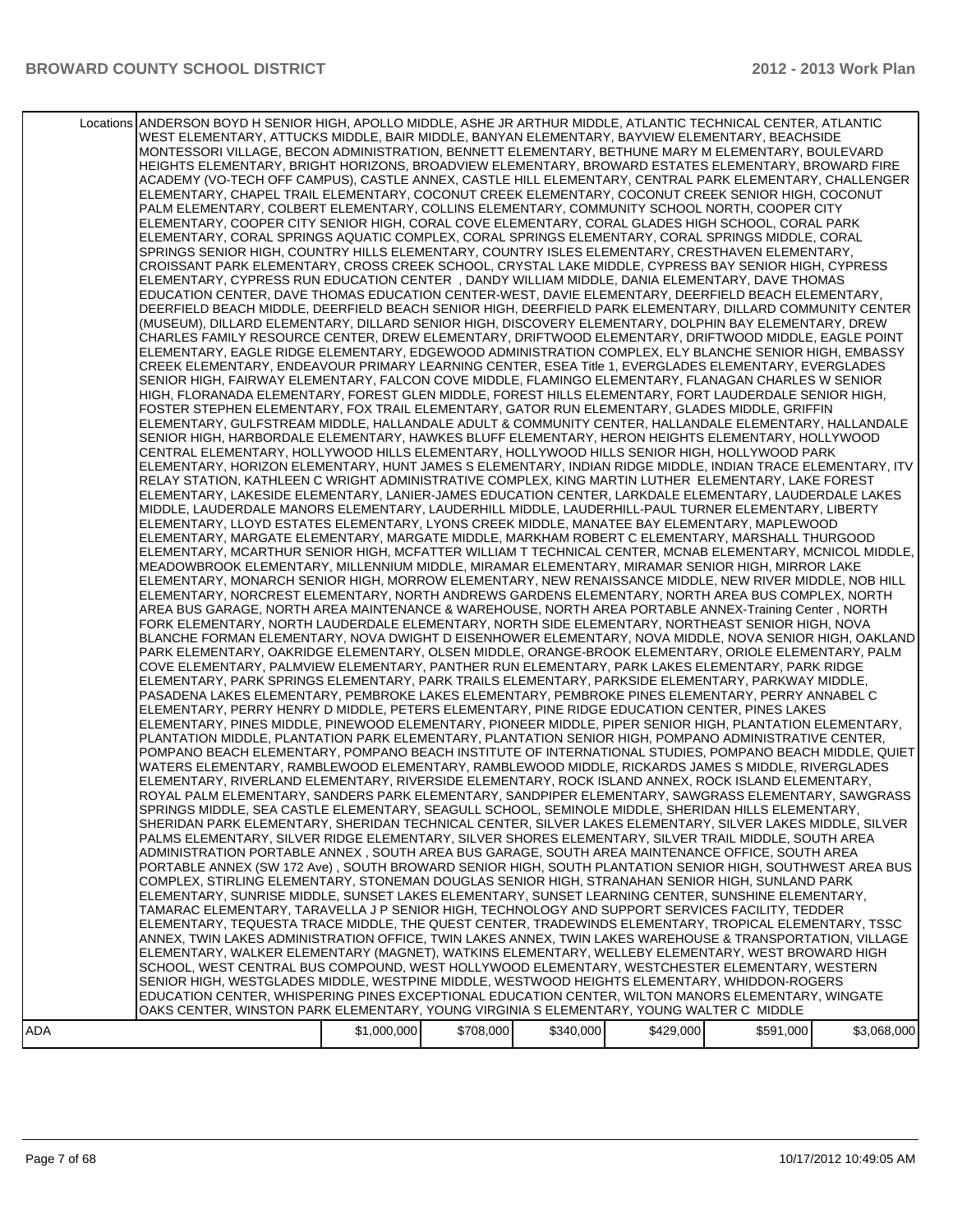| Total:                                                                                                                                                                                                             | \$30,500,000 | \$25,478,000 | \$12,250,000 | \$15,453,000 | \$21,272,000 | \$104,953,000 |
|--------------------------------------------------------------------------------------------------------------------------------------------------------------------------------------------------------------------|--------------|--------------|--------------|--------------|--------------|---------------|
| OAKS CENTER, WINSTON PARK ELEMENTARY, YOUNG VIRGINIA S ELEMENTARY, YOUNG WALTER C MIDDLE                                                                                                                           |              |              |              |              |              |               |
| EDUCATION CENTER, WHISPERING PINES EXCEPTIONAL EDUCATION CENTER, WILTON MANORS ELEMENTARY, WINGATE                                                                                                                 |              |              |              |              |              |               |
|                                                                                                                                                                                                                    |              |              |              |              |              |               |
| SENIOR HIGH, WESTGLADES MIDDLE, WESTPINE MIDDLE, WESTWOOD HEIGHTS ELEMENTARY, WHIDDON-ROGERS                                                                                                                       |              |              |              |              |              |               |
| SCHOOL, WEST CENTRAL BUS COMPOUND, WEST HOLLYWOOD ELEMENTARY, WESTCHESTER ELEMENTARY, WESTERN                                                                                                                      |              |              |              |              |              |               |
| ELEMENTARY, WALKER ELEMENTARY (MAGNET), WATKINS ELEMENTARY, WELLEBY ELEMENTARY, WEST BROWARD HIGH                                                                                                                  |              |              |              |              |              |               |
| ELEMENTARY, TEQUESTA TRACE MIDDLE, THE QUEST CENTER, TRADEWINDS ELEMENTARY, TROPICAL ELEMENTARY, TSSC<br>ANNEX. TWIN LAKES ADMINISTRATION OFFICE. TWIN LAKES ANNEX. TWIN LAKES WAREHOUSE & TRANSPORTATION. VILLAGE |              |              |              |              |              |               |
| TAMARAC ELEMENTARY, TARAVELLA J P SENIOR HIGH, TECHNOLOGY AND SUPPORT SERVICES FACILITY, TEDDER                                                                                                                    |              |              |              |              |              |               |
| ELEMENTARY, SUNRISE MIDDLE, SUNSET LAKES ELEMENTARY, SUNSET LEARNING CENTER, SUNSHINE ELEMENTARY,                                                                                                                  |              |              |              |              |              |               |
| COMPLEX, STIRLING ELEMENTARY, STONEMAN DOUGLAS SENIOR HIGH, STRANAHAN SENIOR HIGH, SUNLAND PARK                                                                                                                    |              |              |              |              |              |               |
| PORTABLE ANNEX (SW 172 Ave), SOUTH BROWARD SENIOR HIGH, SOUTH PLANTATION SENIOR HIGH, SOUTHWEST AREA BUS                                                                                                           |              |              |              |              |              |               |
| ADMINISTRATION PORTABLE ANNEX, SOUTH AREA BUS GARAGE, SOUTH AREA MAINTENANCE OFFICE, SOUTH AREA                                                                                                                    |              |              |              |              |              |               |
| PALMS ELEMENTARY, SILVER RIDGE ELEMENTARY, SILVER SHORES ELEMENTARY, SILVER TRAIL MIDDLE, SOUTH AREA                                                                                                               |              |              |              |              |              |               |
| SHERIDAN PARK ELEMENTARY, SHERIDAN TECHNICAL CENTER, SILVER LAKES ELEMENTARY, SILVER LAKES MIDDLE, SILVER                                                                                                          |              |              |              |              |              |               |
| SPRINGS MIDDLE, SEA CASTLE ELEMENTARY, SEAGULL SCHOOL, SEMINOLE MIDDLE, SHERIDAN HILLS ELEMENTARY,                                                                                                                 |              |              |              |              |              |               |
| ROYAL PALM ELEMENTARY, SANDERS PARK ELEMENTARY, SANDPIPER ELEMENTARY, SAWGRASS ELEMENTARY, SAWGRASS                                                                                                                |              |              |              |              |              |               |
| ELEMENTARY, RIVERLAND ELEMENTARY, RIVERSIDE ELEMENTARY, ROCK ISLAND ANNEX, ROCK ISLAND ELEMENTARY,                                                                                                                 |              |              |              |              |              |               |
| WATERS ELEMENTARY, RAMBLEWOOD ELEMENTARY, RAMBLEWOOD MIDDLE, RICKARDS JAMES S MIDDLE, RIVERGLADES                                                                                                                  |              |              |              |              |              |               |
| POMPANO BEACH ELEMENTARY, POMPANO BEACH INSTITUTE OF INTERNATIONAL STUDIES, POMPANO BEACH MIDDLE, QUIET                                                                                                            |              |              |              |              |              |               |
| PLANTATION MIDDLE, PLANTATION PARK ELEMENTARY, PLANTATION SENIOR HIGH, POMPANO ADMINISTRATIVE CENTER,                                                                                                              |              |              |              |              |              |               |
| ELEMENTARY, PINES MIDDLE, PINEWOOD ELEMENTARY, PIONEER MIDDLE, PIPER SENIOR HIGH, PLANTATION ELEMENTARY,                                                                                                           |              |              |              |              |              |               |
| ELEMENTARY, PERRY HENRY D MIDDLE, PETERS ELEMENTARY, PINE RIDGE EDUCATION CENTER, PINES LAKES                                                                                                                      |              |              |              |              |              |               |
| PASADENA LAKES ELEMENTARY, PEMBROKE LAKES ELEMENTARY, PEMBROKE PINES ELEMENTARY, PERRY ANNABEL C                                                                                                                   |              |              |              |              |              |               |
| ELEMENTARY, PARK SPRINGS ELEMENTARY, PARK TRAILS ELEMENTARY, PARKSIDE ELEMENTARY, PARKWAY MIDDLE,                                                                                                                  |              |              |              |              |              |               |
| COVE ELEMENTARY, PALMVIEW ELEMENTARY, PANTHER RUN ELEMENTARY, PARK LAKES ELEMENTARY, PARK RIDGE                                                                                                                    |              |              |              |              |              |               |
| PARK ELEMENTARY, OAKRIDGE ELEMENTARY, OLSEN MIDDLE, ORANGE-BROOK ELEMENTARY, ORIOLE ELEMENTARY, PALM                                                                                                               |              |              |              |              |              |               |
| BLANCHE FORMAN ELEMENTARY, NOVA DWIGHT D EISENHOWER ELEMENTARY, NOVA MIDDLE, NOVA SENIOR HIGH, OAKLAND                                                                                                             |              |              |              |              |              |               |
| FORK ELEMENTARY, NORTH LAUDERDALE ELEMENTARY, NORTH SIDE ELEMENTARY, NORTHEAST SENIOR HIGH, NOVA                                                                                                                   |              |              |              |              |              |               |
| AREA BUS GARAGE, NORTH AREA MAINTENANCE & WAREHOUSE, NORTH AREA PORTABLE ANNEX-Training Center, NORTH                                                                                                              |              |              |              |              |              |               |
| ELEMENTARY, NORCREST ELEMENTARY, NORTH ANDREWS GARDENS ELEMENTARY, NORTH AREA BUS COMPLEX, NORTH                                                                                                                   |              |              |              |              |              |               |
| ELEMENTARY, MONARCH SENIOR HIGH, MORROW ELEMENTARY, NEW RENAISSANCE MIDDLE, NEW RIVER MIDDLE, NOB HILL                                                                                                             |              |              |              |              |              |               |
| MEADOWBROOK ELEMENTARY, MILLENNIUM MIDDLE, MIRAMAR ELEMENTARY, MIRAMAR SENIOR HIGH, MIRROR LAKE                                                                                                                    |              |              |              |              |              |               |
| ELEMENTARY, MCARTHUR SENIOR HIGH, MCFATTER WILLIAM T TECHNICAL CENTER, MCNAB ELEMENTARY, MCNICOL MIDDLE,                                                                                                           |              |              |              |              |              |               |
| ELEMENTARY, MARGATE ELEMENTARY, MARGATE MIDDLE, MARKHAM ROBERT C ELEMENTARY, MARSHALL THURGOOD                                                                                                                     |              |              |              |              |              |               |
| ELEMENTARY, LLOYD ESTATES ELEMENTARY, LYONS CREEK MIDDLE, MANATEE BAY ELEMENTARY, MAPLEWOOD                                                                                                                        |              |              |              |              |              |               |
| MIDDLE, LAUDERDALE MANORS ELEMENTARY, LAUDERHILL MIDDLE, LAUDERHILL-PAUL TURNER ELEMENTARY, LIBERTY                                                                                                                |              |              |              |              |              |               |
| ELEMENTARY, LAKESIDE ELEMENTARY, LANIER-JAMES EDUCATION CENTER, LARKDALE ELEMENTARY, LAUDERDALE LAKES                                                                                                              |              |              |              |              |              |               |
| RELAY STATION, KATHLEEN C WRIGHT ADMINISTRATIVE COMPLEX, KING MARTIN LUTHER ELEMENTARY, LAKE FOREST                                                                                                                |              |              |              |              |              |               |
| ELEMENTARY, HORIZON ELEMENTARY, HUNT JAMES S ELEMENTARY, INDIAN RIDGE MIDDLE, INDIAN TRACE ELEMENTARY, ITV                                                                                                         |              |              |              |              |              |               |
| CENTRAL ELEMENTARY, HOLLYWOOD HILLS ELEMENTARY, HOLLYWOOD HILLS SENIOR HIGH, HOLLYWOOD PARK                                                                                                                        |              |              |              |              |              |               |
| SENIOR HIGH, HARBORDALE ELEMENTARY, HAWKES BLUFF ELEMENTARY, HERON HEIGHTS ELEMENTARY, HOLLYWOOD                                                                                                                   |              |              |              |              |              |               |
| ELEMENTARY, GULFSTREAM MIDDLE, HALLANDALE ADULT & COMMUNITY CENTER, HALLANDALE ELEMENTARY, HALLANDALE                                                                                                              |              |              |              |              |              |               |
| FOSTER STEPHEN ELEMENTARY, FOX TRAIL ELEMENTARY, GATOR RUN ELEMENTARY, GLADES MIDDLE, GRIFFIN                                                                                                                      |              |              |              |              |              |               |
| HIGH, FLORANADA ELEMENTARY, FOREST GLEN MIDDLE, FOREST HILLS ELEMENTARY, FORT LAUDERDALE SENIOR HIGH,                                                                                                              |              |              |              |              |              |               |
| SENIOR HIGH, FAIRWAY ELEMENTARY, FALCON COVE MIDDLE, FLAMINGO ELEMENTARY, FLANAGAN CHARLES W SENIOR                                                                                                                |              |              |              |              |              |               |
| CREEK ELEMENTARY, ENDEAVOUR PRIMARY LEARNING CENTER, ESEA Title 1, EVERGLADES ELEMENTARY, EVERGLADES                                                                                                               |              |              |              |              |              |               |
| ELEMENTARY, EAGLE RIDGE ELEMENTARY, EDGEWOOD ADMINISTRATION COMPLEX, ELY BLANCHE SENIOR HIGH, EMBASSY                                                                                                              |              |              |              |              |              |               |
| CHARLES FAMILY RESOURCE CENTER, DREW ELEMENTARY, DRIFTWOOD ELEMENTARY, DRIFTWOOD MIDDLE, EAGLE POINT                                                                                                               |              |              |              |              |              |               |
| (MUSEUM), DILLARD ELEMENTARY, DILLARD SENIOR HIGH, DISCOVERY ELEMENTARY, DOLPHIN BAY ELEMENTARY, DREW                                                                                                              |              |              |              |              |              |               |
| DEERFIELD BEACH MIDDLE, DEERFIELD BEACH SENIOR HIGH, DEERFIELD PARK ELEMENTARY, DILLARD COMMUNITY CENTER                                                                                                           |              |              |              |              |              |               |
| EDUCATION CENTER, DAVE THOMAS EDUCATION CENTER-WEST, DAVIE ELEMENTARY, DEERFIELD BEACH ELEMENTARY,                                                                                                                 |              |              |              |              |              |               |
| ELEMENTARY, CYPRESS RUN EDUCATION CENTER, DANDY WILLIAM MIDDLE, DANIA ELEMENTARY, DAVE THOMAS                                                                                                                      |              |              |              |              |              |               |
| CROISSANT PARK ELEMENTARY, CROSS CREEK SCHOOL, CRYSTAL LAKE MIDDLE, CYPRESS BAY SENIOR HIGH, CYPRESS                                                                                                               |              |              |              |              |              |               |
| SPRINGS SENIOR HIGH, COUNTRY HILLS ELEMENTARY, COUNTRY ISLES ELEMENTARY, CRESTHAVEN ELEMENTARY,                                                                                                                    |              |              |              |              |              |               |
| ELEMENTARY, CORAL SPRINGS AQUATIC COMPLEX, CORAL SPRINGS ELEMENTARY, CORAL SPRINGS MIDDLE, CORAL                                                                                                                   |              |              |              |              |              |               |
| ELEMENTARY, COOPER CITY SENIOR HIGH, CORAL COVE ELEMENTARY, CORAL GLADES HIGH SCHOOL, CORAL PARK                                                                                                                   |              |              |              |              |              |               |
| PALM ELEMENTARY, COLBERT ELEMENTARY, COLLINS ELEMENTARY, COMMUNITY SCHOOL NORTH, COOPER CITY                                                                                                                       |              |              |              |              |              |               |
| ELEMENTARY, CHAPEL TRAIL ELEMENTARY, COCONUT CREEK ELEMENTARY, COCONUT CREEK SENIOR HIGH, COCONUT                                                                                                                  |              |              |              |              |              |               |
| ACADEMY (VO-TECH OFF CAMPUS), CASTLE ANNEX, CASTLE HILL ELEMENTARY, CENTRAL PARK ELEMENTARY, CHALLENGER                                                                                                            |              |              |              |              |              |               |
| HEIGHTS ELEMENTARY, BRIGHT HORIZONS, BROADVIEW ELEMENTARY, BROWARD ESTATES ELEMENTARY, BROWARD FIRE                                                                                                                |              |              |              |              |              |               |
| MONTESSORI VILLAGE, BECON ADMINISTRATION, BENNETT ELEMENTARY, BETHUNE MARY M ELEMENTARY, BOULEVARD                                                                                                                 |              |              |              |              |              |               |
| WEST ELEMENTARY, ATTUCKS MIDDLE, BAIR MIDDLE, BANYAN ELEMENTARY, BAYVIEW ELEMENTARY, BEACHSIDE                                                                                                                     |              |              |              |              |              |               |
| Locations ANDERSON BOYD H SENIOR HIGH, APOLLO MIDDLE, ASHE JR ARTHUR MIDDLE, ATLANTIC TECHNICAL CENTER, ATLANTIC                                                                                                   |              |              |              |              |              |               |
|                                                                                                                                                                                                                    |              |              |              |              |              |               |

## **Local 1.50 Mill Expenditure For Maintenance, Repair and Renovation**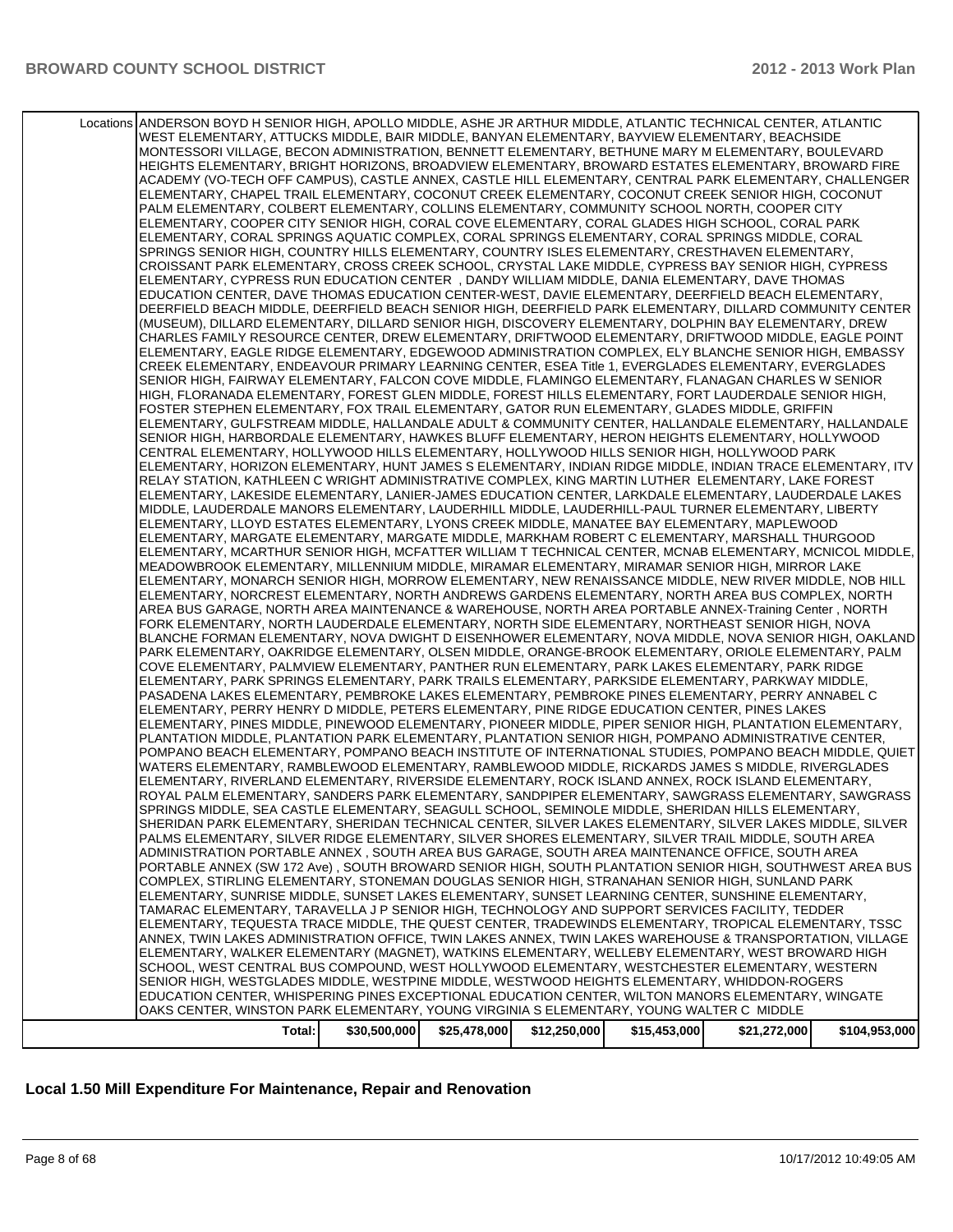Anticipated expenditures expected from local funding sources over the years covered by the current work plan.

| Item                                                         | 2012 - 2013<br><b>Actual Budget</b> | 2013 - 2014<br>Projected | 2014 - 2015<br>Projected | 2015 - 2016<br>Projected | 2016 - 2017<br>Projected | <b>Total</b>    |
|--------------------------------------------------------------|-------------------------------------|--------------------------|--------------------------|--------------------------|--------------------------|-----------------|
| Remaining Maint and Repair from 1.5 Mills                    | \$30,500,000                        | \$25,478,000             | \$7,822,184              | \$8,960,712              | \$10,326,472             | \$83,087,368    |
| Maintenance/Repair Salaries                                  | \$0                                 | \$0                      | \$0                      | \$0                      | \$0                      | \$0             |
| <b>School Bus Purchases</b>                                  | \$0                                 | \$0                      | \$0                      | \$0                      | \$0                      | \$0             |
| Other Vehicle Purchases                                      | \$0                                 | \$0                      | \$0                      | \$0                      | \$0                      | \$0             |
| Capital Outlay Equipment                                     | \$8,141,501                         | \$2,300,000              | \$1,325,000              | \$1,350,000              | \$1,375,000              | \$14,491,501    |
| Rent/Lease Payments                                          | \$3,465,812                         | \$2,501,139              | \$1,503,922              | \$1,453,009              | \$1,456,916              | \$10,380,798    |
| <b>COP Debt Service</b>                                      | \$150,468,493                       | \$154,577,830            | \$154,491,185            | \$156,153,531            | \$156,013,306            | \$771,704,345   |
| Rent/Lease Relocatables                                      | \$0                                 | \$0                      | \$0                      | \$0                      | \$0                      | \$0             |
| <b>Environmental Problems</b>                                | \$0                                 | \$0                      | \$0                      | \$0                      | \$0                      | \$0             |
| s.1011.14 Debt Service                                       | \$0                                 | \$0                      | \$0                      | \$0                      | \$0                      | \$0             |
| <b>Special Facilities Construction Account</b>               | \$0                                 | \$0                      | \$0                      | \$0                      | \$0                      | \$0             |
| Premiums for Property Casualty Insurance - 1011.71<br>(4a,b) | \$6,218,545                         | \$5,025,000              | \$5,025,000              | \$5,025,000              | \$5,025,000              | \$26,318,545    |
| Qualified School Construction Bonds (QSCB)                   | \$0                                 | \$0                      | \$0                      | \$0                      | \$0                      | \$0             |
| Qualified Zone Academy Bonds (QZAB)                          | \$0                                 | \$0                      | \$0                      | \$0                      | \$0                      | \$0             |
| Capital Salaries / Overhead                                  | \$16,000,000                        | \$15,500,000             | \$15,500,000             | \$15,500,000             | \$15,500,000             | \$78,000,000    |
| Minor Maintenance/Repair                                     | \$54,000,000                        | \$45,293,000             | \$21,778,000             | \$27,473,000             | \$37,818,000             | \$186,362,000   |
| <b>Capital Equipment Leases</b>                              | \$4,488,474                         | \$5,682,019              | \$3,111,240              | \$1,252,985              | \$626,493                | \$15,161,211    |
| PECO - Charter School Capital Outlay Transfer                | \$10,000,000                        | \$10,000,000             | \$10,000,000             | \$10,000,000             | \$10,000,000             | \$50,000,000    |
| <b>Local Expenditure Totals:</b>                             | \$283,282,825                       | \$266,356,988            | \$220,556,531            | \$227,168,237            | \$238,141,187            | \$1,235,505,768 |

## **Revenue**

#### **1.50 Mill Revenue Source**

Schedule of Estimated Capital Outlay Revenue from each currently approved source which is estimated to be available for expenditures on the projects included in the tentative district facilities work program. All amounts are NET after considering carryover balances, interest earned, new COP's, 1011.14 and 1011.15 loans, etc. Districts cannot use 1.5-Mill funds for salaries except for those explicitly associated with maintenance/repair projects. (1011.71 (5), F.S.)

| <b>Item</b>                                                                       | Fund | $2012 - 2013$<br><b>Actual Value</b> | $2013 - 2014$<br>Projected | $2014 - 2015$<br>Projected | $2015 - 2016$<br>Projected | 2016 - 2017<br>Projected | Total             |
|-----------------------------------------------------------------------------------|------|--------------------------------------|----------------------------|----------------------------|----------------------------|--------------------------|-------------------|
| (1) Non-exempt property<br>lassessed valuation                                    |      | \$136,471,261,280                    | \$136,471,261,280          | \$140,005,866,947          | \$144,668,062,316          | \$150,367,983,971        | \$707,984,435,794 |
| (2) The Millege projected for<br>discretionary capital outlay per<br>ls.1011.71   |      | 1.50                                 | 1.50                       | 1.50                       | 1.50                       | 1.50                     |                   |
| (3) Full value of the 1.50-Mill<br>discretionary capital outlay per<br>ls.1011.71 |      | \$229,271,719                        | \$229,271,719              | \$235,209,856              | \$243,042,345              | \$252,618,213            | \$1,189,413,852   |
| (4) Value of the portion of the 1.50<br>-Mill ACTUALLY levied                     | 370  | \$196,518,616                        | \$196,518,616              | \$201,608,448              | \$208,322,010              | \$216,529,897            | \$1,019,497,587   |
| $(5)$ Difference of lines (3) and (4)                                             |      | \$32,753,103                         | \$32,753,103               | \$33,601,408               | \$34,720,335               | \$36,088,316             | \$169,916,265     |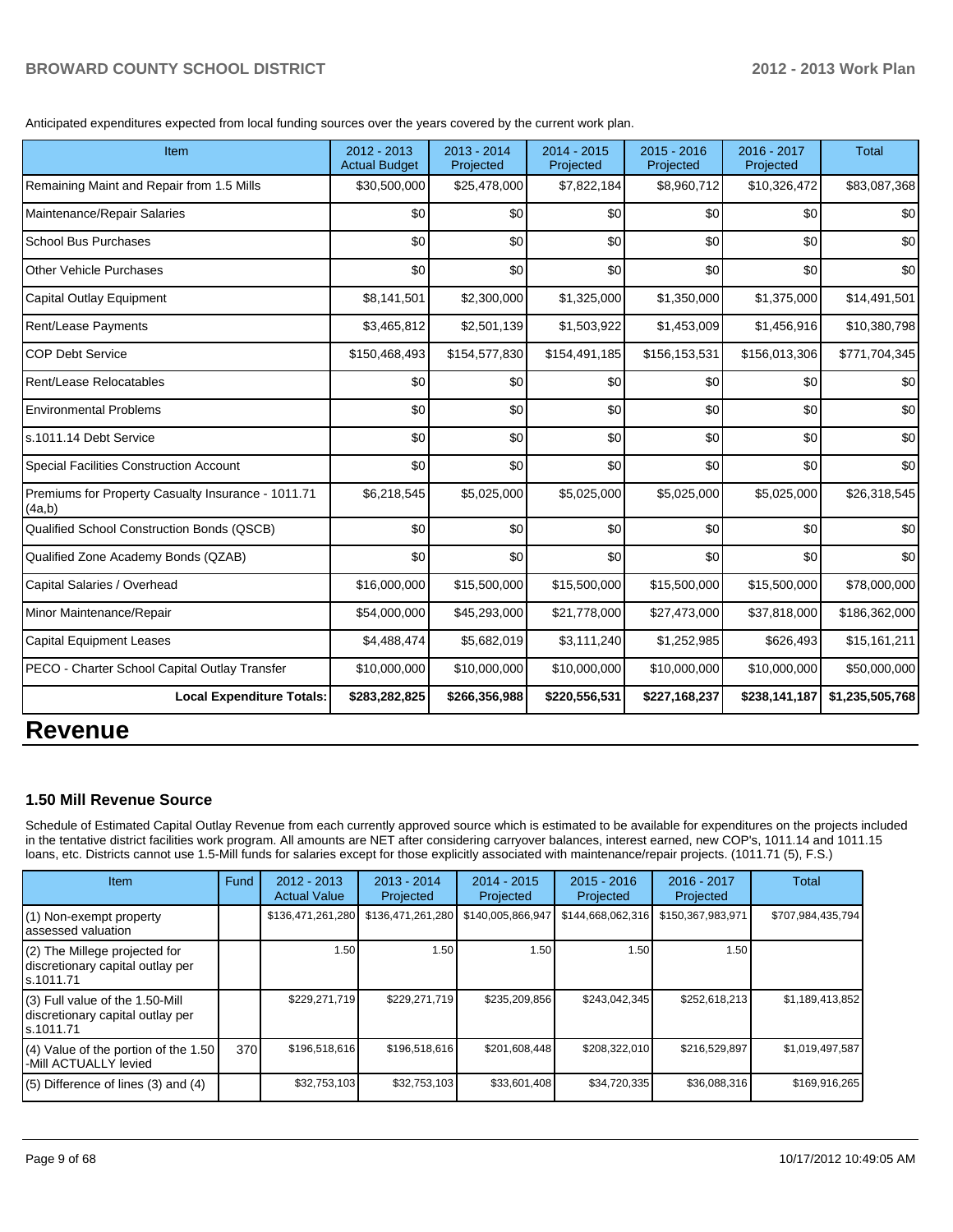#### **PECO Revenue Source**

The figure in the row designated "PECO Maintenance" will be subtracted from funds available for new construction because PECO maintenance dollars cannot be used for new construction.

| Item                          | Fund | $2012 - 2013$<br><b>Actual Budget</b> | $2013 - 2014$<br>Projected | $2014 - 2015$<br>Projected | $2015 - 2016$<br>Projected | $2016 - 2017$<br>Projected | Total        |
|-------------------------------|------|---------------------------------------|----------------------------|----------------------------|----------------------------|----------------------------|--------------|
| IPECO New Construction        | 340  | \$0                                   | \$0 <sub>1</sub>           | \$0                        | \$0                        | \$2,608,758                | \$2,608,758  |
| PECO Maintenance Expenditures |      | \$0                                   | \$0                        | \$4.427.816                | \$6,492,288                | \$10,945,528               | \$21,865,632 |
|                               |      | \$0                                   | \$0                        | \$4,427,816                | \$6,492,288                | \$13,554,286               | \$24,474,390 |

#### **CO & DS Revenue Source**

Revenue from Capital Outlay and Debt Service funds.

| Item                                               | Fund | $2012 - 2013$<br><b>Actual Budget</b> | $2013 - 2014$<br>Projected | $2014 - 2015$<br>Projected | $2015 - 2016$<br>Projected | $2016 - 2017$<br>Projected | Total       |
|----------------------------------------------------|------|---------------------------------------|----------------------------|----------------------------|----------------------------|----------------------------|-------------|
| ICO & DS Cash Flow-through<br><b>I</b> Distributed | 360  | \$1,060,557                           | \$1,060,557                | \$1,060,557                | \$1,060,557                | \$1,060,557                | \$5,302,785 |
| ICO & DS Interest on<br>Undistributed CO           | 360  | \$105.689                             | \$105,689                  | \$105.689                  | \$105.689                  | \$105.689                  | \$528,445   |
|                                                    |      | \$1,166,246                           | \$1,166,246                | \$1,166,246                | \$1,166,246                | \$1,166,246                | \$5,831,230 |

#### **Fair Share Revenue Source**

All legally binding commitments for proportionate fair-share mitigation for impacts on public school facilities must be included in the 5-year district work program.

Nothing reported for this section.

#### **Sales Surtax Referendum**

Specific information about any referendum for a 1-cent or ½-cent surtax referendum during the previous year.

**Did the school district hold a surtax referendum during the past fiscal year 2011 - 2012?**

No

#### **Additional Revenue Source**

Any additional revenue sources

| Item                                                                                                    | $2012 - 2013$<br><b>Actual Value</b> | $2013 - 2014$<br>Projected | $2014 - 2015$<br>Projected | $2015 - 2016$<br>Projected | $2016 - 2017$<br>Projected | Total            |
|---------------------------------------------------------------------------------------------------------|--------------------------------------|----------------------------|----------------------------|----------------------------|----------------------------|------------------|
| IProceeds from a s.1011.14/15 F.S. Loans I                                                              | \$0                                  | \$0                        | \$0                        | \$0                        | \$0                        | \$0 <sub>1</sub> |
| District Bonds - Voted local bond<br>referendum proceeds per s.9, Art VII<br><b>IState Constitution</b> | \$0                                  | \$0                        | \$0 <sub>1</sub>           | \$0 <sub>0</sub>           | \$0                        | \$0 <sub>1</sub> |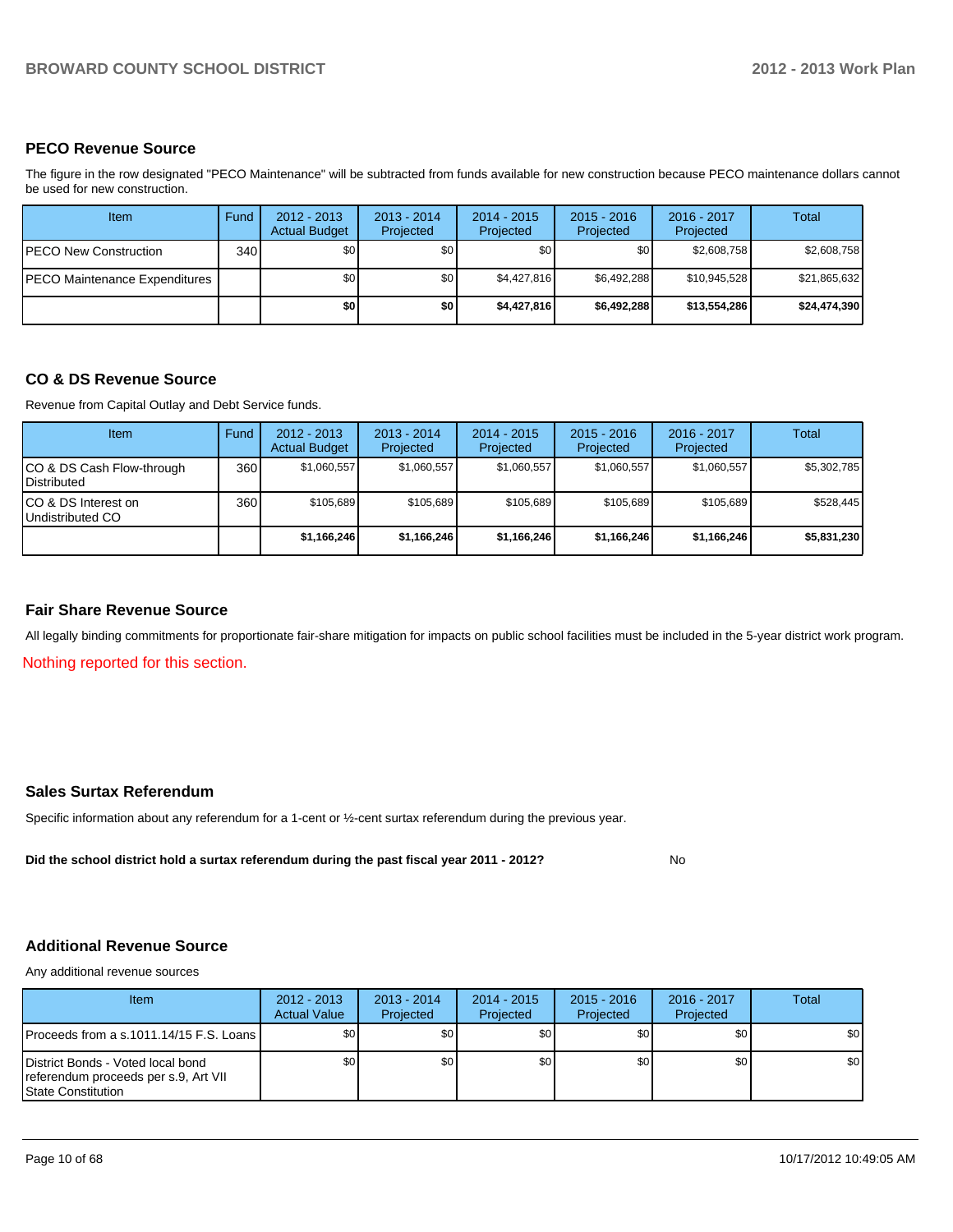| <b>Subtotal</b>                                                                                                           | \$91,647,963    | \$68,672,126 | \$17,781,837 | \$17,679,981 | \$17,836,286 | \$213,618,193   |
|---------------------------------------------------------------------------------------------------------------------------|-----------------|--------------|--------------|--------------|--------------|-----------------|
| CO&DS & Interest                                                                                                          | \$44,331        | \$44,094     | \$43,901     | \$43,730     | \$44,304     | \$220,360       |
| IRS Interest Subsidies on QSCBs                                                                                           | \$4,366,632     | \$4,366,632  | \$4,366,632  | \$4,366,632  | \$4,366,632  | \$21,833,160    |
| Charter School Capital Outlay - PECO -<br>Flow-thru                                                                       | \$10,000,000    | \$10,000,000 | \$10,000,000 | \$10,000,000 | \$10,000,000 | \$50,000,000    |
| Capital Outlay Projects Funds Balance<br>Carried Forward From Total Fund<br><b>Balance Carried Forward</b>                | \$0             | \$0          | \$0          | \$0          | \$0          | \$0             |
| One Cent - 1/2 Cent Sales Surtax Debt<br>Service From Total Fund Balance Carried<br>Forward                               | \$0             | \$0          | \$0          | \$0          | \$0          | \$0             |
| <b>Special Facilities Construction Account</b>                                                                            | \$0             | \$0          | \$0          | \$0          | \$0          | \$0             |
| General Capital Outlay Obligated Fund<br><b>Balance Carried Forward From Total</b><br><b>Fund Balance Carried Forward</b> | (\$273,666,003) | \$0          | \$0          | \$0          | \$0          | (\$273,666,003) |
| <b>Total Fund Balance Carried Forward</b>                                                                                 | \$347,608,003   | \$36,058,000 | \$0          | \$0          | \$0          | \$383,666,003   |
| Revenue from Bonds pledging proceeds<br>from 1 cent or 1/2 cent Sales Surtax                                              | \$0             | \$0          | \$0          | \$0          | \$0          | \$0             |
| Interest, Including Profit On Investment                                                                                  | \$500,000       | \$250,000    | \$250,000    | \$0          | \$0          | \$1,000,000     |
| Grants from local governments or not-for-<br>profit organizations                                                         | \$0             | \$0          | \$0          | \$0          | \$0          | \$0             |
| Private donations                                                                                                         | \$0             | \$0          | \$0          | \$0          | \$0          | \$0             |
| Impact fees received                                                                                                      | \$2,640,000     | \$2,798,400  | \$2,966,304  | \$3,114,619  | \$3,270,350  | \$14,789,673    |
| Proportionate share mitigation (actual<br>cash revenue only, not in kind donations)                                       | \$0             | \$0          | \$0          | \$0          | \$0          | \$0             |
| <b>Federal Grants</b>                                                                                                     | \$0             | \$0          | \$0          | \$0          | \$0          | \$0             |
| <b>District Equity Recognition</b>                                                                                        | \$0             | \$0          | \$0          | \$0          | \$0          | \$0             |
| <b>Classrooms for Kids</b>                                                                                                | \$0             | \$0          | \$0          | \$0          | \$0          | \$0             |
| Classrooms First Bond proceeds amount<br>authorized in FY 1997-98                                                         | \$0             | \$0          | \$0          | \$0          | \$0          | \$0             |
| Proceeds from Certificates of<br>Participation (COP's) Sale                                                               | \$0             | \$0          | \$0          | \$0          | \$0          | \$0             |
| Proceeds from local governmental<br>infrastructure sales surtax                                                           | \$0             | \$0          | \$0          | \$0          | \$0          | \$0             |
| Proceeds from 1/2 cent sales surtax<br>authorized by school board                                                         | \$0             | \$0          | \$0          | \$0          | \$0          | \$0             |
| Other Revenue for Other Capital Projects                                                                                  | \$155,000       | \$155,000    | \$155,000    | \$155,000    | \$155,000    | \$775,000       |
| Proceeds from Voted Capital<br>Improvements millage                                                                       | \$0             | \$0          | \$0          | \$0          | \$0          | \$0             |
| Estimated Revenue from CO & DS Bond<br>Sale                                                                               | \$0             | \$15,000,000 | \$0          | \$0          | \$0          | \$15,000,000    |
| Proceeds from Special Act Bonds                                                                                           | \$0             | \$0          | \$0          | \$0          | \$0          | \$0             |

## **Total Revenue Summary**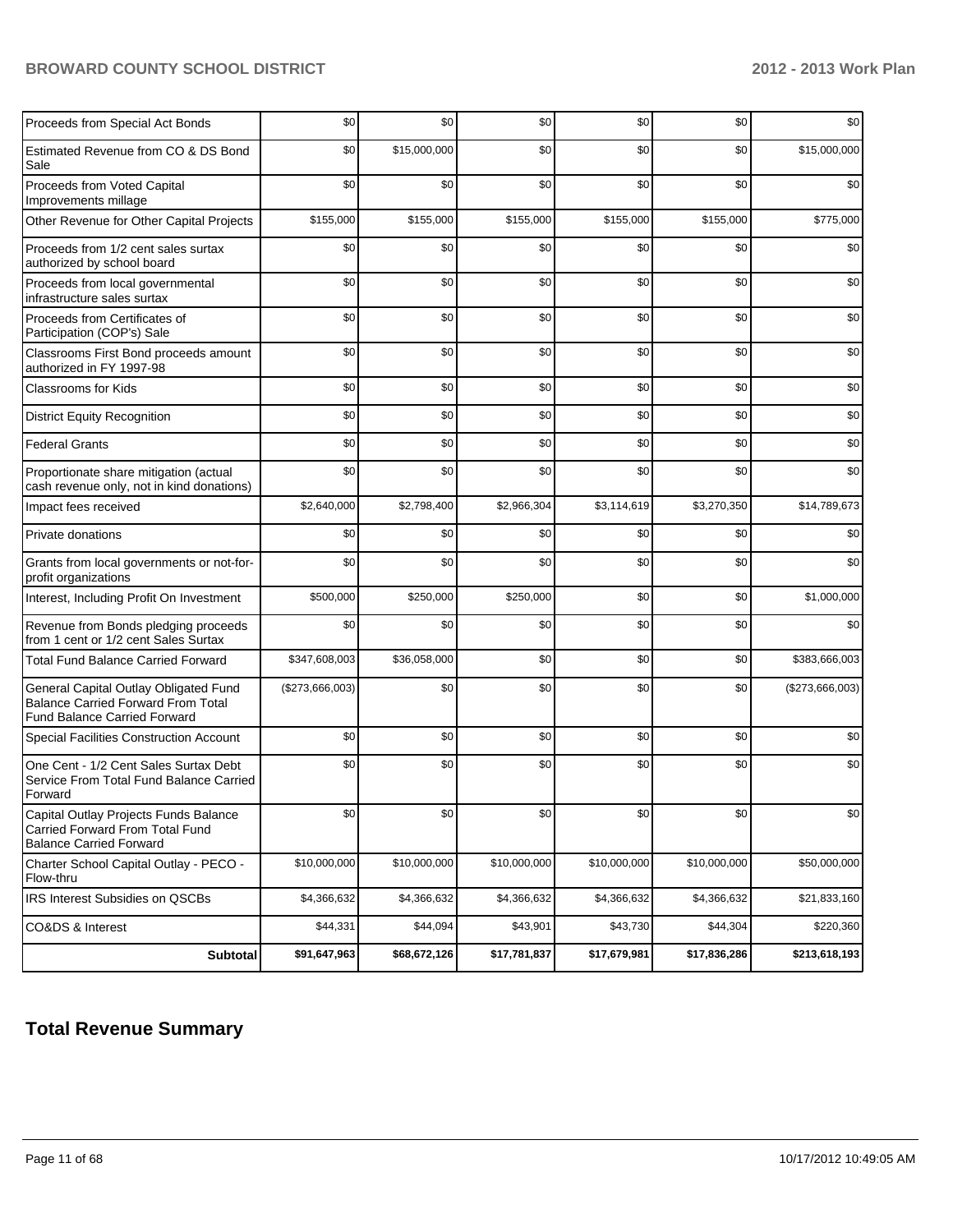| Item Name                                                  | $2012 - 2013$<br><b>Budget</b> | $2013 - 2014$<br>Projected | $2014 - 2015$<br>Projected | $2015 - 2016$<br>Projected | $2016 - 2017$<br>Projected | <b>Five Year Total</b> |
|------------------------------------------------------------|--------------------------------|----------------------------|----------------------------|----------------------------|----------------------------|------------------------|
| Local 1.5 Mill Discretionary Capital Outlay<br>Revenue     | \$196,518,616                  | \$196,518,616              | \$201,608,448              | \$208,322,010              | \$216,529,897              | \$1,019,497,587        |
| PECO and 1.5 Mill Maint and Other 1.5<br>Mill Expenditures | (\$283, 282, 825)              | $($ \$266,356,988)         | (\$220,556,531)            | (S227, 168, 237)           | (S238, 141, 187)           | (\$1,235,505,768)      |
| PECO Maintenance Revenue                                   | \$0                            | \$0                        | \$4.427.816                | \$6.492.288                | \$10,945,528               | \$21,865,632           |
| Available 1.50 Mill for New<br><b>Construction</b>         | $($ \$86,764,209)              | $($ \$69,838,372)          | ( \$18, 948, 083)          | (\$18,846,227)             | $($ \$21,611,290)          | (\$216,008,181)        |

| Item Name                             | 2012 - 2013<br><b>Budget</b> | $2013 - 2014$<br>Projected | $2014 - 2015$<br>Projected | $2015 - 2016$<br>Projected | $2016 - 2017$<br>Projected | <b>Five Year Total</b> |
|---------------------------------------|------------------------------|----------------------------|----------------------------|----------------------------|----------------------------|------------------------|
| ICO & DS Revenue                      | \$1,166,246                  | \$1,166,246                | \$1,166,246                | \$1,166,246                | \$1,166,246                | \$5,831,230            |
| <b>IPECO New Construction Revenue</b> | \$0 <sub>1</sub>             | \$0                        | \$0                        | \$0                        | \$2,608,758                | \$2,608,758            |
| <b>I</b> Other/Additional Revenue     | \$91,647,963                 | \$68,672,126               | \$17,781,837               | \$17,679,981               | \$17,836,286               | \$213,618,193          |
| <b>Total Additional Revenuel</b>      | \$92,814,209                 | \$69,838,372               | \$18,948,083               | \$18,846,227               | \$21,611,290               | \$222,058,181          |
| <b>Total Available Revenue</b>        | \$6,050,000                  | \$0                        | \$0                        | \$0                        | \$0                        | \$6,050,000            |

## **Project Schedules**

#### **Capacity Project Schedules**

A schedule of capital outlay projects necessary to ensure the availability of satisfactory classrooms for the projected student enrollment in K-12 programs.

Nothing reported for this section.

| <b>Planned Cost:</b>     |  |  |  |
|--------------------------|--|--|--|
| <b>Student Stations:</b> |  |  |  |
| <b>Total Classrooms:</b> |  |  |  |
| Gross Sq Ft:             |  |  |  |

#### **Other Project Schedules**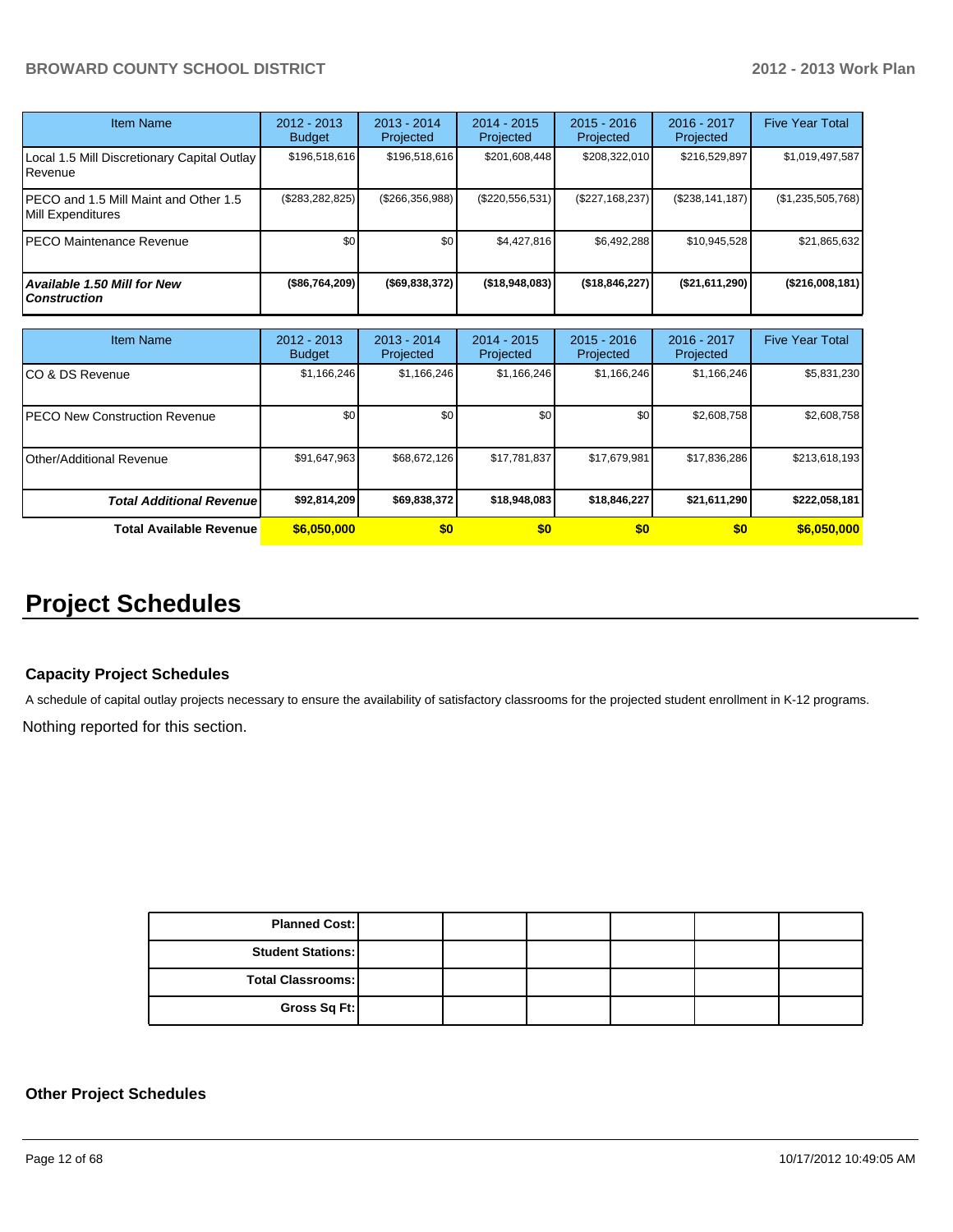Major renovations, remodeling, and additions of capital outlay projects that do not add capacity to schools.

| <b>Project Description</b>       | Location                                     | 2012 - 2013<br><b>Actual Budget</b> | 2013 - 2014<br>Projected | 2014 - 2015<br>Projected | 2015 - 2016<br>Projected | 2016 - 2017<br>Projected | <b>Total</b>    | Funded |
|----------------------------------|----------------------------------------------|-------------------------------------|--------------------------|--------------------------|--------------------------|--------------------------|-----------------|--------|
| Replace outdated Switchgear      | ANDERSON BOYD H<br><b>SENIOR HIGH</b>        | \$0                                 | \$0                      | \$0                      | \$0                      | \$300,000                | \$300,000 No    |        |
| Remodeling/Renovation            | <b>BANYAN ELEMENTARY</b>                     | \$0                                 | \$0                      | \$0                      | \$0                      | \$26,000                 | \$26,000 No     |        |
| Replacement                      | <b>ELY BLANCHE SENIOR</b><br><b>HIGH</b>     | \$0                                 | \$0                      | \$0                      | \$0                      | \$38,300,000             | \$38,300,000 No |        |
| Remodeling/Renovation            | <b>BRIGHT HORIZONS</b>                       | \$0                                 | \$0                      | \$0                      | \$0                      | \$500,000                | \$500,000 No    |        |
| ROCK ISLAND ANNEX<br><b>HVAC</b> | Location not specified                       | \$0                                 | \$0                      | \$0                      | \$0                      | \$250,000                | \$250,000 No    |        |
| Driveways & Parking              | ANDERSON BOYD H<br><b>SENIOR HIGH</b>        | \$0                                 | \$0                      | \$0                      | \$0                      | \$120,000                | \$120,000 No    |        |
| Lighting                         | ANDERSON BOYD H<br><b>SENIOR HIGH</b>        | \$0                                 | \$0                      | \$0                      | \$0                      | \$250,000                | \$250,000 No    |        |
| Replace old square-D Panels      | ANDERSON BOYD H<br><b>SENIOR HIGH</b>        | \$0                                 | \$0                      | \$0                      | \$0                      | \$100,000                | \$100,000 No    |        |
| <b>HVAC</b>                      | ANDERSON BOYD H<br><b>SENIOR HIGH</b>        | \$0                                 | \$0                      | \$0                      | \$0                      | \$250,000                | \$250,000 No    |        |
| Storage Building                 | ANDERSON BOYD H<br><b>SENIOR HIGH</b>        | \$0                                 | \$0                      | \$0                      | \$0                      | \$100.000                | \$100,000 No    |        |
| <b>Fire Sprinkler</b>            | ANDERSON BOYD H<br><b>SENIOR HIGH</b>        | \$0                                 | \$0                      | \$0                      | \$0                      | \$500,000                | \$500,000 No    |        |
| Locker Rooms                     | APOLLO MIDDLE                                | \$0                                 | \$0                      | \$0                      | \$0                      | \$300,000                | \$300,000 No    |        |
| Electrical                       | APOLLO MIDDLE                                | \$0                                 | \$0                      | \$0                      | \$0                      | \$1,000,000              | \$1,000,000 No  |        |
| <b>Concurrent Replacement</b>    | <b>BROADVIEW</b><br><b>ELEMENTARY</b>        | \$0                                 | \$0                      | \$0                      | \$0                      | \$22,690,016             | \$22,690,016 No |        |
| Remodeling/Renovation            | <b>CENTRAL PARK</b><br><b>ELEMENTARY</b>     | \$0                                 | \$0                      | \$0                      | \$0                      | \$300,000                | \$300,000 No    |        |
| Replace motor Control Center     | <b>COCONUT CREEK</b><br><b>SENIOR HIGH</b>   | \$0                                 | \$0                      | \$0                      | \$0                      | \$250,000                | \$250,000 No    |        |
| Replace outdated Switchgear      | <b>COCONUT CREEK</b><br><b>SENIOR HIGH</b>   | \$0                                 | \$0                      | \$0                      | \$0                      | \$350,000                | \$350,000 No    |        |
| Auditorium Lighting              | <b>COOPER CITY SENIOR</b><br><b>HIGH</b>     | \$0                                 | \$0                      | \$0                      | \$0                      | \$3,500,000              | \$3,500,000 No  |        |
| Storage                          | <b>CORAL SPRINGS</b><br><b>ELEMENTARY</b>    | \$0                                 | \$0                      | \$0                      | \$0                      | \$35,000                 | \$35,000 No     |        |
| <b>Food Court Conversion</b>     | <b>CORAL SPRINGS</b><br>SENIOR HIGH          | \$0                                 | \$0                      | \$0                      | \$0                      | \$3,000,000              | \$3,000,000 No  |        |
| Remodeling/Renovation            | <b>CROISSANT PARK</b><br><b>ELEMENTARY</b>   | \$0                                 | \$0                      | \$0                      | \$0                      | \$110,000                | \$110,000 No    |        |
| Remodeling/Renovation            | <b>DANDY WILLIAM</b><br><b>MIDDLE</b>        | \$0                                 | \$0                      | \$0                      | \$0                      | \$100,000                | \$100,000 No    |        |
| New Gym Facilities               | <b>CORAL SPRINGS</b><br><b>MIDDLE</b>        | \$0                                 | \$0                      | \$0                      | \$0                      | \$12,927,867             | \$12,927,867 No |        |
| Electrical                       | <b>DAVIE ELEMENTARY</b>                      | \$0                                 | \$0                      | \$0                      | \$0                      | \$250,000                | \$250,000 No    |        |
| Covered Walkway                  | <b>DAVIE ELEMENTARY</b>                      | \$0                                 | \$0                      | \$0                      | \$0                      | \$75,000                 | \$75,000 No     |        |
| Replace motor Control Center     | <b>DEERFIELD BEACH</b><br><b>SENIOR HIGH</b> | \$0                                 | \$0                      | \$0                      | \$0                      | \$300,000                | \$300,000 No    |        |
| <b>Drives</b>                    | <b>DEERFIELD BEACH</b><br><b>MIDDLE</b>      | \$0                                 | \$0                      | \$0                      | \$0                      | \$2,000,000              | \$2,000,000 No  |        |
| Covered Walkways                 | <b>DEERFIELD BEACH</b><br><b>MIDDLE</b>      | \$0                                 | \$0                      | \$0                      | \$0                      | \$250,000                | \$250,000 No    |        |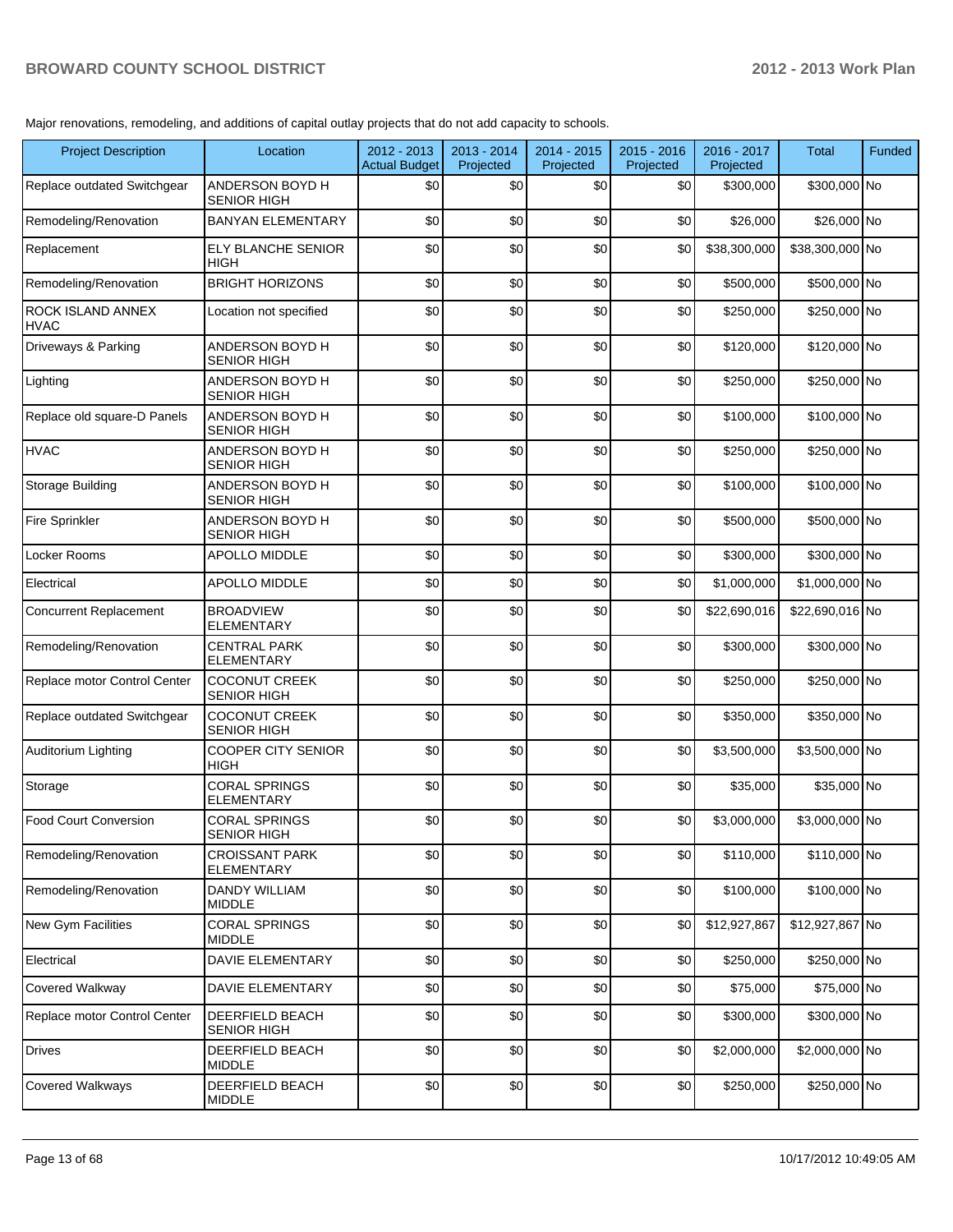| <b>HVAC</b>                                         | <b>FLAMINGO</b><br>ELEMENTARY                   | \$0 | \$0 | \$0 | \$0 | \$200,000    | \$200,000 No    |  |
|-----------------------------------------------------|-------------------------------------------------|-----|-----|-----|-----|--------------|-----------------|--|
| Parking                                             | <b>FLAMINGO</b><br><b>ELEMENTARY</b>            | \$0 | \$0 | \$0 | \$0 | \$500,000    | \$500,000 No    |  |
| Covered Walkway                                     | <b>FLANAGAN CHARLES W</b><br><b>SENIOR HIGH</b> | \$0 | \$0 | \$0 | \$0 | \$500,000    | \$500,000 No    |  |
| Media Center                                        | <b>FOREST HILLS</b><br><b>ELEMENTARY</b>        | \$0 | \$0 | \$0 | \$0 | \$2,500,000  | \$2,500,000 No  |  |
| <b>Regional Athletic Facility</b>                   | ELY BLANCHE SENIOR<br>HIGH                      | \$0 | \$0 | \$0 | \$0 | \$10,000     | \$10,000 No     |  |
| Lighting                                            | <b>GRIFFIN ELEMENTARY</b>                       | \$0 | \$0 | \$0 | \$0 | \$300,000    | \$300,000 No    |  |
| <b>Concurrent Replacement</b>                       | <b>HALLANDALE SENIOR</b><br><b>HIGH</b>         | \$0 | \$0 | \$0 | \$0 | \$89,000,000 | \$89,000,000 No |  |
| Install new ceiling throughout<br>classrooms        | <b>HALLANDALE SENIOR</b><br><b>HIGH</b>         | \$0 | \$0 | \$0 | \$0 | \$185,000    | \$185,000 No    |  |
| <b>Food Court Conversion</b>                        | <b>HALLANDALE SENIOR</b><br><b>HIGH</b>         | \$0 | \$0 | \$0 | \$0 | \$3,000,000  | \$3,000,000 No  |  |
| Parking, Drainage                                   | <b>HORIZON ELEMENTARY</b>                       | \$0 | \$0 | \$0 | \$0 | \$1,500,000  | \$1,500,000 No  |  |
| Remodeling/Renovation                               | KING MARTIN LUTHER<br><b>ELEMENTARY</b>         | \$0 | \$0 | \$0 | \$0 | \$750,000    | \$750,000 No    |  |
| Ceiling Tile                                        | LAUDERDALE LAKES<br><b>MIDDLE</b>               | \$0 | \$0 | \$0 | \$0 | \$250,000    | \$250,000 No    |  |
| Electrical                                          | LAUDERHILL MIDDLE                               | \$0 | \$0 | \$0 | \$0 | \$200,000    | \$200,000 No    |  |
| Ceiling Tile                                        | LAUDERHILL MIDDLE                               | \$0 | \$0 | \$0 | \$0 | \$250,000    | \$250,000 No    |  |
| Central West Bus Lot<br>Revamp all portables        | Location not specified                          | \$0 | \$0 | \$0 | \$0 | \$750,000    | \$750,000 No    |  |
| <b>NOVA MIDDLE</b><br><b>Concurrent Replacement</b> | Location not specified                          | \$0 | \$0 | \$0 | \$0 | \$3,192,000  | \$3,192,000 No  |  |
| Drainage                                            | LAUDERHILL-PAUL<br>TURNER ELEMENTARY            | \$0 | \$0 | \$0 | \$0 | \$250,000    | \$250,000 No    |  |
| <b>Concurrent Replacement</b>                       | <b>MARGATE MIDDLE</b>                           | \$0 | \$0 | \$0 | \$0 | \$40,000,000 | \$40,000,000 No |  |
| Remodeling/Renovation                               | <b>MARKHAM ROBERT C</b><br><b>ELEMENTARY</b>    | \$0 | \$0 | \$0 | \$0 | \$100,000    | \$100,000 No    |  |
| Remodeling/Renovation                               | MCFATTER WILLIAM T<br>TECHNICAL CENTER          | \$0 | \$0 | \$0 | \$0 | \$600,000    | \$600,000 No    |  |
| Lighting                                            | MCFATTER WILLIAM T<br>TECHNICAL CENTER          | \$0 | \$0 | \$0 | \$0 | \$200,000    | \$200,000 No    |  |
| Electrical                                          | MCFATTER WILLIAM T<br>TECHNICAL CENTER          | \$0 | \$0 | \$0 | \$0 | \$200,000    | \$200,000 No    |  |
| Remodeling/Renovation                               | <b>MEADOWBROOK</b><br>ELEMENTARY                | \$0 | \$0 | \$0 | \$0 | \$500,000    | \$500,000 No    |  |
| Replace water supply<br>throughout campus           | <b>MEADOWBROOK</b><br>ELEMENTARY                | \$0 | \$0 | \$0 | \$0 | \$350,000    | \$350,000 No    |  |
| Lighting                                            | <b>MEADOWBROOK</b><br>ELEMENTARY                | \$0 | \$0 | \$0 | \$0 | \$250,000    | \$250,000 No    |  |
| Remodeling/Renovation                               | MIRAMAR SENIOR HIGH                             | \$0 | \$0 | \$0 | \$0 | \$500,000    | \$500,000 No    |  |
| Remodeling/Renovation                               | MIRAMAR SENIOR HIGH                             | \$0 | \$0 | \$0 | \$0 | \$2,029,500  | \$2,029,500 No  |  |
| Morrow Elementary<br><b>Bus/Parent Drive</b>        | Location not specified                          | \$0 | \$0 | \$0 | \$0 | \$50,000     | \$50,000 No     |  |
| <b>MORROW ELEMENTARY</b><br>Media Center            | Location not specified                          | \$0 | \$0 | \$0 | \$0 | \$7,015,929  | \$7,015,929 No  |  |
| Remodeling/Renovation                               | DEERFIELD BEACH<br><b>SENIOR HIGH</b>           | \$0 | \$0 | \$0 | \$0 | \$3,706,486  | \$3,706,486 No  |  |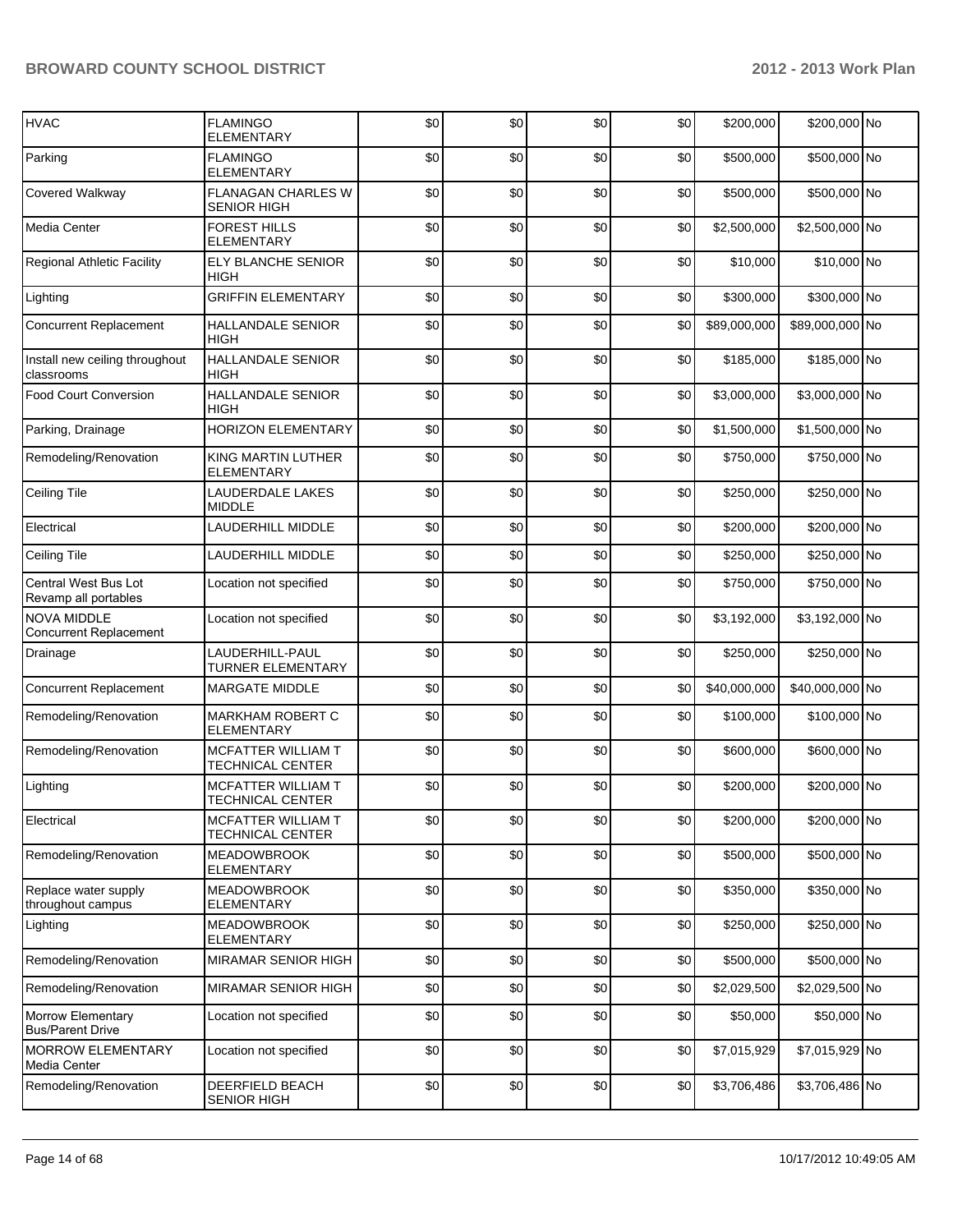| <b>Renovate Drives</b>                                                        | <b>WINSTON PARK</b>                                     | \$0 | \$0 | \$0 | \$0 | \$1,200,000 | \$1,200,000 No |  |
|-------------------------------------------------------------------------------|---------------------------------------------------------|-----|-----|-----|-----|-------------|----------------|--|
|                                                                               | <b>ELEMENTARY</b>                                       |     |     |     |     |             |                |  |
| <b>NORTH FORK ELEMENTARY</b><br>Remodeling/Renovation                         | Location not specified                                  | \$0 | \$0 | \$0 | \$0 | \$600,000   | \$600,000 No   |  |
| NORTHSIDE ELEMENTARY<br>Parking                                               | Location not specified                                  | \$0 | \$0 | \$0 | \$0 | \$500,000   | \$500,000 No   |  |
| NORTHEAST SENIOR HIGH<br>Replace outdated Motor<br><b>Control Center</b>      | Location not specified                                  | \$0 | \$0 | \$0 | \$0 | \$250,000   | \$250,000 No   |  |
| Lighting                                                                      | NOVA DWIGHT D<br><b>EISENHOWER</b><br><b>ELEMENTARY</b> | \$0 | \$0 | \$0 | \$0 | \$150,000   | \$150,000 No   |  |
| <b>NOVA SENIOR HIGH</b><br><b>Food Court Conversion</b>                       | Location not specified                                  | \$0 | \$0 | \$0 | \$0 | \$3,000,000 | \$3,000,000 No |  |
| <b>NOVA SENIOR HIGH</b><br>Replace fan coil units, Upgrade<br>old switch gear | Location not specified                                  | \$0 | \$0 | \$0 | \$0 | \$400,000   | \$400,000 No   |  |
| NOVA MIDDLE<br>Lighting                                                       | Location not specified                                  | \$0 | \$0 | \$0 | \$0 | \$400,000   | \$400,000 No   |  |
| <b>OLSEN MIDDLE</b><br><b>HVAC</b>                                            | Location not specified                                  | \$0 | \$0 | \$0 | \$0 | \$275,000   | \$275,000 No   |  |
| <b>PARK RIDGE ELEMENTARY</b><br>Remodeling/Renovation                         | Location not specified                                  | \$0 | \$0 | \$0 | \$0 | \$1,400,000 | \$1,400,000 No |  |
| <b>PARK SPRINGS</b><br><b>ELEMENTARY</b><br>Parking                           | Location not specified                                  | \$0 | \$0 | \$0 | \$0 | \$300,000   | \$300,000 No   |  |
| PASADENA LAKES<br><b>ELEMENTARY</b><br>Lighting                               | Location not specified                                  | \$0 | \$0 | \$0 | \$0 | \$300,000   | \$300,000 No   |  |
| PETERS ELEMENTARY<br>Lighting                                                 | Location not specified                                  | \$0 | \$0 | \$0 | \$0 | \$200,000   | \$200,000 No   |  |
| PINES LAKES ELEMENTARY<br>Lighting                                            | Location not specified                                  | \$0 | \$0 | \$0 | \$0 | \$350,000   | \$350,000 No   |  |
| PIONEER MIDDLE<br>Change MCC to Sq. D GE                                      | Location not specified                                  | \$0 | \$0 | \$0 | \$0 | \$200,000   | \$200,000 No   |  |
| PIONEER MIDDLE<br>Lighting                                                    | Location not specified                                  | \$0 | \$0 | \$0 | \$0 | \$250,000   | \$250,000 No   |  |
| PIONEER MIDDLE<br>Hardware renovation<br>throughout school                    | Location not specified                                  | \$0 | \$0 | \$0 | \$0 | \$200,000   | \$200,000 No   |  |
| PIPER SENIOR HIGH<br>Food Court Conversion                                    | Location not specified                                  | \$0 | \$0 | \$0 | \$0 | \$3,000,000 | \$3,000,000 No |  |
| PLANTATION SENIOR HIGH<br>Renovate 2 storage houses                           | Location not specified                                  | \$0 | \$0 | \$0 | \$0 | \$250,000   | \$250,000 No   |  |
| POMPANO BEACH MIDDLE<br>Ceiling Tile                                          | Location not specified                                  | \$0 | \$0 | \$0 | \$0 | \$180,000   | \$180,000 No   |  |
| RAMBLEWOOD MIDDLE<br>Remodeling/Renovation                                    | Location not specified                                  | \$0 | \$0 | \$0 | \$0 | \$200,000   | \$200,000 No   |  |
| RAMBLEWOOD MIDDLE<br>Remodeling/Renovation                                    | Location not specified                                  | \$0 | \$0 | \$0 | \$0 | \$800,000   | \$800,000 No   |  |
| RIVERSIDE ELEMENTARY<br>Walkways                                              | Location not specified                                  | \$0 | \$0 | \$0 | \$0 | \$230,000   | \$230,000 No   |  |
| ROYAL PALM ELEMENTARY<br>Capital Improvements                                 | Location not specified                                  | \$0 | \$0 | \$0 | \$0 | \$250,000   | \$250,000 No   |  |
| Remodeling/Renovation                                                         | SANDPIPER<br><b>ELEMENTARY</b>                          | \$0 | \$0 | \$0 | \$0 | \$200,000   | \$200,000 No   |  |
| Remodeling/Renovation                                                         | <b>SAWGRASS</b><br><b>ELEMENTARY</b>                    | \$0 | \$0 | \$0 | \$0 | \$161,693   | \$161,693 No   |  |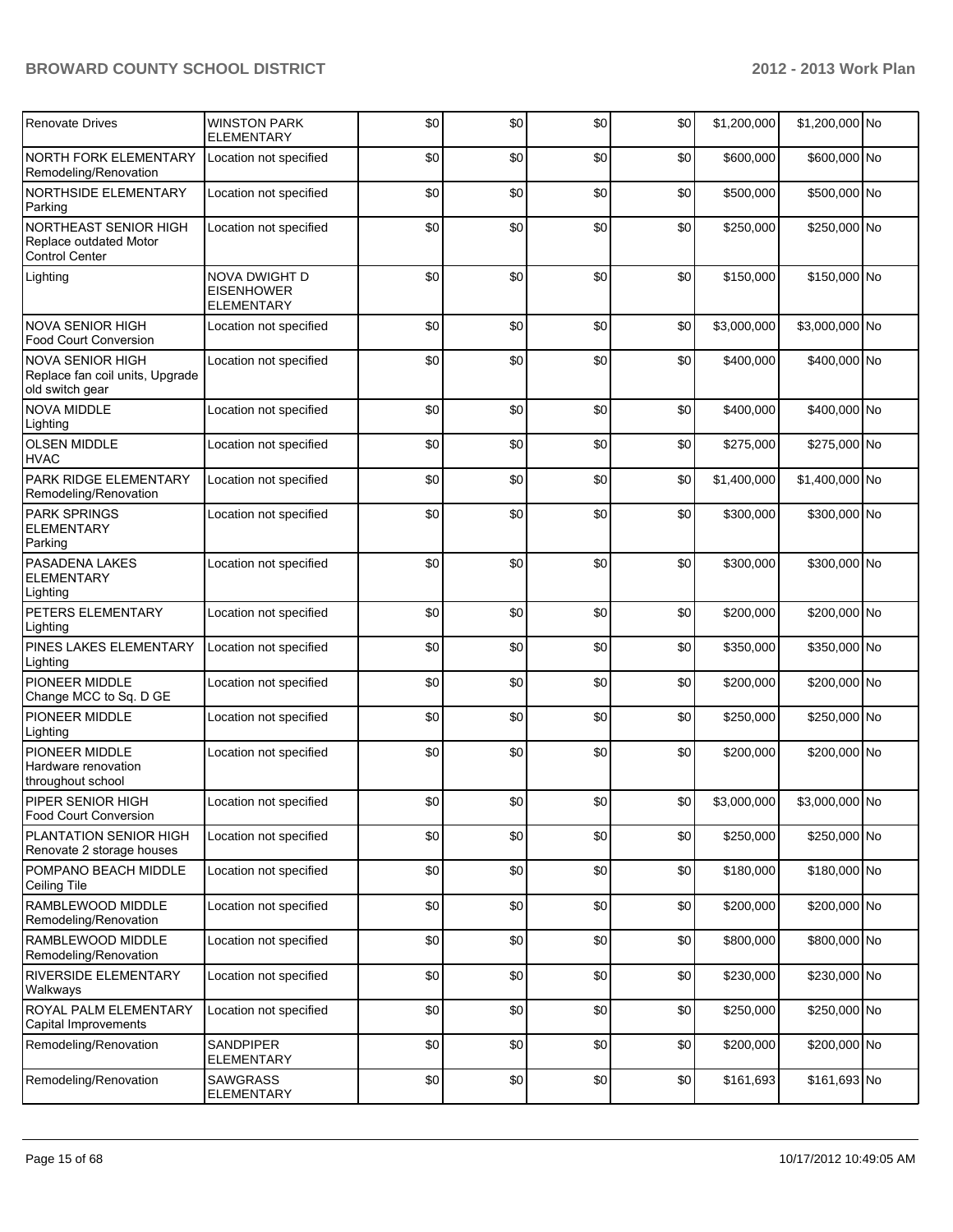| Remodeling/Renovation                                                                           | <b>SAWGRASS</b><br>ELEMENTARY                 | \$0 | \$0 | \$0 | \$0 | \$200,000   | \$200,000 No   |  |
|-------------------------------------------------------------------------------------------------|-----------------------------------------------|-----|-----|-----|-----|-------------|----------------|--|
| Parent Drive Expansion                                                                          | <b>SEA CASTLE</b><br><b>ELEMENTARY</b>        | \$0 | \$0 | \$0 | \$0 | \$300,000   | \$300,000 No   |  |
| Lighting                                                                                        | <b>SEMINOLE MIDDLE</b>                        | \$0 | \$0 | \$0 | \$0 | \$200,000   | \$200,000 No   |  |
| <b>HVAC</b>                                                                                     | <b>CROSS CREEK SCHOOL</b>                     | \$0 | \$0 | \$0 | \$0 | \$200,000   | \$200,000 No   |  |
| Lighting                                                                                        | SILVER RIDGE<br><b>ELEMENTARY</b>             | \$0 | \$0 | \$0 | \$0 | \$200,000   | \$200,000 No   |  |
| Replace 35 heat-pump units                                                                      | SILVER TRAIL MIDDLE                           | \$0 | \$0 | \$0 | \$0 | \$800,000   | \$800,000 No   |  |
| Renovate Auditorium                                                                             | <b>SOUTH BROWARD</b><br><b>SENIOR HIGH</b>    | \$0 | \$0 | \$0 | \$0 | \$400,000   | \$400,000 No   |  |
| South Central Area Office<br>Remodeling/Renovation                                              | Location not specified                        | \$0 | \$0 | \$0 | \$0 | \$450,000   | \$450,000 No   |  |
| Auto detailing                                                                                  | SOUTH PLANTATION<br><b>SENIOR HIGH</b>        | \$0 | \$0 | \$0 | \$0 | \$225,000   | \$225,000 No   |  |
| Capital Improvements                                                                            | SOUTH PLANTATION<br><b>SENIOR HIGH</b>        | \$0 | \$0 | \$0 | \$0 | \$200,000   | \$200,000 No   |  |
| <b>Food Court Conversion</b>                                                                    | <b>STONEMAN DOUGLAS</b><br><b>SENIOR HIGH</b> | \$0 | \$0 | \$0 | \$0 | \$3,000,000 | \$3,000,000 No |  |
| Walkways                                                                                        | <b>TEDDER ELEMENTARY</b>                      | \$0 | \$0 | \$0 | \$0 | \$165,000   | \$165,000 No   |  |
| <b>Concurrent Replacement</b>                                                                   | <b>TEDDER ELEMENTARY</b>                      | \$0 | \$0 | \$0 | \$0 | \$4,508,700 | \$4,508,700 No |  |
| Replace hollow metal doors,<br>jambx and windows throughout<br>school                           | <b>TEQUESTA TRACE</b><br><b>MIDDLE</b>        | \$0 | \$0 | \$0 | \$0 | \$750,000   | \$750,000 No   |  |
| <b>Traffic Improvements</b>                                                                     | <b>TEQUESTA TRACE</b><br><b>MIDDLE</b>        | \$0 | \$0 | \$0 | \$0 | \$700,000   | \$700,000 No   |  |
| Replace all heat pump / ac<br>units throughout school.<br>Upgrade ac in office computer<br>room | <b>TRADEWINDS</b><br><b>ELEMENTARY</b>        | \$0 | \$0 | \$0 | \$0 | \$300,000   | \$300,000 No   |  |
| Covered Walkways                                                                                | <b>TROPICAL</b><br><b>ELEMENTARY</b>          | \$0 | \$0 | \$0 | \$0 | \$215,290   | \$215,290 No   |  |
| Remodeling/Renovation                                                                           | HALLANDALE ADULT &<br><b>COMMUNITY CENTER</b> | \$0 | \$0 | \$0 | \$0 | \$125,000   | \$125,000 No   |  |
| Electrical                                                                                      | <b>WALKER ELEMENTARY</b><br>(MAGNET)          | \$0 | \$0 | \$0 | \$0 | \$200,000   | \$200,000 No   |  |
| Roofing                                                                                         | <b>WESTCHESTER</b><br>ELEMENTARY              | \$0 | \$0 | \$0 | \$0 | \$1,000,000 | \$1,000,000 No |  |
| Lighting                                                                                        | <b>WESTERN SENIOR</b><br>HIGH                 | \$0 | \$0 | \$0 | \$0 | \$200,000   | \$200,000 No   |  |
| Lighting                                                                                        | WHIDDON-ROGERS<br><b>EDUCATION CENTER</b>     | \$0 | \$0 | \$0 | \$0 | \$200,000   | \$200,000 No   |  |
| Covered Walkways                                                                                | YOUNG VIRGINIA S<br><b>ELEMENTARY</b>         | \$0 | \$0 | \$0 | \$0 | \$250,000   | \$250,000 No   |  |
| Covered Walkways                                                                                | YOUNG WALTER C<br><b>MIDDLE</b>               | \$0 | \$0 | \$0 | \$0 | \$250,000   | \$250,000 No   |  |
| Retrofit all 2x4 flouresents to T8 WESTERN SENIOR<br>ballasts                                   | HIGH                                          | \$0 | \$0 | \$0 | \$0 | \$300,000   | \$300,000 No   |  |
| Fire Alarm                                                                                      | <b>ATTUCKS MIDDLE</b>                         | \$0 | \$0 | \$0 | \$0 | \$360,473   | \$360,473 No   |  |
| <b>HVAC</b>                                                                                     | <b>BAIR MIDDLE</b>                            | \$0 | \$0 | \$0 | \$0 | \$210,000   | \$210,000 No   |  |
| Generator                                                                                       | <b>BAIR MIDDLE</b>                            | \$0 | \$0 | \$0 | \$0 | \$550,000   | \$550,000 No   |  |
| <b>HVAC</b>                                                                                     | <b>BANYAN ELEMENTARY</b>                      | \$0 | \$0 | \$0 | \$0 | \$200,000   | \$200,000 No   |  |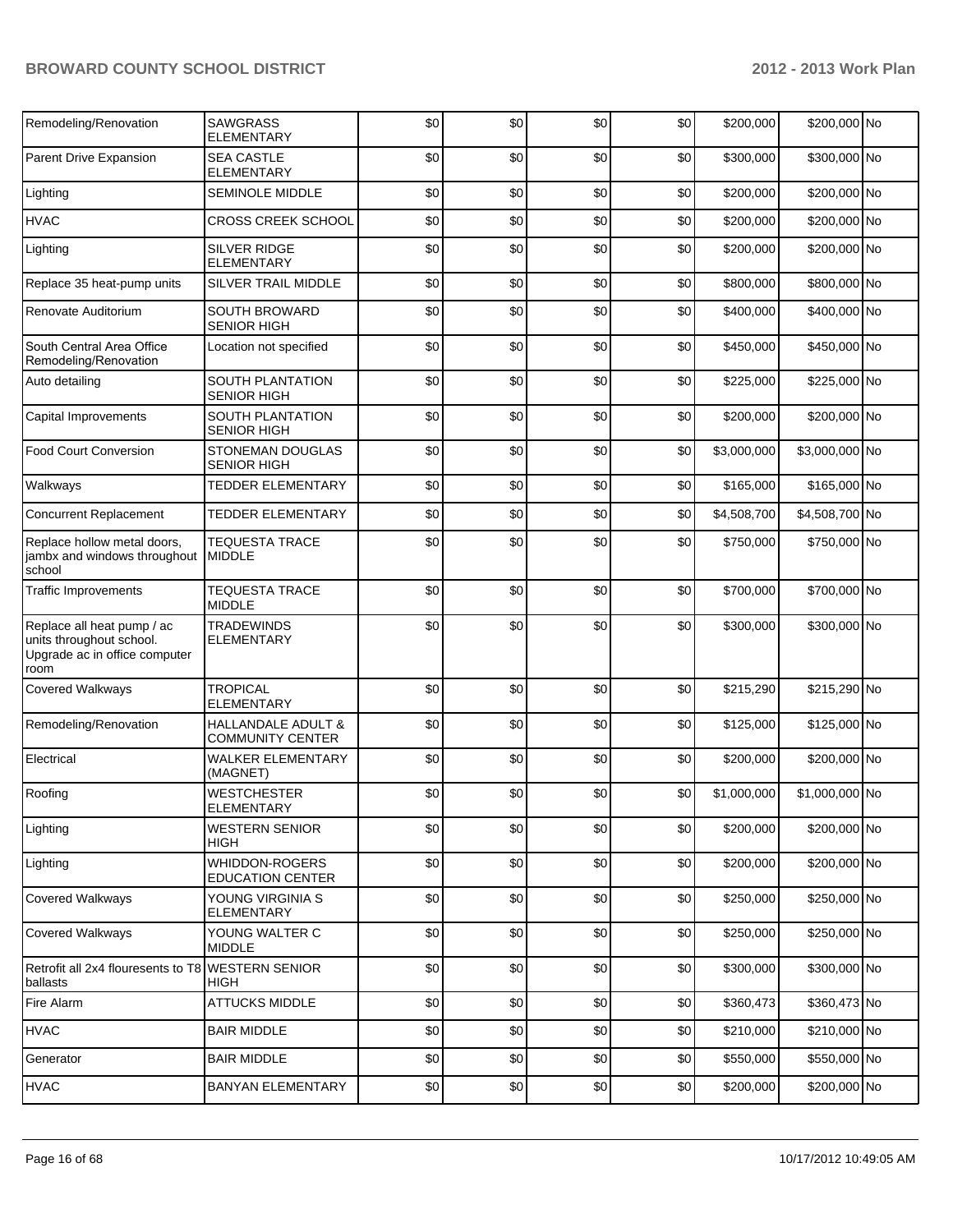| Generator                                                | <b>BANYAN ELEMENTARY</b>                               | \$0 | \$0 | \$0 | \$0   | \$350,000    | \$350,000 No    |  |
|----------------------------------------------------------|--------------------------------------------------------|-----|-----|-----|-------|--------------|-----------------|--|
| <b>Concurrent Replacement</b>                            | <b>BECON</b><br><b>ADMINISTRATION</b>                  | \$0 | \$0 | \$0 | \$0   | \$8,068,000  | \$8,068,000 No  |  |
| Generator                                                | ELY BLANCHE SENIOR<br>HIGH                             | \$0 | \$0 | \$0 | \$0   | \$250,000    | \$250,000 No    |  |
| Playground                                               | <b>BOULEVARD HEIGHTS</b><br>ELEMENTARY                 | \$0 | \$0 | \$0 | \$0   | \$214,721    | \$214,721 No    |  |
| <b>HVAC</b>                                              | <b>BOULEVARD HEIGHTS</b><br><b>ELEMENTARY</b>          | \$0 | \$0 | \$0 | \$0   | \$400,000    | \$400,000 No    |  |
| <b>HVAC</b>                                              | <b>BOULEVARD HEIGHTS</b><br><b>ELEMENTARY</b>          | \$0 | \$0 | \$0 | \$0   | \$350,000    | \$350,000 No    |  |
| Fire Alarm/Sprinkler                                     | <b>BRIGHT HORIZONS</b>                                 | \$0 | \$0 | \$0 | \$0   | \$400,000    | \$400,000 No    |  |
| <b>HVAC</b>                                              | <b>BRIGHT HORIZONS</b>                                 | \$0 | \$0 | \$0 | \$0   | \$210,000    | \$210,000 No    |  |
| Playground                                               | <b>BROADVIEW</b><br><b>ELEMENTARY</b>                  | \$0 | \$0 | \$0 | \$0   | \$322,221    | \$322,221 No    |  |
| Playground                                               | <b>BROADVIEW</b><br>ELEMENTARY                         | \$0 | \$0 | \$0 | \$0   | \$190,830    | \$190,830 No    |  |
| Playground                                               | <b>BROWARD ESTATES</b><br><b>ELEMENTARY</b>            | \$0 | \$0 | \$0 | \$0   | \$214,721    | \$214,721 No    |  |
| Generator                                                | <b>BROWARD ESTATES</b><br><b>ELEMENTARY</b>            | \$0 | \$0 | \$0 | \$0   | \$350,000    | \$350,000 No    |  |
| <b>INDOOR AIR QUALITY</b>                                | <b>BROWARD FIRE</b><br>ACADEMY (VO-TECH<br>OFF CAMPUS) | \$0 | \$0 | \$0 | \$0   | \$573,191    | \$573,191 No    |  |
| Playground                                               | <b>CASTLE HILL</b><br>ELEMENTARY                       | \$0 | \$0 | \$0 | \$0   | \$214,721    | \$214,721 No    |  |
| <b>HVAC</b>                                              | <b>CENTRAL PARK</b><br><b>ELEMENTARY</b>               | \$0 | \$0 | \$0 | \$0   | \$300,000    | \$300,000 No    |  |
| <b>HVAC</b>                                              | <b>CHAPEL TRAIL</b><br><b>ELEMENTARY</b>               | \$0 | \$0 | \$0 | \$0   | \$500,000    | \$500,000 No    |  |
| Repaint                                                  | <b>CHAPEL TRAIL</b><br><b>ELEMENTARY</b>               | \$0 | \$0 | \$0 | \$0   | \$350,000    | \$350,000 No    |  |
| Playground                                               | <b>CHAPEL TRAIL</b><br><b>ELEMENTARY</b>               | \$0 | \$0 | \$0 | \$0   | \$214,721    | \$214,721 No    |  |
| Playground                                               | <b>CHAPEL TRAIL</b><br>ELEMENTARY                      | \$0 | \$0 | \$0 | \$0   | \$190,830    | \$190,830 No    |  |
| <b>HVAC</b>                                              | <b>COCONUT CREEK</b><br>ELEMENTARY                     | \$0 | \$0 | \$0 | \$0   | \$250,000    | \$250,000 No    |  |
| Generator                                                | <b>COCONUT CREEK</b><br><b>ELEMENTARY</b>              | \$0 | \$0 | \$0 | \$0 I | \$350,000    | \$350,000 No    |  |
| Electrical                                               | <b>COCONUT CREEK</b><br><b>SENIOR HIGH</b>             | \$0 | \$0 | \$0 | \$0   | \$350,000    | \$350,000 No    |  |
| <b>HVAC</b>                                              | <b>COCONUT CREEK</b><br>SENIOR HIGH                    | \$0 | \$0 | \$0 | \$0   | \$500,000    | \$500,000 No    |  |
| Playground                                               | <b>COLLINS ELEMENTARY</b>                              | \$0 | \$0 | \$0 | \$0   | \$195,893    | \$195,893 No    |  |
| Generator                                                | <b>COLLINS ELEMENTARY</b>                              | \$0 | \$0 | \$0 | \$0   | \$350,000    | \$350,000 No    |  |
| Remodeling, Renovation, and<br><b>Indoor Air Quality</b> | <b>COOPER CITY SENIOR</b><br>HIGH                      | \$0 | \$0 | \$0 | \$0   | \$16,500,000 | \$16,500,000 No |  |
| <b>HVAC</b>                                              | <b>CORAL PARK</b><br>ELEMENTARY                        | \$0 | \$0 | \$0 | \$0   | \$250,000    | \$250,000 No    |  |
| Playground                                               | <b>CORAL SPRINGS</b><br><b>ELEMENTARY</b>              | \$0 | \$0 | \$0 | \$0   | \$322,221    | \$322,221 No    |  |
| <b>HVAC</b>                                              | <b>CORAL SPRINGS</b><br>ELEMENTARY                     | \$0 | \$0 | \$0 | \$0   | \$210,000    | \$210,000 No    |  |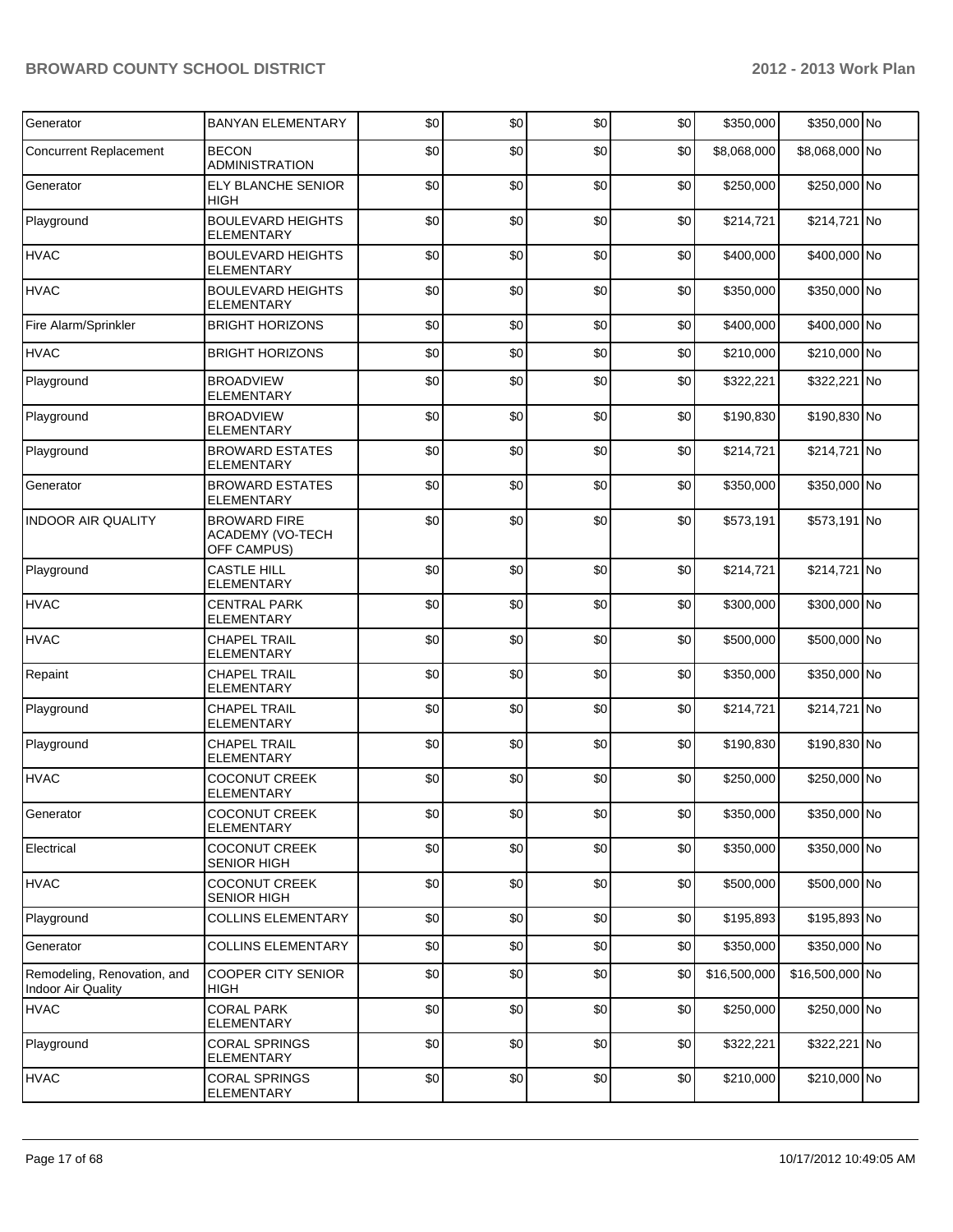| Upgrade master clock/intercom | <b>CORAL SPRINGS</b><br>ELEMENTARY           | \$0 | \$0 | \$0 | \$0 | \$200,000   | \$200,000 No   |  |
|-------------------------------|----------------------------------------------|-----|-----|-----|-----|-------------|----------------|--|
| <b>HVAC</b>                   | <b>CORAL SPRINGS</b><br><b>SENIOR HIGH</b>   | \$0 | \$0 | \$0 | \$0 | \$200,000   | \$200,000 No   |  |
| <b>HVAC</b>                   | <b>CORAL SPRINGS</b><br><b>SENIOR HIGH</b>   | \$0 | \$0 | \$0 | \$0 | \$600,000   | \$600,000 No   |  |
| <b>Exterior Lighting</b>      | <b>CORAL SPRINGS</b><br><b>SENIOR HIGH</b>   | \$0 | \$0 | \$0 | \$0 | \$250,000   | \$250,000 No   |  |
| AIR CONDITIONER               | <b>CORAL SPRINGS</b><br>MIDDLE               | \$0 | \$0 | \$0 | \$0 | \$1,000,000 | \$1,000,000 No |  |
| <b>HVAC</b>                   | <b>CORAL SPRINGS</b><br><b>MIDDLE</b>        | \$0 | \$0 | \$0 | \$0 | \$200,000   | \$200,000 No   |  |
| <b>ROOFING</b>                | <b>CORAL SPRINGS</b><br>MIDDLE               | \$0 | \$0 | \$0 | \$0 | \$2,214,000 | \$2,214,000 No |  |
| <b>HVAC</b>                   | <b>COUNTRY HILLS</b><br>ELEMENTARY           | \$0 | \$0 | \$0 | \$0 | \$800,000   | \$800,000 No   |  |
| Playground                    | <b>COUNTRY HILLS</b><br><b>ELEMENTARY</b>    | \$0 | \$0 | \$0 | \$0 | \$15,000    | \$15,000 No    |  |
| <b>Fire Alarm</b>             | <b>COUNTRY HILLS</b><br><b>ELEMENTARY</b>    | \$0 | \$0 | \$0 | \$0 | \$189,923   | \$189,923 No   |  |
| Re-Pipe Domestic Water Lines  | <b>COUNTRY ISLES</b><br><b>ELEMENTARY</b>    | \$0 | \$0 | \$0 | \$0 | \$350,000   | \$350,000 No   |  |
| <b>HVAC</b>                   | <b>CROISSANT PARK</b><br>ELEMENTARY          | \$0 | \$0 | \$0 | \$0 | \$250,000   | \$250,000 No   |  |
| <b>HVAC</b>                   | YOUNG WALTER C<br><b>MIDDLE</b>              | \$0 | \$0 | \$0 | \$0 | \$250,000   | \$250,000 No   |  |
| Generator                     | <b>CYPRESS ELEMENTARY</b>                    | \$0 | \$0 | \$0 | \$0 | \$350,000   | \$350,000 No   |  |
| Playground                    | <b>DANIA ELEMENTARY</b>                      | \$0 | \$0 | \$0 | \$0 | \$190,830   | \$190,830 No   |  |
| Generator                     | <b>DANIA ELEMENTARY</b>                      | \$0 | \$0 | \$0 | \$0 | \$350,000   | \$350,000 No   |  |
| <b>Fire Sprinkler</b>         | <b>DANIA ELEMENTARY</b>                      | \$0 | \$0 | \$0 | \$0 | \$825,000   | \$825,000 No   |  |
| Playground                    | DEERFIELD BEACH<br>ELEMENTARY                | \$0 | \$0 | \$0 | \$0 | \$190,830   | \$190,830 No   |  |
| Playground                    | DEERFIELD BEACH<br><b>ELEMENTARY</b>         | \$0 | \$0 | \$0 | \$0 | \$214,721   | \$214,721 No   |  |
| Pool                          | DEERFIELD BEACH<br>SENIOR HIGH               | \$0 | \$0 | \$0 | \$0 | \$2,600,000 | \$2,600,000 No |  |
| <b>HVAC</b>                   | DEERFIELD BEACH<br>SENIOR HIGH               | \$0 | \$0 | \$0 | \$0 | \$600,000   | \$600,000 No   |  |
| <b>HVAC</b>                   | DEERFIELD BEACH<br>SENIOR HIGH               | \$0 | \$0 | \$0 | \$0 | \$1,000,000 | \$1,000,000 No |  |
| Remodel/Renovations           | <b>DEERFIELD BEACH</b><br><b>SENIOR HIGH</b> | \$0 | \$0 | \$0 | \$0 | \$2,000,000 | \$2,000,000 No |  |
| <b>INDOOR AIR QUALITY</b>     | DEERFIELD BEACH<br><b>SENIOR HIGH</b>        | \$0 | \$0 | \$0 | \$0 | \$2,946,486 | \$2,946,486 No |  |
| Generator                     | DEERFIELD BEACH<br><b>SENIOR HIGH</b>        | \$0 | \$0 | \$0 | \$0 | \$250,000   | \$250,000 No   |  |
| Food Court                    | <b>DEERFIELD BEACH</b><br>SENIOR HIGH        | \$0 | \$0 | \$0 | \$0 | \$4,850,940 | \$4,850,940 No |  |
| Remodel FISH 904              | DEERFIELD BEACH<br>MIDDLE                    | \$0 | \$0 | \$0 | \$0 | \$25,000    | \$25,000 No    |  |
| Media Center                  | DEERFIELD BEACH<br>MIDDLE                    | \$0 | \$0 | \$0 | \$0 | \$2,500,000 | \$2,500,000 No |  |
| Marquee Sign                  | DEERFIELD BEACH<br><b>MIDDLE</b>             | \$0 | \$0 | \$0 | \$0 | \$27,883    | \$27,883 No    |  |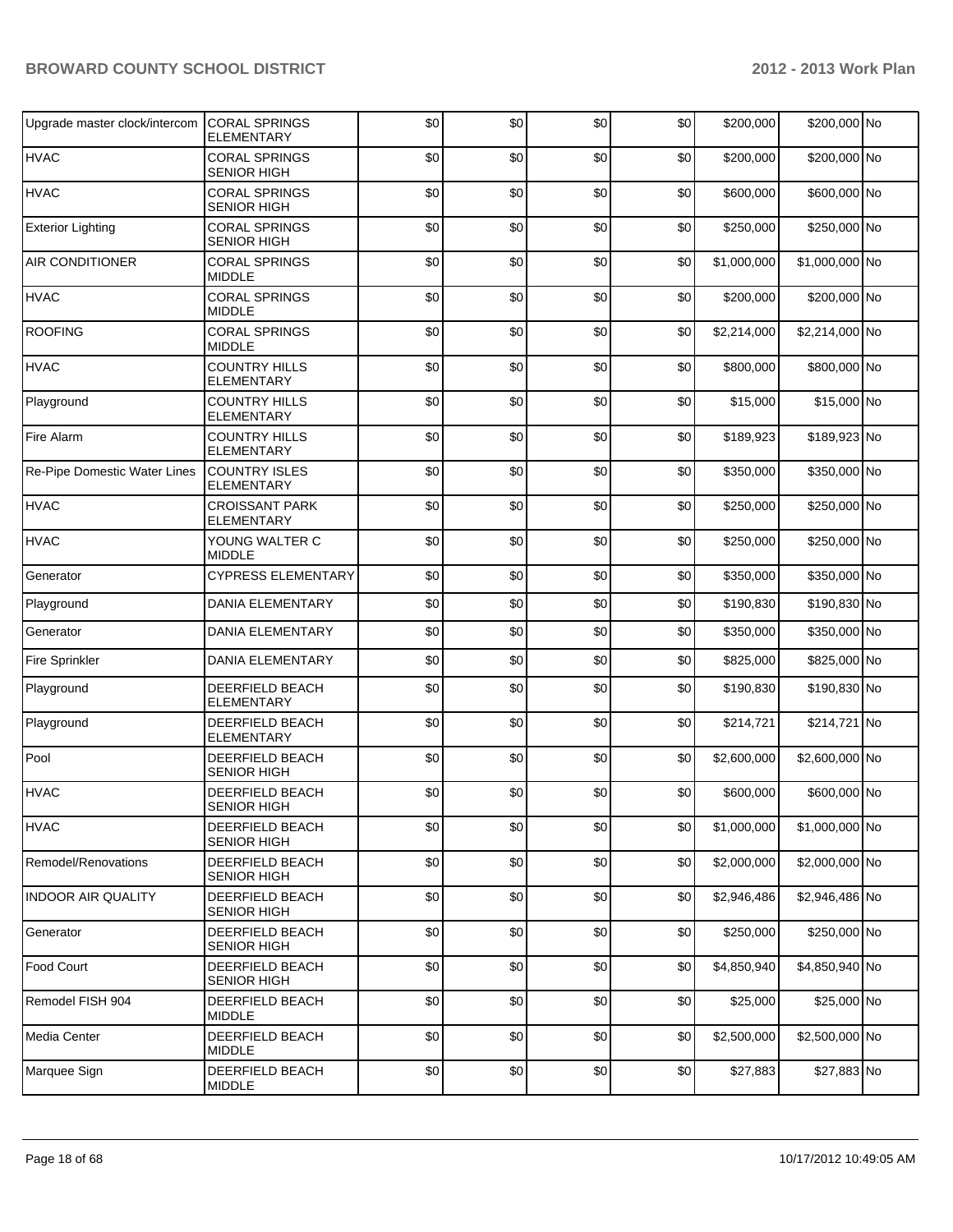| Reconfigure water supply                                   | DEERFIELD BEACH<br><b>MIDDLE</b>                               | \$0 | \$0 | \$0 | \$0 | \$15,000     | \$15,000 No     |  |
|------------------------------------------------------------|----------------------------------------------------------------|-----|-----|-----|-----|--------------|-----------------|--|
| <b>HVAC</b>                                                | DEERFIELD PARK<br><b>ELEMENTARY</b>                            | \$0 | \$0 | \$0 | \$0 | \$180,000    | \$180,000 No    |  |
| <b>HVAC</b>                                                | <b>DILLARD SENIOR HIGH</b>                                     | \$0 | \$0 | \$0 | \$0 | \$180,000    | \$180,000 No    |  |
| <b>District Wide</b><br>Environmental Strategic<br>Program | Location not specified                                         | \$0 | \$0 | \$0 | \$0 | \$12,000,000 | \$12,000,000 No |  |
| <b>HVAC</b>                                                | <b>DREW CHARLES</b><br><b>FAMILY RESOURCE</b><br><b>CENTER</b> | \$0 | \$0 | \$0 | \$0 | \$200,000    | \$200,000 No    |  |
| Replace Cooling tower                                      | <b>DREW ELEMENTARY</b>                                         | \$0 | \$0 | \$0 | \$0 | \$2,200,000  | \$2,200,000 No  |  |
| Security/Fencing                                           | <b>EAGLE RIDGE</b><br><b>ELEMENTARY</b>                        | \$0 | \$0 | \$0 | \$0 | \$80,000     | \$80,000 No     |  |
| Capital Improvements                                       | <b>EAGLE RIDGE</b><br><b>ELEMENTARY</b>                        | \$0 | \$0 | \$0 | \$0 | \$250,000    | \$250,000 No    |  |
| <b>INDOOR AIR QUALITY</b>                                  | <b>EMBASSY CREEK</b><br><b>ELEMENTARY</b>                      | \$0 | \$0 | \$0 | \$0 | \$1,500,000  | \$1,500,000 No  |  |
| <b>HVAC</b>                                                | <b>EMBASSY CREEK</b><br><b>ELEMENTARY</b>                      | \$0 | \$0 | \$0 | \$0 | \$230,000    | \$230,000 No    |  |
| <b>ESEA Title I</b><br><b>Reroof Facility</b>              | Location not specified                                         | \$0 | \$0 | \$0 | \$0 | \$250,000    | \$250,000 No    |  |
| Playground                                                 | <b>EVERGLADES</b><br><b>ELEMENTARY</b>                         | \$0 | \$0 | \$0 | \$0 | \$70,000     | \$70,000 No     |  |
| Generator                                                  | <b>FAIRWAY ELEMENTARY</b>                                      | \$0 | \$0 | \$0 | \$0 | \$350,000    | \$350,000 No    |  |
| <b>HVAC</b>                                                | FAIRWAY ELEMENTARY                                             | \$0 | \$0 | \$0 | \$0 | \$200,000    | \$200,000 No    |  |
| <b>HVAC</b>                                                | <b>FAIRWAY ELEMENTARY</b>                                      | \$0 | \$0 | \$0 | \$0 | \$500,000    | \$500,000 No    |  |
| AIR CONDITIONER                                            | FAIRWAY ELEMENTARY                                             | \$0 | \$0 | \$0 | \$0 | \$180,000    | \$180,000 No    |  |
| Drainage                                                   | <b>FAIRWAY ELEMENTARY</b>                                      | \$0 | \$0 | \$0 | \$0 | \$20,000     | \$20,000 No     |  |
| Remodeling/Renovation                                      | <b>FOREST GLEN MIDDLE</b>                                      | \$0 | \$0 | \$0 | \$0 | \$300,000    | \$300,000 No    |  |
| Fire Alarm                                                 | <b>FOREST HILLS</b><br><b>ELEMENTARY</b>                       | \$0 | \$0 | \$0 | \$0 | \$150,000    | \$150,000 No    |  |
| <b>HVAC Repairs</b>                                        | <b>FOREST HILLS</b><br><b>ELEMENTARY</b>                       | \$0 | \$0 | \$0 | \$0 | \$16,000     | \$16,000 No     |  |
| <b>Water Lines</b>                                         | FOSTER STEPHEN<br><b>ELEMENTARY</b>                            | \$0 | \$0 | \$0 | \$0 | \$200,000    | \$200,000 No    |  |
| Addition/Storage Bldg                                      | <b>ATLANTIC TECHNICAL</b><br>CENTER                            | \$0 | \$0 | \$0 | \$0 | \$400,000    | \$400,000 No    |  |
| Safety                                                     | <b>GRIFFIN ELEMENTARY</b>                                      | \$0 | \$0 | \$0 | \$0 | \$250,000    | \$250,000 No    |  |
| Generator                                                  | <b>HALLANDALE ADULT &amp;</b><br><b>COMMUNITY CENTER</b>       | \$0 | \$0 | \$0 | \$0 | \$350,000    | \$350,000 No    |  |
| Capital Improvements                                       | <b>HALLANDALE SENIOR</b><br>HIGH                               | \$0 | \$0 | \$0 | \$0 | \$325,000    | \$325,000 No    |  |
| <b>Athletic Field</b>                                      | HALLANDALE SENIOR<br>HIGH                                      | \$0 | \$0 | \$0 | \$0 | \$325,000    | \$325,000 No    |  |
| Playground                                                 | <b>HARBORDALE</b><br><b>ELEMENTARY</b>                         | \$0 | \$0 | \$0 | \$0 | \$190,830    | \$190,830 No    |  |
| Generator                                                  | <b>HARBORDALE</b><br>ELEMENTARY                                | \$0 | \$0 | \$0 | \$0 | \$350,000    | \$350,000 No    |  |
| Playground                                                 | HARBORDALE<br>ELEMENTARY                                       | \$0 | \$0 | \$0 | \$0 | \$214,721    | \$214,721 No    |  |
| <b>Fire Sprinkler</b>                                      | HORIZON ELEMENTARY                                             | \$0 | \$0 | \$0 | \$0 | \$676,000    | \$676,000 No    |  |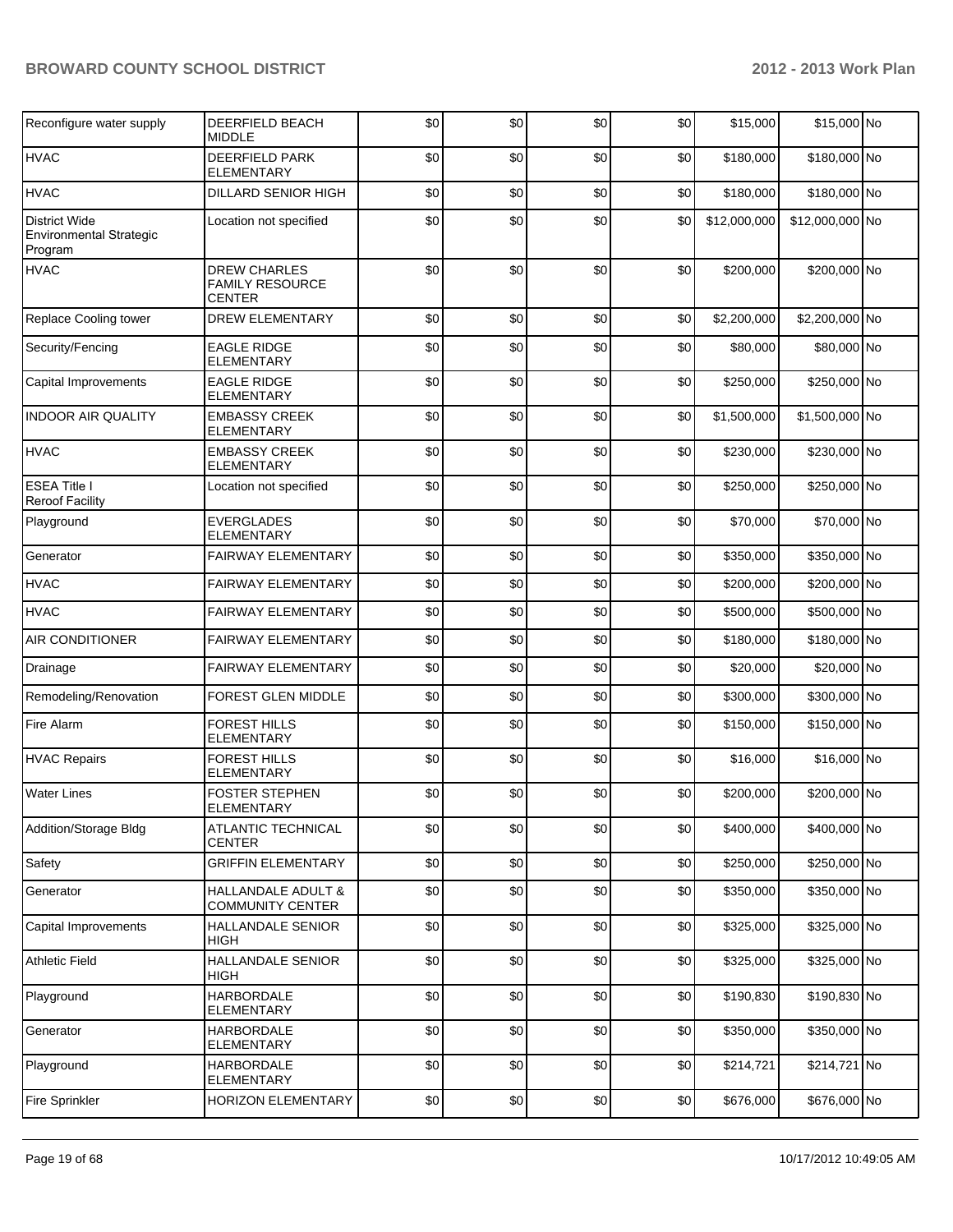| Playground                                        | HUNT JAMES S<br><b>ELEMENTARY</b>             | \$0 | \$0 | \$0 | \$0 | \$214,721   | \$214,721 No   |  |
|---------------------------------------------------|-----------------------------------------------|-----|-----|-----|-----|-------------|----------------|--|
| Playground                                        | <b>HUNT JAMES S</b><br><b>ELEMENTARY</b>      | \$0 | \$0 | \$0 | \$0 | \$190,830   | \$190,830 No   |  |
| Kitchen/Cafeteria Expansion /<br>Replacement      | <b>HUNT JAMES S</b><br><b>ELEMENTARY</b>      | \$0 | \$0 | \$0 | \$0 | \$7,080,064 | \$7,080,064 No |  |
| Playground                                        | KING MARTIN LUTHER<br>ELEMENTARY              | \$0 | \$0 | \$0 | \$0 | \$195,893   | \$195,893 No   |  |
| Playground                                        | <b>LAKE FOREST</b><br><b>ELEMENTARY</b>       | \$0 | \$0 | \$0 | \$0 | \$75,000    | \$75,000 No    |  |
| <b>HVAC</b>                                       | <b>LAKE FOREST</b><br><b>ELEMENTARY</b>       | \$0 | \$0 | \$0 | \$0 | \$260,000   | \$260,000 No   |  |
| Generator                                         | <b>LAKE FOREST</b><br>ELEMENTARY              | \$0 | \$0 | \$0 | \$0 | \$350,000   | \$350,000 No   |  |
| Playground                                        | LARKDALE<br><b>ELEMENTARY</b>                 | \$0 | \$0 | \$0 | \$0 | \$214,721   | \$214,721 No   |  |
| Capital Improvements                              | LAUDERDALE LAKES<br><b>MIDDLE</b>             | \$0 | \$0 | \$0 | \$0 | \$250,000   | \$250,000 No   |  |
| <b>INDOOR AIR QUALITY</b>                         | <b>LAUDERDALE LAKES</b><br><b>MIDDLE</b>      | \$0 | \$0 | \$0 | \$0 | \$2,125,910 | \$2,125,910 No |  |
| Generator                                         | LAUDERDALE MANORS<br><b>ELEMENTARY</b>        | \$0 | \$0 | \$0 | \$0 | \$350,000   | \$350,000 No   |  |
| Capital Improvements                              | LAUDERHILL MIDDLE                             | \$0 | \$0 | \$0 | \$0 | \$250,000   | \$250,000 No   |  |
| PEMBROKE LAKES<br><b>ELEMENTARY</b><br>Fire Alarm | Location not specified                        | \$0 | \$0 | \$0 | \$0 | \$160,000   | \$160,000 No   |  |
| Remodeling/Renovation                             | <b>MAPLEWOOD</b><br><b>ELEMENTARY</b>         | \$0 | \$0 | \$0 | \$0 | \$7,500     | \$7,500 No     |  |
| <b>Fire Sprinkler</b>                             | <b>MAPLEWOOD</b><br><b>ELEMENTARY</b>         | \$0 | \$0 | \$0 | \$0 | \$685,000   | \$685,000 No   |  |
| Remodeling/Renovation                             | <b>MAPLEWOOD</b><br><b>ELEMENTARY</b>         | \$0 | \$0 | \$0 | \$0 | \$25,000    | \$25,000 No    |  |
| Remodeling/Renovation                             | <b>MAPLEWOOD</b><br>ELEMENTARY                | \$0 | \$0 | \$0 | \$0 | \$15,000    | \$15,000 No    |  |
| Playgrounds/playcourts                            | <b>MAPLEWOOD</b><br><b>ELEMENTARY</b>         | \$0 | \$0 | \$0 | \$0 | \$75,000    | \$75,000 No    |  |
| Remodeling/Renovation                             | MAPLEWOOD<br>ELEMENTARY                       | \$0 | \$0 | \$0 | \$0 | \$250,000   | \$250,000 No   |  |
| <b>HVAC</b>                                       | <b>MAPLEWOOD</b><br>ELEMENTARY                | \$0 | \$0 | \$0 | \$0 | \$250,000   | \$250,000 No   |  |
| Generator                                         | <b>MARGATE</b><br><b>ELEMENTARY</b>           | \$0 | \$0 | \$0 | \$0 | \$350,000   | \$350,000 No   |  |
| AIR CONDITIONER                                   | <b>MARGATE MIDDLE</b>                         | \$0 | \$0 | \$0 | \$0 | \$250,000   | \$250,000 No   |  |
| Generator                                         | MARKHAM ROBERT C<br>ELEMENTARY                | \$0 | \$0 | \$0 | \$0 | \$350,000   | \$350,000 No   |  |
| Remodeling/Renovation                             | MCFATTER WILLIAM T<br><b>TECHNICAL CENTER</b> | \$0 | \$0 | \$0 | \$0 | \$150,000   | \$150,000 No   |  |
| Covered walkways                                  | <b>MIRAMAR ELEMENTARY</b>                     | \$0 | \$0 | \$0 | \$0 | \$160,000   | \$160,000 No   |  |
| Indoor air Quality                                | MIRAMAR ELEMENTARY                            | \$0 | \$0 | \$0 | \$0 | \$1,350,000 | \$1,350,000 No |  |
| <b>HVAC</b>                                       | MIRAMAR SENIOR HIGH                           | \$0 | \$0 | \$0 | \$0 | \$2,500,000 | \$2,500,000 No |  |
| <b>MORROW ELEMENTARY</b><br>Fire Alarm            | Location not specified                        | \$0 | \$0 | \$0 | \$0 | \$450,000   | \$450,000 No   |  |
| <b>MORROW ELEMENTARY</b><br><b>Fire Sprinkler</b> | Location not specified                        | \$0 | \$0 | \$0 | \$0 | \$695,000   | \$695,000 No   |  |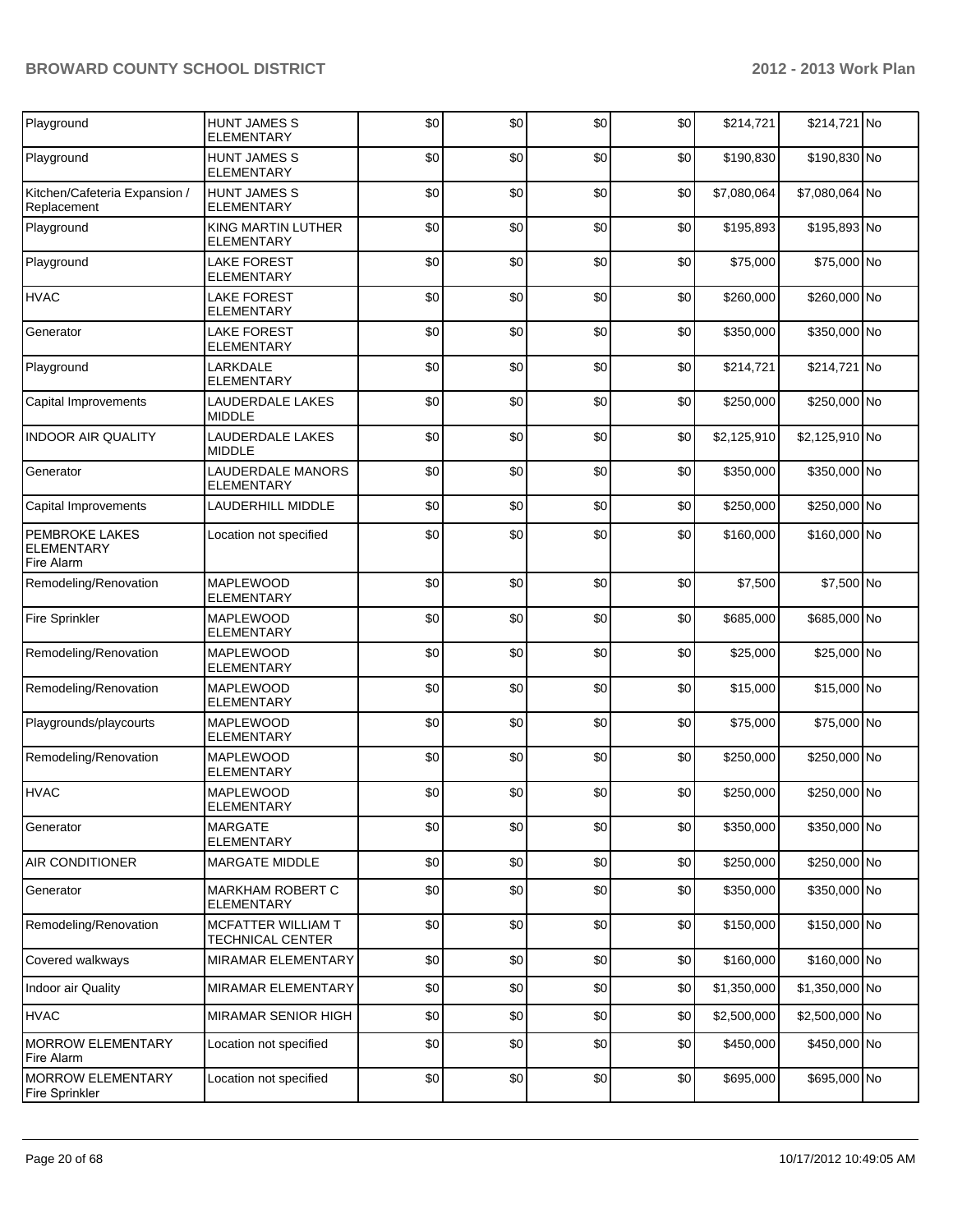| <b>MORROW ELEMENTARY</b><br>Capital Improvements                     | Location not specified                      | \$0 | \$0 | \$0 | \$0 | \$300,000    | \$300,000 No    |  |
|----------------------------------------------------------------------|---------------------------------------------|-----|-----|-----|-----|--------------|-----------------|--|
| Renovation                                                           | ATLANTIC TECHNICAL<br><b>CENTER</b>         | \$0 | \$0 | \$0 | \$0 | \$750,000    | \$750,000 No    |  |
| <b>NEW RIVER MIDDLE</b><br><b>INDOOR AIR QUALITY</b>                 | Location not specified                      | \$0 | \$0 | \$0 | \$0 | \$2,187,500  | \$2,187,500 No  |  |
| NOB HILL ELEMENTARY<br>Electrical                                    | Location not specified                      | \$0 | \$0 | \$0 | \$0 | \$500,000    | \$500,000 No    |  |
| Mirror Lake Elementary<br>Playground                                 | Location not specified                      | \$0 | \$0 | \$0 | \$0 | \$214,721    | \$214,721 No    |  |
| NORTH FORK ELEMENTARY<br>Generator                                   | Location not specified                      | \$0 | \$0 | \$0 | \$0 | \$350,000    | \$350,000 No    |  |
| NORTH LAUDERDALE<br><b>ELEMENTARY</b><br>Master plan                 | Location not specified                      | \$0 | \$0 | \$0 | \$0 | \$25,000     | \$25,000 No     |  |
| <b>Concurrent Replacement</b>                                        | <b>BENNETT ELEMENTARY</b>                   | \$0 | \$0 | \$0 | \$0 | \$23,000,000 | \$23,000,000 No |  |
| <b>Concurrent Replacement</b>                                        | <b>DRIFTWOOD</b><br><b>ELEMENTARY</b>       | \$0 | \$0 | \$0 | \$0 | \$14,377,510 | \$14,377,510 No |  |
| <b>Concurrent Replacement</b><br>Phase I                             | HOLLYWOOD HILLS<br><b>SENIOR HIGH</b>       | \$0 | \$0 | \$0 | \$0 | \$44,389,000 | \$44,389,000 No |  |
| <b>Concurrent Replacement</b><br>Phase II                            | HOLLYWOOD HILLS<br><b>SENIOR HIGH</b>       | \$0 | \$0 | \$0 | \$0 | \$50,782,744 | \$50,782,744 No |  |
| Partial Replacement                                                  | LARKDALE<br><b>ELEMENTARY</b>               | \$0 | \$0 | \$0 | \$0 | \$700,000    | \$700,000 No    |  |
| <b>Partial Replacement</b>                                           | LARKDALE<br><b>ELEMENTARY</b>               | \$0 | \$0 | \$0 | \$0 | \$20,644,552 | \$20,644,552 No |  |
| <b>Concurrent Replacement</b>                                        | <b>LLOYD ESTATES</b><br><b>ELEMENTARY</b>   | \$0 | \$0 | \$0 | \$0 | \$22,145,165 | \$22,145,165 No |  |
| <b>Concurrent Replacement</b>                                        | <b>BROWARD ESTATES</b><br><b>ELEMENTARY</b> | \$0 | \$0 | \$0 | \$0 | \$14,864,721 | \$14,864,721 No |  |
| Phase II Concurrent<br>Replacement                                   | <b>COOPER CITY SENIOR</b><br><b>HIGH</b>    | \$0 | \$0 | \$0 | \$0 | \$25,000,000 | \$25,000,000 No |  |
| NORTH LAUDERDALE<br><b>ELEMENTARY</b><br>Kitchen/Cafeteria           | Location not specified                      | \$0 | \$0 | \$0 | \$0 | \$450,000    | \$450,000 No    |  |
| Concurrent replacement                                               | <b>MCARTHUR SENIOR</b><br><b>HIGH</b>       | \$0 | \$0 | \$0 | \$0 | \$37,398,345 | \$37,398,345 No |  |
| NORTH LAUDERDALE<br><b>ELEMENTARY</b><br><b>HVAC</b>                 | Location not specified                      | \$0 | \$0 | \$0 | \$0 | \$200,000    | \$200,000 No    |  |
| NORTH LAUDERDALE<br><b>ELEMENTARY</b><br>Capital Improvements        | Location not specified                      | \$0 | \$0 | \$0 | \$0 | \$400,000    | \$400,000 No    |  |
| <b>NORTH SIDE ELEMENTARY</b><br>Playground                           | Location not specified                      | \$0 | \$0 | \$0 | \$0 | \$214,721    | \$214,721 No    |  |
| NORTH SIDE ELEMENTARY<br>Classroom renovation                        | Location not specified                      | \$0 | \$0 | \$0 | \$0 | \$20,468,000 | \$20,468,000 No |  |
| NORTHEAST SENIOR HIGH<br>Concurrent Replacement                      | Location not specified                      | \$0 | \$0 | \$0 | \$0 | \$27,980,525 | \$27,980,525 No |  |
| <b>NOVA SENIOR HIGH</b><br>Master Plan                               | Location not specified                      | \$0 | \$0 | \$0 | \$0 | \$80,000     | \$80,000 No     |  |
| <b>NOVA SENIOR HIGH</b><br>HSS/Intercom                              | Location not specified                      | \$0 | \$0 | \$0 | \$0 | \$297,300    | \$297,300 No    |  |
| <b>OAKLAND PARK</b><br><b>ELEMENTARY</b><br>Remodeling & Renovations | Location not specified                      | \$0 | \$0 | \$0 | \$0 | \$200,000    | \$200,000 No    |  |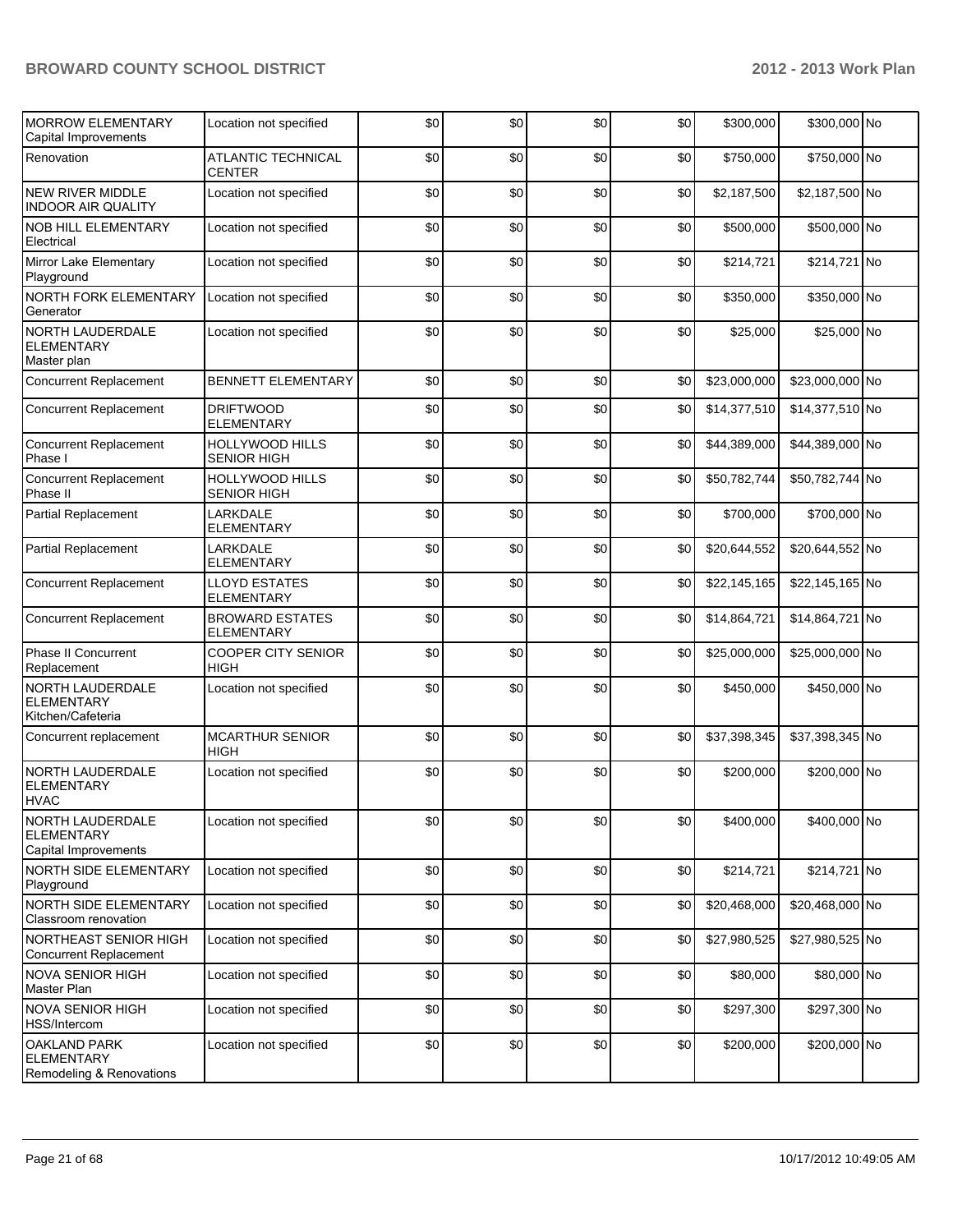| <b>OAKLAND PARK</b><br><b>ELEMENTARY</b><br>Remodeling/Renovation | Location not specified                  | \$0 | \$0 | \$0 | \$0 | \$200,000    | \$200,000 No    |  |
|-------------------------------------------------------------------|-----------------------------------------|-----|-----|-----|-----|--------------|-----------------|--|
| <b>OAKRIDGE ELEMENTARY</b><br><b>Concurrent Replacement</b>       | Location not specified                  | \$0 | \$0 | \$0 | \$0 | \$26,057,360 | \$26,057,360 No |  |
| OAKRIDGE ELEMENTARY<br><b>AIR CONDITIONER</b>                     | Location not specified                  | \$0 | \$0 | \$0 | \$0 | \$180,000    | \$180,000 No    |  |
| OAKRIDGE ELEMENTARY<br>Generator                                  | Location not specified                  | \$0 | \$0 | \$0 | \$0 | \$350,000    | \$350,000 No    |  |
| <b>ORIOLE ELEMENTARY</b><br>Kitchen/Cafeteria                     | Location not specified                  | \$0 | \$0 | \$0 | \$0 | \$5,963,904  | \$5,963,904 No  |  |
| <b>ORIOLE ELEMENTARY</b><br>Generator                             | Location not specified                  | \$0 | \$0 | \$0 | \$0 | \$350,000    | \$350,000 No    |  |
| <b>ORIOLE ELEMENTARY</b><br>Playground                            | Location not specified                  | \$0 | \$0 | \$0 | \$0 | \$214,721    | \$214,721 No    |  |
| PALMVIEW ELEMENTARY<br>Playground                                 | Location not specified                  | \$0 | \$0 | \$0 | \$0 | \$214,721    | \$214,721 No    |  |
| PALMVIEW ELEMENTARY<br>Capital Improvements                       | Location not specified                  | \$0 | \$0 | \$0 | \$0 | \$50,000     | \$50,000 No     |  |
| Remodeling & Renovations                                          | <b>BOULEVARD HEIGHTS</b><br>ELEMENTARY  | \$0 | \$0 | \$0 | \$0 | \$50,000     | \$50,000 No     |  |
| <b>PARK SPRINGS</b><br><b>ELEMENTARY</b><br>Playground            | Location not specified                  | \$0 | \$0 | \$0 | \$0 | \$405,551    | \$405,551 No    |  |
| Roof                                                              | ANDERSON BOYD H<br><b>SENIOR HIGH</b>   | \$0 | \$0 | \$0 | \$0 | \$5,750,000  | \$5,750,000 No  |  |
| <b>HVAC</b>                                                       | <b>CASTLE HILL</b><br><b>ELEMENTARY</b> | \$0 | \$0 | \$0 | \$0 | \$1,000,000  | \$1,000,000 No  |  |
| <b>PARKWAY MIDDLE</b><br><b>Concurrent Replacement</b>            | Location not specified                  | \$0 | \$0 | \$0 | \$0 | \$17,250,000 | \$17,250,000 No |  |
| PARKWAY MIDDLE<br><b>HVAC</b>                                     | Location not specified                  | \$0 | \$0 | \$0 | \$0 | \$250,000    | \$250,000 No    |  |
| PASADENA LAKES<br><b>ELEMENTARY</b><br>Kitchen/Cafeteria          | Location not specified                  | \$0 | \$0 | \$0 | \$0 | \$7,793,460  | \$7,793,460 No  |  |
| PEMBROKE PINES<br><b>ELEMENTARY</b><br><b>INDOOR AIR QUALITY</b>  | Location not specified                  | \$0 | \$0 | \$0 | \$0 | \$937,125    | \$937,125 No    |  |
| PERRY ANNABEL C<br><b>ELEMENTARY</b><br><b>HVAC</b>               | Location not specified                  | \$0 | \$0 | \$0 | \$0 | \$250,000    | \$250,000 No    |  |
| PERRY ANNABEL C<br><b>ELEMENTARY</b><br>Generator                 | Location not specified                  | \$0 | \$0 | \$0 | \$0 | \$350,000    | \$350,000 No    |  |
| PERRY HENRY D MIDDLE<br>Remodeling & Renovations                  | Location not specified                  | \$0 | \$0 | \$0 | \$0 | \$150,000    | \$150,000 No    |  |
| PERRY HENRY D MIDDLE<br><b>HVAC</b>                               | Location not specified                  | \$0 | \$0 | \$0 | \$0 | \$250,000    | \$250,000 No    |  |
| PERRY HENRY D MIDDLE<br><b>HVAC</b>                               | Location not specified                  | \$0 | \$0 | \$0 | \$0 | \$3,500,000  | \$3,500,000 No  |  |
| PERRY HENRY D MIDDLE<br>Remodeling & Renovations                  | Location not specified                  | \$0 | \$0 | \$0 | \$0 | \$1,500,000  | \$1,500,000 No  |  |
| PETERS ELEMENTARY<br>Playground                                   | Location not specified                  | \$0 | \$0 | \$0 | \$0 | \$190,830    | \$190,830 No    |  |
| PETERS ELEMENTARY<br>Playground                                   | Location not specified                  | \$0 | \$0 | \$0 | \$0 | \$322,221    | \$322,221 No    |  |
| PLANTATION MIDDLE<br>Kitchen/Cafeteria Replacement<br>Feasibility | Location not specified                  | \$0 | \$0 | \$0 | \$0 | \$50,000     | \$50,000 No     |  |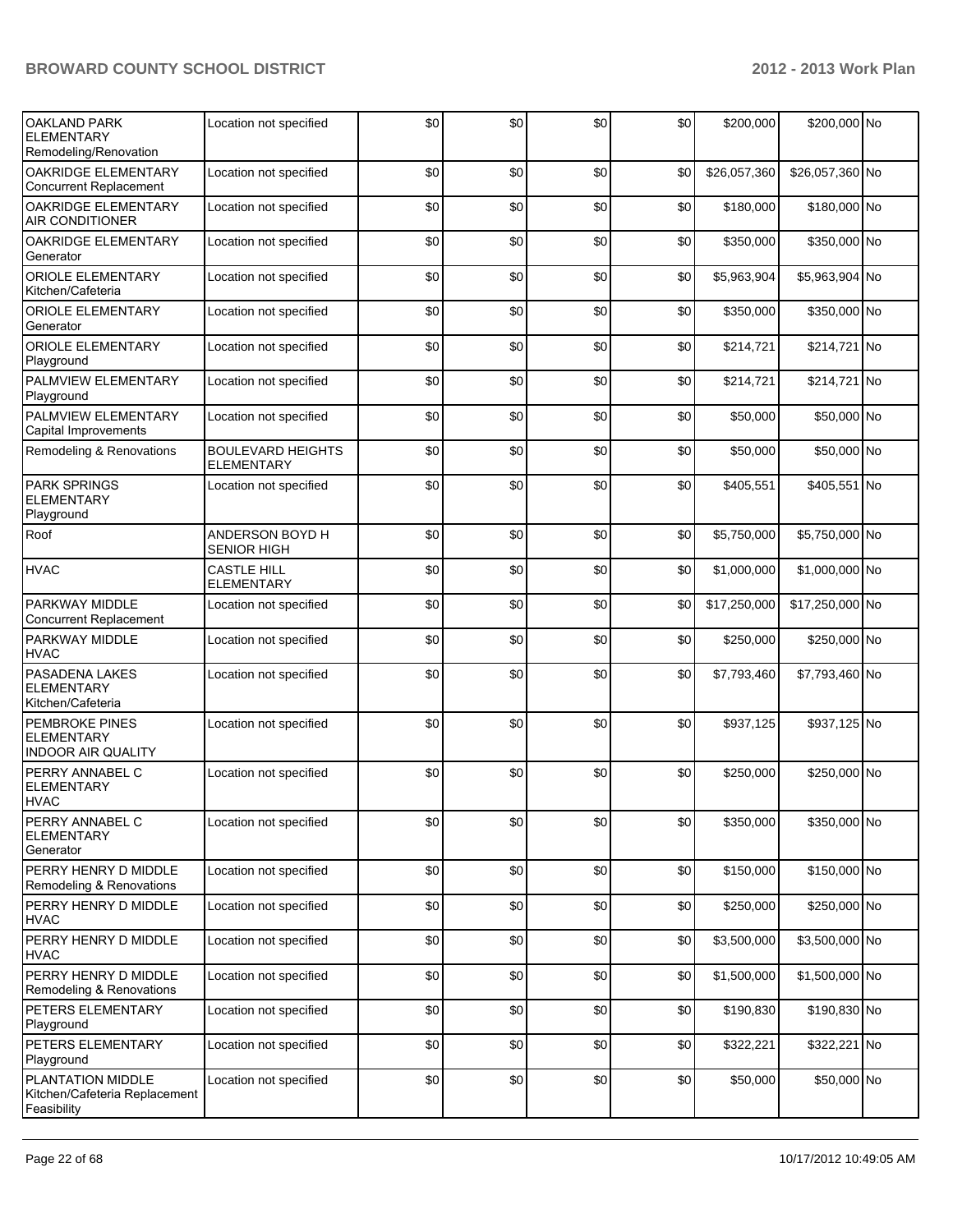| <b>PLANTATION PARK</b><br><b>ELEMENTARY</b><br>Generator                   | Location not specified                   | \$0 | \$0 | \$0 | \$0 | \$350,000    | \$350,000 No    |  |
|----------------------------------------------------------------------------|------------------------------------------|-----|-----|-----|-----|--------------|-----------------|--|
| PLANTATION PARK<br><b>ELEMENTARY</b><br>Capital Improvements               | Location not specified                   | \$0 | \$0 | \$0 | \$0 | \$200,000    | \$200,000 No    |  |
| POMPANO BEACH<br><b>ELEMENTARY</b><br><b>HVAC</b>                          | Location not specified                   | \$0 | \$0 | \$0 | \$0 | \$200,000    | \$200,000 No    |  |
| POMPANO BEACH MIDDLE<br>Replace Trane Tracer Controls<br>throughout school | Location not specified                   | \$0 | \$0 | \$0 | \$0 | \$225,000    | \$225,000 No    |  |
| <b>Concurrent Replacement</b>                                              | POMPANO BEACH<br><b>MIDDLE</b>           | \$0 | \$0 | \$0 | \$0 | \$14,576,196 | \$14,576,196 No |  |
| <b>QUIET WATERS</b><br><b>ELEMENTARY</b><br>School Expansion<br>Land       | Location not specified                   | \$0 | \$0 | \$0 | \$0 | \$500,000    | \$500,000 No    |  |
| <b>QUIET WATERS</b><br><b>ELEMENTARY</b><br>Capital Improvements           | Location not specified                   | \$0 | \$0 | \$0 | \$0 | \$200,000    | \$200,000 No    |  |
| <b>QUIET WATERS</b><br><b>ELEMENTARY</b><br>AIR CONDITIONER                | Location not specified                   | \$0 | \$0 | \$0 | \$0 | \$250,000    | \$250,000 No    |  |
| RAMBLEWOOD MIDDLE<br><b>HVAC</b>                                           | Location not specified                   | \$0 | \$0 | \$0 | \$0 | \$350,000    | \$350,000 No    |  |
| RAMBLEWOOD MIDDLE<br>Remodeling/Renovation                                 | Location not specified                   | \$0 | \$0 | \$0 | \$0 | \$50,000     | \$50,000 No     |  |
| RAMBLEWOOD MIDDLE<br>Remodeling/Renovation                                 | Location not specified                   | \$0 | \$0 | \$0 | \$0 | \$75,000     | \$75,000 No     |  |
| RICKARDS JAMES S MIDDLE<br>Kitchen/Cafeteria Replacement<br>Feasibility    | Location not specified                   | \$0 | \$0 | \$0 | \$0 | \$50,000     | \$50,000 No     |  |
| RICKARDS JAMES S MIDDLE<br><b>HVAC</b>                                     | Location not specified                   | \$0 | \$0 | \$0 | \$0 | \$250,000    | \$250,000 No    |  |
| RICKARDS JAMES MIDDLE<br>Capital Improvements                              | Location not specified                   | \$0 | \$0 | \$0 | \$0 | \$1,350,000  | \$1,350,000 No  |  |
| RIVERSIDE ELEMENTARY<br>Playground                                         | Location not specified                   | \$0 | \$0 | \$0 | \$0 | \$405,551    | \$405,551 No    |  |
| ROYAL PALM ELEMENTARY<br>Generator                                         | Location not specified                   | \$0 | \$0 | \$0 | \$0 | \$350,000    | \$350,000 No    |  |
| Capital Improvements                                                       | SANDPIPER<br><b>ELEMENTARY</b>           | \$0 | \$0 | \$0 | \$0 | \$200,000    | \$200,000 No    |  |
| Capital Improvements                                                       | <b>SAWGRASS SPRINGS</b><br>MIDDLE        | \$0 | \$0 | \$0 | \$0 | \$300,000    | \$300,000 No    |  |
| <b>HVAC</b>                                                                | <b>SAWGRASS SPRINGS</b><br><b>MIDDLE</b> | \$0 | \$0 | \$0 | \$0 | \$250,000    | \$250,000 No    |  |
| Playground                                                                 | <b>SEA CASTLE</b><br><b>ELEMENTARY</b>   | \$0 | \$0 | \$0 | \$0 | \$214,721    | \$214,721 No    |  |
| <b>HVAC</b>                                                                | <b>SEA CASTLE</b><br><b>ELEMENTARY</b>   | \$0 | \$0 | \$0 | \$0 | \$1,000,000  | \$1,000,000 No  |  |
| Capital Improvements                                                       | SEAGULL SCHOOL                           | \$0 | \$0 | \$0 | \$0 | \$275,000    | \$275,000 No    |  |
| <b>HVAC</b>                                                                | SEAGULL SCHOOL                           | \$0 | \$0 | \$0 | \$0 | \$250,000    | \$250,000 No    |  |
| Remodeling & Renovations                                                   | <b>SEMINOLE MIDDLE</b>                   | \$0 | \$0 | \$0 | \$0 | \$80,000     | \$80,000 No     |  |
| ADA Restrooms, Fire Alarm,<br><b>Fire Sprinklers</b>                       | <b>SEMINOLE MIDDLE</b>                   | \$0 | \$0 | \$0 | \$0 | \$137,000    | \$137,000 No    |  |
| Remodeling/Renovation                                                      | SEMINOLE MIDDLE                          | \$0 | \$0 | \$0 | \$0 | \$920,000    | \$920,000 No    |  |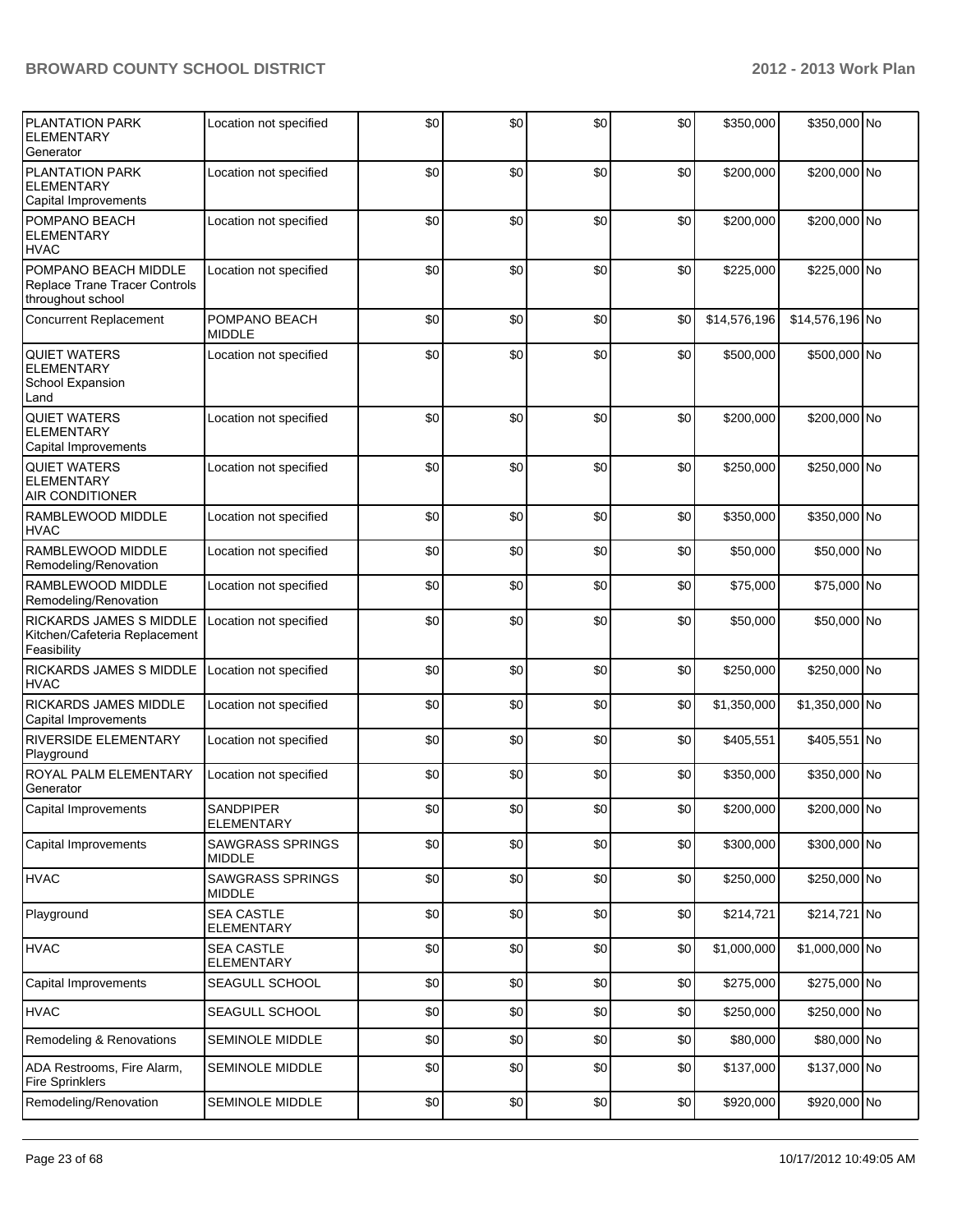| Kitchen/Cafeteria                                             | <b>SHERIDAN HILLS</b><br>ELEMENTARY           | \$0 | \$0 | \$0 | \$0 | \$7,800,000  | \$7,800,000 No  |  |
|---------------------------------------------------------------|-----------------------------------------------|-----|-----|-----|-----|--------------|-----------------|--|
| Kitchen/Cafeteria                                             | <b>SHERIDAN HILLS</b><br><b>ELEMENTARY</b>    | \$0 | \$0 | \$0 | \$0 | \$7,383,282  | \$7,383,282 No  |  |
| Generator                                                     | <b>SHERIDAN HILLS</b><br><b>ELEMENTARY</b>    | \$0 | \$0 | \$0 | \$0 | \$350,000    | \$350,000 No    |  |
| Playground                                                    | <b>SHERIDAN TECHNICAL</b><br><b>CENTER</b>    | \$0 | \$0 | \$0 | \$0 | \$210,500    | \$210,500 No    |  |
| Cafeteria/Kitchen                                             | ATLANTIC TECHNICAL<br><b>CENTER</b>           | \$0 | \$0 | \$0 | \$0 | \$150,000    | \$150,000 No    |  |
| <b>HVAC Repairs</b>                                           | SILVER LAKES MIDDLE                           | \$0 | \$0 | \$0 | \$0 | \$500,000    | \$500,000 No    |  |
| Accordian Doors                                               | SILVER LAKES MIDDLE                           | \$0 | \$0 | \$0 | \$0 | \$2,000,000  | \$2,000,000 No  |  |
| Renovation/Remodel                                            | SILVER TRAIL MIDDLE                           | \$0 | \$0 | \$0 | \$0 | \$232,000    | \$232,000 No    |  |
| <b>HVAC</b>                                                   | SILVER TRAIL MIDDLE                           | \$0 | \$0 | \$0 | \$0 | \$500,000    | \$500,000 No    |  |
| <b>HVAC</b>                                                   | <b>SOUTH BROWARD</b><br><b>SENIOR HIGH</b>    | \$0 | \$0 | \$0 | \$0 | \$250,000    | \$250,000 No    |  |
| <b>INDOOR AIR QUALITY</b>                                     | SOUTH PLANTATION<br><b>SENIOR HIGH</b>        | \$0 | \$0 | \$0 | \$0 | \$2,250,846  | \$2,250,846 No  |  |
| <b>KOE Watershed Project</b>                                  | <b>SOUTH PLANTATION</b><br><b>SENIOR HIGH</b> | \$0 | \$0 | \$0 | \$0 | \$325,000    | \$325,000 No    |  |
| <b>Bleachers</b>                                              | <b>STONEMAN DOUGLAS</b><br><b>SENIOR HIGH</b> | \$0 | \$0 | \$0 | \$0 | \$450,000    | \$450,000 No    |  |
| Outside cover for dining area or<br>do a satellite food court | <b>STONEMAN DOUGLAS</b><br><b>SENIOR HIGH</b> | \$0 | \$0 | \$0 | \$0 | \$300,000    | \$300,000 No    |  |
| <b>HVAC</b>                                                   | STONEMAN DOUGLAS<br><b>SENIOR HIGH</b>        | \$0 | \$0 | \$0 | \$0 | \$200,000    | \$200,000 No    |  |
| <b>Concurrent Replacement</b>                                 | <b>STRANAHAN SENIOR</b><br><b>HIGH</b>        | \$0 | \$0 | \$0 | \$0 | \$67,769,244 | \$67,769,244 No |  |
| Swimming Pool & Track<br>Renovations                          | <b>STRANAHAN SENIOR</b><br><b>HIGH</b>        | \$0 | \$0 | \$0 | \$0 | \$3,000,000  | \$3,000,000 No  |  |
| Playground                                                    | <b>SUNLAND PARK</b><br><b>ELEMENTARY</b>      | \$0 | \$0 | \$0 | \$0 | \$195,893    | \$195,893 No    |  |
| Capital Improvements                                          | <b>TAMARAC</b><br>ELEMENTARY                  | \$0 | \$0 | \$0 | \$0 | \$300,000    | \$300,000 No    |  |
| Generator                                                     | <b>TAMARAC</b><br>ELEMENTARY                  | \$0 | \$0 | \$0 | \$0 | \$350,000    | \$350,000 No    |  |
| <b>HVAC</b>                                                   | <b>TAMARAC</b><br>ELEMENTARY                  | \$0 | \$0 | \$0 | \$0 | \$200,000    | \$200,000 No    |  |
| <b>INDOOR AIR QUALITY</b>                                     | TAMARAC<br><b>ELEMENTARY</b>                  | \$0 | \$0 | \$0 | \$0 | \$1,625,932  | \$1,625,932 No  |  |
| Media/Music Choral Suite                                      | TARAVELLA J P SENIOR<br>HIGH                  | \$0 | \$0 | \$0 | \$0 | \$2,980,000  | \$2,980,000 No  |  |
| Generator                                                     | TEDDER ELEMENTARY                             | \$0 | \$0 | \$0 | \$0 | \$350,000    | \$350,000 No    |  |
| <b>Bleachers</b>                                              | <b>TEQUESTA TRACE</b><br><b>MIDDLE</b>        | \$0 | \$0 | \$0 | \$0 | \$400,000    | \$400,000 No    |  |
| Capital Improvements                                          | <b>TEQUESTA TRACE</b><br><b>MIDDLE</b>        | \$0 | \$0 | \$0 | \$0 | \$350,000    | \$350,000 No    |  |
| Capital Improvements                                          | <b>TROPICAL</b><br>ELEMENTARY                 | \$0 | \$0 | \$0 | \$0 | \$200,000    | \$200,000 No    |  |
| <b>Fire Sprinkler</b>                                         | <b>VILLAGE ELEMENTARY</b>                     | \$0 | \$0 | \$0 | \$0 | \$695,000    | \$695,000 No    |  |
| Playground                                                    | <b>VILLAGE ELEMENTARY</b>                     | \$0 | \$0 | \$0 | \$0 | \$273,740    | \$273,740 No    |  |
| Playground                                                    | <b>WALKER ELEMENTARY</b><br>(MAGNET)          | \$0 | \$0 | \$0 | \$0 | \$500,000    | \$500,000 No    |  |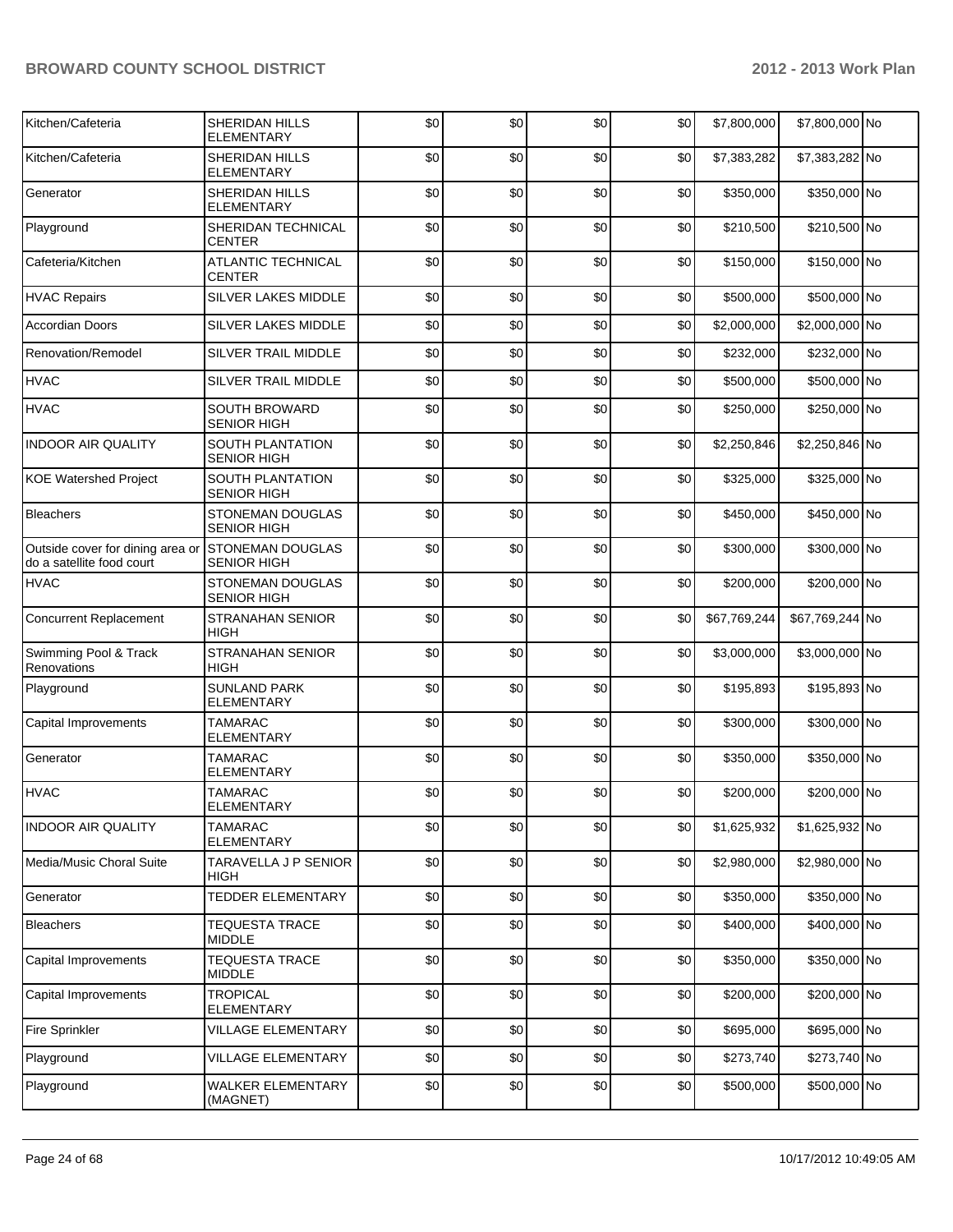| <b>HVAC</b>                                                         | <b>WATKINS ELEMENTARY</b>                                                | \$0 | \$0 | \$0 | \$0 | \$2,500,000 | \$2,500,000 No |  |
|---------------------------------------------------------------------|--------------------------------------------------------------------------|-----|-----|-----|-----|-------------|----------------|--|
| Playground                                                          | WEST HOLLYWOOD<br>ELEMENTARY                                             | \$0 | \$0 | \$0 | \$0 | \$322,221   | \$322,221 No   |  |
| Capital Improvements                                                | <b>WESTCHESTER</b><br>ELEMENTARY                                         | \$0 | \$0 | \$0 | \$0 | \$600,000   | \$600,000 No   |  |
| <b>INDOOR AIR QUALITY</b>                                           | <b>WESTCHESTER</b><br>ELEMENTARY                                         | \$0 | \$0 | \$0 | \$0 | \$1,140,000 | \$1,140,000 No |  |
| <b>HVAC</b>                                                         | <b>WESTERN SENIOR</b><br><b>HIGH</b>                                     | \$0 | \$0 | \$0 | \$0 | \$600,000   | \$600,000 No   |  |
| <b>PEMBROKE LAKES</b><br><b>ELEMENTARY</b><br><b>Fire Sprinkler</b> | Location not specified                                                   | \$0 | \$0 | \$0 | \$0 | \$695,000   | \$695,000 No   |  |
| Capital Improvements                                                | <b>WESTPINE MIDDLE</b>                                                   | \$0 | \$0 | \$0 | \$0 | \$250,000   | \$250,000 No   |  |
| Playground                                                          | <b>WESTWOOD HEIGHTS</b><br><b>ELEMENTARY</b>                             | \$0 | \$0 | \$0 | \$0 | \$190,830   | \$190,830 No   |  |
| <b>HVAC</b>                                                         | <b>WHIDDON-ROGERS</b><br><b>EDUCATION CENTER</b>                         | \$0 | \$0 | \$0 | \$0 | \$230,000   | \$230,000 No   |  |
| <b>HVAC</b>                                                         | <b>WHISPERING PINES</b><br><b>EXCEPTIONAL</b><br><b>EDUCATION CENTER</b> | \$0 | \$0 | \$0 | \$0 | \$1,500,000 | \$1,500,000 No |  |
| Remodeling/Renovation                                               | <b>WINGATE OAKS</b><br><b>CENTER</b>                                     | \$0 | \$0 | \$0 | \$0 | \$850,000   | \$850,000 No   |  |
| <b>Emergency Ventilation Repairs</b>                                | <b>WINGATE OAKS</b><br><b>CENTER</b>                                     | \$0 | \$0 | \$0 | \$0 | \$330,000   | \$330,000 No   |  |
| <b>HVAC</b>                                                         | <b>WINSTON PARK</b><br>ELEMENTARY                                        | \$0 | \$0 | \$0 | \$0 | \$250,000   | \$250,000 No   |  |
| <b>Additional Restrooms</b>                                         | YOUNG WALTER C<br><b>MIDDLE</b>                                          | \$0 | \$0 | \$0 | \$0 | \$500,000   | \$500,000 No   |  |
| Install EMS for humidity &<br>temp. controls                        | <b>ATTUCKS MIDDLE</b>                                                    | \$0 | \$0 | \$0 | \$0 | \$210,000   | \$210,000 No   |  |
| <b>Indoor Air Quality</b>                                           | <b>COLBERT ELEMENTARY</b>                                                | \$0 | \$0 | \$0 | \$0 | \$470,000   | \$470,000 No   |  |
| Intercom                                                            | <b>ATTUCKS MIDDLE</b>                                                    | \$0 | \$0 | \$0 | \$0 | \$250,000   | \$250,000 No   |  |
| Roof                                                                | <b>BAIR MIDDLE</b>                                                       | \$0 | \$0 | \$0 | \$0 | \$2,400,000 | \$2,400,000 No |  |
| Fire Alarm                                                          | <b>BAIR MIDDLE</b>                                                       | \$0 | \$0 | \$0 | \$0 | \$500,000   | \$500,000 No   |  |
| <b>HVAC</b>                                                         | <b>BANYAN ELEMENTARY</b>                                                 | \$0 | \$0 | \$0 | \$0 | \$25,000    | \$25,000 No    |  |
| Intercom                                                            | <b>CENTRAL PARK</b><br>ELEMENTARY                                        | \$0 | \$0 | 30  | \$0 | \$130,000   | \$130,000 No   |  |
| <b>HVAC - Cooling towers</b>                                        | <b>CHAPEL TRAIL</b><br><b>ELEMENTARY</b>                                 | \$0 | \$0 | \$0 | \$0 | \$175,000   | \$175,000 No   |  |
| <b>HVAC</b>                                                         | <b>COCONUT CREEK</b><br>ELEMENTARY                                       | \$0 | \$0 | \$0 | \$0 | \$220,000   | \$220,000 No   |  |
| Indoor Air Quality                                                  | <b>MARSHALL THURGOOD</b><br>ELEMENTARY                                   | \$0 | \$0 | \$0 | \$0 | \$910,000   | \$910,000 No   |  |
| <b>HVAC</b>                                                         | <b>BETHUNE MARY M</b><br><b>ELEMENTARY</b>                               | \$0 | \$0 | \$0 | \$0 | \$25,000    | \$25,000 No    |  |
| <b>ESEA Title I</b><br>Indoor Air Quality                           | Location not specified                                                   | \$0 | \$0 | \$0 | \$0 | \$419,000   | \$419,000 No   |  |
| Windows                                                             | <b>BRIGHT HORIZONS</b>                                                   | \$0 | \$0 | \$0 | \$0 | \$750,000   | \$750,000 No   |  |
| <b>HVAC</b>                                                         | <b>BRIGHT HORIZONS</b>                                                   | \$0 | \$0 | \$0 | \$0 | \$45,000    | \$45,000 No    |  |
| Site - Plumbing                                                     | <b>BROADVIEW</b><br><b>ELEMENTARY</b>                                    | \$0 | \$0 | \$0 | \$0 | \$350,000   | \$350,000 No   |  |
| Site Expansion                                                      | <b>BROADVIEW ELEMENTA</b>                                                | \$0 | \$0 | \$0 | \$0 | \$750,000   | \$750,000 No   |  |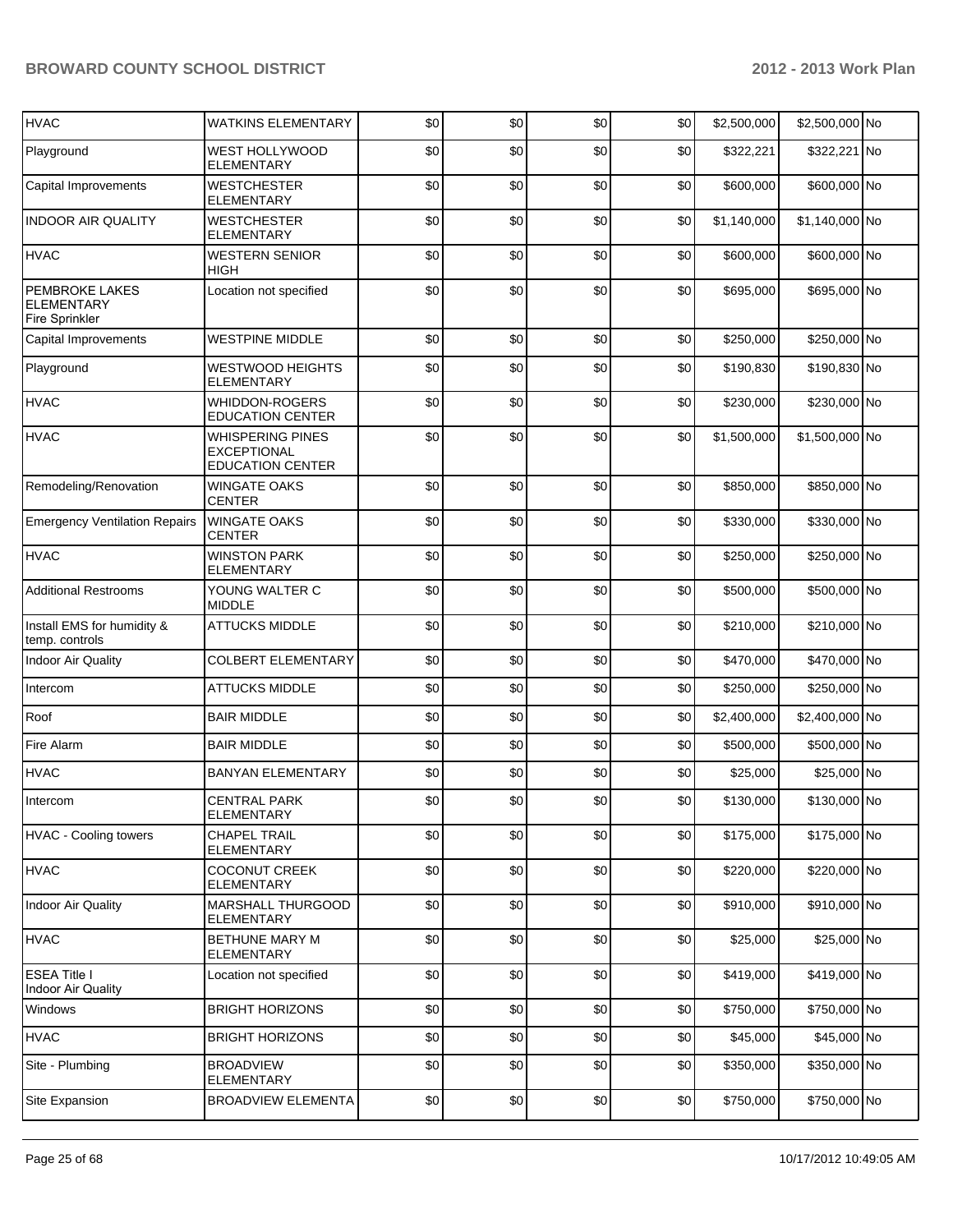| Remodeling / Renovation | MARGATE<br>ELEMENTARY                      | \$0 | \$0 | \$0 | \$0 | \$350,000   | \$350,000 No   |  |
|-------------------------|--------------------------------------------|-----|-----|-----|-----|-------------|----------------|--|
| <b>HVAC</b> - chillers  | <b>CHAPEL TRAIL</b><br><b>ELEMENTARY</b>   | \$0 | \$0 | \$0 | \$0 | \$250,000   | \$250,000 No   |  |
| Locker rooms            | <b>COCONUT CREEK</b><br><b>SENIOR HIGH</b> | \$0 | \$0 | \$0 | \$0 | \$250,000   | \$250,000 No   |  |
| <b>HVAC</b>             | <b>DEERFIELD PARK</b><br><b>ELEMENTARY</b> | \$0 | \$0 | \$0 | \$0 | \$175,000   | \$175,000 No   |  |
| Restrooms               | <b>DEERFIELD PARK</b><br><b>ELEMENTARY</b> | \$0 | \$0 | \$0 | \$0 | \$170,000   | \$170,000 No   |  |
| Electrical              | <b>CRYSTAL LAKE MIDDLE</b>                 | \$0 | \$0 | \$0 | \$0 | \$45,000    | \$45,000 No    |  |
| Site - Drainage         | <b>DREW ELEMENTARY</b>                     | \$0 | \$0 | \$0 | \$0 | \$450,000   | \$450,000 No   |  |
| Electrical              | FOREST HILLS<br><b>ELEMENTARY</b>          | \$0 | \$0 | \$0 | \$0 | \$200,000   | \$200,000 No   |  |
| <b>HVAC</b>             | <b>DILLARD SENIOR HIGH</b>                 | \$0 | \$0 | \$0 | \$0 | \$125,000   | \$125,000 No   |  |
| Renovation              | FORT LAUDERDALE<br><b>SENIOR HIGH</b>      | \$0 | \$0 | \$0 | \$0 | \$1,646,572 | \$1,646,572 No |  |
| Parking                 | <b>DILLARD ELEMENTARY</b>                  | \$0 | \$0 | \$0 | \$0 | \$20,000    | \$20,000 No    |  |
| Fire Alarm              | <b>HALLANDALE SENIOR</b><br><b>HIGH</b>    | \$0 | \$0 | \$0 | \$0 | \$1,000,000 | \$1,000,000 No |  |
| Walkway                 | <b>DEERFIELD BEACH</b><br><b>MIDDLE</b>    | \$0 | \$0 | \$0 | \$0 | \$150,000   | \$150,000 No   |  |
| Site - Irrigation       | <b>DILLARD SENIOR HIGH</b>                 | \$0 | \$0 | \$0 | \$0 | \$250,000   | \$250,000 No   |  |
| Drainage                | DRIFTWOOD MIDDLE                           | \$0 | \$0 | \$0 | \$0 | \$90,000    | \$90,000 No    |  |
| <b>HVAC</b>             | <b>DILLARD ELEMENTARY</b>                  | \$0 | \$0 | \$0 | \$0 | \$250,000   | \$250,000 No   |  |
| <b>HVAC</b>             | <b>DEERFIELD PARK</b><br><b>ELEMENTARY</b> | \$0 | \$0 | \$0 | \$0 | \$150,000   | \$150,000 No   |  |
| Intercom                | <b>DILLARD ELEMENTARY</b>                  | \$0 | \$0 | \$0 | \$0 | \$75,000    | \$75,000 No    |  |
| Intercom                | <b>CROISSANT PARK</b><br><b>ELEMENTARY</b> | \$0 | \$0 | \$0 | \$0 | \$80,000    | \$80,000 No    |  |
| <b>Site Playfield</b>   | <b>CENTRAL PARK</b><br><b>ELEMENTARY</b>   | \$0 | \$0 | \$0 | \$0 | \$125,000   | \$125,000 No   |  |
| Electrical              | <b>COCONUT CREEK</b><br><b>SENIOR HIGH</b> | \$0 | \$0 | \$0 | \$0 | \$350,000   | \$350,000 No   |  |
| Fire Alarm              | <b>COCONUT CREEK</b><br><b>SENIOR HIGH</b> | \$0 | \$0 | \$0 | \$0 | \$750,000   | \$750,000 No   |  |
| Electrical              | <b>CORAL SPRINGS</b><br><b>MIDDLE</b>      | \$0 | \$0 | \$0 | \$0 | \$200,000   | \$200,000 No   |  |
| Site-Fields             | <b>EVERGLADES SENIOR</b><br>HIGH           | \$0 | \$0 | \$0 | \$0 | \$1,500,000 | \$1,500,000 No |  |
| <b>HVAC</b>             | FOREST GLEN MIDDLE                         | \$0 | \$0 | \$0 | \$0 | \$50,000    | \$50,000 No    |  |
| Drainage                | <b>COUNTRY ISLES</b><br><b>ELEMENTARY</b>  | \$0 | \$0 | \$0 | \$0 | \$700,000   | \$700,000 No   |  |
| Electrical              | <b>CORAL SPRINGS</b><br>ELEMENTARY         | \$0 | \$0 | \$0 | \$0 | \$200,000   | \$200,000 No   |  |
| <b>HVAC</b>             | <b>HOLLYWOOD CENTRAL</b><br>ELEMENTARY     | \$0 | \$0 | \$0 | \$0 | \$25,000    | \$25,000 No    |  |
| <b>HVAC</b>             | DEERFIELD BEACH<br><b>SENIOR HIGH</b>      | \$0 | \$0 | \$0 | \$0 | \$200,000   | \$200,000 No   |  |
| Generator               | <b>HORIZON ELEMENTARY</b>                  | \$0 | \$0 | \$0 | \$0 | \$900,000   | \$900,000 No   |  |
| <b>HVAC</b>             | DRIFTWOOD MIDDLE                           | \$0 | \$0 | \$0 | \$0 | \$225,000   | \$225,000 No   |  |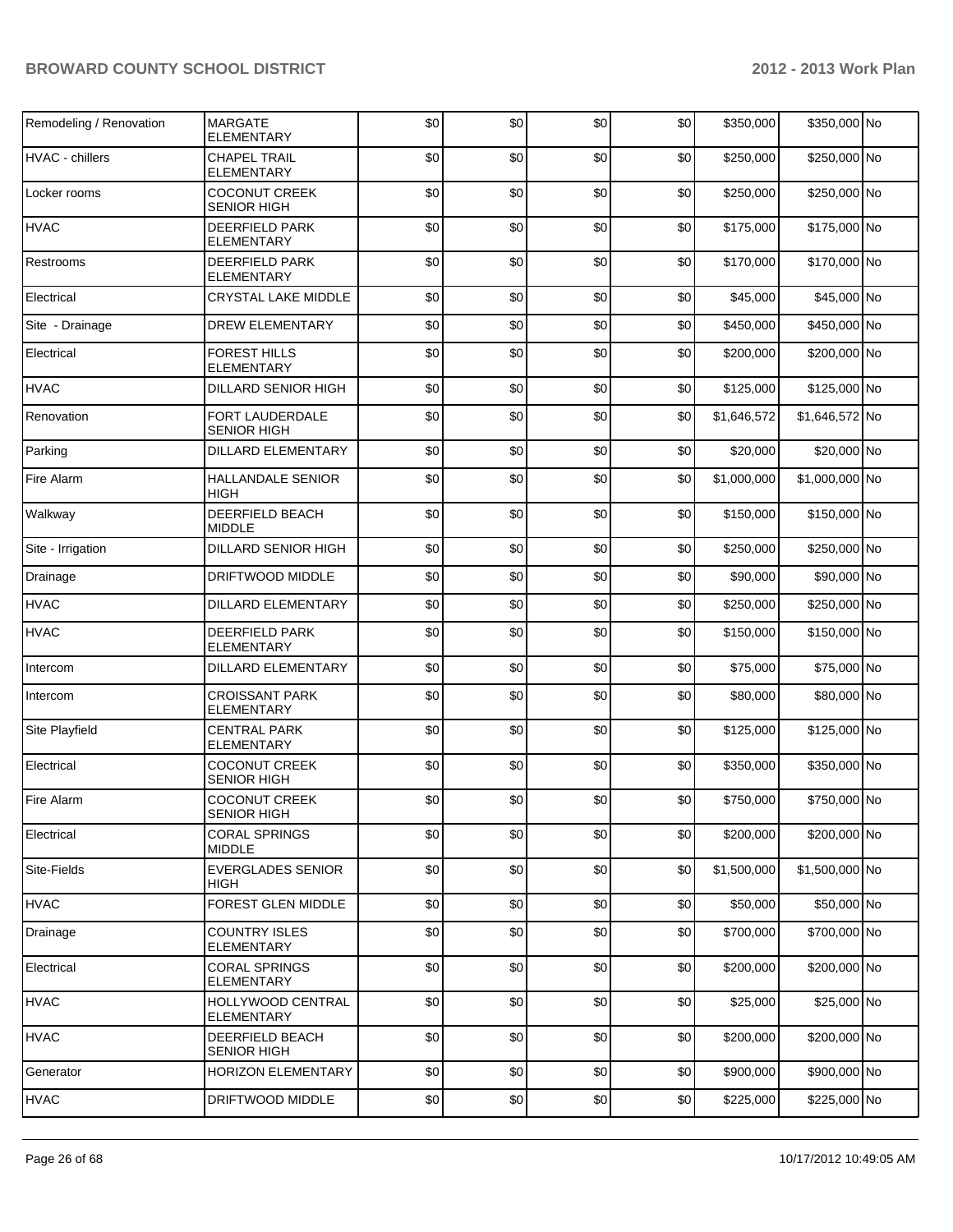| Fire Alarm             | <b>COUNTRY ISLES</b><br><b>ELEMENTARY</b>     | \$0 | \$0 | \$0 | \$0 | \$100,000   | \$100,000 No   |  |
|------------------------|-----------------------------------------------|-----|-----|-----|-----|-------------|----------------|--|
| Fire Alarm             | <b>HOLLYWOOD PARK</b><br><b>ELEMENTARY</b>    | \$0 | \$0 | \$0 | \$0 | \$250,000   | \$250,000 No   |  |
| Fire Alarm             | <b>LAKE FOREST</b><br><b>ELEMENTARY</b>       | \$0 | \$0 | \$0 | \$0 | \$100,000   | \$100,000 No   |  |
| Fire Alarm             | <b>LAUDERHILL MIDDLE</b>                      | \$0 | \$0 | \$0 | \$0 | \$500,000   | \$500,000 No   |  |
| <b>HVAC</b>            | <b>COCONUT PALM</b><br>ELEMENTARY             | \$0 | \$0 | \$0 | \$0 | \$250,000   | \$250,000 No   |  |
| Doors                  | <b>CORAL PARK</b><br><b>ELEMENTARY</b>        | \$0 | \$0 | \$0 | \$0 | \$75,000    | \$75,000 No    |  |
| Marquee                | <b>DANIA ELEMENTARY</b>                       | \$0 | \$0 | \$0 | \$0 | \$30,000    | \$30,000 No    |  |
| Fire Alarm             | DEERFIELD BEACH<br><b>ELEMENTARY</b>          | \$0 | \$0 | \$0 | \$0 | \$260,000   | \$260,000 No   |  |
| <b>HVAC</b>            | DEERFIELD BEACH<br><b>MIDDLE</b>              | \$0 | \$0 | \$0 | \$0 | \$500,000   | \$500,000 No   |  |
| Lighting               | <b>GRIFFIN ELEMENTARY</b>                     | \$0 | \$0 | \$0 | \$0 | \$500,000   | \$500,000 No   |  |
| <b>HVAC</b>            | <b>LAUDERHILL MIDDLE</b>                      | \$0 | \$0 | \$0 | \$0 | \$225,000   | \$225,000 No   |  |
| <b>Fire Sprinkler</b>  | LAUDERHILL-PAUL<br><b>TURNER ELEMENTARY</b>   | \$0 | \$0 | \$0 | \$0 | \$900,000   | \$900,000 No   |  |
| Electrical             | <b>DANIA ELEMENTARY</b>                       | \$0 | \$0 | \$0 | \$0 | \$1,000,000 | \$1,000,000 No |  |
| <b>HVAC</b>            | HOLLYWOOD CENTRAL<br><b>ELEMENTARY</b>        | \$0 | \$0 | \$0 | \$0 | \$175,000   | \$175,000 No   |  |
| Roof                   | LAUDERHILL MIDDLE                             | \$0 | \$0 | \$0 | \$0 | \$2,500,000 | \$2,500,000 No |  |
| Fire Alarm             | <b>CENTRAL PARK</b><br><b>ELEMENTARY</b>      | \$0 | \$0 | \$0 | \$0 | \$250,000   | \$250,000 No   |  |
| <b>HVAC</b>            | <b>CRESTHAVEN</b><br><b>ELEMENTARY</b>        | \$0 | \$0 | \$0 | \$0 | \$250,000   | \$250,000 No   |  |
| Fire Alarm             | <b>HORIZON ELEMENTARY</b>                     | \$0 | \$0 | \$0 | \$0 | \$100,000   | \$100,000 No   |  |
| Flooring               | DEERFIELD BEACH<br><b>SENIOR HIGH</b>         | \$0 | \$0 | \$0 | \$0 | \$120,000   | \$120,000 No   |  |
| <b>HVAC</b>            | <b>EAGLE RIDGE</b><br><b>ELEMENTARY</b>       | \$0 | \$0 | \$0 | \$0 | \$80,000    | \$80,000 No    |  |
| <b>HVAC</b>            | <b>CROISSANT PARK</b><br>ELEMENTARY           | \$0 | \$0 | \$0 | \$0 | \$160,000   | \$160,000 No   |  |
| <b>HVAC</b>            | <b>GATOR RUN</b><br><b>ELEMENTARY</b>         | \$0 | \$0 | \$0 | \$0 | \$260,000   | \$260,000 No   |  |
| Playground             | <b>GATOR RUN</b><br><b>ELEMENTARY</b>         | \$0 | \$0 | \$0 | \$0 | \$275,000   | \$275,000 No   |  |
| <b>HVAC</b>            | LIBERTY ELEMENTARY                            | \$0 | \$0 | \$0 | \$0 | \$275,000   | \$275,000 No   |  |
| <b>HVAC</b>            | <b>LLOYD ESTATES</b><br><b>ELEMENTARY</b>     | \$0 | \$0 | \$0 | \$0 | \$50,000    | \$50,000 No    |  |
| <b>HVAC</b>            | <b>MARGATE MIDDLE</b>                         | \$0 | \$0 | \$0 | \$0 | \$175,000   | \$175,000 No   |  |
| <b>Covered Walkway</b> | <b>GLADES MIDDLE</b>                          | \$0 | \$0 | \$0 | \$0 | \$500,000   | \$500,000 No   |  |
| <b>HVAC</b>            | MAPLEWOOD<br>ELEMENTARY                       | \$0 | \$0 | \$0 | \$0 | \$25,000    | \$25,000 No    |  |
| Walkway/Canopy         | MARKHAM ROBERT C<br><b>ELEMENTARY</b>         | \$0 | \$0 | \$0 | \$0 | \$300,000   | \$300,000 No   |  |
| Site - Fields          | <b>MCARTHUR SENIOR</b><br>HIGH                | \$0 | \$0 | \$0 | \$0 | \$250,000   | \$250,000 No   |  |
| Remodeling             | MCFATTER WILLIAM T<br><b>TECHNICAL CENTER</b> | \$0 | \$0 | \$0 | \$0 | \$1,200,000 | \$1,200,000 No |  |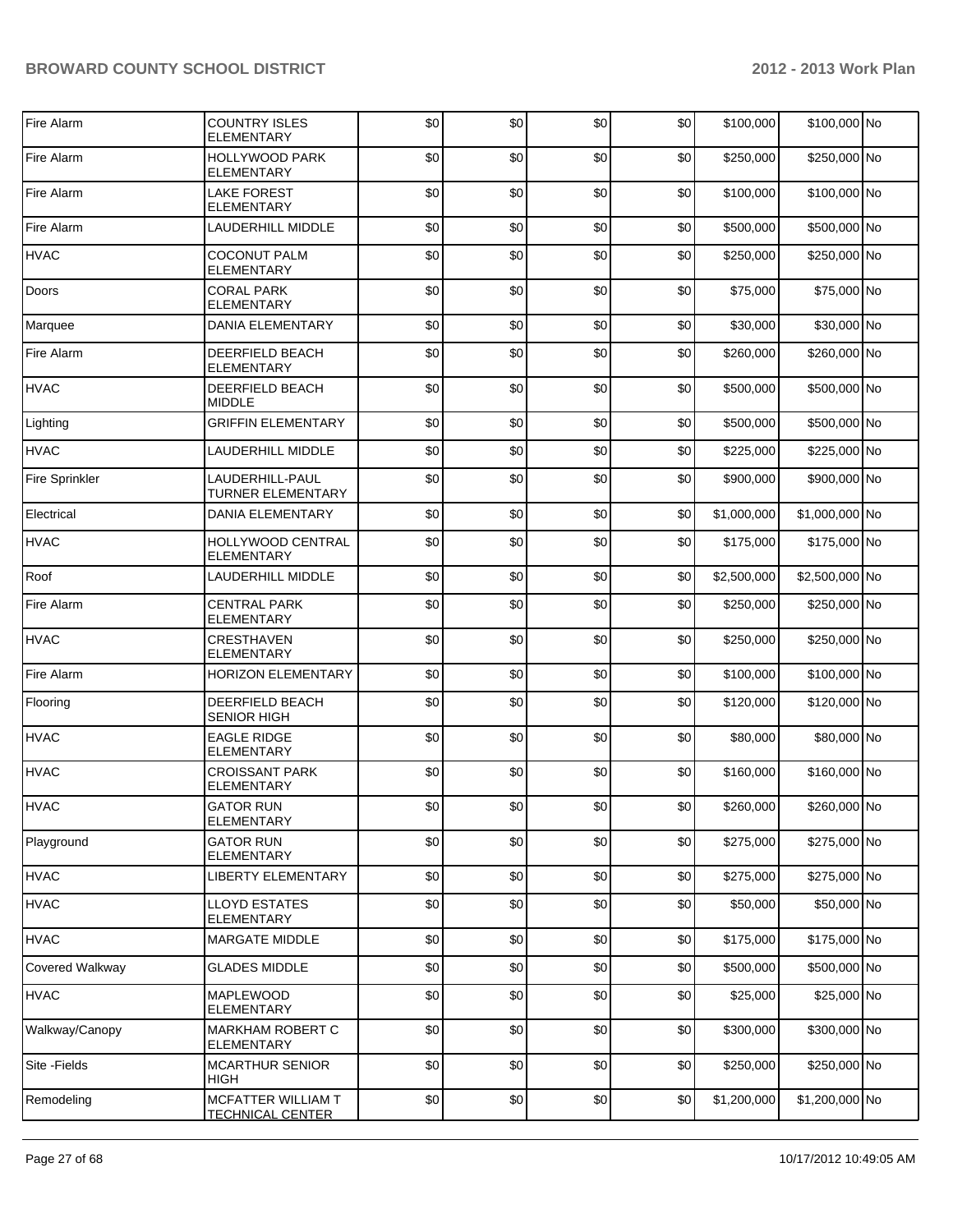| Fire Alarm                                                    | <b>INDIAN RIDGE MIDDLE</b>                    | \$0 | \$0 | \$0 | \$0 | \$350,000   | \$350,000 No   |  |
|---------------------------------------------------------------|-----------------------------------------------|-----|-----|-----|-----|-------------|----------------|--|
| Replace 21 heat pumps<br>replace with DX split system         | <b>INDIAN RIDGE MIDDLE</b>                    | \$0 | \$0 | \$0 | \$0 | \$840,000   | \$840,000 No   |  |
| Capital Improvements                                          | <b>MANATEE BAY</b><br><b>ELEMENTARY</b>       | \$0 | \$0 | \$0 | \$0 | \$200,000   | \$200,000 No   |  |
| Generator                                                     | <b>HALLANDALE</b><br><b>ELEMENTARY</b>        | \$0 | \$0 | \$0 | \$0 | \$350,000   | \$350,000 No   |  |
| <b>HVAC</b>                                                   | <b>HALLANDALE SENIOR</b><br>HIGH              | \$0 | \$0 | \$0 | \$0 | \$250,000   | \$250,000 No   |  |
| Playgrounds                                                   | <b>MANATEE BAY</b><br>ELEMENTARY              | \$0 | \$0 | \$0 | \$0 | \$75,000    | \$75,000 No    |  |
| Covered Walkways                                              | <b>MANATEE BAY</b><br><b>ELEMENTARY</b>       | \$0 | \$0 | \$0 | \$0 | \$350,000   | \$350,000 No   |  |
| <b>Exhaust Systems</b>                                        | MCFATTER WILLIAM T<br><b>TECHNICAL CENTER</b> | \$0 | \$0 | \$0 | \$0 | \$660,000   | \$660,000 No   |  |
| Drainage                                                      | <b>MCNAB ELEMENTARY</b>                       | \$0 | \$0 | \$0 | \$0 | \$100,000   | \$100,000 No   |  |
| Mirror Lake Elementary<br>Roof                                | Location not specified                        | \$0 | \$0 | \$0 | \$0 | \$950,000   | \$950,000 No   |  |
| <b>HVAC</b>                                                   | <b>HALLANDALE SENIOR</b><br><b>HIGH</b>       | \$0 | \$0 | \$0 | \$0 | \$180,000   | \$180,000 No   |  |
| <b>Mirror Lake</b><br>Fire Alarm                              | Location not specified                        | \$0 | \$0 | \$0 | \$0 | \$250,000   | \$250,000 No   |  |
| <b>MORROW ELEMENTARY</b><br>Electrical                        | Location not specified                        | \$0 | \$0 | \$0 | \$0 | \$200,000   | \$200,000 No   |  |
| <b>NEW RIVER MIDDLE</b><br>Intercom                           | Location not specified                        | \$0 | \$0 | \$0 | \$0 | \$80,000    | \$80,000 No    |  |
| <b>NOB HILL ELEMENTARY</b><br>Fire Alarm                      | Location not specified                        | \$0 | \$0 | \$0 | \$0 | \$300,000   | \$300,000 No   |  |
| <b>NOVA BLANCHE FORMAN</b><br><b>ELEMENTARY</b><br>Playground | Location not specified                        | \$0 | \$0 | \$0 | \$0 | \$65,000    | \$65,000 No    |  |
| NOVA BLANCHE FORMAN<br><b>ELEMENTARY</b><br>Generator         | Location not specified                        | \$0 | \$0 | \$0 | \$0 | \$800,000   | \$800,000 No   |  |
| NOVA BLANCHE FORMAN<br><b>ELEMENTARY</b><br>Fire Alarm        | Location not specified                        | \$0 | \$0 | \$0 | \$0 | \$350,000   | \$350,000 No   |  |
| NOVA DWIGHT D<br>EISENHOWER ELEMENTARY<br>Fire Alarm          | Location not specified                        | \$0 | \$0 | \$0 | \$0 | \$350,000   | \$350,000 No   |  |
| <b>NOVA MIDDLE</b><br><b>HVAC</b>                             | Location not specified                        | \$0 | \$0 | \$0 | \$0 | \$2,000,000 | \$2,000,000 No |  |
| PALMVIEW ELEMENTARY<br>Walkway                                | Location not specified                        | \$0 | \$0 | \$0 | \$0 | \$150,000   | \$150,000 No   |  |
| Monarch Senior High<br>Athletics                              | Location not specified                        | \$0 | \$0 | \$0 | \$0 | \$401,000   | \$401,000 No   |  |
| Upgrade EMS for humidity &<br>temp. controls                  | MIRAMAR ELEMENTARY                            | \$0 | \$0 | \$0 | \$0 | \$225,000   | \$225,000 No   |  |
| NOVA BLANCHE FORMAN<br><b>ELEMENTARY</b><br>Walkway           | Location not specified                        | \$0 | \$0 | \$0 | \$0 | \$50,000    | \$50,000 No    |  |
| <b>PARK RIDGE ELEMENTARY</b><br><b>HVAC</b>                   | Location not specified                        | \$0 | \$0 | \$0 | \$0 | \$150,000   | \$150,000 No   |  |
| PARKSIDE ELEMENTARY<br><b>HVAC</b>                            | Location not specified                        | \$0 | \$0 | \$0 | \$0 | \$275,000   | \$275,000 No   |  |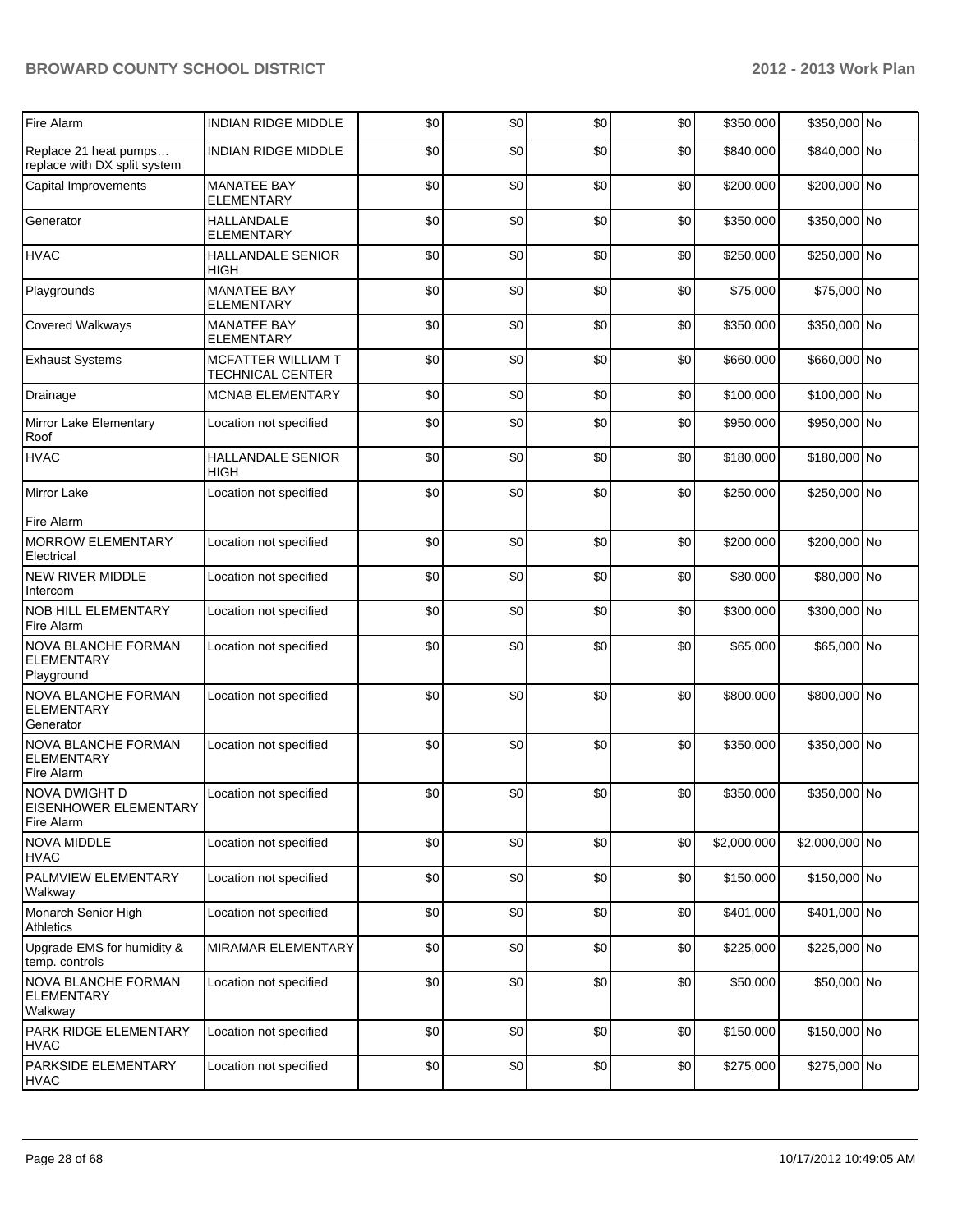| PEMBROKE LAKES<br><b>ELEMENTARY</b><br><b>HVAC</b>        | Location not specified                                  | \$0 | \$0 | \$0 | \$0   | \$150,000   | \$150,000 No   |  |
|-----------------------------------------------------------|---------------------------------------------------------|-----|-----|-----|-------|-------------|----------------|--|
| <b>PEMBROKE LAKES</b><br><b>ELEMENTARY</b><br><b>HVAC</b> | Location not specified                                  | \$0 | \$0 | \$0 | \$0   | \$200,000   | \$200,000 No   |  |
| NORTH FORK ELEMENTARY<br>Lighting                         | Location not specified                                  | \$0 | \$0 | \$0 | \$0   | \$250,000   | \$250,000 No   |  |
| <b>OAKLAND PARK</b><br><b>ELEMENTARY</b><br>Generator     | Location not specified                                  | \$0 | \$0 | \$0 | \$0   | \$350,000   | \$350,000 No   |  |
| <b>NEW RENAISSANCE MIDDLE</b><br><b>Bus Loop</b>          | Location not specified                                  | \$0 | \$0 | \$0 | \$0   | \$250,000   | \$250,000 No   |  |
| <b>NEW RENAISSANCE MIDDLE</b><br><b>Exterior Repair</b>   | Location not specified                                  | \$0 | \$0 | \$0 | \$0   | \$500,000   | \$500,000 No   |  |
| <b>PASADENA LAKES</b><br><b>ELEMENTARY</b><br><b>HVAC</b> | Location not specified                                  | \$0 | \$0 | \$0 | \$0   | \$300,000   | \$300,000 No   |  |
| PEMBROKE LAKES<br><b>ELEMENTARY</b><br>Lighting           | Location not specified                                  | \$0 | \$0 | \$0 | \$0   | \$80,000    | \$80,000 No    |  |
| <b>RIVERGLADES</b><br><b>ELEMENTARY</b><br>Fire Alarm     | Location not specified                                  | \$0 | \$0 | \$0 | \$0   | \$300,000   | \$300,000 No   |  |
| <b>Teen Parent Center</b>                                 | <b>DREW CHARLES</b><br><b>FAMILY RESOURCE</b><br>CENTER | \$0 | \$0 | \$0 | \$0   | \$1,500,000 | \$1,500,000 No |  |
| Site-Irrigation                                           | <b>SANDPIPER</b><br>ELEMENTARY                          | \$0 | \$0 | \$0 | \$0   | \$20,000    | \$20,000 No    |  |
| <b>PEMBROKE PINES</b><br><b>ELEMENTARY</b><br>Roof        | Location not specified                                  | \$0 | \$0 | \$0 | \$0   | \$1,200,000 | \$1,200,000 No |  |
| <b>RIVERLAND ELEMENTARY</b><br><b>HVAC</b>                | Location not specified                                  | \$0 | \$0 | \$0 | \$0   | \$1,000,000 | \$1,000,000 No |  |
| PEMBROKE PINES<br><b>ELEMENTARY</b><br><b>HVAC</b>        | Location not specified                                  | \$0 | \$0 | \$0 | \$0   | \$150,000   | \$150,000 No   |  |
| PIPER SENIOR HIGH<br>Restrooms                            | Location not specified                                  | \$0 | \$0 | \$0 | \$0   | \$238,000   | \$238,000 No   |  |
| PETERS ELEMENTARY<br>Roof                                 | Location not specified                                  | \$0 | \$0 | \$0 | \$0   | \$1,250,000 | \$1,250,000 No |  |
| PETERS ELEMENTARY<br>Intercom                             | Location not specified                                  | \$0 | \$0 | \$0 | $$0$$ | \$120,000   | \$120,000 No   |  |
| PINES LAKES ELEMENTARY<br><b>HVAC</b>                     | Location not specified                                  | \$0 | \$0 | \$0 | \$0   | \$100,000   | \$100,000 No   |  |
| PINEWOOD ELEMENTARY<br>Electrical                         | Location not specified                                  | \$0 | \$0 | \$0 | \$0   | \$200,000   | \$200,000 No   |  |
| PLANTATION ELEMENTARY<br><b>HVAC</b>                      | Location not specified                                  | \$0 | \$0 | \$0 | \$0   | \$250,000   | \$250,000 No   |  |
| PLANTATION MIDDLE<br>Roof                                 | Location not specified                                  | \$0 | \$0 | \$0 | \$0   | \$1,250,000 | \$1,250,000 No |  |
| PLANTATION PARK<br><b>ELEMENTARY</b><br>Intercom          | Location not specified                                  | \$0 | \$0 | \$0 | \$0   | \$40,000    | \$40,000 No    |  |
| <b>QUIET WATERS</b><br><b>ELEMENTARY</b><br><b>HVAC</b>   | Location not specified                                  | \$0 | \$0 | \$0 | \$0   | \$175,000   | \$175,000 No   |  |
| <b>QUIET WATERS</b><br><b>ELEMENTARY</b><br><b>HVAC</b>   | Location not specified                                  | \$0 | \$0 | \$0 | \$0   | \$25,000    | \$25,000 No    |  |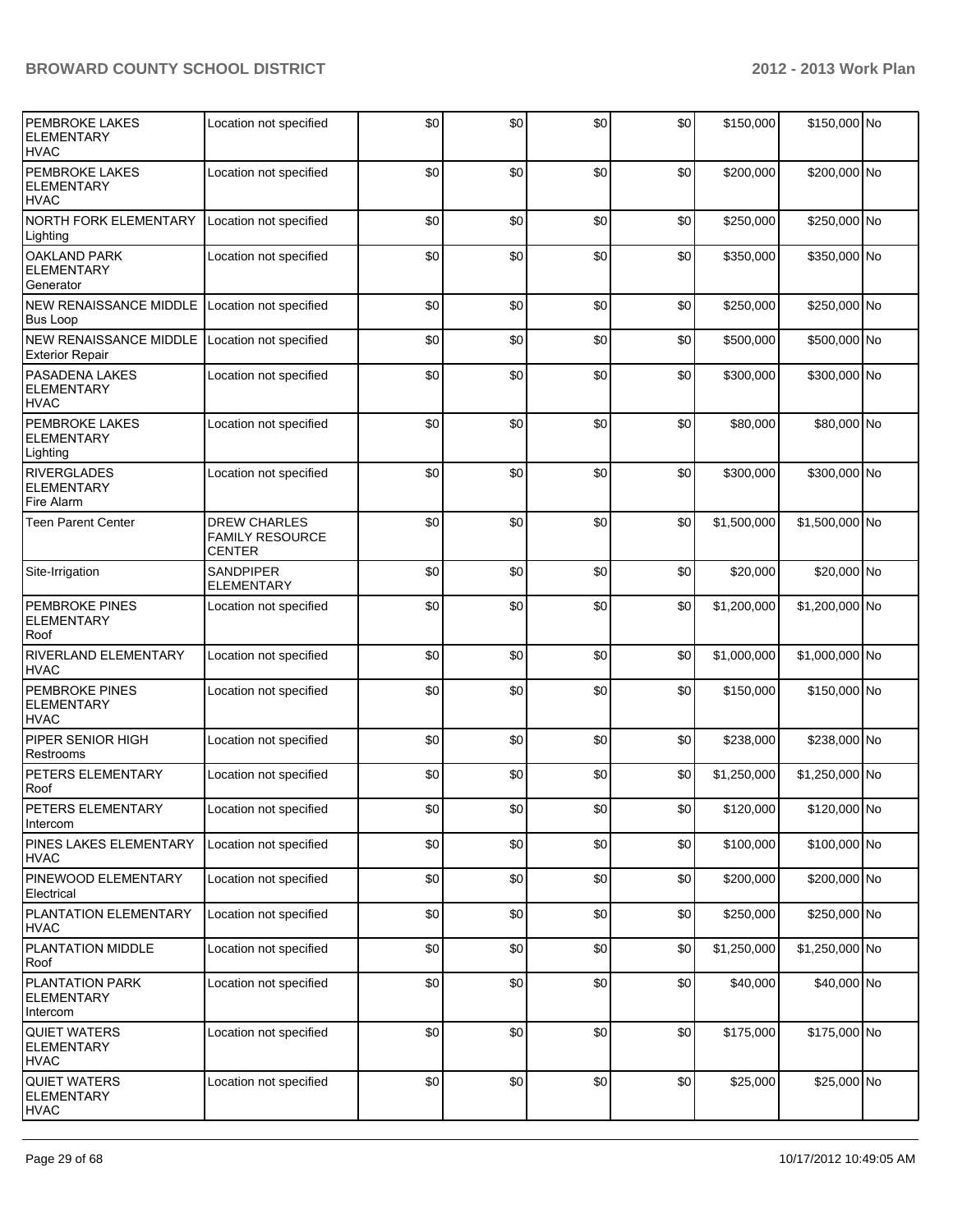| <b>RAMBLEWOOD</b><br><b>ELEMENTARY</b><br>Electrical    | Location not specified                        | \$0 | \$0 | \$0 | \$0 | \$200,000   | \$200,000 No   |  |
|---------------------------------------------------------|-----------------------------------------------|-----|-----|-----|-----|-------------|----------------|--|
| RICKARDS JAMES S MIDDLE<br><b>HVAC</b>                  | Location not specified                        | \$0 | \$0 | \$0 | \$0 | \$1,000,000 | \$1,000,000 No |  |
| RICKARDS JAMES MIDDLE<br>Electrical                     | Location not specified                        | \$0 | \$0 | \$0 | \$0 | \$200,000   | \$200,000 No   |  |
| ROYAL PALM ELEMENTARY<br>Roof                           | Location not specified                        | \$0 | \$0 | \$0 | \$0 | \$800,000   | \$800,000 No   |  |
| ROYAL PALM ELEMENTARY<br>Plumbing                       | Location not specified                        | \$0 | \$0 | \$0 | \$0 | \$150,000   | \$150,000 No   |  |
| SANDERS PARK<br><b>ELEMENTARY</b><br>Electrical         | Location not specified                        | \$0 | \$0 | \$0 | \$0 | \$200,000   | \$200,000 No   |  |
| <b>SANDERS PARK</b><br><b>ELEMENTARY</b><br><b>HVAC</b> | Location not specified                        | \$0 | \$0 | \$0 | \$0 | \$170,000   | \$170,000 No   |  |
| Intercom                                                | <b>SANDPIPER</b><br><b>ELEMENTARY</b>         | \$0 | \$0 | \$0 | \$0 | \$35,000    | \$35,000 No    |  |
| Playcourt                                               | <b>SANDPIPER</b><br>ELEMENTARY                | \$0 | \$0 | \$0 | \$0 | \$25,000    | \$25,000 No    |  |
| Playground                                              | <b>SANDPIPER</b><br><b>ELEMENTARY</b>         | \$0 | \$0 | \$0 | \$0 | \$250,000   | \$250,000 No   |  |
| Intercom                                                | <b>SAWGRASS</b><br><b>ELEMENTARY</b>          | \$0 | \$0 | \$0 | \$0 | \$70,000    | \$70,000 No    |  |
| <b>HVAC</b>                                             | <b>SAWGRASS</b><br><b>ELEMENTARY</b>          | \$0 | \$0 | \$0 | \$0 | \$260,000   | \$260,000 No   |  |
| Fire Alarm                                              | <b>SAWGRASS</b><br><b>ELEMENTARY</b>          | \$0 | \$0 | \$0 | \$0 | \$350,000   | \$350,000 No   |  |
| Fire Alarm                                              | <b>SEA CASTLE</b><br><b>ELEMENTARY</b>        | \$0 | \$0 | \$0 | \$0 | \$300,000   | \$300,000 No   |  |
| <b>HVAC</b>                                             | SEAGULL SCHOOL                                | \$0 | \$0 | \$0 | \$0 | \$500,000   | \$500,000 No   |  |
| Parent Drop-Off                                         | <b>SHERIDAN HILLS</b><br><b>ELEMENTARY</b>    | \$0 | \$0 | \$0 | \$0 | \$50,000    | \$50,000 No    |  |
| Fire Alarm                                              | <b>SHERIDAN HILLS</b><br><b>ELEMENTARY</b>    | \$0 | \$0 | \$0 | \$0 | \$200,000   | \$200,000 No   |  |
| Parking                                                 | SHERIDAN TECHNICAL<br><b>CENTER</b>           | \$0 | \$0 | \$0 | \$0 | \$1,500,000 | \$1,500,000 No |  |
| Lighting                                                | SILVER LAKES MIDDLE                           | \$0 | \$0 | \$0 | \$0 | \$475,000   | \$475,000 No   |  |
| <b>HVAC</b>                                             | <b>SOUTH BROWARD</b><br><b>SENIOR HIGH</b>    | \$0 | \$0 | \$0 | \$0 | \$15,000    | \$15,000 No    |  |
| Roof                                                    | <b>SOUTH BROWARD</b><br><b>SENIOR HIGH</b>    | \$0 | \$0 | \$0 | \$0 | \$350,000   | \$350,000 No   |  |
| <b>I</b> HVAC                                           | SOUTH BROWARD<br>SENIOR HIGH                  | \$0 | \$0 | \$0 | \$0 | \$300,000   | \$300,000 No   |  |
| <b>HVAC</b>                                             | <b>SAWGRASS SPRINGS</b><br>MIDDLE             | \$0 | \$0 | \$0 | \$0 | \$400,000   | \$400,000 No   |  |
| Intercom                                                | SILVER TRAIL MIDDLE                           | \$0 | \$0 | \$0 | \$0 | \$150,000   | \$150,000 No   |  |
| Track                                                   | SILVER TRAIL MIDDLE                           | \$0 | \$0 | \$0 | \$0 | \$500,000   | \$500,000 No   |  |
| <b>HVAC</b>                                             | SILVER LAKES MIDDLE                           | \$0 | \$0 | \$0 | \$0 | \$270,000   | \$270,000 No   |  |
| Site-Drainage                                           | SOUTH PLANTATION<br><b>SENIOR HIGH</b>        | \$0 | \$0 | \$0 | \$0 | \$1,250,000 | \$1,250,000 No |  |
| Site-sewer                                              | <b>SOUTH PLANTATION</b><br><b>SENIOR HIGH</b> | \$0 | \$0 | \$0 | \$0 | \$500,000   | \$500,000 No   |  |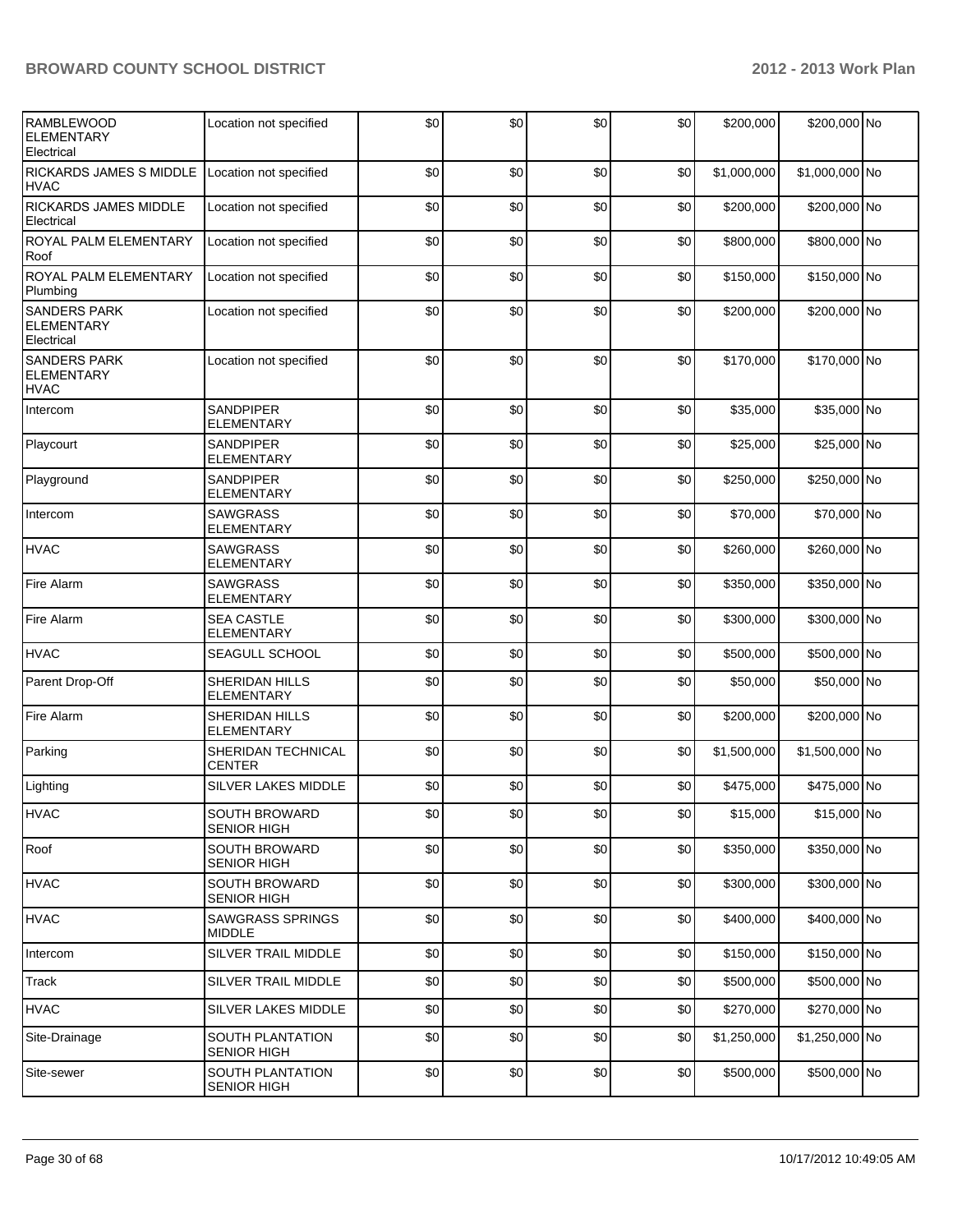| Electrical                                                             | SOUTH PLANTATION<br><b>SENIOR HIGH</b>                       | \$0 | \$0 | \$0 | \$0 | \$500,000   | \$500,000 No   |  |
|------------------------------------------------------------------------|--------------------------------------------------------------|-----|-----|-----|-----|-------------|----------------|--|
| Intercom                                                               | <b>SUNLAND PARK</b><br><b>ELEMENTARY</b>                     | \$0 | \$0 | \$0 | \$0 | \$70,000    | \$70,000 No    |  |
| Intercom                                                               | <b>SUNRISE MIDDLE</b>                                        | \$0 | \$0 | \$0 | \$0 | \$90,000    | \$90,000 No    |  |
| <b>ITV</b>                                                             | SANDPIPER<br><b>ELEMENTARY</b>                               | \$0 | \$0 | \$0 | \$0 | \$150,000   | \$150,000 No   |  |
| <b>HVAC</b>                                                            | <b>STRANAHAN SENIOR</b><br><b>HIGH</b>                       | \$0 | \$0 | \$0 | \$0 | \$100,000   | \$100,000 No   |  |
| Replace 17 Heat Pump Units                                             | SILVER PALMS<br>ELEMENTARY                                   | \$0 | \$0 | \$0 | \$0 | \$500,000   | \$500,000 No   |  |
| <b>SANDERS PARK</b><br><b>ELEMENTARY</b><br>Remodeling and Renovations | Location not specified                                       | \$0 | \$0 | \$0 | \$0 | \$25,000    | \$25,000 No    |  |
| Intercom                                                               | <b>SUNSET LEARNING</b><br><b>CENTER</b>                      | \$0 | \$0 | \$0 | \$0 | \$70,000    | \$70,000 No    |  |
| <b>HVAC</b>                                                            | <b>TAMARAC</b><br>ELEMENTARY                                 | \$0 | \$0 | \$0 | \$0 | \$180,000   | \$180,000 No   |  |
| Electrical                                                             | <b>TAMARAC</b><br>ELEMENTARY                                 | \$0 | \$0 | \$0 | \$0 | \$200,000   | \$200,000 No   |  |
| Electrical                                                             | <b>TARAVELLA J P SENIOR</b><br><b>HIGH</b>                   | \$0 | \$0 | \$0 | \$0 | \$200,000   | \$200,000 No   |  |
| Locker rooms/Kitchen Cafeteria                                         | <b>TARAVELLA J P SENIOR</b><br><b>HIGH</b>                   | \$0 | \$0 | \$0 | \$0 | \$4,324,900 | \$4,324,900 No |  |
| Remodel Phase I & II                                                   | <b>TWIN LAKES</b><br><b>ADMINISTRATION</b><br><b>OFFICE</b>  | \$0 | \$0 | \$0 | \$0 | \$500,000   | \$500,000 No   |  |
| <b>HVAC</b>                                                            | <b>TAMARAC</b><br>ELEMENTARY                                 | \$0 | \$0 | \$0 | \$0 | \$150,000   | \$150,000 No   |  |
| Capital Improvements                                                   | <b>TECHNOLOGY AND</b><br>SUPPORT SERVICES<br><b>FACILITY</b> | \$0 | \$0 | \$0 | \$0 | \$300,000   | \$300,000 No   |  |
| <b>Fire Alarms</b>                                                     | <b>TWIN LAKES</b><br><b>ADMINISTRATION</b><br><b>OFFICE</b>  | \$0 | \$0 | \$0 | \$0 | \$150,000   | \$150,000 No   |  |
| <b>HVAC</b>                                                            | <b>FOX TRAIL</b><br><b>ELEMENTARY</b>                        | \$0 | \$0 | \$0 | \$0 | \$260,000   | \$260,000 No   |  |
| Remodeling/Renovation                                                  | <b>WESTGLADES MIDDLE</b>                                     | \$0 | \$0 | \$0 | \$0 | \$25,000    | \$25,000 No    |  |
| Fire Alarm                                                             | THE QUEST CENTER                                             | \$0 | \$0 | \$0 | \$0 | \$300,000   | \$300,000 No   |  |
| Roof                                                                   | THE QUEST CENTER                                             | \$0 | \$0 | \$0 | \$0 | \$1,500,000 | \$1,500,000 No |  |
| Intercom                                                               | <b>TROPICAL</b><br>ELEMENTARY                                | \$0 | \$0 | \$0 | \$0 | \$85,000    | \$85,000 No    |  |
| Generator                                                              | <b>VILLAGE ELEMENTARY</b>                                    | \$0 | \$0 | \$0 | \$0 | \$350,000   | \$350,000 No   |  |
| <b>HVAC</b>                                                            | VILLAGE ELEMENTARY                                           | \$0 | \$0 | \$0 | \$0 | \$225,000   | \$225,000 No   |  |
| Pavillion                                                              | <b>VILLAGE ELEMENTARY</b>                                    | \$0 | \$0 | \$0 | \$0 | \$150,000   | \$150,000 No   |  |
| Intercom                                                               | VILLAGE ELEMENTARY                                           | \$0 | \$0 | \$0 | \$0 | \$90,000    | \$90,000 No    |  |
| <b>HVAC</b>                                                            | WELLEBY ELEMENTARY                                           | \$0 | \$0 | \$0 | \$0 | \$850,000   | \$850,000 No   |  |
| Walkway                                                                | WELLEBY ELEMENTARY                                           | \$0 | \$0 | \$0 | \$0 | \$80,000    | \$80,000 No    |  |
| Fire Alarm                                                             | WELLEBY ELEMENTARY                                           | \$0 | \$0 | \$0 | \$0 | \$300,000   | \$300,000 No   |  |
| Intercom                                                               | WELLEBY ELEMENTARY                                           | \$0 | \$0 | \$0 | \$0 | \$125,000   | \$125,000 No   |  |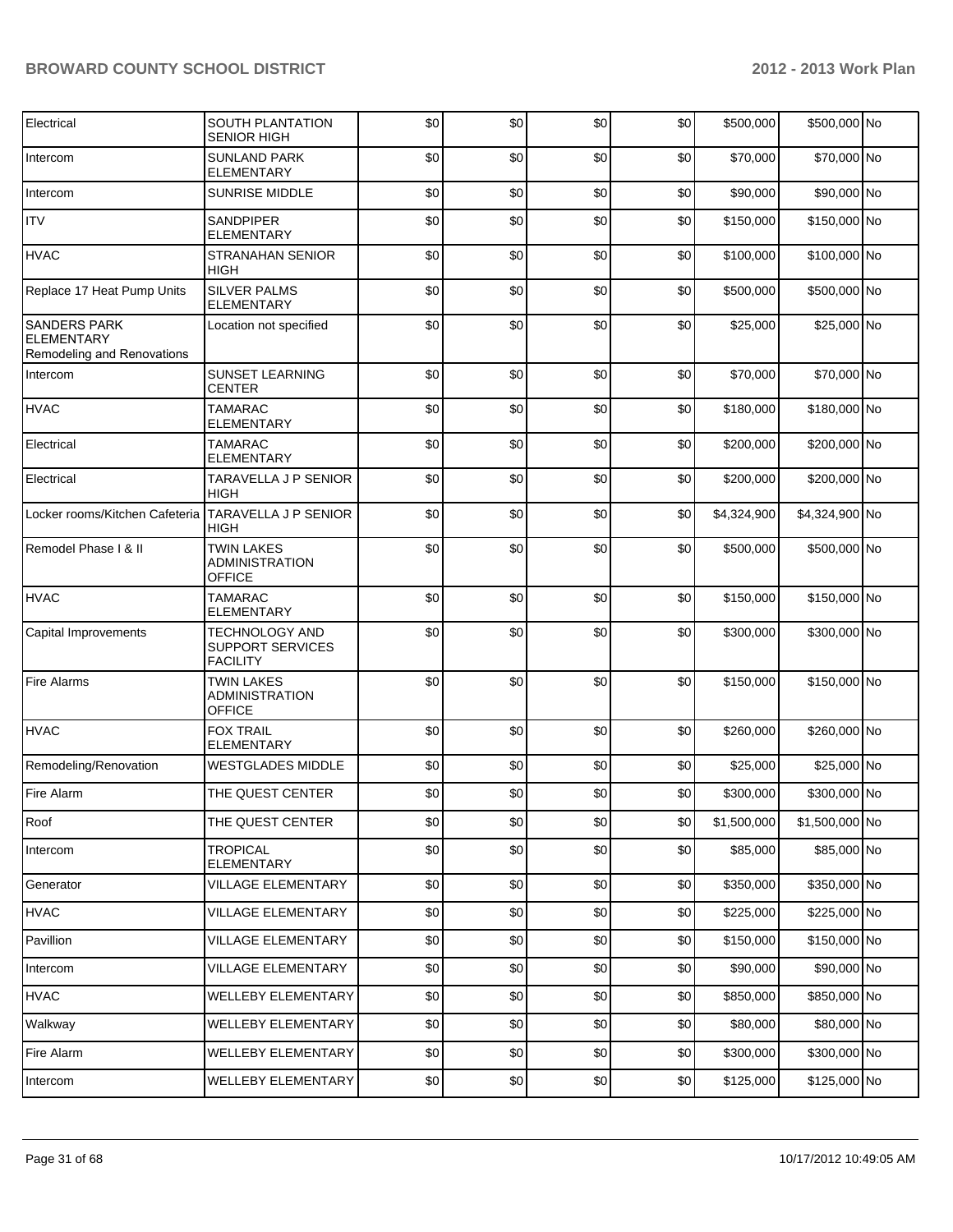| Generator                                       | <b>WESTCHESTER</b><br>ELEMENTARY             | \$0 | \$0 | \$0 | \$0  | \$350,000    | \$350,000 No    |  |
|-------------------------------------------------|----------------------------------------------|-----|-----|-----|------|--------------|-----------------|--|
| <b>HVAC</b>                                     | <b>SILVER LAKES</b><br><b>ELEMENTARY</b>     | \$0 | \$0 | \$0 | \$0  | \$500,000    | \$500,000 No    |  |
| PARK LAKES ELEMENTARY<br>Parking                | Location not specified                       | \$0 | \$0 | \$0 | \$0  | \$350,000    | \$350,000 No    |  |
| Electrical                                      | <b>WESTCHESTER</b><br><b>ELEMENTARY</b>      | \$0 | \$0 | \$0 | \$0  | \$80,000     | \$80,000 No     |  |
| Site-Paving                                     | <b>WESTGLADES MIDDLE</b>                     | \$0 | \$0 | \$0 | \$0  | \$175,000    | \$175,000 No    |  |
| <b>HVAC</b>                                     | <b>WESTPINE MIDDLE</b>                       | \$0 | \$0 | \$0 | \$0  | \$160,000    | \$160,000 No    |  |
| Remodel/Renovation                              | <b>WESTPINE MIDDLE</b>                       | \$0 | \$0 | \$0 | \$0  | \$125,000    | \$125,000 No    |  |
| Intercom                                        | <b>WESTWOOD HEIGHTS</b><br><b>ELEMENTARY</b> | \$0 | \$0 | \$0 | \$0  | \$95,000     | \$95,000 No     |  |
| Drainage                                        | WHIDDON-ROGERS<br><b>EDUCATION CENTER</b>    | \$0 | \$0 | \$0 | \$0  | \$250,000    | \$250,000 No    |  |
| Electrical                                      | WHIDDON-ROGERS<br><b>EDUCATION CENTER</b>    | \$0 | \$0 | \$0 | \$0  | \$75,000     | \$75,000 No     |  |
| <b>HVAC</b>                                     | WHIDDON-ROGERS<br><b>EDUCATION CENTER</b>    | \$0 | \$0 | \$0 | \$0  | \$120,000    | \$120,000 No    |  |
| Intercom                                        | <b>WILTON MANORS</b><br><b>ELEMENTARY</b>    | \$0 | \$0 | \$0 | \$0  | \$70,000     | \$70,000 No     |  |
| Intercom                                        | <b>WINGATE OAKS</b><br><b>CENTER</b>         | \$0 | \$0 | \$0 | \$0  | \$90,000     | \$90,000 No     |  |
| Intercom                                        | YOUNG VIRGINIA S<br><b>ELEMENTARY</b>        | \$0 | \$0 | \$0 | \$0  | \$90,000     | \$90,000 No     |  |
| Security                                        | YOUNG WALTER C<br><b>MIDDLE</b>              | \$0 | \$0 | \$0 | \$0  | \$85,000     | \$85,000 No     |  |
| Parking                                         | MARKHAM ROBERT C<br><b>ELEMENTARY</b>        | \$0 | \$0 | \$0 | \$0  | \$50,000     | \$50,000 No     |  |
| PIONEER MIDDLE<br><b>Concurrent Replacement</b> | Location not specified                       | \$0 | \$0 | \$0 | \$0  | \$40,000,000 | \$40,000,000 No |  |
| Replace Media Ctr                               | ANDERSON BOYD H<br><b>SENIOR HIGH</b>        | \$0 | \$0 | \$0 | \$0  | \$7,865,400  | \$7,865,400 No  |  |
| Expand Kitchen/Cafeteria                        | APOLLO MIDDLE                                | \$0 | \$0 | \$0 | \$0  | \$3,000,000  | \$3,000,000 No  |  |
| Replace Media Ctr                               | <b>ATLANTIC TECHNICAL</b><br><b>CENTER</b>   | \$0 | \$0 | \$0 | \$0  | \$11,464,237 | \$11,464,237 No |  |
| Renovate Locker Rooms                           | <b>ATTUCKS MIDDLE</b>                        | \$0 | \$0 | \$0 | \$0  | \$5,711,795  | \$5,711,795 No  |  |
| Seawall                                         | <b>BAYVIEW ELEMENTARY</b>                    | \$0 | \$0 | \$0 | \$0] | \$2,175,000  | \$2,175,000 No  |  |
| <b>Fire Sprinklers</b>                          | <b>CASTLE HILL</b><br><b>ELEMENTARY</b>      | \$0 | \$0 | \$0 | \$0  | \$1,025,000  | \$1,025,000 No  |  |
| Media Ctr Remodeling                            | <b>COCONUT CREEK</b><br><b>SENIOR HIGH</b>   | \$0 | \$0 | \$0 | \$0  | \$9,003,200  | \$9,003,200 No  |  |
| Replace Kitchen/Cafeteria                       | <b>COLLINS ELEMENTARY</b>                    | \$0 | \$0 | \$0 | \$0  | \$6,425,000  | \$6,425,000 No  |  |
| <b>Upgrade Swimming Complex</b>                 | <b>COOPER CITY SENIOR</b><br>HIGH            | \$0 | \$0 | \$0 | \$0  | \$5,000,000  | \$5,000,000 No  |  |
| Auditorium                                      | CORAL GLADES HIGH<br>SCHOOL                  | \$0 | \$0 | \$0 | \$0  | \$3,900,000  | \$3,900,000 No  |  |
| Labs                                            | CORAL GLADES HIGH<br><b>SCHOOL</b>           | \$0 | \$0 | \$0 | \$0  | \$1,000,000  | \$1,000,000 No  |  |
| Remodeling & Renovations                        | <b>DRIFTWOOD</b><br>ELEMENTARY               | \$0 | \$0 | \$0 | \$0  | \$7,500,000  | \$7,500,000 No  |  |
| Replace Kitchen/Cafeteria                       | <b>FOSTER STEPHEN</b><br>ELEMENTARY          | \$0 | \$0 | \$0 | \$0  | \$4,900,000  | \$4,900,000 No  |  |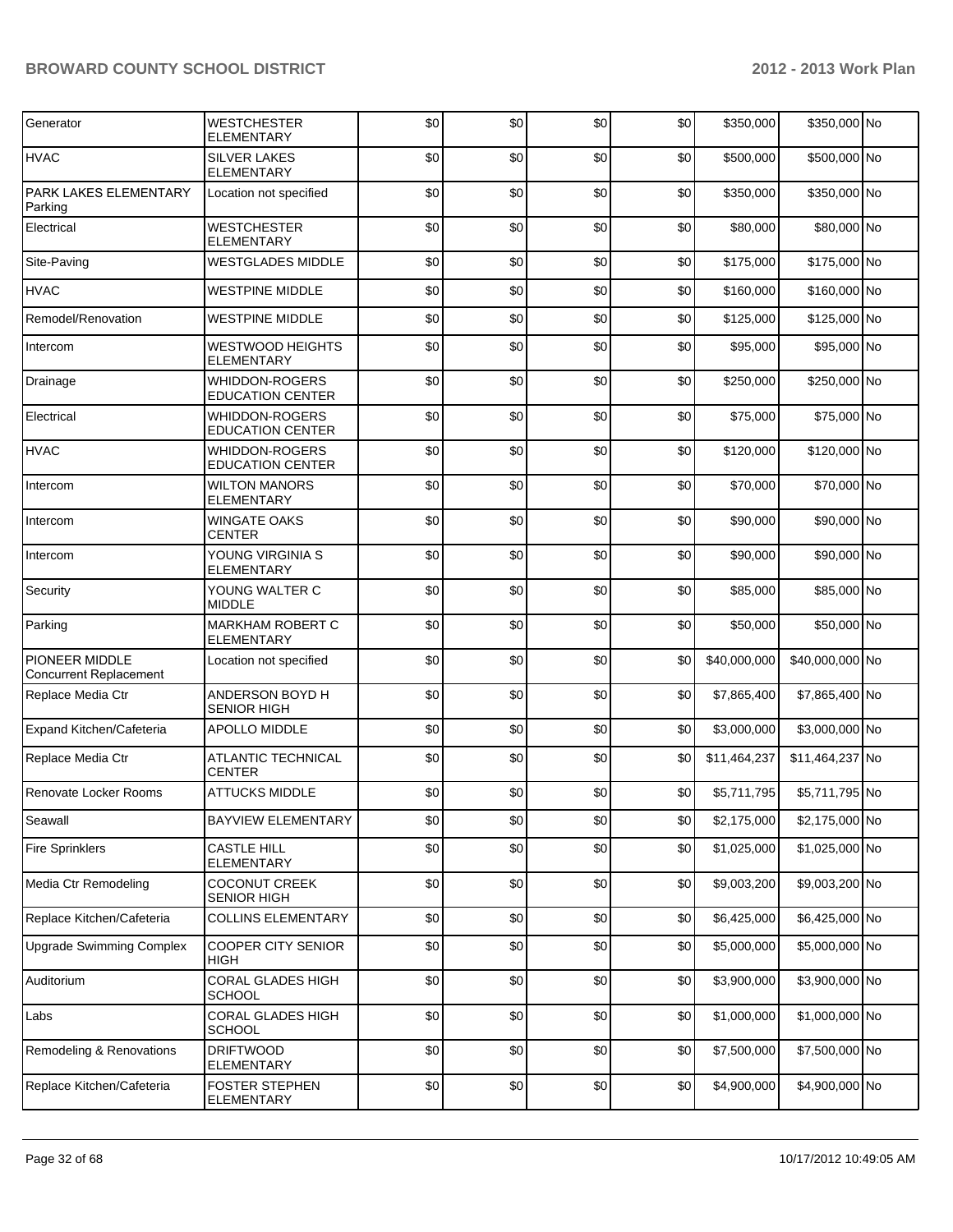| New Media Center                                                                                     | <b>LLOYD ESTATES</b><br><b>ELEMENTARY</b> | \$0 | \$0  | \$0 | \$0  | \$4,600,000  | \$4,600,000 No  |  |
|------------------------------------------------------------------------------------------------------|-------------------------------------------|-----|------|-----|------|--------------|-----------------|--|
| NORTH SIDE ELEMENTARY<br>Replace/Remodel & Expansion                                                 | Location not specified                    | \$0 | \$0  | \$0 | \$0  | \$5,900,000  | \$5,900,000 No  |  |
| PARK RIDGE ELEMENTARY<br>Kitchen/Cafeteria Replacement                                               | Location not specified                    | \$0 | \$0  | \$0 | \$0  | \$5,000,000  | \$5,000,000 No  |  |
| PERRY ANNABEL C<br><b>ELEMENTARY</b><br>Kitchen/Cafeteria Replacement                                | Location not specified                    | \$0 | \$0  | \$0 | \$0  | \$4,400,000  | \$4,400,000 No  |  |
| PLANTATION SENIOR HIGH<br>New Kitchen & Food Court                                                   | Location not specified                    | \$0 | \$0  | \$0 | \$0  | \$14,800,000 | \$14,800,000 No |  |
| P.E. Facility                                                                                        | TARAVELLA J P SENIOR<br>HIGH              | \$0 | \$0  | \$0 | \$0  | \$6,300,000  | \$6,300,000 No  |  |
| <b>HVAC</b>                                                                                          | CRYSTAL LAKE MIDDLE                       | \$0 | \$0  | \$0 | \$0  | \$1,100,000  | \$1,100,000 No  |  |
| Replace Admin Bldg                                                                                   | <b>FOSTER STEPHEN</b><br>ELEMENTARY       | \$0 | \$0  | \$0 | \$0  | \$5,000,000  | \$5,000,000 No  |  |
| Transition from Elem. To<br>Middle                                                                   | <b>GULFSTREAM MIDDLE</b>                  | \$0 | \$0  | \$0 | \$0  | \$11,900,000 | \$11,900,000 No |  |
| New Media Ctr                                                                                        | MAPLEWOOD<br><b>ELEMENTARY</b>            | \$0 | \$0  | \$0 | \$0  | \$4,713,210  | \$4,713,210 No  |  |
| <b>Partial Replacement</b>                                                                           | <b>MARGATE</b><br><b>ELEMENTARY</b>       | \$0 | \$0  | \$0 | \$0  | \$20,350,000 | \$20,350,000 No |  |
| New Kithcen/Cafeteria                                                                                | <b>MARGATE MIDDLE</b>                     | \$0 | \$0  | \$0 | \$0  | \$12,137,828 | \$12,137,828 No |  |
| Food Court - Design stand-<br>alone building                                                         | <b>MIRAMAR SENIOR HIGH</b>                | \$0 | \$0  | \$0 | \$0  | \$3,000,000  | \$3,000,000 No  |  |
| <b>NEW RIVER MIDDLE</b><br>Seawall stabilization and new<br>dock                                     | Location not specified                    | \$0 | \$0  | \$0 | \$0  | \$1,000,000  | \$1,000,000 No  |  |
| <b>NORTH ANDREWS</b><br><b>GARDENS</b><br><b>Fire Sprinklers</b>                                     | Location not specified                    | \$0 | \$0  | \$0 | \$0  | \$1,025,000  | \$1,025,000 No  |  |
| <b>NOVA SENIOR HIGH</b><br><b>HVAC</b>                                                               | Location not specified                    | \$0 | \$0  | \$0 | \$0  | \$8,058,809  | \$8,058,809 No  |  |
| <b>NOVA SENIOR HIGH</b><br>Roofing                                                                   | Location not specified                    | \$0 | \$0  | \$0 | \$0  | \$4,500,000  | \$4,500,000 No  |  |
| <b>NOVA SENIOR HIGH</b><br><b>Concurrent Replacement</b>                                             | Location not specified                    | \$0 | \$0  | \$0 | \$0  | \$5,760,000  | \$5,760,000 No  |  |
| NOVA SENIOR HIGH<br>Upgrade Stadium                                                                  | Location not specified                    | \$0 | \$0  | \$0 | \$0  | \$1,150,000  | \$1,150,000 No  |  |
| NOVA DWIGHT D<br><b>EISENHOWER ELEMENTARY</b><br>Concurrent Replacement                              | Location not specified                    | \$0 | \$0] | \$0 | \$0] | \$3,192,000  | \$3,192,000 No  |  |
| <b>NOVA MIDDLE</b><br><b>Renovate Restrooms</b>                                                      | Location not specified                    | \$0 | \$0  | \$0 | \$0  | \$1,486,008  | \$1,486,008 No  |  |
| <b>OAKLAND PARK</b><br><b>ELEMENTARY</b><br><b>Bus/Parent Drives</b>                                 | Location not specified                    | \$0 | \$0  | \$0 | \$0  | \$2,557,578  | \$2,557,578 No  |  |
| PARKWAY MIDDLE<br><b>Concurrent Replacement</b><br>Phase II                                          | Location not specified                    | \$0 | \$0  | \$0 | \$0  | \$35,340,621 | \$35,340,621 No |  |
| PLANTATION SENIOR HIGH<br>Master Plan site and perform<br>Castaldi analysis on buildings 2<br>and 20 | Location not specified                    | \$0 | \$0  | \$0 | \$0  | \$4,010,699  | \$4,010,699 No  |  |
| POMPANO BEACH<br><b>INSTITUTE OF</b><br>INTERNATIONAL STUDIES<br>Regional Athletic Facility          | Location not specified                    | \$0 | \$0  | \$0 | \$0  | \$4,600,448  | \$4,600,448 No  |  |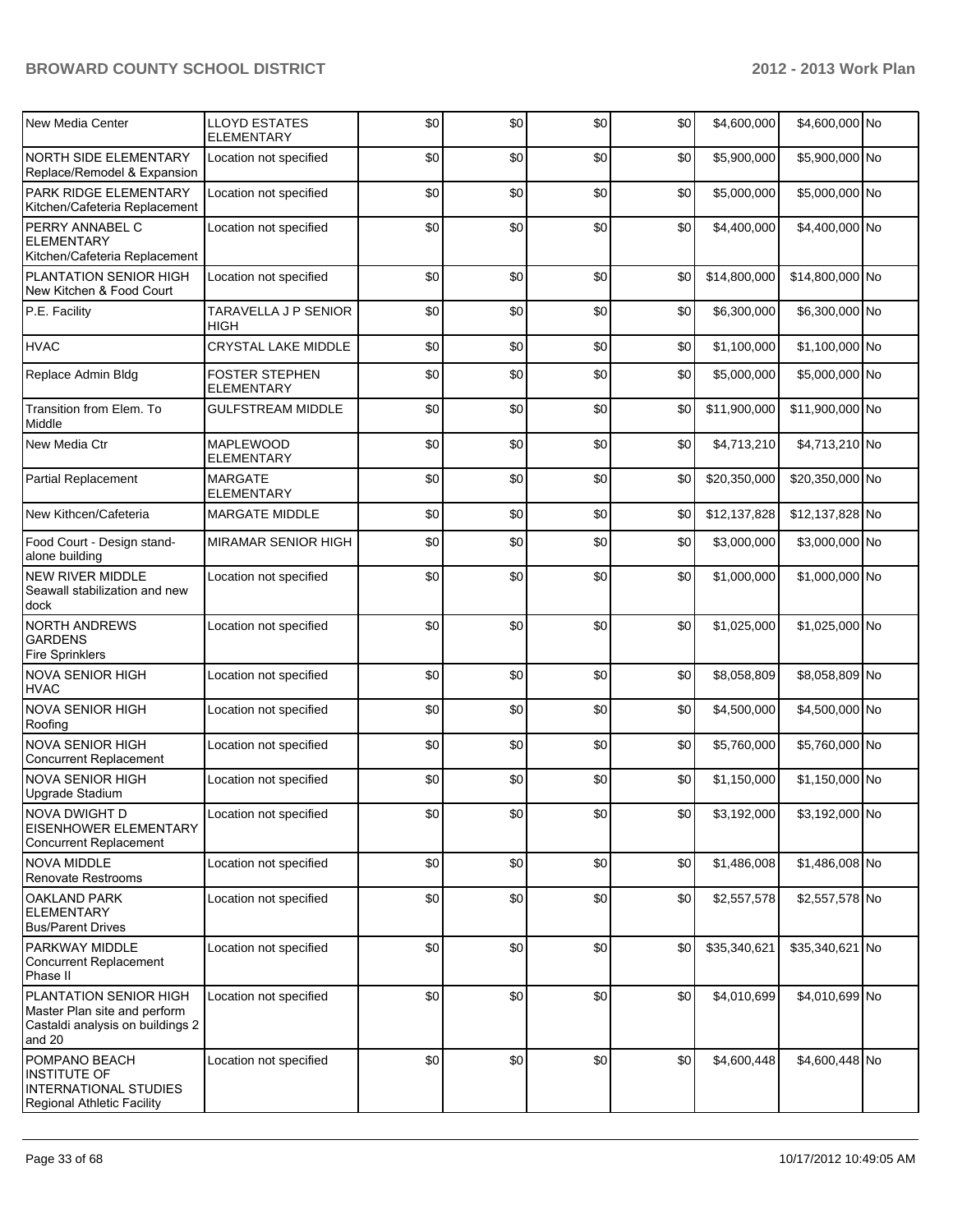| <b>RAMBLEWOOD</b><br><b>ELEMENTARY</b><br>New Media Ctr | Location not specified                           | \$0         | \$0 | \$0 | \$0 | \$4,738,552         | \$4,738,552 No      |  |
|---------------------------------------------------------|--------------------------------------------------|-------------|-----|-----|-----|---------------------|---------------------|--|
| <b>IRICKARDS JAMES S MIDDLE</b><br><b>HVAC</b>          | Location not specified                           | \$0         | \$0 | \$0 | \$0 | \$1,000,000         | \$1,000,000 No      |  |
| <b>Bus/Parent Drives</b>                                | <b>SANDPIPER</b><br><b>ELEMENTARY</b>            | \$0         | \$0 | \$0 | \$0 | \$1,564,801         | \$1,564,801 No      |  |
| School Zone Flashers                                    | <b>SAWGRASS SPRINGS</b><br><b>MIDDLE</b>         | \$0         | \$0 | \$0 | \$0 | \$1,700,000         | \$1,700,000 No      |  |
| <b>Bus/Parent Drives</b>                                | <b>SOUTH BROWARD</b><br><b>SENIOR HIGH</b>       | \$0         | \$0 | \$0 | \$0 | \$1,296,200         | \$1,296,200 No      |  |
| Food Court Conversion                                   | <b>SOUTH PLANTATION</b><br><b>SENIOR HIGH</b>    | \$0         | \$0 | \$0 | \$0 | \$3,000,000         | \$3.000.000 No      |  |
| Partial Replacement                                     | <b>WALKER ELEMENTARY</b><br>(MAGNET)             | \$0         | \$0 | \$0 | \$0 | \$13,288,349        | \$13,288,349 No     |  |
| New Kitchen/Cafeteria                                   | <b>WHIDDON-ROGERS</b><br><b>EDUCATION CENTER</b> | \$0         | \$0 | \$0 | \$0 | \$5,400,000         | \$5,400,000 No      |  |
| Mirror Lake Elementary                                  | Location not specified                           | \$0         | 30  | \$0 | \$0 | \$107,381           | \$107,381 No        |  |
| Indoor Air Quality                                      |                                                  |             |     |     |     |                     |                     |  |
| Site Drainage                                           | <b>TAMARAC</b><br><b>ELEMENTARY</b>              | \$500,000   | \$0 | \$0 | \$0 | \$0                 | \$500,000 Yes       |  |
| DW - Air condition for School<br>Kitchens               | Location not specified                           | \$550,000   | \$0 | \$0 | \$0 | \$0                 | \$550,000 Yes       |  |
| <b>DW</b> - Roofing Replacements                        | Location not specified                           | \$5,000,000 | \$0 | \$0 | \$0 | \$0                 | \$5,000,000 Yes     |  |
|                                                         |                                                  | \$6,050,000 | \$0 | \$0 | \$0 | \$1,283,248,0<br>68 | \$1,289,298,0<br>68 |  |

#### **Additional Project Schedules**

Any projects that are not identified in the last approved educational plant survey.

Nothing reported for this section.

#### **Non Funded Growth Management Project Schedules**

Schedule indicating which projects, due to planned development, that CANNOT be funded from current revenues projected over the next five years.

Nothing reported for this section.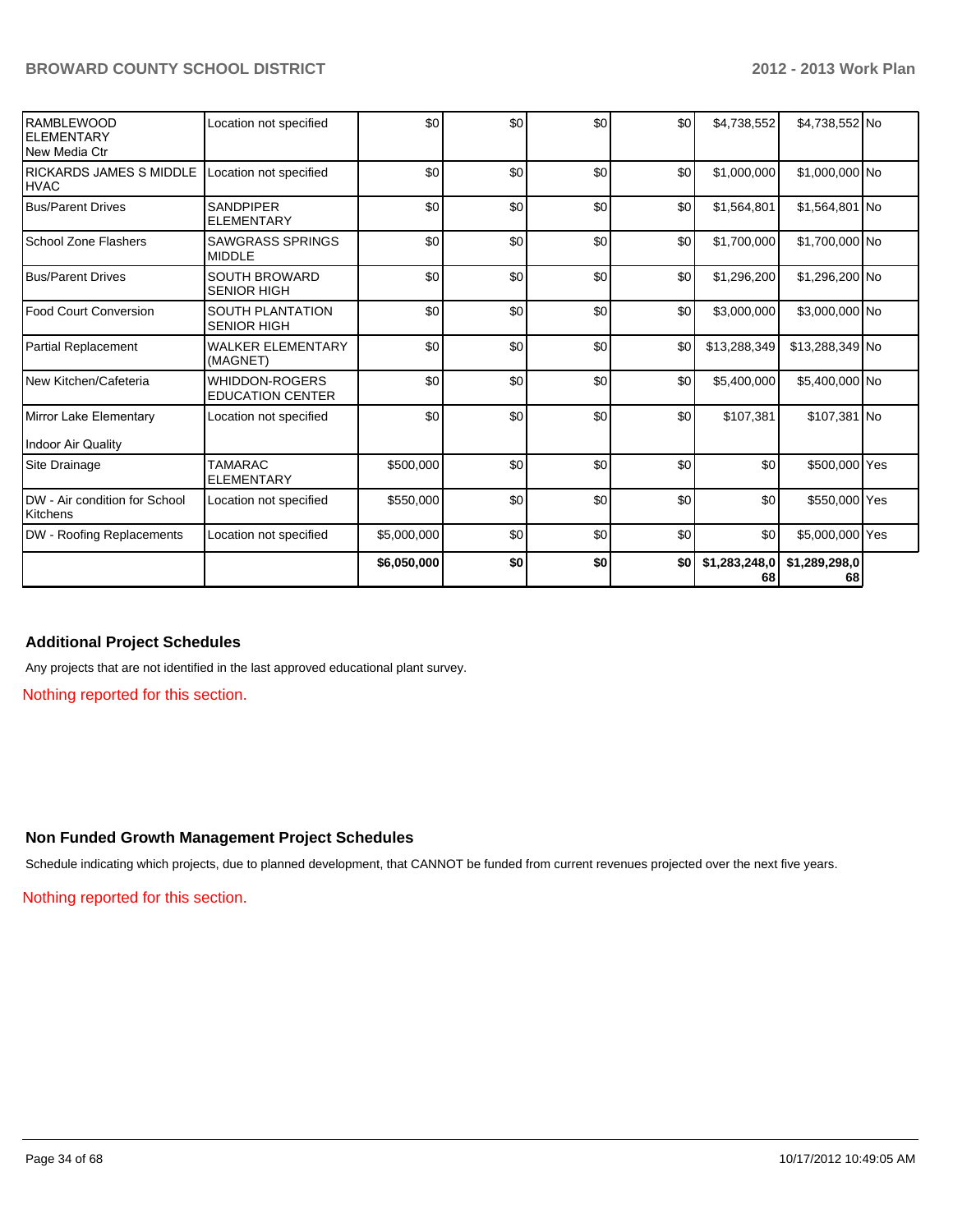## **Capacity Tracking**

| Location                                                                       | $2012 -$<br>2013 Satis.<br>Stu. Sta. | Actual<br>$2012 -$<br><b>2013 FISH</b><br>Capacity | Actual<br>$2011 -$<br>2012<br><b>COFTE</b> | # Class<br><b>Rooms</b> | Actual<br>Average<br>$2012 -$<br><b>2013 Class</b><br><b>Size</b> | Actual<br>$2012 -$<br>2013<br><b>Utilization</b> | <b>New</b><br>Stu.<br>Capacity | <b>New</b><br>Rooms to<br>be<br>Added/Re<br>moved | Projected<br>$2016 -$<br>2017<br><b>COFTE</b> | Projected<br>$2016 -$<br>2017<br><b>Utilization</b> | Projected<br>$2016 -$<br>2017 Class<br><b>Size</b> |
|--------------------------------------------------------------------------------|--------------------------------------|----------------------------------------------------|--------------------------------------------|-------------------------|-------------------------------------------------------------------|--------------------------------------------------|--------------------------------|---------------------------------------------------|-----------------------------------------------|-----------------------------------------------------|----------------------------------------------------|
| <b>DEERFIELD BEACH</b><br><b>ELEMENTARY</b>                                    | 797                                  | 797                                                | 670                                        | 42                      | 16                                                                | 84.00 %                                          | $\mathbf 0$                    | $\Omega$                                          | 661                                           | 83.00 %                                             | 16                                                 |
| POMPANO BEACH<br><b>MIDDLE</b>                                                 | 1,372                                | 1,234                                              | 1,093                                      | 59                      | 19                                                                | 89.00 %                                          | 0                              | $\Omega$                                          | 1,032                                         | 84.00%                                              | 17                                                 |
| <b>OAKLAND PARK</b><br><b>ELEMENTARY</b>                                       | 828                                  | 828                                                | 601                                        | 42                      | 14                                                                | 73.00 %                                          | 0                              | $\Omega$                                          | 611                                           | 74.00%                                              | 15                                                 |
| <b>NORTH SIDE</b><br><b>ELEMENTARY</b>                                         | 608                                  | 608                                                | 386                                        | 32                      | 12                                                                | 63.00 %                                          | 0                              | $\Omega$                                          | 430                                           | 71.00%                                              | 13                                                 |
| <b>DANIA ELEMENTARY</b>                                                        | 569                                  | 569                                                | 502                                        | 30                      | 17                                                                | 88.00 %                                          | $\Omega$                       | $\Omega$                                          | 476                                           | 84.00%                                              | 16                                                 |
| <b>HOLLYWOOD HILLS</b><br><b>ELEMENTARY</b>                                    | 768                                  | 768                                                | 720                                        | 40                      | 18                                                                | 94.00 %                                          | $\overline{0}$                 | $\Omega$                                          | 700                                           | 91.00%                                              | 18                                                 |
| <b>HOLLYWOOD CENTRAL</b><br><b>ELEMENTARY</b>                                  | 709                                  | 709                                                | 627                                        | 38                      | 16                                                                | 88.00 %                                          | 0                              | $\Omega$                                          | 614                                           | 87.00 %                                             | 16                                                 |
| <b>GULFSTREAM MIDDLE</b>                                                       | 924                                  | 831                                                | 374                                        | 42                      | $\vert$ 9                                                         | 45.00 %                                          | $\overline{0}$                 | $\Omega$                                          | 361                                           | 43.00 %                                             | 9                                                  |
| <b>RIVERLAND</b><br><b>ELEMENTARY</b>                                          | 633                                  | 633                                                | 565                                        | 34                      | 17                                                                | 89.00 %                                          | $\Omega$                       | $\Omega$                                          | 566                                           | 89.00 %                                             | 17                                                 |
| <b>WEST HOLLYWOOD</b><br><b>ELEMENTARY</b>                                     | 687                                  | 687                                                | 549                                        | 37                      | 15                                                                | 80.00 %                                          | 0                              | $\Omega$                                          | 574                                           | 84.00%                                              | 16                                                 |
| <b>SOUTH BROWARD</b><br><b>SENIOR HIGH</b>                                     | 2,409                                | 2,288                                              | 2,078                                      | 95                      | 22                                                                | 91.00 %                                          | $\Omega$                       | $\Omega$                                          | 2,107                                         | 92.00%                                              | 22                                                 |
| <b>DAVE THOMAS</b><br><b>EDUCATION CENTER</b>                                  | 330                                  | $\mathbf 0$                                        | $\Omega$                                   | 22                      | $\mathbf 0$                                                       | 0.00%                                            | $\Omega$                       | $\Omega$                                          | $\Omega$                                      | 0.00%                                               | $\mathbf 0$                                        |
| POMPANO BEACH<br><b>INSTITUTE OF</b><br><b>INTERNATIONAL</b><br><b>STUDIES</b> | 1,366                                | 1,229                                              | 1,208                                      | 53                      | 23                                                                | 98.00 %                                          | $\Omega$                       | $\Omega$                                          | 1,264                                         | 103.00%                                             | 24                                                 |
| <b>WILTON MANORS</b><br><b>ELEMENTARY</b>                                      | 615                                  | 615                                                | 575                                        | 33                      | 17                                                                | 93.00 %                                          | 0                              | $\Omega$                                          | 583                                           | 95.00 %                                             | 18                                                 |
| <b>BENNETT ELEMENTARY</b>                                                      | 542                                  | 542                                                | 390                                        | 29                      | 13                                                                | 72.00 %                                          | 0                              | $\Omega$                                          | 419                                           | 77.00 %                                             | 14                                                 |
| <b>STRANAHAN SENIOR</b><br><b>HIGH</b>                                         | 2,500                                | 2,375                                              | 1,685                                      | 102                     | 17                                                                | 71.00 %                                          | 0                              | $\Omega$                                          | 1,737                                         | 73.00 %                                             | 17                                                 |
| <b>CROISSANT PARK</b><br><b>ELEMENTARY</b>                                     | 846                                  | 846                                                | 782                                        | 46                      | 17                                                                | 92.00 %                                          | $\Omega$                       | $\Omega$                                          | 743                                           | 88.00 %                                             | 16                                                 |
| <b>COLBERT ELEMENTARY</b>                                                      | 812                                  | 812                                                | 549                                        | 42                      | 13 <sup>1</sup>                                                   | 68.00 %                                          | $\overline{0}$                 | $\Omega$                                          | 505                                           | 62.00%                                              | 12                                                 |
| <b>MCARTHUR SENIOR</b><br> HIGH                                                | 2,458                                | 2,335                                              | 1,985                                      | 98                      | 20 <sub>2</sub>                                                   | 85.00 %                                          | 0                              | $\Omega$                                          | 1,956                                         | 84.00 %                                             | 20                                                 |
| <b>SUNRISE MIDDLE</b>                                                          | 1,559                                | 1,403                                              | 1,122                                      | 64                      | 18                                                                | 80.00 %                                          | $\overline{0}$                 | $\overline{0}$                                    | 1,077                                         | 77.00 %                                             | 17                                                 |
| <b>DILLARD ELEMENTARY</b>                                                      | 795                                  | 795                                                | 619                                        | 43                      | 14                                                                | 78.00 %                                          | $\overline{0}$                 | $\overline{0}$                                    | 643                                           | 81.00 %                                             | 15                                                 |
| <b>DREW CHARLES</b><br><b>FAMILY RESOURCE</b><br><b>CENTER</b>                 | 724                                  | 724                                                | 166                                        | 36                      | 5 <sup>1</sup>                                                    | 23.00 %                                          | 0                              | $\overline{0}$                                    | 166                                           | 23.00 %                                             | 5                                                  |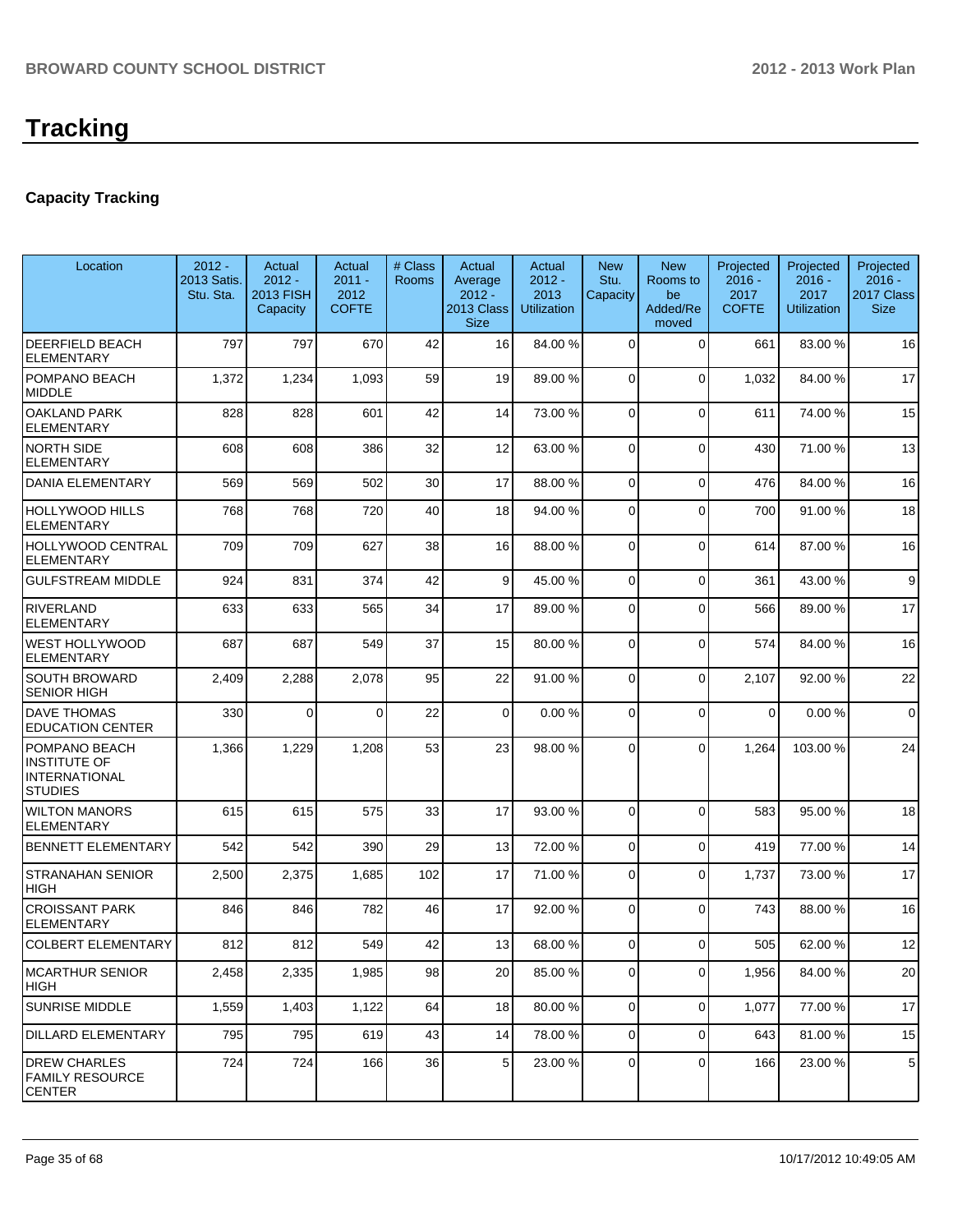| <b>WALKER ELEMENTARY</b><br>(MAGNET)                        | 1,017 | 1,017 | 530   | 54  | 10              | 52.00 %  | 0              | $\Omega$       | 557   | 55.00 % | 10 |
|-------------------------------------------------------------|-------|-------|-------|-----|-----------------|----------|----------------|----------------|-------|---------|----|
| <b>COLLINS ELEMENTARY</b>                                   | 399   | 399   | 284   | 21  | 14              | 71.00 %  | $\overline{0}$ | $\Omega$       | 287   | 72.00 % | 14 |
| <b>BETHUNE MARY M</b><br><b>ELEMENTARY</b>                  | 1,106 | 1,106 | 569   | 56  | 10              | 51.00 %  | $\Omega$       | $\Omega$       | 728   | 66.00 % | 13 |
| <b>ATTUCKS MIDDLE</b>                                       | 1,363 | 1,226 | 819   | 58  | 14              | 67.00 %  | $\overline{0}$ | $\Omega$       | 798   | 65.00 % | 14 |
| <b>ELY BLANCHE SENIOR</b><br><b>HIGH</b>                    | 3,656 | 3,473 | 1,825 | 148 | 12              | 53.00 %  | 0              | $\Omega$       | 1,730 | 50.00 % | 12 |
| <b>DILLARD SENIOR HIGH</b>                                  | 2,882 | 2,737 | 1,582 | 115 | 14              | 58.00 %  | 0              | $\Omega$       | 1,582 | 58.00 % | 14 |
| <b>DEERFIELD PARK</b><br><b>ELEMENTARY</b>                  | 805   | 805   | 558   | 42  | 13              | 69.00 %  | 0              | $\Omega$       | 556   | 69.00 % | 13 |
| <b>HALLANDALE SENIOR</b><br>HIGH                            | 1,917 | 1,821 | 1,262 | 78  | 16              | 69.00 %  | 0              | $\Omega$       | 1,177 | 65.00 % | 15 |
| LANIER-JAMES<br><b>EDUCATION CENTER</b>                     | 262   | 262   | 88    | 22  | $\overline{4}$  | 34.00 %  | 0              | $\Omega$       | 80    | 31.00 % | 4  |
| <b>SUNSET LEARNING</b><br><b>CENTER</b>                     | 273   | 273   | 128   | 22  | 6 <sup>1</sup>  | 47.00 %  | $\overline{0}$ | $\Omega$       | 128   | 47.00 % | 6  |
| LAUDERDALE MANORS<br><b>ELEMENTARY</b>                      | 1,048 | 1,048 | 525   | 55  | 10              | 50.00 %  | 0              | $\Omega$       | 528   | 50.00 % | 10 |
| <b>WHIDDON-ROGERS</b><br><b>EDUCATION CENTER</b>            | 1,642 | 1,477 | 557   | 65  | 9               | 38.00 %  | 0              | $\Omega$       | 533   | 36.00 % | 8  |
| <b>OAKRIDGE</b><br><b>ELEMENTARY</b>                        | 721   | 721   | 704   | 38  | 19              | 98.00 %  | 0              | $\Omega$       | 684   | 95.00 % | 18 |
| <b>OLSEN MIDDLE</b>                                         | 1,250 | 1,125 | 1,094 | 52  | 21              | 97.00 %  | 0              | $\Omega$       | 1,055 | 94.00%  | 20 |
| <b>MCNICOL MIDDLE</b>                                       | 1,470 | 1,323 | 783   | 65  | 12              | 59.00 %  | 0              | $\Omega$       | 760   | 57.00 % | 12 |
| <b>HARBORDALE</b><br><b>ELEMENTARY</b>                      | 480   | 480   | 357   | 24  | 15              | 74.00 %  | 0              | $\Omega$       | 367   | 76.00 % | 15 |
| <b>BROWARD ESTATES</b><br><b>ELEMENTARY</b>                 | 799   | 799   | 567   | 40  | 14              | 71.00 %  | 0              | $\Omega$       | 569   | 71.00%  | 14 |
| <b>WATKINS ELEMENTARY</b>                                   | 850   | 850   | 764   | 46  | 17              | 90.00 %  | $\overline{0}$ | $\Omega$       | 673   | 79.00 % | 15 |
| <b>NORTH ANDREWS</b><br><b>GARDENS</b><br><b>ELEMENTARY</b> | 921   | 921   | 830   | 49  | 17              | 90.00 %  | $\Omega$       | $\Omega$       | 793   | 86.00 % | 16 |
| <b>MIRAMAR ELEMENTARY</b>                                   | 947   | 947   | 898   | 49  | 18              | 95.00 %  | 0              | $\Omega$       | 851   | 90.00%  | 17 |
| <b>PLANTATION MIDDLE</b>                                    | 1,494 | 1,344 | 949   | 64  | 15              | 71.00 %  | 0              | $\Omega$       | 894   | 67.00 % | 14 |
| NORCREST<br><b>ELEMENTARY</b>                               | 921   | 921   | 743   | 50  | 15              | 81.00 %  | $\overline{0}$ | 0              | 713   | 77.00 % | 14 |
| <b>TEDDER ELEMENTARY</b>                                    | 1,240 | 1,240 | 689   | 63  | 11              | 56.00 %  | $\overline{0}$ | $\Omega$       | 717   | 58.00 % | 11 |
| MARGATE MIDDLE                                              | 1,475 | 1,327 | 1,161 | 65  | 18              | 87.00 %  | $\overline{0}$ | $\Omega$       | 1,219 | 92.00%  | 19 |
| HALLANDALE ADULT &<br><b>COMMUNITY CENTER</b>               | 1,300 | 1,950 | 559   | 57  | 10 <sup>1</sup> | 29.00 %  | $\overline{0}$ | $\Omega$       | 962   | 49.00 % | 17 |
| <b>SEAGULL SCHOOL</b>                                       | 1,025 | 1,025 | 304   | 48  | 6 <sup>1</sup>  | 30.00 %  | $\overline{0}$ | $\overline{0}$ | 263   | 26.00%  | 5  |
| <b>SUNLAND PARK</b><br><b>ELEMENTARY</b>                    | 517   | 517   | 274   | 28  | 10              | 53.00 %  | $\overline{0}$ | $\Omega$       | 318   | 62.00%  | 11 |
| LARKDALE<br><b>ELEMENTARY</b>                               | 623   | 623   | 370   | 33  | 11              | 59.00 %  | $\overline{0}$ | $\Omega$       | 386   | 62.00%  | 12 |
| WESTWOOD HEIGHTS<br><b>ELEMENTARY</b>                       | 783   | 783   | 552   | 43  | 13              | 71.00 %  | 0              | $\Omega$       | 634   | 81.00%  | 15 |
| <b>BAYVIEW ELEMENTARY</b>                                   | 532   | 532   | 557   | 26  | 21              | 105.00 % | $\overline{0}$ | $\Omega$       | 527   | 99.00 % | 20 |
| PINE RIDGE EDUCATIO                                         | 252   | 252   | 96    | 21  | 5 <sup>1</sup>  | 38.00 %  | $\overline{0}$ | $\mathbf 0$    | 90    | 36.00 % | 4  |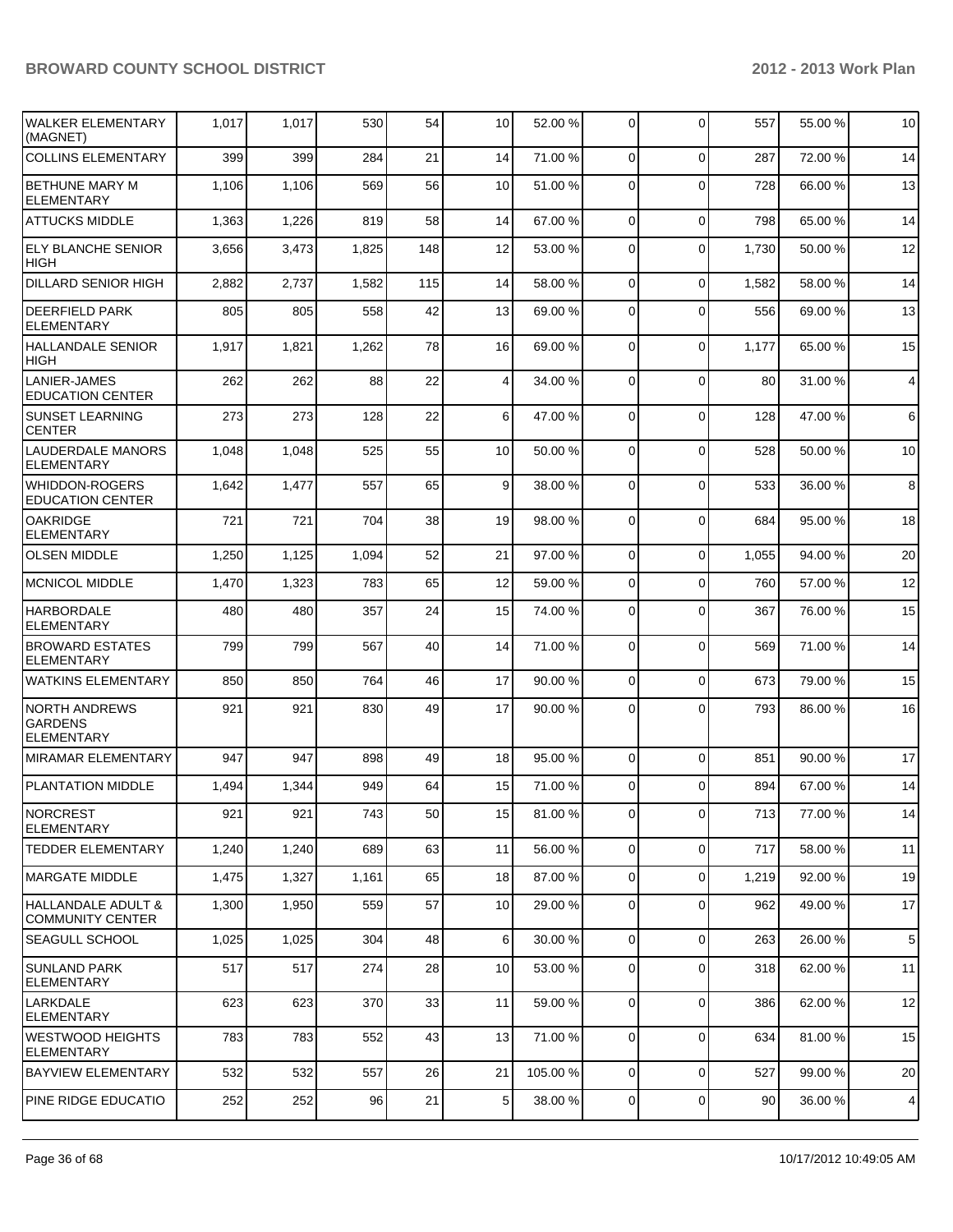| <b>STIRLING ELEMENTARY</b>                   | 789   | 789   | 646   | 42              | 15             | 82.00 %  | 0              | $\Omega$    | 654   | 83.00 % | 16             |
|----------------------------------------------|-------|-------|-------|-----------------|----------------|----------|----------------|-------------|-------|---------|----------------|
| PARKWAY MIDDLE                               | 2,435 | 2,191 | 1,221 | 108             | 11             | 56.00 %  | 0              | $\Omega$    | 1,110 | 51.00%  | 10             |
| ORANGE-BROOK<br><b>ELEMENTARY</b>            | 830   | 830   | 841   | 43              | 20             | 101.00 % | 0              | $\Omega$    | 791   | 95.00 % | 18             |
| <b>DRIFTWOOD</b><br><b>ELEMENTARY</b>        | 780   | 780   | 583   | 40              | 15             | 75.00 %  | $\mathbf 0$    | $\Omega$    | 556   | 71.00%  | 14             |
| <b>TROPICAL</b><br><b>ELEMENTARY</b>         | 932   | 932   | 915   | 51              | 18             | 98.00 %  | 0              | $\Omega$    | 844   | 91.00%  | 17             |
| POMPANO BEACH<br><b>ELEMENTARY</b>           | 615   | 615   | 569   | 33              | 17             | 93.00 %  | $\Omega$       | $\Omega$    | 620   | 101.00% | 19             |
| <b>MEADOWBROOK</b><br><b>ELEMENTARY</b>      | 840   | 840   | 641   | 43              | 15             | 76.00 %  | $\Omega$       | $\Omega$    | 623   | 74.00%  | 14             |
| <b>BROADVIEW</b><br><b>ELEMENTARY</b>        | 1,130 | 1,130 | 966   | 58              | 17             | 85.00 %  | $\mathbf 0$    | $\Omega$    | 902   | 80.00 % | 16             |
| <b>LAKE FOREST</b><br><b>ELEMENTARY</b>      | 946   | 946   | 842   | 49              | 17             | 89.00 %  | 0              | $\Omega$    | 843   | 89.00 % | 17             |
| <b>MCNAB ELEMENTARY</b>                      | 695   | 695   | 821   | 37              | 22             | 118.00 % | 0              | 0           | 807   | 116.00% | 22             |
| <b>FLORANADA</b><br><b>ELEMENTARY</b>        | 814   | 814   | 737   | 44              | 17             | 91.00 %  | 0              | $\Omega$    | 735   | 90.00 % | 17             |
| DRIFTWOOD MIDDLE                             | 1,921 | 1,728 | 1,618 | 82              | 20             | 94.00 %  | 0              | $\mathbf 0$ | 1,575 | 91.00 % | 19             |
| <b>BRIGHT HORIZONS</b>                       | 325   | 325   | 130   | 31              | 4              | 40.00 %  | 0              | $\mathbf 0$ | 130   | 40.00 % | 4              |
| <b>NEW RIVER MIDDLE</b>                      | 1,659 | 1,493 | 1,278 | 69              | 19             | 86.00 %  | 0              | $\mathbf 0$ | 1,274 | 85.00 % | 18             |
| <b>SANDERS PARK</b><br><b>ELEMENTARY</b>     | 773   | 773   | 533   | 42              | 13             | 69.00 %  | 0              | $\Omega$    | 615   | 80.00 % | 15             |
| <b>CRESTHAVEN</b><br><b>ELEMENTARY</b>       | 705   | 705   | 557   | 38              | 15             | 79.00 %  | $\mathbf 0$    | $\Omega$    | 591   | 84.00 % | 16             |
| <b>DEERFIELD BEACH</b><br><b>MIDDLE</b>      | 1,845 | 1,660 | 1,200 | 78              | 15             | 72.00 %  | 0              | $\mathbf 0$ | 1,253 | 75.00 % | 16             |
| <b>FOSTER STEPHEN</b><br><b>ELEMENTARY</b>   | 895   | 895   | 587   | 47              | 12             | 66.00 %  | 0              | $\Omega$    | 561   | 63.00 % | 12             |
| PETERS ELEMENTARY                            | 845   | 845   | 594   | 46              | 13             | 70.00 %  | 0              | $\mathbf 0$ | 544   | 64.00 % | 12             |
| PLANTATION<br><b>ELEMENTARY</b>              | 814   | 814   | 502   | 44              | 11             | 62.00 %  | 0              | $\mathbf 0$ | 499   | 61.00 % | 11             |
| <b>FORT LAUDERDALE</b><br><b>SENIOR HIGH</b> | 1,952 | 1,854 | 1,786 | 79              | 23             | 96.00 %  | 0              | $\Omega$    | 1,794 | 97.00 % | 23             |
| BOULEVARD HEIGHTS<br><b>ELEMENTARY</b>       | 812   | 812   | 738   | 42              | 18             | 91.00 %  | $\overline{0}$ | $\Omega$    | 718   | 88.00%  | 17             |
| WINGATE OAKS<br><b>CENTER</b>                | 357   | 357   | 82    | 34              | 2              | 23.00 %  | 0              | $\Omega$    | 83    | 23.00 % | $\overline{c}$ |
| <b>PERRY HENRY D</b><br><b>IMIDDLE</b>       | 1,275 | 1,147 | 742   | 53              | 14             | 65.00 %  | $\overline{0}$ | $\mathbf 0$ | 713   | 62.00%  | 13             |
| THE QUEST CENTER                             | 313   | 313   | 196   | 30 <sup>2</sup> | $\overline{7}$ | 62.00 %  | $\mathbf 0$    | $\Omega$    | 209   | 67.00%  | $\overline{7}$ |
| <b>SHERIDAN TECHNICAL</b><br><b>CENTER</b>   | 1,448 | 1,737 | 119   | 71              | 2              | 7.00 %   | $\mathbf 0$    | $\Omega$    | 50    | 3.00 %  | $\overline{1}$ |
| <b>DANDY WILLIAM</b><br><b>MIDDLE</b>        | 1,435 | 1,291 | 924   | 60              | 15             | 72.00 %  | 0              | $\mathbf 0$ | 944   | 73.00 % | 16             |
| <b>ILLOYD ESTATES</b><br><b>ELEMENTARY</b>   | 691   | 691   | 458   | 37              | 12             | 66.00 %  | $\mathbf 0$    | $\Omega$    | 476   | 69.00 % | 13             |
| PALMVIEW<br><b>ELEMENTARY</b>                | 711   | 711   | 639   | 37              | 17             | 90.00 %  | $\mathbf 0$    | $\mathbf 0$ | 649   | 91.00 % | 18             |
| <b>CORAL SPRINGS</b><br><b>SENIOR HIGH</b>   | 3,374 | 3,205 | 2,457 | 138             | 18             | 77.00 %  | 0              | 0           | 2,369 | 74.00 % | $17$           |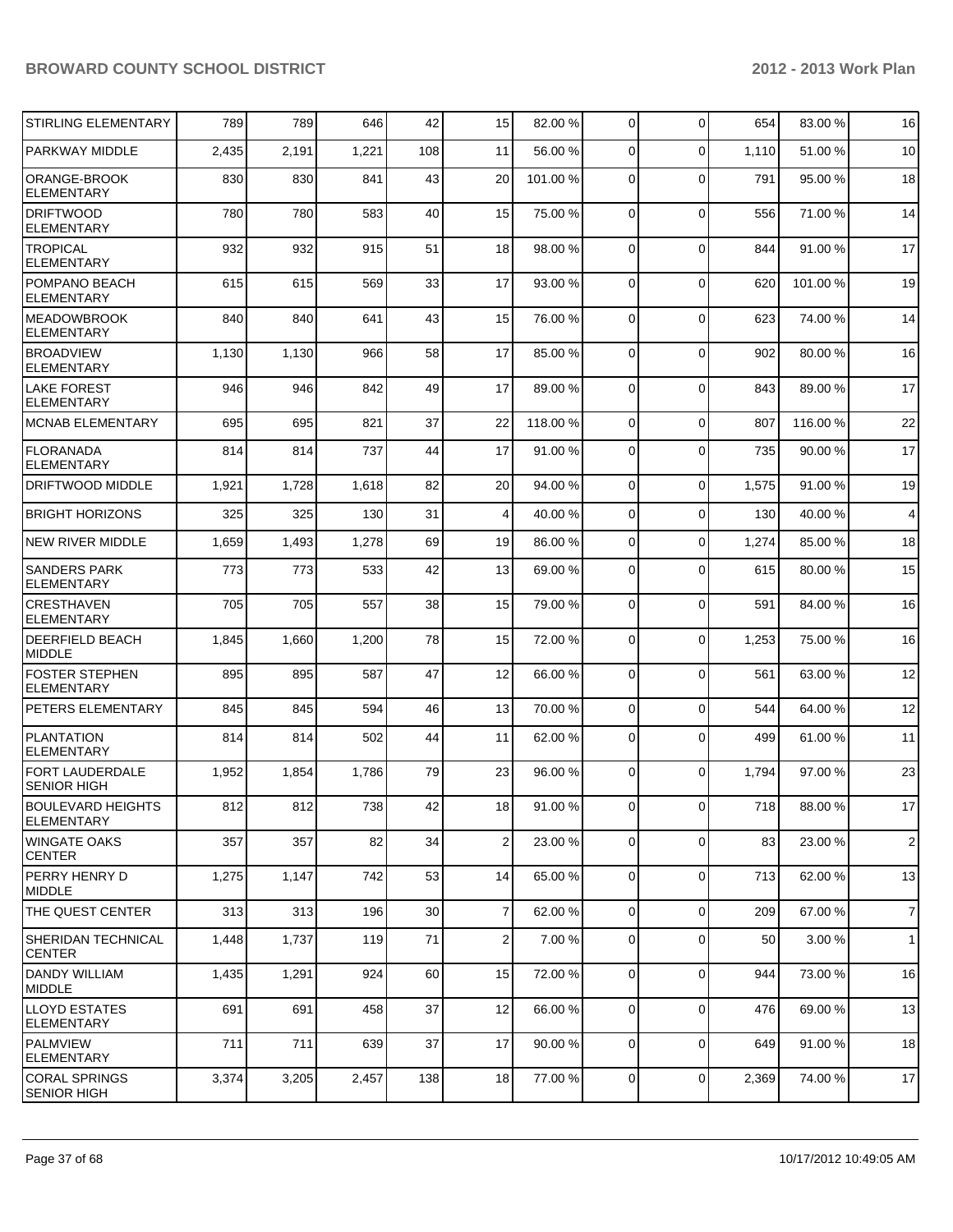| <b>MARGATE</b><br><b>ELEMENTARY</b>                     | 1,305 | 1,305 | 1,001 | 68  | 15 | 77.00 %  | 0              | $\Omega$         | 1,013 | 78.00 % | 15 |
|---------------------------------------------------------|-------|-------|-------|-----|----|----------|----------------|------------------|-------|---------|----|
| <b>SUNSHINE</b><br><b>ELEMENTARY</b>                    | 893   | 893   | 741   | 46  | 16 | 83.00 %  | 0              | $\Omega$         | 693   | 78.00 % | 15 |
| NORTH FORK<br><b>ELEMENTARY</b>                         | 713   | 713   | 361   | 38  | 10 | 51.00 %  | 0              | $\mathbf 0$      | 417   | 58.00 % | 11 |
| COOPER CITY<br><b>ELEMENTARY</b>                        | 745   | 745   | 742   | 40  | 19 | 100.00 % | 0              | $\Omega$         | 722   | 97.00 % | 18 |
| <b>PEMBROKE PINES</b><br><b>ELEMENTARY</b>              | 763   | 763   | 592   | 41  | 14 | 78.00 %  | 0              | $\Omega$         | 555   | 73.00 % | 14 |
| <b>NORTHEAST SENIOR</b><br> HIGH                        | 2,515 | 2,389 | 2,088 | 102 | 20 | 87.00 %  | 0              | $\Omega$         | 2,109 | 88.00 % | 21 |
| <b>PLANTATION PARK</b><br>ELEMENTARY                    | 579   | 579   | 492   | 31  | 16 | 85.00 %  | 0              | $\Omega$         | 478   | 83.00 % | 15 |
| NOVA DWIGHT D<br><b>EISENHOWER</b><br><b>ELEMENTARY</b> | 777   | 777   | 758   | 42  | 18 | 97.00 %  | $\Omega$       | $\Omega$         | 764   | 98.00 % | 18 |
| <b>NOVA SENIOR HIGH</b>                                 | 2,604 | 2,473 | 2,150 | 104 | 21 | 87.00 %  | $\mathbf 0$    | $\mathbf 0$      | 2,200 | 89.00 % | 21 |
| <b>NOVA BLANCHE</b><br><b>FORMAN ELEMENTARY</b>         | 836   | 836   | 750   | 45  | 17 | 90.00 %  | 0              | $\Omega$         | 751   | 90.00%  | 17 |
| <b>MCFATTER WILLIAM T</b><br><b>TECHNICAL CENTER</b>    | 1,278 | 1,533 | 603   | 59  | 10 | 39.00 %  | $\mathbf 0$    | $\Omega$         | 598   | 39.00 % | 10 |
| <b>NOVA MIDDLE</b>                                      | 1,493 | 1,343 | 1,221 | 64  | 19 | 91.00 %  | 0              | $\mathbf 0$      | 1,234 | 92.00 % | 19 |
| SHERIDAN PARK<br><b>ELEMENTARY</b>                      | 810   | 810   | 639   | 44  | 15 | 79.00 %  | 0              | $\Omega$         | 602   | 74.00 % | 14 |
| LAUDERHILL-PAUL<br><b>TURNER ELEMENTARY</b>             | 872   | 872   | 571   | 47  | 12 | 65.00 %  | $\Omega$       | $\Omega$         | 563   | 65.00 % | 12 |
| <b>LAUDERHILL MIDDLE</b>                                | 1,093 | 983   | 641   | 47  | 14 | 65.00 %  | $\mathbf 0$    | $\Omega$         | 569   | 58.00 % | 12 |
| <b>COCONUT CREEK</b><br><b>ELEMENTARY</b>               | 803   | 803   | 758   | 43  | 18 | 94.00 %  | 0              | $\Omega$         | 756   | 94.00 % | 18 |
| <b>PLANTATION SENIOR</b><br><b>HIGH</b>                 | 3,296 | 3,131 | 2,226 | 134 | 17 | 71.00 %  | $\mathbf 0$    | $\Omega$         | 2,285 | 73.00 % | 17 |
| <b>CASTLE HILL</b><br><b>ELEMENTARY</b>                 | 901   | 901   | 546   | 48  | 11 | 61.00 %  | 0              | $\Omega$         | 530   | 59.00 % | 11 |
| KING MARTIN LUTHER<br><b>ELEMENTARY</b>                 | 809   | 809   | 346   | 44  | 8  | 43.00 %  | $\Omega$       | $\Omega$         | 386   | 48.00 % | 9  |
| <b>VILLAGE ELEMENTARY</b>                               | 870   | 870   | 614   | 46  | 13 | 71.00 %  | 0              | $\Omega$         | 595   | 68.00 % | 13 |
| PERRY ANNABEL C<br><b>ELEMENTARY</b>                    | 899   | 899   | 718   | 47  | 15 | 80.00%   | $\overline{0}$ | $\boldsymbol{0}$ | 665   | 74.00%  | 14 |
| FAIRWAY ELEMENTARY                                      | 970   | 970   | 751   | 54  | 14 | 77.00 %  | $\overline{0}$ | $\mathbf 0$      | 707   | 73.00 % | 13 |
| HOLLYWOOD HILLS<br><b>SENIOR HIGH</b>                   | 2,858 | 2,715 | 1,674 | 118 | 14 | 62.00 %  | 0              | 0                | 1,627 | 60.00%  | 14 |
| <b>MARKHAM ROBERT C</b><br><b>ELEMENTARY</b>            | 709   | 709   | 468   | 38  | 12 | 66.00 %  | 0              | 0                | 544   | 77.00 % | 14 |
| <b>COCONUT CREEK</b><br><b>SENIOR HIGH</b>              | 3,036 | 2,884 | 1,540 | 122 | 13 | 53.00 %  | 0              | $\Omega$         | 1,396 | 48.00%  | 11 |
| LAUDERDALE LAKES<br><b>MIDDLE</b>                       | 1,398 | 1,258 | 956   | 60  | 16 | 76.00 %  | $\mathbf 0$    | $\mathbf 0$      | 901   | 72.00 % | 15 |
| <b>DEERFIELD BEACH</b><br><b>SENIOR HIGH</b>            | 2,998 | 2,848 | 2,413 | 120 | 20 | 85.00 %  | 0              | $\mathbf 0$      | 2,280 | 80.00%  | 19 |
| ANDERSON BOYD H<br><b>SENIOR HIGH</b>                   | 2,953 | 2,805 | 1,892 | 122 | 16 | 67.00 %  | 0              | $\mathbf 0$      | 1,985 | 71.00 % | 16 |
| MIRAMAR SENIOR HIGH                                     | 3,405 | 3,234 | 2,538 | 136 | 19 | 78.00 %  | $\overline{0}$ | $\pmb{0}$        | 2,529 | 78.00 % | 19 |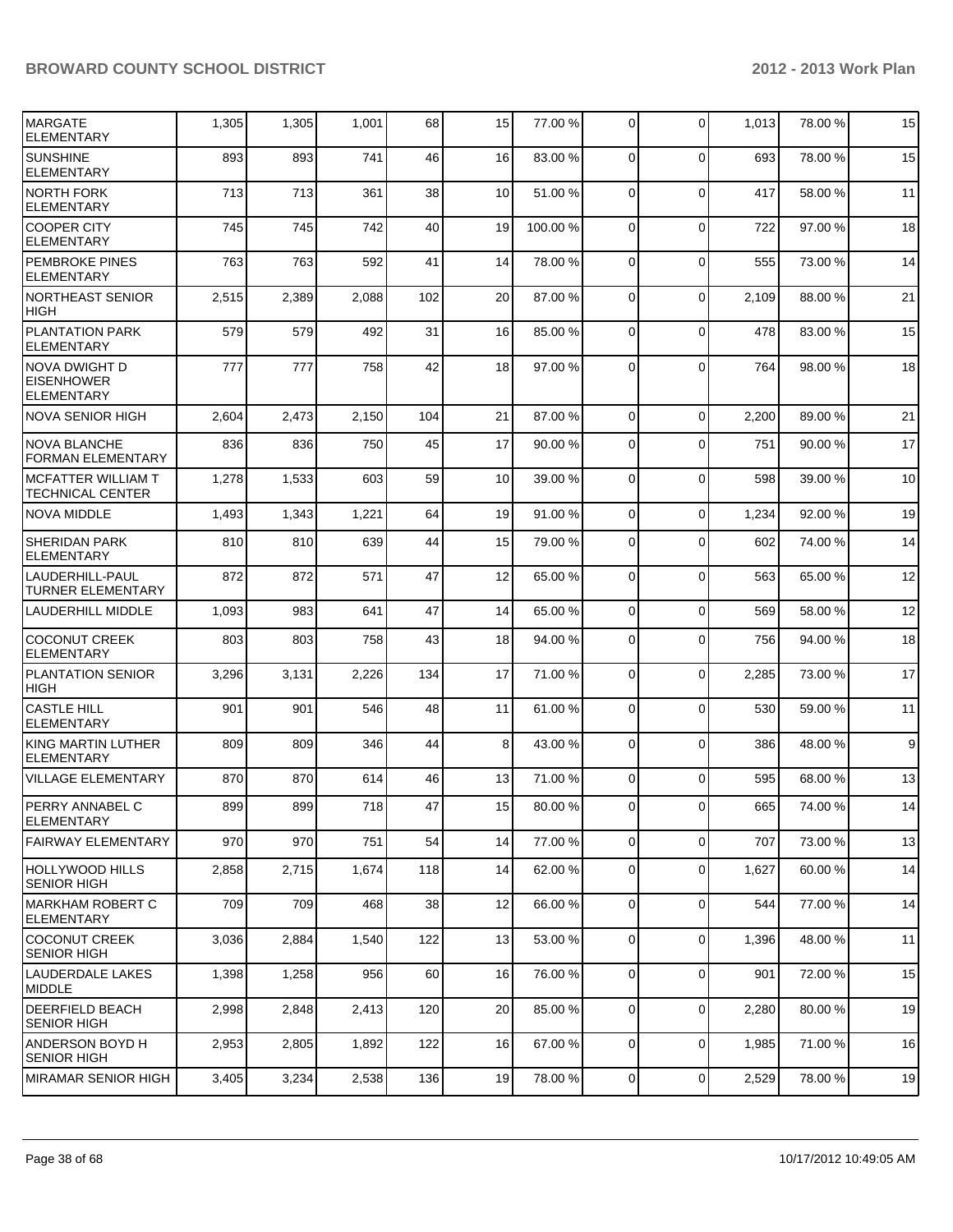| WHISPERING PINES<br><b>EXCEPTIONAL</b><br><b>EDUCATION CENTER</b> | 210   | 210   | 124   | 17  | $\overline{7}$ | 59.00 %  | $\Omega$       | $\Omega$    | 191   | 91.00%  | 11 |
|-------------------------------------------------------------------|-------|-------|-------|-----|----------------|----------|----------------|-------------|-------|---------|----|
| HOLLYWOOD PARK<br><b>ELEMENTARY</b>                               | 593   | 593   | 480   | 32  | 15             | 81.00 %  | $\Omega$       | $\Omega$    | 418   | 70.00%  | 13 |
| <b>CYPRESS ELEMENTARY</b>                                         | 909   | 909   | 787   | 50  | 16             | 87.00 %  | $\Omega$       | $\Omega$    | 746   | 82.00%  | 15 |
| <b>APOLLO MIDDLE</b>                                              | 1,797 | 1,617 | 1,055 | 76  | 14             | 65.00 %  | $\Omega$       | $\Omega$    | 1,026 | 63.00 % | 14 |
| <b>SHERIDAN HILLS</b><br><b>ELEMENTARY</b>                        | 607   | 607   | 568   | 33  | 17             | 94.00 %  | $\Omega$       | $\Omega$    | 520   | 86.00%  | 16 |
| <b>ORIOLE ELEMENTARY</b>                                          | 758   | 758   | 642   | 42  | 15             | 85.00 %  | $\Omega$       | $\mathbf 0$ | 634   | 84.00%  | 15 |
| <b>MIRROR LAKE</b><br><b>ELEMENTARY</b>                           | 679   | 679   | 492   | 37  | 13             | 72.00 %  | $\Omega$       | $\Omega$    | 495   | 73.00 % | 13 |
| <b>ROYAL PALM</b><br><b>ELEMENTARY</b>                            | 892   | 892   | 768   | 47  | 16             | 86.00 %  | $\Omega$       | $\Omega$    | 743   | 83.00 % | 16 |
| <b>CRYSTAL LAKE MIDDLE</b>                                        | 1,822 | 1,639 | 1,470 | 76  | 19             | 90.00 %  | $\Omega$       | $\Omega$    | 1,380 | 84.00%  | 18 |
| PINES MIDDLE                                                      | 1,966 | 1,769 | 1,518 | 82  | 19             | 86.00 %  | $\Omega$       | $\Omega$    | 1,461 | 83.00 % | 18 |
| <b>SEMINOLE MIDDLE</b>                                            | 1,727 | 1,554 | 1,249 | 73  | 17             | 80.00 %  | $\Omega$       | $\Omega$    | 1,194 | 77.00 % | 16 |
| PIPER SENIOR HIGH                                                 | 3,587 | 3,407 | 2,452 | 144 | 17             | 72.00 %  | $\Omega$       | $\Omega$    | 2,428 | 71.00%  | 17 |
| <b>COOPER CITY SENIOR</b><br><b>HIGH</b>                          | 3,619 | 3,438 | 2,156 | 146 | 15             | 63.00 %  | $\Omega$       | $\Omega$    | 2,119 | 62.00%  | 15 |
| <b>PARK RIDGE</b><br><b>ELEMENTARY</b>                            | 546   | 546   | 383   | 29  | 13             | 70.00 %  | $\Omega$       | $\Omega$    | 453   | 83.00 % | 16 |
| <b>HUNT JAMES S</b><br><b>ELEMENTARY</b>                          | 841   | 841   | 857   | 46  | 19             | 102.00 % | $\Omega$       | $\Omega$    | 820   | 98.00%  | 18 |
| <b>BANYAN ELEMENTARY</b>                                          | 983   | 983   | 713   | 51  | 14             | 72.00 %  | $\Omega$       | $\mathbf 0$ | 675   | 69.00%  | 13 |
| <b>WESTPINE MIDDLE</b>                                            | 1,700 | 1,530 | 1,372 | 71  | 19             | 90.00 %  | $\overline{0}$ | $\mathbf 0$ | 1,333 | 87.00 % | 19 |
| <b>PASADENA LAKES</b><br><b>ELEMENTARY</b>                        | 852   | 852   | 722   | 48  | 15             | 85.00 %  | $\Omega$       | $\Omega$    | 693   | 81.00%  | 14 |
| <b>RICKARDS JAMES S</b><br><b>MIDDLE</b>                          | 1,143 | 1,028 | 809   | 49  | 17             | 79.00 %  | $\Omega$       | $\Omega$    | 758   | 74.00%  | 15 |
| <b>ATLANTIC TECHNICAL</b><br><b>CENTER</b>                        | 2,107 | 2,528 | 637   | 96  | 7              | 25.00 %  | $\Omega$       | $\Omega$    | 588   | 23.00 % | 6  |
| <b>NORTH LAUDERDALE</b><br><b>ELEMENTARY</b>                      | 948   | 948   | 557   | 49  | 11             | 59.00 %  | $\Omega$       | $\Omega$    | 488   | 51.00%  | 10 |
| SOUTH PLANTATION<br><b>SENIOR HIGH</b>                            | 2,924 | 2,777 | 2,209 | 117 | 19             | 80.00 %  | $\overline{0}$ | 0           | 2,223 | 80.00%  | 19 |
| <b>ATLANTIC WEST</b><br><b>ELEMENTARY</b>                         | 1,009 | 1,009 | 622   | 54  | 12             | 62.00 %  | $\overline{0}$ | $\mathbf 0$ | 587   | 58.00 % | 11 |
| <b>HORIZON ELEMENTARY</b>                                         | 699   | 699   | 518   | 37  | 14             | 74.00 %  | $\overline{0}$ | $\mathbf 0$ | 488   | 70.00 % | 13 |
| FLAMINGO<br><b>ELEMENTARY</b>                                     | 779   | 779   | 710   | 41  | 17             | 91.00 %  | $\overline{0}$ | $\mathbf 0$ | 721   | 93.00 % | 18 |
| <b>CORAL SPRINGS</b><br>ELEMENTARY                                | 907   | 907   | 619   | 49  | 13             | 68.00 %  | $\overline{0}$ | $\mathbf 0$ | 654   | 72.00 % | 13 |
| <b>CORAL SPRINGS</b><br><b>MIDDLE</b>                             | 2,110 | 1,899 | 1,592 | 89  | 18             | 84.00 %  | $\overline{0}$ | $\mathbf 0$ | 1,500 | 79.00 % | 17 |
| <b>PIONEER MIDDLE</b>                                             | 1,658 | 1,492 | 1,375 | 70  | 20             | 92.00 %  | $\overline{0}$ | $\mathbf 0$ | 1,241 | 83.00 % | 18 |
| <b>BAIR MIDDLE</b>                                                | 1,441 | 1,296 | 919   | 61  | 15             | 71.00 %  | $\overline{0}$ | $\mathbf 0$ | 917   | 71.00 % | 15 |
| <b>TAMARAC</b><br><b>ELEMENTARY</b>                               | 1,290 | 1,290 | 1,121 | 72  | 16             | 87.00 %  | 0              | $\mathbf 0$ | 1,156 | 90.00%  | 16 |
| FOREST HILLS ELEMEN                                               | 795   | 795   | 589   | 43  | 14             | 74.00 %  | $\overline{0}$ | $\mathbf 0$ | 582   | 73.00%  | 14 |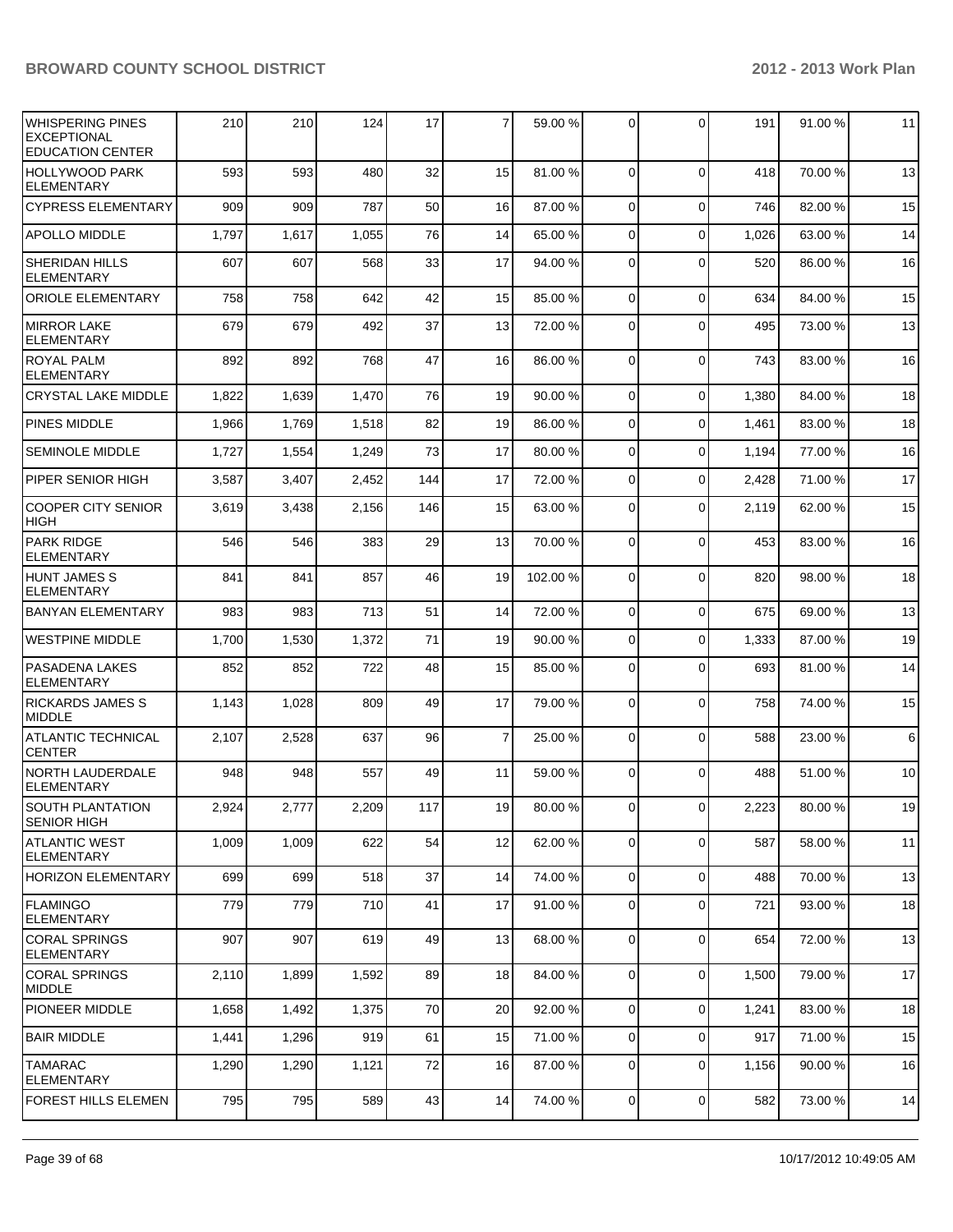| <b>CENTRAL PARK</b><br><b>ELEMENTARY</b>                      | 1,123 | 1,123    | 1,115 | 61  | 18       | 99.00 %  | $\overline{0}$ | $\Omega$    | 1,081          | 96.00%  | 18             |
|---------------------------------------------------------------|-------|----------|-------|-----|----------|----------|----------------|-------------|----------------|---------|----------------|
| <b>PEMBROKE LAKES</b><br><b>ELEMENTARY</b>                    | 741   | 741      | 618   | 40  | 15       | 83.00 %  | 0              | $\Omega$    | 572            | 77.00 % | 14             |
| <b>NOB HILL ELEMENTARY</b>                                    | 857   | 857      | 638   | 46  | 14       | 74.00 %  | $\Omega$       | $\mathbf 0$ | 613            | 72.00 % | 13             |
| <b>WESTCHESTER</b><br><b>ELEMENTARY</b>                       | 1,184 | 1,184    | 1,190 | 63  | 19       | 101.00 % | $\Omega$       | $\Omega$    | 1,199          | 101.00% | 19             |
| <b>MORROW ELEMENTARY</b>                                      | 831   | 831      | 507   | 45  | 11       | 61.00 %  | $\Omega$       | $\Omega$    | 551            | 66.00%  | 12             |
| RAMBLEWOOD MIDDLE                                             | 1,936 | 1,742    | 1,530 | 82  | 19       | 88.00 %  | $\Omega$       | $\Omega$    | 1,449          | 83.00%  | 18             |
| <b>RAMBLEWOOD</b><br><b>ELEMENTARY</b>                        | 1,003 | 1,003    | 846   | 55  | 15       | 84.00 %  | $\Omega$       | $\Omega$    | 854            | 85.00 % | 16             |
| <b>MAPLEWOOD</b><br><b>ELEMENTARY</b>                         | 961   | 961      | 723   | 50  | 14       | 75.00 %  | $\Omega$       | $\mathbf 0$ | 737            | 77.00 % | 15             |
| <b>TARAVELLA J P SENIOR</b><br><b>HIGH</b>                    | 3,984 | 3,784    | 2,929 | 159 | 18       | 77.00 %  | $\Omega$       | $\mathbf 0$ | 3,000          | 79.00 % | 19             |
| <b>BROWARD FIRE</b><br>ACADEMY (VO-TECH<br><b>OFF CAMPUS)</b> | 182   | $\Omega$ | 0     | 10  | $\Omega$ | 0.00%    | $\Omega$       | $\Omega$    | $\overline{0}$ | 0.00%   | $\overline{0}$ |
| <b>DAVIE ELEMENTARY</b>                                       | 831   | 831      | 709   | 45  | 16       | 85.00 %  | $\Omega$       | $\Omega$    | 612            | 74.00%  | 14             |
| PINEWOOD<br><b>ELEMENTARY</b>                                 | 1,038 | 1,038    | 716   | 56  | 13       | 69.00 %  | $\Omega$       | $\Omega$    | 730            | 70.00%  | 13             |
| <b>WESTERN SENIOR</b><br><b>HIGH</b>                          | 3,952 | 3,754    | 2,894 | 160 | 18       | 77.00 %  | $\Omega$       | $\mathbf 0$ | 3,074          | 82.00%  | 19             |
| <b>GRIFFIN ELEMENTARY</b>                                     | 615   | 615      | 552   | 33  | 17       | 90.00 %  | $\Omega$       | $\Omega$    | 419            | 68.00 % | 13             |
| <b>PINES LAKES</b><br><b>ELEMENTARY</b>                       | 963   | 963      | 738   | 51  | 14       | 77.00 %  | $\Omega$       | $\Omega$    | 707            | 73.00 % | 14             |
| <b>SEA CASTLE</b><br><b>ELEMENTARY</b>                        | 1,091 | 1,091    | 753   | 55  | 14       | 69.00 %  | $\Omega$       | $\Omega$    | 638            | 58.00 % | 12             |
| <b>WELLEBY ELEMENTARY</b>                                     | 915   | 915      | 793   | 49  | 16       | 87.00 %  | $\Omega$       | $\mathbf 0$ | 757            | 83.00 % | 15             |
| <b>RIVERGLADES</b><br><b>ELEMENTARY</b>                       | 813   | 813      | 599   | 44  | 14       | 74.00 %  | $\Omega$       | $\Omega$    | 632            | 78.00%  | 14             |
| <b>SILVER LAKES MIDDLE</b>                                    | 1,174 | 1,056    | 519   | 51  | 10       | 49.00 %  | $\overline{0}$ | $\mathbf 0$ | 410            | 39.00 % | 8              |
| <b>COUNTRY ISLES</b><br><b>ELEMENTARY</b>                     | 1,096 | 1,096    | 947   | 57  | 17       | 86.00 %  | $\Omega$       | $\Omega$    | 920            | 84.00 % | 16             |
| YOUNG WALTER C<br><b>IMIDDLE</b>                              | 2,164 | 1,947    | 1,406 | 93  | 15       | 72.00 %  | $\Omega$       | $\Omega$    | 1,274          | 65.00 % | 14             |
| <b>STONEMAN DOUGLAS</b><br><b>SENIOR HIGH</b>                 | 3,759 | 3,571    | 3,015 | 150 | 20       | 84.00 %  | $\overline{0}$ | 0           | 2,864          | 80.00 % | 19             |
| <b>RIVERSIDE</b><br><b>ELEMENTARY</b>                         | 843   | 843      | 775   | 45  | 17       | 92.00 %  | $\overline{0}$ | $\mathbf 0$ | 767            | 91.00%  | 17             |
| <b>CORAL PARK</b><br><b>ELEMENTARY</b>                        | 825   | 825      | 610   | 44  | 14       | 74.00 %  | $\overline{0}$ | $\mathbf 0$ | 633            | 77.00 % | 14             |
| <b>FOREST GLEN MIDDLE</b>                                     | 1,981 | 1,782    | 1,515 | 83  | 18       | 85.00 %  | $\overline{0}$ | $\mathbf 0$ | 1,429          | 80.00 % | 17             |
| <b>SANDPIPER</b><br><b>ELEMENTARY</b>                         | 931   | 931      | 706   | 49  | 14       | 76.00 %  | $\overline{0}$ | $\mathbf 0$ | 678            | 73.00 % | 14             |
| SILVER RIDGE<br><b>ELEMENTARY</b>                             | 1,056 | 1,056    | 930   | 57  | 16       | 88.00 %  | $\overline{0}$ | $\mathbf 0$ | 901            | 85.00 % | 16             |
| <b>WINSTON PARK</b><br><b>ELEMENTARY</b>                      | 1,191 | 1,191    | 1,216 | 65  | 19       | 102.00 % | $\overline{0}$ | $\mathbf 0$ | 1,181          | 99.00 % | 18             |
| <b>COUNTRY HILLS</b><br><b>ELEMENTARY</b>                     | 1,063 | 1,063    | 867   | 57  | 15       | 82.00 %  | $\overline{0}$ | $\mathbf 0$ | 750            | 71.00 % | 13             |
| <b>QUIET WATERS</b><br><b>ELEMENTARY</b>                      | 1,388 | 1,388    | 1,368 | 71  | 19       | 99.00 %  | $\overline{0}$ | $\mathbf 0$ | 1,365          | 98.00 % | 19             |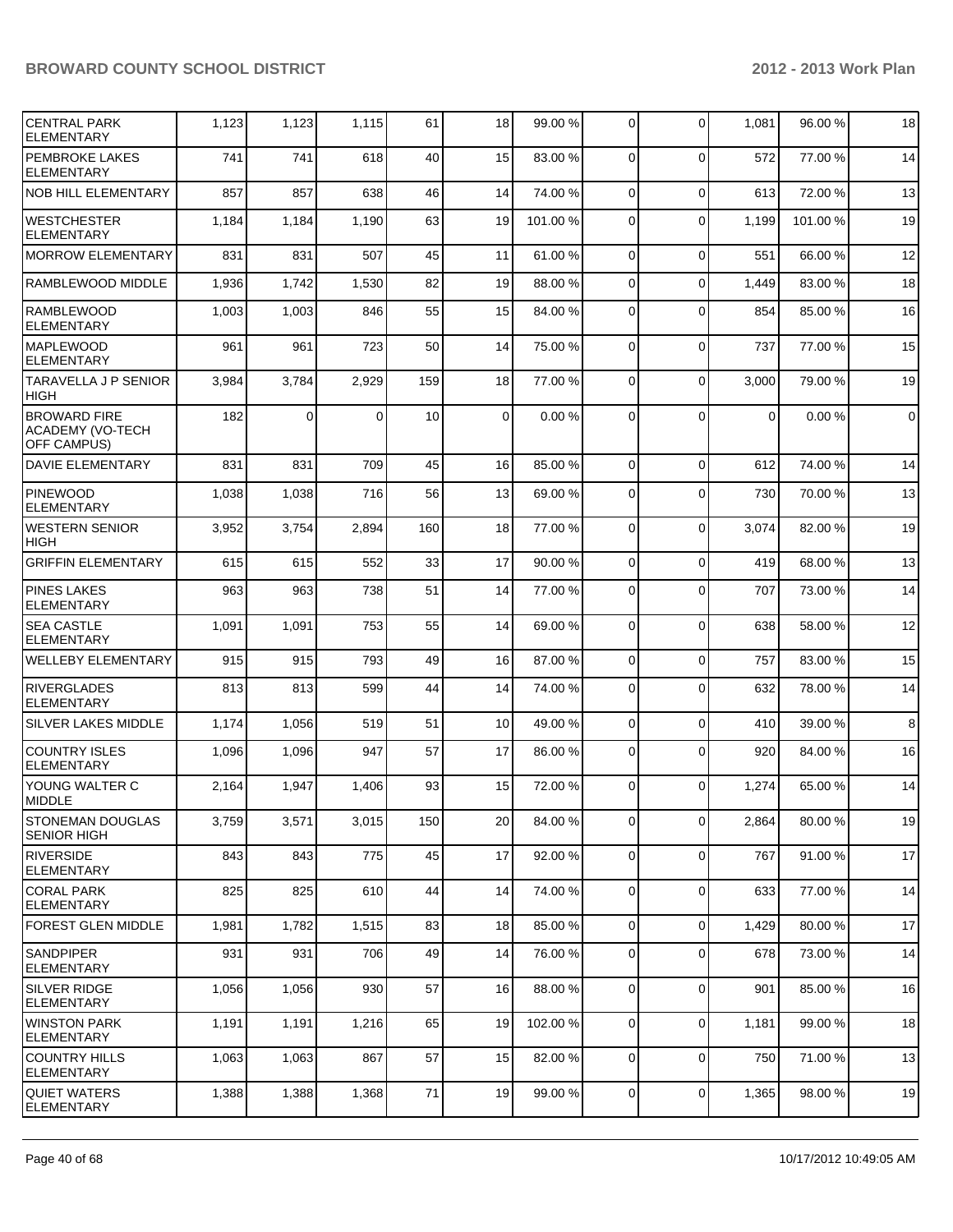| <b>HAWKES BLUFF</b><br><b>ELEMENTARY</b>           | 1,062    | 1,062       | 858   | 56          | 15 | 81.00 %  | 0              | $\Omega$    | 829         | 78.00 %  | 15          |
|----------------------------------------------------|----------|-------------|-------|-------------|----|----------|----------------|-------------|-------------|----------|-------------|
| <b>CORAL SPRINGS</b><br><b>AQUATIC COMPLEX</b>     | $\Omega$ | $\mathbf 0$ | 0     | $\mathbf 0$ | 0  | 0.00%    | 0              | $\Omega$    | 0           | 0.00%    | $\mathbf 0$ |
| <b>TEQUESTA TRACE</b><br><b>MIDDLE</b>             | 1,833    | 1,649       | 1,464 | 77          | 19 | 89.00 %  | 0              | $\Omega$    | 1,438       | 87.00 %  | 19          |
| <b>PARK SPRINGS</b><br><b>ELEMENTARY</b>           | 1,179    | 1,179       | 955   | 59          | 16 | 81.00 %  | 0              | $\Omega$    | 915         | 78.00 %  | 16          |
| <b>INDIAN TRACE</b><br><b>ELEMENTARY</b>           | 843      | 843         | 694   | 45          | 15 | 82.00 %  | 0              | $\Omega$    | 677         | 80.00%   | 15          |
| <b>EMBASSY CREEK</b><br><b>ELEMENTARY</b>          | 1,087    | 1,087       | 955   | 57          | 17 | 88.00 %  | $\Omega$       | $\Omega$    | 903         | 83.00 %  | 16          |
| DREW ELEMENTARY                                    | 579      | 579         | 586   | 31          | 19 | 101.00 % | 0              | $\mathbf 0$ | 531         | 92.00 %  | 17          |
| <b>CROSS CREEK SCHOOL</b>                          | 228      | 228         | 102   | 18          | 6  | 45.00 %  | 0              | $\mathbf 0$ | 111         | 49.00 %  | 6           |
| <b>PALM COVE</b><br><b>ELEMENTARY</b>              | 1,049    | 1,049       | 853   | 56          | 15 | 81.00 %  | 0              | $\mathbf 0$ | 771         | 73.00 %  | 14          |
| YOUNG VIRGINIA S<br>ELEMENTARY                     | 687      | 687         | 658   | 37          | 18 | 96.00 %  | 0              | $\Omega$    | 738         | 107.00%  | 20          |
| <b>SAWGRASS</b><br><b>ELEMENTARY</b>               | 1,184    | 1,184       | 974   | 63          | 15 | 82.00 %  | 0              | $\mathbf 0$ | 962         | 81.00%   | 15          |
| <b>DILLARD COMMUNITY</b><br><b>CENTER (MUSEUM)</b> | $\Omega$ | 0           | 0     | $\mathbf 0$ | 0  | 0.00%    | 0              | $\Omega$    | $\mathbf 0$ | 0.00%    | $\mathbf 0$ |
| <b>EVERGLADES</b><br><b>ELEMENTARY</b>             | 1,220    | 1,220       | 1,011 | 63          | 16 | 83.00 %  | $\mathbf 0$    | $\Omega$    | 945         | 77.00 %  | 15          |
| <b>CHAPEL TRAIL</b><br><b>ELEMENTARY</b>           | 1,054    | 1,054       | 813   | 58          | 14 | 77.00 %  | $\mathbf 0$    | $\Omega$    | 690         | 65.00 %  | 12          |
| <b>MARSHALL THURGOOD</b><br><b>ELEMENTARY</b>      | 745      | 745         | 377   | 40          | 9  | 51.00 %  | 0              | $\Omega$    | 346         | 46.00 %  | 9           |
| SILVER TRAIL MIDDLE                                | 2,111    | 1,899       | 1,478 | 91          | 16 | 78.00 %  | $\Omega$       | $\Omega$    | 1,483       | 78.00 %  | 16          |
| <b>EAGLE RIDGE</b><br><b>ELEMENTARY</b>            | 872      | 872         | 781   | 47          | 17 | 90.00 %  | $\Omega$       | $\Omega$    | 797         | 91.00 %  | 17          |
| <b>FLANAGAN CHARLES W</b><br><b>SENIOR HIGH</b>    | 3,194    | 3,034       | 3,024 | 127         | 24 | 100.00%  | $\mathbf 0$    | $\Omega$    | 3,076       | 101.00%  | 24          |
| <b>SAWGRASS SPRINGS</b><br><b>MIDDLE</b>           | 1,637    | 1,473       | 1,314 | 70          | 19 | 89.00 %  | $\mathbf 0$    | $\Omega$    | 1,284       | 87.00 %  | 18          |
| <b>EAGLE POINT</b><br><b>ELEMENTARY</b>            | 1,304    | 1,304       | 1,154 | 71          | 16 | 88.00 %  | $\Omega$       | $\Omega$    | 1,137       | 87.00 %  | 16          |
| <b>TRADEWINDS</b><br><b>ELEMENTARY</b>             | 1.214    | 1,214       | 1,112 | 64          | 17 | 92.00 %  | $\overline{0}$ | $\Omega$    | 1,081       | 89.00 %  | 17          |
| <b>INDIAN RIDGE MIDDLE</b>                         | 2,481    | 2,232       | 1,996 | 106         | 19 | 89.00 %  | $\overline{0}$ | $\mathbf 0$ | 1,934       | 87.00 %  | 18          |
| <b>SILVER PALMS</b><br>ELEMENTARY                  | 816      | 816         | 735   | 45          | 16 | 90.00 %  | $\overline{0}$ | $\mathbf 0$ | 619         | 76.00 %  | 14          |
| <b>FOX TRAIL</b><br><b>ELEMENTARY</b>              | 1,304    | 1,304       | 1,261 | 69          | 18 | 97.00 %  | $\mathbf 0$    | $\mathbf 0$ | 1,148       | 88.00 %  | 17          |
| <b>PANTHER RUN</b><br><b>ELEMENTARY</b>            | 800      | 800         | 628   | 43          | 15 | 79.00 %  | 0              | 0           | 557         | 70.00 %  | 13          |
| <b>SILVER LAKES</b><br><b>ELEMENTARY</b>           | 850      | 850         | 660   | 46          | 14 | 78.00 %  | 0              | $\mathbf 0$ | 594         | 70.00%   | 13          |
| <b>LAKESIDE</b><br><b>ELEMENTARY</b>               | 798      | 798         | 823   | 44          | 19 | 103.00%  | $\overline{0}$ | $\mathbf 0$ | 824         | 103.00 % | 19          |
| <b>FALCON COVE MIDDLE</b>                          | 2,488    | 2,239       | 2,462 | 107         | 23 | 110.00%  | 0              | $\mathbf 0$ | 2,261       | 101.00%  | 21          |
| LYONS CREEK MIDDLE                                 | 2,372    | 2,134       | 1,882 | 103         | 18 | 88.00 %  | 0              | $\mathbf 0$ | 1,699       | 80.00%   | 16          |
| <b>GATOR RUN</b><br><b>ELEMENTARY</b>              | 1,452    | 1,452       | 1,235 | 75          | 16 | 85.00 %  | 0              | $\mathbf 0$ | 1,123       | 77.00 %  | 15          |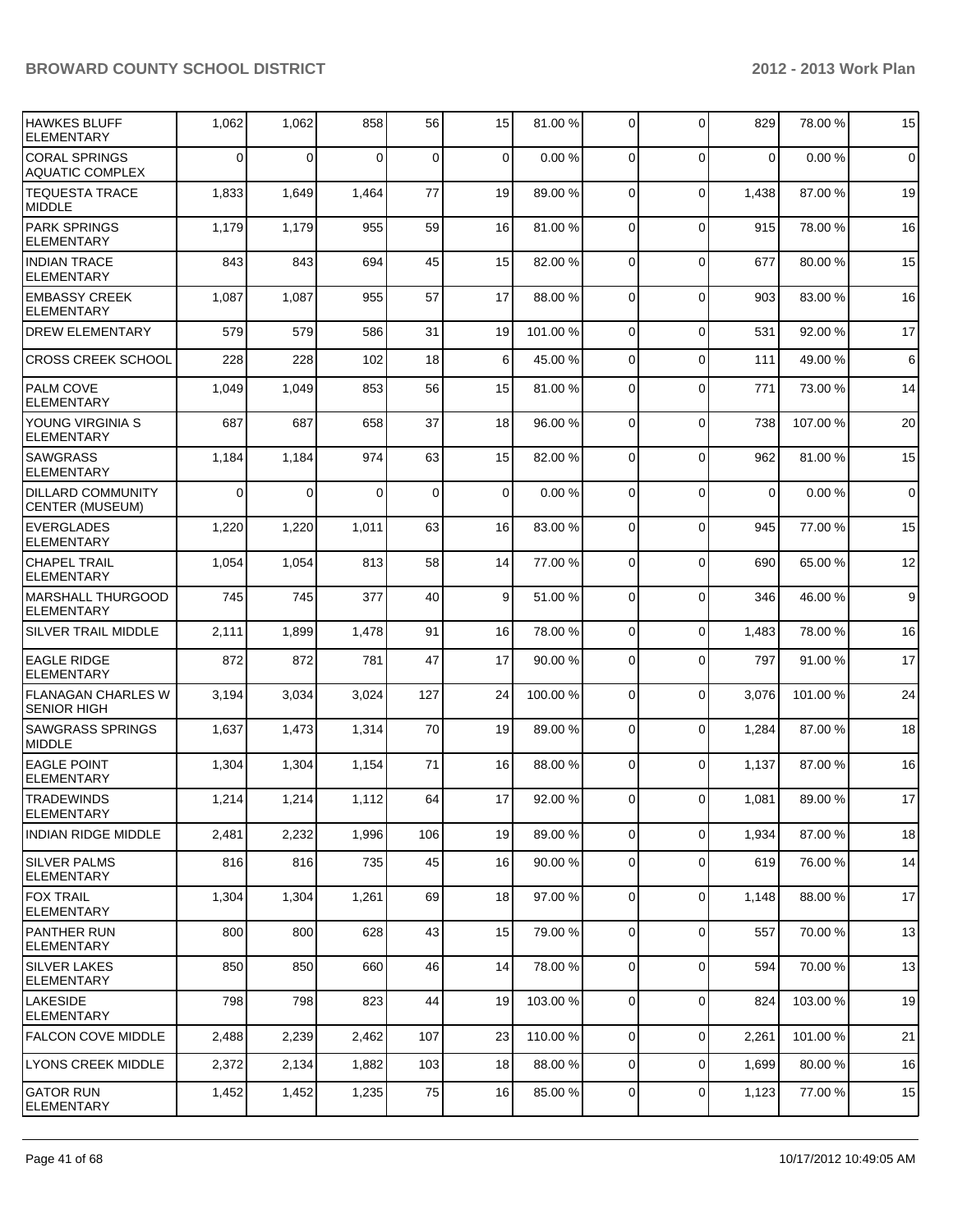| PARKSIDE<br><b>ELEMENTARY</b>                                 | 980   | 980   | 801   | 51  | 16 | 82.00 %  | $\overline{0}$ | $\Omega$       | 808   | 82.00 % | 16             |
|---------------------------------------------------------------|-------|-------|-------|-----|----|----------|----------------|----------------|-------|---------|----------------|
| <b>PARK TRAILS</b><br><b>ELEMENTARY</b>                       | 1,276 | 1,276 | 958   | 67  | 14 | 75.00 %  | $\Omega$       | $\Omega$       | 860   | 67.00 % | 13             |
| <b>COCONUT PALM</b><br><b>ELEMENTARY</b>                      | 1,058 | 1,058 | 987   | 56  | 18 | 93.00 %  | $\Omega$       | $\mathbf 0$    | 996   | 94.00%  | 18             |
| <b>PARK LAKES</b><br><b>ELEMENTARY</b>                        | 1,304 | 1,304 | 1,265 | 69  | 18 | 97.00 %  | $\Omega$       | $\mathbf 0$    | 1,168 | 90.00%  | 17             |
| <b>CHALLENGER</b><br><b>ELEMENTARY</b>                        | 1,000 | 1,000 | 927   | 53  | 17 | 93.00 %  | $\Omega$       | $\mathbf 0$    | 863   | 86.00 % | 16             |
| <b>MILLENNIUM MIDDLE</b>                                      | 1,974 | 1,776 | 1,494 | 82  | 18 | 84.00 %  | $\Omega$       | $\mathbf 0$    | 1,393 | 78.00 % | 17             |
| NEW RENAISSANCE<br><b>MIDDLE</b>                              | 1,719 | 1,547 | 1,197 | 72  | 17 | 77.00 %  | $\Omega$       | $\Omega$       | 1,147 | 74.00%  | 16             |
| <b>CYPRESS BAY SENIOR</b><br><b>HIGH</b>                      | 4,886 | 4,641 | 4,093 | 191 | 21 | 88.00 %  | $\Omega$       | $\mathbf 0$    | 4,194 | 90.00 % | 22             |
| <b>MONARCH SENIOR</b><br><b>HIGH</b>                          | 2,484 | 2,359 | 2,090 | 96  | 22 | 89.00 %  | $\Omega$       | $\mathbf 0$    | 2,101 | 89.00 % | 22             |
| <b>ROCK ISLAND</b><br><b>ELEMENTARY</b>                       | 580   | 580   | 633   | 30  | 21 | 109.00 % | $\Omega$       | $\mathbf 0$    | 609   | 105.00% | 20             |
| <b>ASHE JR ARTHUR</b><br><b>MIDDLE</b>                        | 1,169 | 1,052 | 653   | 50  | 13 | 62.00 %  | $\Omega$       | $\Omega$       | 608   | 58.00%  | 12             |
| <b>WESTGLADES MIDDLE</b>                                      | 1,962 | 1,765 | 1,498 | 82  | 18 | 85.00 %  | $\overline{0}$ | $\mathbf 0$    | 1,392 | 79.00%  | 17             |
| <b>ENDEAVOUR PRIMARY</b><br><b>LEARNING CENTER</b>            | 496   | 496   | 396   | 28  | 14 | 80.00 %  | $\overline{0}$ | $\Omega$       | 382   | 77.00 % | 14             |
| <b>MANATEE BAY</b><br><b>ELEMENTARY</b>                       | 1,320 | 1,320 | 1,185 | 69  | 17 | 90.00 %  | $\Omega$       | $\mathbf 0$    | 1,111 | 84.00 % | 16             |
| <b>LIBERTY ELEMENTARY</b>                                     | 1,282 | 1,282 | 994   | 66  | 15 | 78.00 %  | $\overline{0}$ | $\Omega$       | 982   | 77.00 % | 15             |
| <b>SUNSET LAKES</b><br><b>ELEMENTARY</b>                      | 1,300 | 1,300 | 916   | 67  | 14 | 70.00 %  | 0              | $\Omega$       | 814   | 63.00 % | 12             |
| <b>SILVER SHORES</b><br><b>ELEMENTARY</b>                     | 820   | 820   | 684   | 43  | 16 | 83.00 %  | $\Omega$       | $\mathbf 0$    | 575   | 70.00%  | 13             |
| <b>EVERGLADES SENIOR</b><br><b>HIGH</b>                       | 3,136 | 2,979 | 2,646 | 124 | 21 | 89.00 %  | $\overline{0}$ | $\mathbf 0$    | 2,861 | 96.00 % | 23             |
| <b>CORAL GLADES HIGH</b><br><b>SCHOOL</b>                     | 2,776 | 2,637 | 2,288 | 109 | 21 | 87.00 %  | 0              | $\mathbf 0$    | 2,281 | 86.00%  | 21             |
| <b>HALLANDALE</b><br><b>ELEMENTARY</b>                        | 902   | 902   | 1,213 | 47  | 26 | 134.00 % | $\Omega$       | $\Omega$       | 1,080 | 120.00% | 23             |
| <b>DAVE THOMAS</b><br><b>EDUCATION CENTER-</b><br><b>WEST</b> | 589   | 609   | 516   | 23  | 22 | 85.00 %  | $\overline{0}$ | $\overline{0}$ | 749   | 123.00% | 33             |
| <b>CORAL COVE</b><br><b>ELEMENTARY</b>                        | 830   | 830   | 795   | 43  | 18 | 96.00 %  | 0              | $\mathbf 0$    | 744   | 90.00 % | 17             |
| <b>DOLPHIN BAY</b><br> ELEMENTARY                             | 830   | 830   | 721   | 43  | 17 | 87.00 %  | $\overline{0}$ | $\mathbf 0$    | 588   | 71.00 % | 14             |
| <b>GLADES MIDDLE</b>                                          | 2,289 | 2,060 | 1,606 | 98  | 16 | 78.00 %  | $\overline{0}$ | $\mathbf 0$    | 1,569 | 76.00 % | 16             |
| WEST BROWARD HIGH<br><b>SCHOOL</b>                            | 2,900 | 2,755 | 2,676 | 116 | 23 | 97.00 %  | $\overline{0}$ | $\mathbf 0$    | 2,588 | 94.00 % | 22             |
| <b>CYPRESS RUN</b><br><b>EDUCATION CENTER</b>                 | 240   | 240   | 81    | 21  | 4  | 34.00 %  | 0              | $\mathbf 0$    | 79    | 33.00 % | $\overline{4}$ |
| <b>HERON HEIGHTS</b><br> ELEMENTARY                           | 942   | 942   | 861   | 50  | 17 | 91.00 %  | $\Omega$       | $\mathbf 0$    | 911   | 97.00 % | 18             |
| <b>DISCOVERY</b><br><b>ELEMENTARY</b>                         | 942   | 942   | 927   | 50  | 19 | 98.00 %  | $\overline{0}$ | $\mathbf 0$    | 929   | 99.00 % | 19             |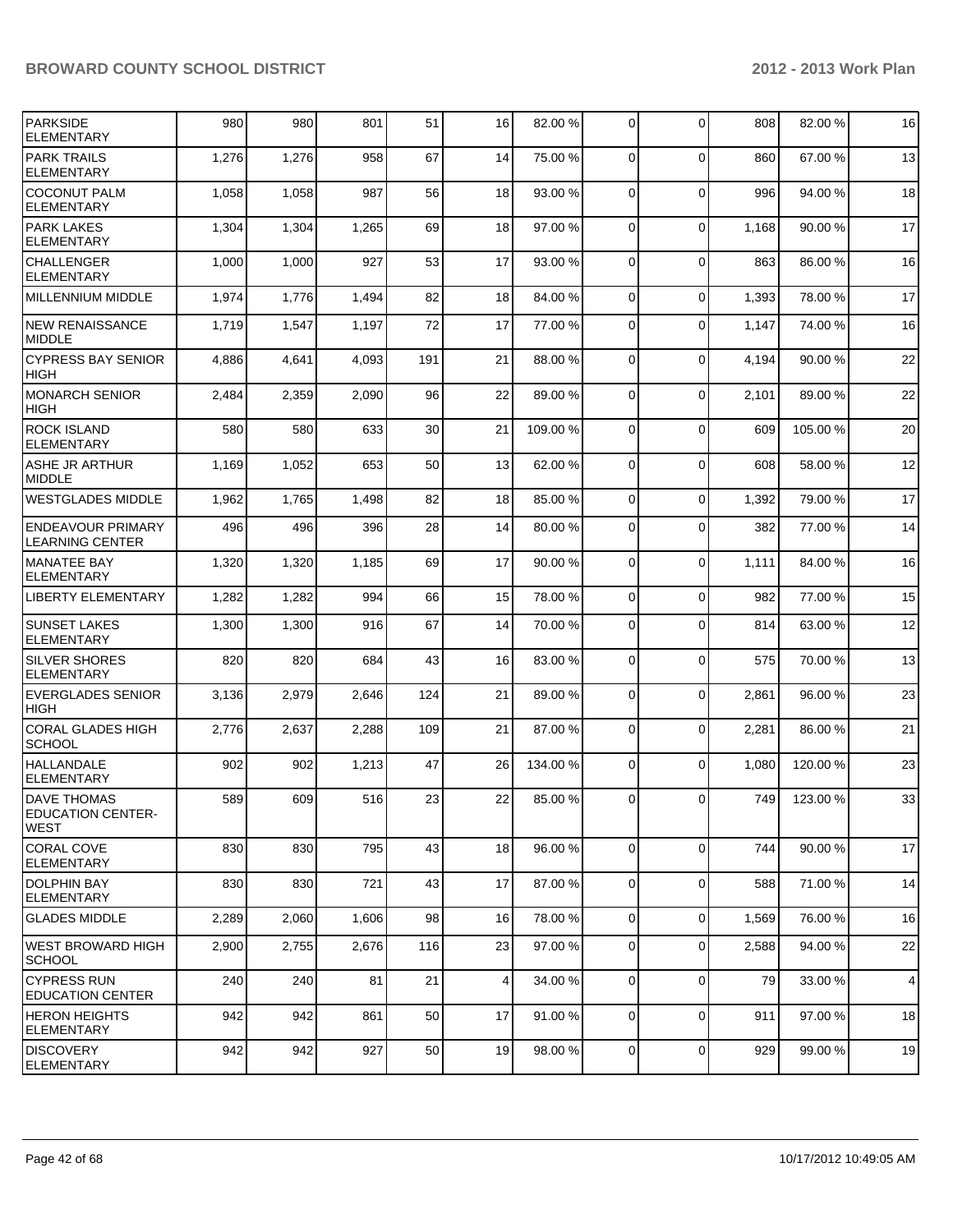| <b>IBEACHSIDE</b><br><b>IMONTESSORI VILLAGE</b> | 830     | 7471    | 673     | 43             | 16 | $90.00\%$ |  | 752     | 101.00 % | 17 |
|-------------------------------------------------|---------|---------|---------|----------------|----|-----------|--|---------|----------|----|
|                                                 | 294,606 | 284.002 | 221.340 | <b>13.7721</b> | 16 | 77.94 %I  |  | 217.006 | 76.41 %  | 16 |

The COFTE Projected Total (217,006) for 2016 - 2017 must match the Official Forecasted COFTE Total (193,520 ) for 2016 - 2017 before this section can be completed. In the event that the COFTE Projected Total does not match the Official forecasted COFTE, then the Balanced Projected COFTE Table should be used to balance COFTE.

| Projected COFTE for 2016 - 2017 |         |  |        |  |  |  |
|---------------------------------|---------|--|--------|--|--|--|
| Elementary (PK-3)               | 60,949  |  |        |  |  |  |
| Middle $(4-8)$                  | 74,242  |  | Eleme  |  |  |  |
| High (9-12)                     | 58,329  |  | Middle |  |  |  |
|                                 | 193,520 |  |        |  |  |  |

| <b>Grade Level Type</b> | <b>Balanced Projected</b><br>COFTE for 2016 - 2017 |
|-------------------------|----------------------------------------------------|
| Elementary (PK-3)       | $-9,999$                                           |
| Middle $(4-8)$          | $-3,736$                                           |
| High (9-12)             | $-9,751$                                           |
|                         | 193,520                                            |

#### **Relocatable Replacement**

Number of relocatable classrooms clearly identified and scheduled for replacement in the school board adopted financially feasible 5-year district work program.

| Location                                  | $2012 - 2013$  | $2013 - 2014$ | $2014 - 2015$ | $2015 - 2016$ | 2016 - 2017 | Year 5 Total   |
|-------------------------------------------|----------------|---------------|---------------|---------------|-------------|----------------|
| PLANTATION SENIOR HIGH                    | 20             | $\Omega$      | $\Omega$      | 0             | $\Omega$    | 20             |
| HOLLYWOOD HILLS SENIOR HIGH               | 21             | $\Omega$      | $\Omega$      | $\Omega$      | $\Omega$    | 21             |
| <b>APOLLO MIDDLE</b>                      | 19             | $\Omega$      | $\Omega$      | 0             | 0           | 19             |
| ICOOPER CITY SENIOR HIGH                  | 1              | O             | <sup>0</sup>  | $\Omega$      | 0           | 1              |
| CORAL SPRINGS SENIOR HIGH                 | 13             | $\Omega$      | $\Omega$      | $\Omega$      | $\Omega$    | 13             |
| <b>FOSTER STEPHEN ELEMENTARY</b>          |                |               | 0             | 0             | 0           | $\overline{7}$ |
| MEADOWBROOK ELEMENTARY                    | 7              | ∩             | U             | $\Omega$      | 0           | $\overline{7}$ |
| <b>I</b> WATKINS ELEMENTARY               | $\overline{2}$ | $\Omega$      | U             | $\Omega$      | 0           | $\overline{2}$ |
| <b>BROWARD ESTATES ELEMENTARY</b>         | 6              | $\Omega$      | $\Omega$      | $\Omega$      | 0           | 6              |
| IMCARTHUR SENIOR HIGH                     | 5              | $\Omega$      | $\Omega$      | $\Omega$      | 0           | 5              |
| ICROISSANT PARK ELEMENTARY                | $\overline{2}$ | $\Omega$      | $\Omega$      | $\Omega$      | 0           | $\overline{2}$ |
| <b>BAIR MIDDLE</b>                        | 3              | $\Omega$      | $\Omega$      | $\Omega$      | 0           | 3              |
| <b>DAVIE ELEMENTARY</b>                   | 5              | $\Omega$      | 0             | $\Omega$      | 0           | 5 <sup>5</sup> |
| <b>IPINES LAKES ELEMENTARY</b>            | 2              | $\Omega$      | $\Omega$      | 0             | 0           | $\overline{2}$ |
| ISANDPIPER ELEMENTARY                     |                | $\Omega$      | $\Omega$      | $\Omega$      | 0           | 1              |
| <b>IPANTHER RUN ELEMENTARY</b>            |                | $\Omega$      | $\Omega$      | $\Omega$      | 0           | 1              |
| <b>SILVER LAKES ELEMENTARY</b>            | 4              | $\Omega$      | $\Omega$      | $\Omega$      | 0           | $\overline{4}$ |
| <b>IENDEAVOUR PRIMARY LEARNING CENTER</b> | 2              | ∩             | U             | $\Omega$      | 0           | $\overline{2}$ |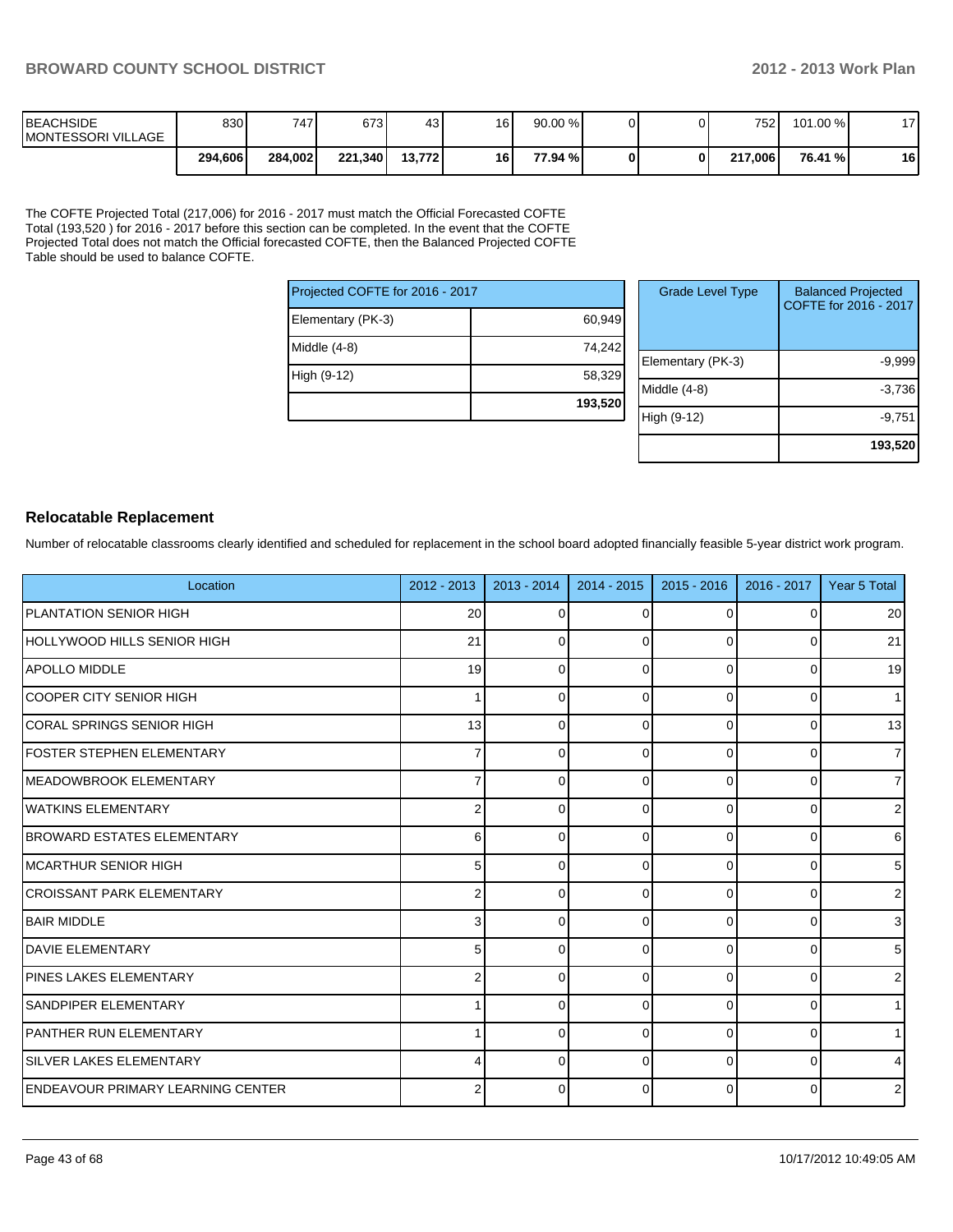| <b>ILIBERTY ELEMENTARY</b>             |     |  |  |      |
|----------------------------------------|-----|--|--|------|
| <b>Total Relocatable Replacements:</b> | 122 |  |  | 1221 |

#### **Charter Schools Tracking**

Information regarding the use of charter schools.

| Location-Type                                                        | # Relocatable<br>units or<br>permanent<br>classrooms | Owner        | <b>Year Started or</b><br>Scheduled | <b>Student</b><br><b>Stations</b> | <b>Students</b><br>Enrolled | Years in<br>Contract | <b>Total Charter</b><br><b>Students</b><br>projected for<br>2016 - 2017 |
|----------------------------------------------------------------------|------------------------------------------------------|--------------|-------------------------------------|-----------------------------------|-----------------------------|----------------------|-------------------------------------------------------------------------|
| Ben Gamla K-8                                                        |                                                      | 33 PRIVATE   | 2007                                | 625                               | 580                         | 15                   | 580                                                                     |
| Ben Gamla North K-8                                                  |                                                      | 48 PRIVATE   | 2010                                | 900                               | 75                          | 5                    | 75                                                                      |
| Ben Gamla South K-8                                                  |                                                      | 48 PRIVATE   | 2009                                | 900                               | 471                         | 5                    | 471                                                                     |
| Broward Community K-5                                                |                                                      | 22 PRIVATE   | 2004                                | 400                               | 117                         | 10                   | 117                                                                     |
| <b>Broward Community Charter West</b><br>K-5                         |                                                      | 27 PRIVATE   | 2006                                | 500                               | 351                         | 5                    | 351                                                                     |
| Central Charter School K-6                                           |                                                      | 34 PRIVATE   | 1997                                | 630                               | 790                         | 16                   | 790                                                                     |
| Charter School of Excellence K-<br>5                                 |                                                      | 17 PRIVATE   | 1997                                | 310                               | 271                         | 15                   | 271                                                                     |
| <b>Charter School of Excellence</b><br>Ft. Lauderdale II K-5         |                                                      | 27 PRIVATE   | 2010                                | 500                               | 29                          | 5                    | 29                                                                      |
| Charter School of Excellence<br>Davie K-5                            |                                                      | 19 PRIVATE   | 2008                                | 350                               | 147                         | 5                    | 147                                                                     |
| <b>Charter School of Excellence</b><br>Davie II K-5                  |                                                      | 27 PRIVATE   | 2010                                | 500                               | 154                         | 5                    | 154                                                                     |
| Charter School of Excellence<br>Riverland K-5                        |                                                      | 27 PRIVATE   | 2009                                | 500                               | 150                         | 5                    | 150                                                                     |
| Charter School of Excellence<br>Riverland II K-5                     |                                                      | 27 PRIVATE   | 2010                                | 500                               | 138                         | 5                    | 138                                                                     |
| <b>Charter School of Excellence</b><br>Tamarac K-5                   |                                                      | 27 PRIVATE   | 2009                                | 500                               | 195                         | 5                    | 195                                                                     |
| <b>Charter School of Excellence</b><br>Tamarac II K-5                |                                                      | 12 PRIVATE   | 2009                                | 500                               | 184                         | 5                    | 184                                                                     |
| City of Coral Springs 6-12                                           |                                                      | 73 MUNICIPAL | 1999                                | 1,600                             | 1,648                       | 15                   | 1,648                                                                   |
| Pembroke Pines Charter<br>Elementary<br>(East, West,<br>Central) K-5 |                                                      | 95 MUNICIPAL | 1998                                | 1,800                             | 1,921                       | 15                   | 1,921                                                                   |
| Pembroke Pines Charter Middle<br>(West/Central) 6-8                  |                                                      | 55 MUNICIPAL | 1999                                | 1,200                             | 1,306                       | 15                   | 1,306                                                                   |
| Pembroke Pines Charter High 9-<br>12                                 |                                                      | 48 MUNICIPAL | 2000                                | 1,200                             | 1,730                       | 15                   | 1,730                                                                   |
| Discovery Middle Charter 6-8                                         |                                                      | 28 PRIVATE   | 2007                                | 600                               | 188                         | 10                   | 188                                                                     |
| Dolphin Park High School 9-12                                        |                                                      | 20 PRIVATE   | 2008                                | 500                               | 352                         | $5\vert$             | 352                                                                     |
| Eagles Nest K-5                                                      |                                                      | 22 PRIVATE   | 2005                                | 400                               | 147                         | 10                   | 147                                                                     |
| Eagles Nest Middle 6-8                                               |                                                      | 20 PRIVATE   | 2005                                | 420                               | 76                          | 10                   | 76                                                                      |
| Excelsior Charter of Florida K-5                                     |                                                      | 20 PRIVATE   | 2006                                | 500                               | 171                         | $\sqrt{5}$           | 171                                                                     |
| Florida Intercultural Academy K-<br>$\sqrt{5}$                       |                                                      | 32 PRIVATE   | 2005                                | 600                               | 300                         | 10                   | 300                                                                     |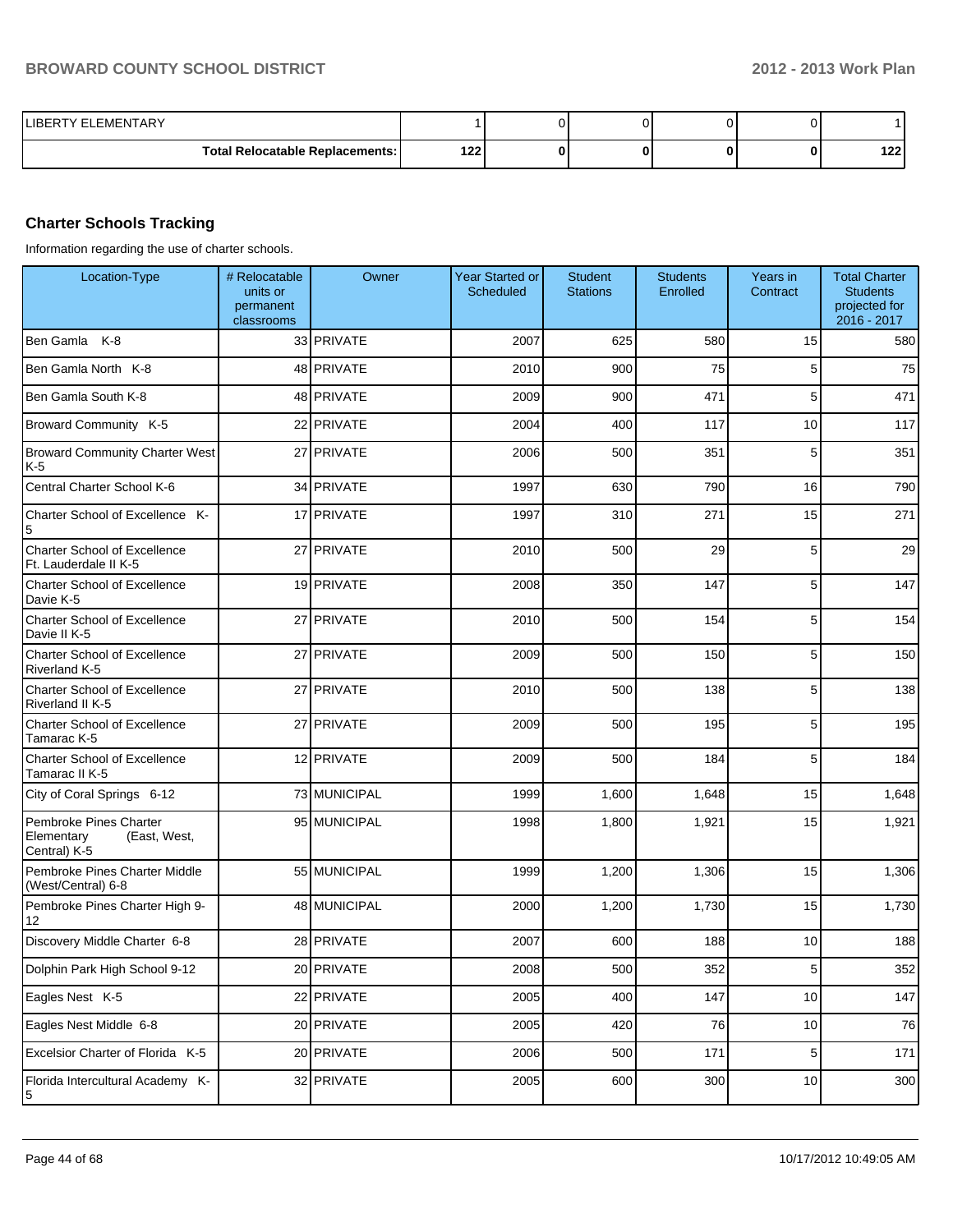| Hollywood Academy of Arts K-5                                                    | 32 PRIVATE | 2004 | 600   | 865 | 10              | 865 |
|----------------------------------------------------------------------------------|------------|------|-------|-----|-----------------|-----|
| Hollywood Academy of Arts<br>Middle 6-8                                          | 41 PRIVATE | 2004 | 900   | 395 | 10              | 395 |
| Imagine Charter @ Broward K-5                                                    | 40 PRIVATE | 2008 | 750   | 635 | 5               | 635 |
| Imagine Charter @ Broward<br>Middle 6-8                                          | 15 PRIVATE | 2010 | 330   | 197 | 5               | 197 |
| Imagine @ N. Lauderdale K-5                                                      | 37 PRIVATE | 2001 | 700   | 342 | $\overline{3}$  | 342 |
| Imagine @ Weston K-5 K-5                                                         | 56 PRIVATE | 2001 | 1,050 | 845 | 3               | 845 |
| International School of Broward 6<br>-12                                         | 31 PRIVATE | 2007 | 675   | 253 | 5               | 253 |
| Kidz Choice Charter K-5                                                          | 40 PRIVATE | 2007 | 750   | 103 | 5               | 103 |
| Lauderhill High School 9-12                                                      | 20 PRIVATE | 2008 | 500   | 363 | 2               | 363 |
| Success Leadership Academy<br>(Life Skills) 9-12                                 | 24 PRIVATE | 2005 | 600   | 88  | 10              | 88  |
| Mavericks High of Central<br>Broward 9-12                                        | 22 PRIVATE | 2010 | 550   | 361 | 1               | 361 |
| North Broward Academy of<br>Excellence K-5                                       | 32 PRIVATE | 2001 | 600   | 663 | 10              | 600 |
| North Broward Academy of<br>Excellence 6-8                                       | 37 PRIVATE | 2001 | 800   | 346 | 10              | 346 |
| North University High School 9-12                                                | 20 PRIVATE | 2008 | 500   | 357 | 2               | 357 |
| Paragon Academy of Technology<br>6-8                                             | 23 PRIVATE | 2005 | 500   | 122 | 10              | 122 |
| Rise Academy School of Science<br>& Technology K-8                               | 16 PRIVATE | 2008 | 300   | 289 | 5               | 289 |
| Rise Academy School of Science<br>& Technology @ Tamarac K-8                     | 16 PRIVATE | 2009 | 300   | 340 | 5               | 340 |
| Somerset Conservatory 9-12                                                       | 11 PRIVATE | 2006 | 200   | 162 | 5               | 162 |
| Somerset Academy Davie K-5                                                       | 43 PRIVATE | 2003 | 800   | 146 | 10              | 146 |
| Somerset Academy K-5                                                             | 27 PRIVATE | 2000 | 500   | 887 | 10              | 887 |
| Somerset Academy Middle 6-8                                                      | 28 PRIVATE | 2001 | 600   | 868 | 10              | 868 |
| Somerset Academy Miramar K-5                                                     | 36 PRIVATE | 2006 | 675   | 717 | 5               | 717 |
| Somerset Academy Miramar 6-8                                                     | 15 PRIVATE | 2006 | 325   | 390 | 5               | 390 |
| Somerset Academy High 9-12                                                       | 48 PRIVATE | 2002 | 1,200 | 845 | 10              | 845 |
| Somerset Neighborhood K-5                                                        | 27 PRIVATE | 1997 | 500   | 460 | 10              | 460 |
| Somerset Academy East<br>Preparatory K-6                                         | 40 PRIVATE | 2009 | 750   | 297 | 5 <sub>5</sub>  | 297 |
| Somerset Preparatory Academy<br>(North Lauderdale) 9-<br>High<br>12 <sup>°</sup> | 40 PRIVATE | 2010 | 1,000 | 144 | 5 <sub>5</sub>  | 144 |
| Somerset Preparatory Academy<br>(North Lauderdale) K-8                           | 27 PRIVATE | 2010 | 500   | 808 | 5 <sub>5</sub>  | 808 |
| Somerset Preparatory Academy<br>Middle 6-8                                       | 19 PRIVATE | 2010 | 400   | 342 | 5 <sub>5</sub>  | 342 |
| Somerset Pines Academy K-8                                                       | 27 PRIVATE | 2010 | 500   | 433 | $5\overline{)}$ | 433 |
| Somerset Village Academ K-5                                                      | 40 PRIVATE | 2010 | 750   | 320 | $5\overline{)}$ | 320 |
| Somerset Village Charter Middle                                                  | 35 PRIVATE | 2010 | 750   | 162 | $5\overline{)}$ | 162 |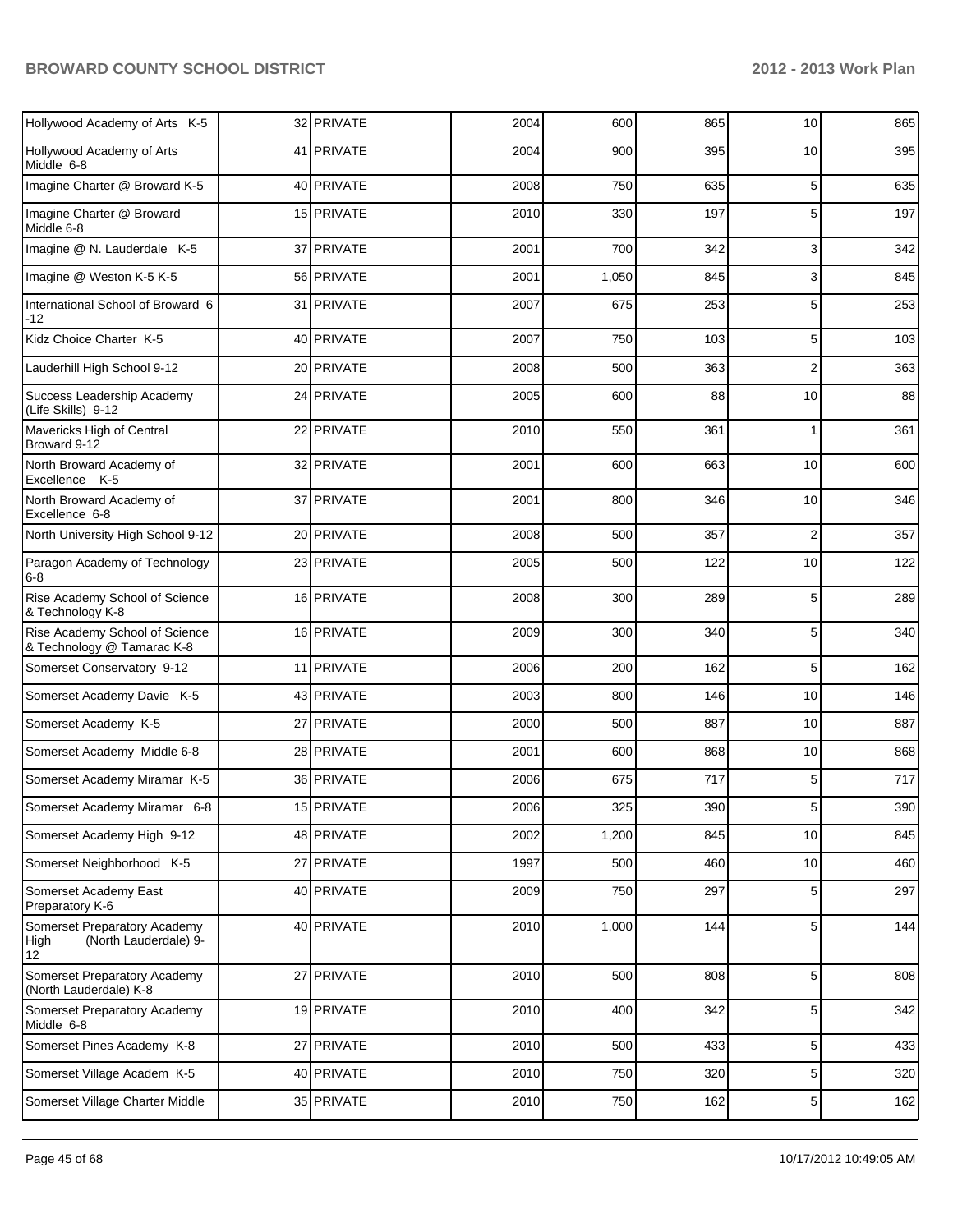|                                                       | 2909 |            |      | 58,774 | 33,279 |   | 33,216 |
|-------------------------------------------------------|------|------------|------|--------|--------|---|--------|
| West Broward Academy at<br>Excelsior* K-5             |      | 48 PRIVATE | 2012 | 910    | 50     | 5 | 50     |
| SunEd High* 9-12                                      |      | 20 PRIVATE | 2012 | 500    | 233    | 5 | 233    |
| Somerset Academy Charter High<br>Mirmar 9-12          |      | 40 PRIVATE | 2012 | 1,000  | 238    | 5 | 238    |
| Somerset Miramar South* K-5                           |      | 40 PRIVATE | 2012 | 750    | 78     | 5 | 78     |
| Somerset Academy Pompano* K-<br>5                     |      | 40 PRIVATE | 2012 | 750    | 140    | 5 | 140    |
| Renaissance Charter School at<br>University* K-6      |      | 80 PRIVATE | 2012 | 1,504  | 927    | 5 | 927    |
| Renaissance Charter School at<br>Cooper City* K-6     |      | 80 PRIVATE | 2012 | 1,504  | 911    | 5 | 911    |
| The Red Shoe Charter School for<br>Girls* K-8         |      | 38 PRIVATE | 2012 | 720    | 49     | 5 | 49     |
| The Obama Academy for Boys* K<br>-8                   |      | 38 PRIVATE | 2012 | 720    | 47     | 5 | 47     |
| Next Generation Charter School*<br>$K-5$              |      | 27 PRIVATE | 2012 | 500    | 160    | 5 | 160    |
| Imagine Schools- South Campus*<br>$K-5$               |      | 71 PRIVATE | 2012 | 1,340  | 231    | 5 | 231    |
| Imagine Middle School West* 6-8                       |      | 18 PRIVATE | 2012 | 396    | 63     | 5 | 63     |
| Everest Charter School K-5                            |      | 48 PRIVATE | 2012 | 910    | 47     | 1 | 47     |
| Broward Charter School of<br>Science & Technology K-6 |      | 23 PRIVATE | 2012 | 436    | 163    | 5 | 163    |
| Atlantic Montessori K-5                               |      | 8 PRIVATE  | 2012 | 144    | 73     | 5 | 73     |
| Alpha International Academy K-5                       | 21   | PRIVATE    | 2012 | 384    | 37     | 5 | 37     |
| Renaissance Charter School of<br>Plantation           |      | 80 PRIVATE | 2011 | 1,504  | 640    | 1 | 640    |
| Renaissance Charter School of<br><b>Coral Springs</b> |      | 80 PRIVATE | 2011 | 1,504  | 1,170  |   | 1,170  |
| Mavericks High North Broward                          |      | 22 PRIVATE | 2011 | 550    | 440    | 1 | 440    |
| Kathleen C. Wright Leadership<br>Academy              |      | 23 PRIVATE | 2011 | 436    | 235    |   | 235    |
| Henry McNeal Turner Learning<br>Academy               |      | 14 PRIVATE | 2011 | 250    | 100    | 1 | 100    |
| Franklin Academy B                                    |      | 61 PRIVATE | 2011 | 1,340  | 122    |   | 122    |
| Franklin Academy A                                    | 71   | PRIVATE    | 2011 | 1,340  | 1,188  | 1 | 1,188  |
| Florida Intercultural Academy<br>West                 |      | 37 PRIVATE | 2011 | 692    | 581    |   | 581    |
| Ben Gamla Charter High                                |      | 40 PRIVATE | 2011 | 1,000  | 98     | 5 | 98     |
| Ben Gamla Charter Hallandale K-<br>5                  |      | 41 PRIVATE | 2011 | 900    | 15     | 5 | 15     |
| Sunshine Elementary K-5                               |      | 27 PRIVATE | 2006 | 500    | 207    | 5 | 207    |

#### **Special Purpose Classrooms Tracking**

The number of classrooms that will be used for certain special purposes in the current year, by facility and type of classroom, that the district will, 1), not use for educational purposes, and 2), the co-teaching classrooms that are not open plan classrooms and will be used for educational purposes.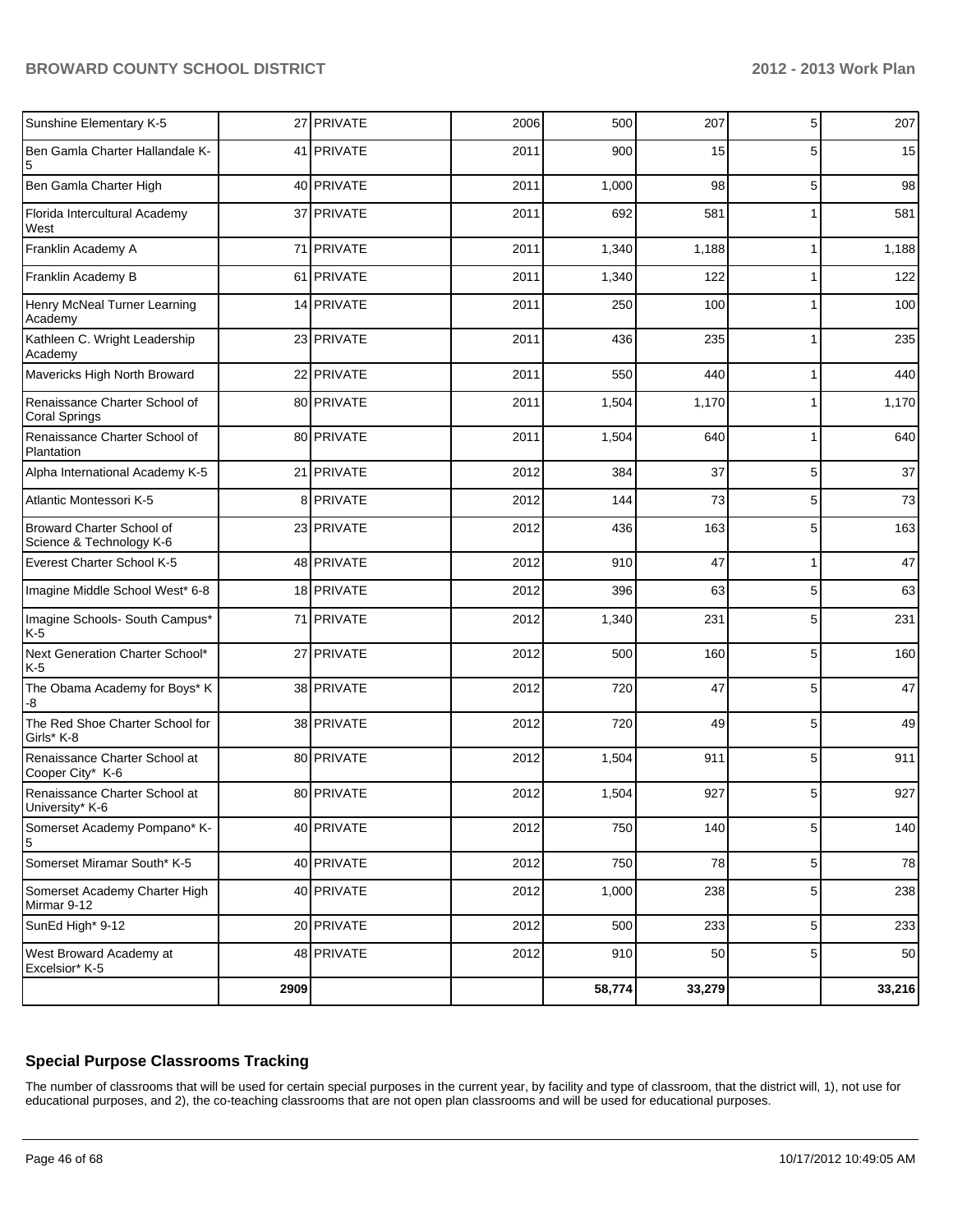| School | <b>School Type</b>                     | # of Elementary<br>I K-3 Classrooms I | # of Middle 4-8<br><b>Classrooms</b> | # of High $9-12$<br><b>Classrooms</b> | # of $ESE$<br>Classrooms | # of Combo<br><b>Classrooms</b> | <b>Total</b><br><b>Classrooms</b> |
|--------|----------------------------------------|---------------------------------------|--------------------------------------|---------------------------------------|--------------------------|---------------------------------|-----------------------------------|
|        | <b>Total Educational Classrooms: I</b> |                                       |                                      |                                       |                          |                                 |                                   |
| School | <b>School Type</b>                     | # of Elementary<br>I K-3 Classrooms I | # of Middle 4-8<br><b>Classrooms</b> | # of High $9-12$<br><b>Classrooms</b> | # of $ESE$<br>Classrooms | # of Combo<br><b>Classrooms</b> | <b>Total</b><br><b>Classrooms</b> |
|        | <b>Total Co-Teaching Classrooms:</b>   |                                       |                                      |                                       |                          |                                 |                                   |

#### **Infrastructure Tracking**

**Necessary offsite infrastructure requirements resulting from expansions or new schools. This section should include infrastructure information related to capacity project schedules and other project schedules (Section 4).**

None

**Proposed location of planned facilities, whether those locations are consistent with the comprehensive plans of all affected local governments, and recommendations for infrastructure and other improvements to land adjacent to existing facilities. Provisions of 1013.33(12), (13) and (14) and 1013.36 must be addressed for new facilities planned within the 1st three years of the plan (Section 5).**

None

**Consistent with Comp Plan?** Yes

#### **Net New Classrooms**

The number of classrooms, by grade level and type of construction, that were added during the last fiscal year.

| List the net new classrooms added in the 2011 - 2012 fiscal year.<br>Ivear.                                                                             |                                                                        |                            |                                |                        |                              | List the net new classrooms to be added in the 2012 - 2013 fiscal |  |          |
|---------------------------------------------------------------------------------------------------------------------------------------------------------|------------------------------------------------------------------------|----------------------------|--------------------------------|------------------------|------------------------------|-------------------------------------------------------------------|--|----------|
| "Classrooms" is defined as capacity carrying classrooms that are added to increase<br>capacity to enable the district to meet the Class Size Amendment. | Totals for fiscal year 2012 - 2013 should match totals in Section 15A. |                            |                                |                        |                              |                                                                   |  |          |
| Location                                                                                                                                                | $2011 - 2012$ #<br>Permanent                                           | $2011 - 2012$ #<br>Modular | $2011 - 2012$ #<br>Relocatable | $2011 - 2012$<br>Total | $2012 - 2013$ #<br>Permanent | $2012 - 2013$<br>Total                                            |  |          |
| Elementary (PK-3)                                                                                                                                       |                                                                        |                            |                                |                        |                              |                                                                   |  | 0        |
| Middle (4-8)                                                                                                                                            |                                                                        |                            |                                |                        |                              |                                                                   |  | 0        |
| High (9-12)                                                                                                                                             |                                                                        |                            |                                |                        |                              |                                                                   |  | $\Omega$ |
|                                                                                                                                                         |                                                                        |                            |                                |                        |                              |                                                                   |  | 0        |

#### **Relocatable Student Stations**

Number of students that will be educated in relocatable units, by school, in the current year, and the projected number of students for each of the years in the workplan.

| <b>Site</b>                                             | $2012 - 2013$ | $2013 - 2014$ | $2014 - 2015$ | $2015 - 2016$    | $2016 - 2017$ | 15 Year Average |
|---------------------------------------------------------|---------------|---------------|---------------|------------------|---------------|-----------------|
| IDAVE THOMAS EDUCATION CENTER                           |               |               |               |                  |               |                 |
| IPOMPANO BEACH INSTITUTE OF INTERNATIONAL I<br>ISTUDIES | 100           | 100 I         | 100 I         | 100 <sub>1</sub> | 100 l         | 100             |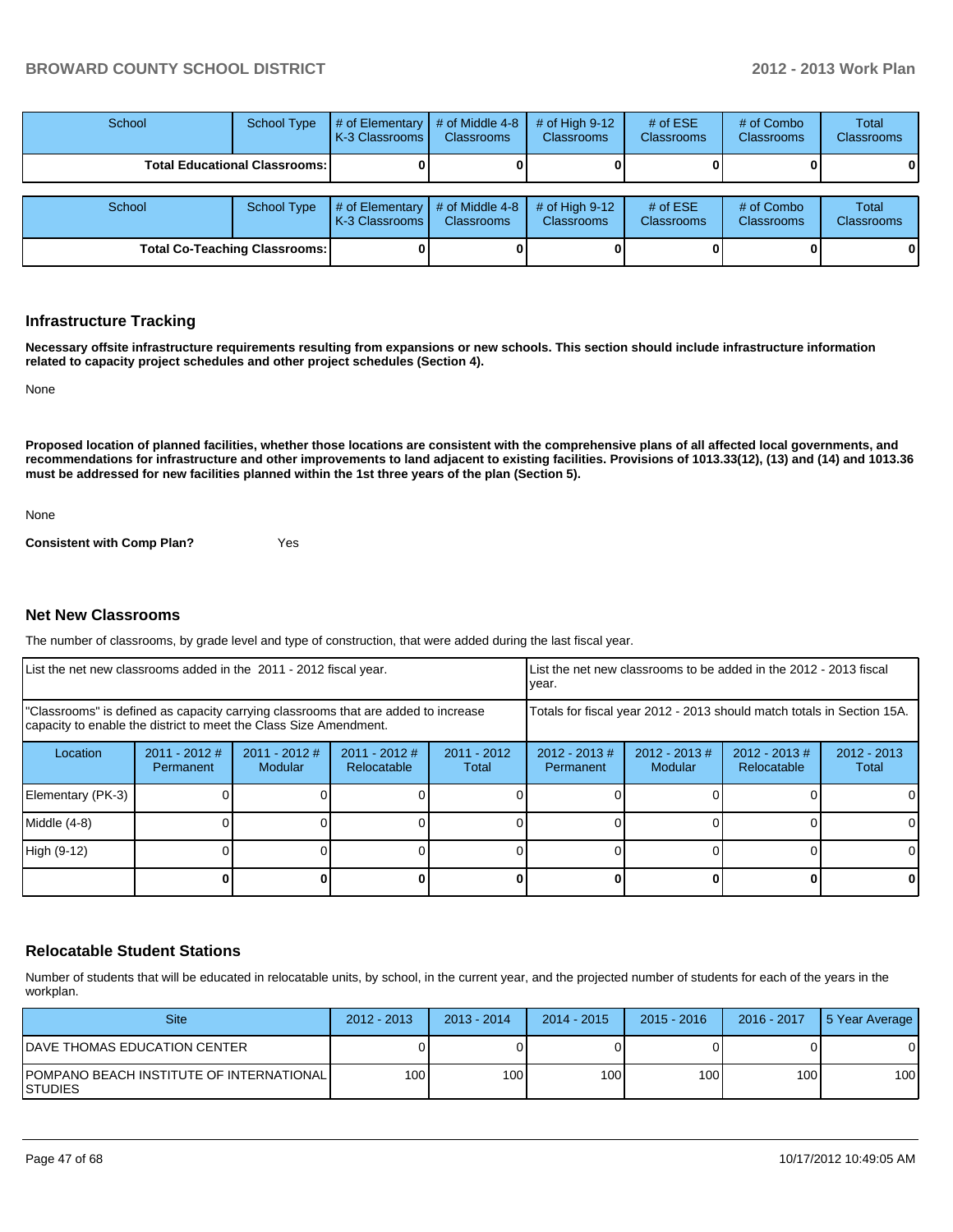| WILTON MANORS ELEMENTARY                 | 0        | $\overline{0}$ | $\overline{0}$ | $\Omega$ | $\overline{0}$ | $\mathbf 0$    |
|------------------------------------------|----------|----------------|----------------|----------|----------------|----------------|
| <b>BENNETT ELEMENTARY</b>                | 0        | $\Omega$       | $\Omega$       | 0        | $\overline{0}$ | $\overline{0}$ |
| <b>STRANAHAN SENIOR HIGH</b>             | $\Omega$ | $\Omega$       | $\Omega$       | $\Omega$ | $\overline{0}$ | $\overline{0}$ |
| <b>CROISSANT PARK ELEMENTARY</b>         | 44       | $\Omega$       | $\Omega$       | $\Omega$ | $\overline{0}$ | 9              |
| <b>CORAL GLADES HIGH SCHOOL</b>          | $\Omega$ | $\Omega$       | $\Omega$       | $\Omega$ | $\overline{0}$ | $\overline{0}$ |
| <b>CORAL COVE ELEMENTARY</b>             | $\Omega$ | $\Omega$       | $\Omega$       | $\Omega$ | $\Omega$       | $\overline{0}$ |
| <b>WESTGLADES MIDDLE</b>                 | 352      | 352            | 352            | 352      | 352            | 352            |
| <b>ENDEAVOUR PRIMARY LEARNING CENTER</b> | 28       | $\Omega$       | $\Omega$       | 0        | $\Omega$       | 6              |
| MANATEE BAY ELEMENTARY                   | 180      | 180            | 180            | 180      | 180            | 180            |
| <b>LIBERTY ELEMENTARY</b>                | 22       | 0              | $\Omega$       | $\Omega$ | $\overline{0}$ | $\overline{4}$ |
| <b>SUNSET LAKES ELEMENTARY</b>           | 0        | $\Omega$       | $\Omega$       | $\Omega$ | $\overline{0}$ | $\overline{0}$ |
| <b>SILVER SHORES ELEMENTARY</b>          | $\Omega$ | $\Omega$       | $\Omega$       | $\Omega$ | $\Omega$       | $\overline{0}$ |
| LYONS CREEK MIDDLE                       | 308      | 308            | 308            | 308      | 308            | 308            |
| <b>GATOR RUN ELEMENTARY</b>              | 312      | 312            | 312            | 312      | 312            | 312            |
| <b>PARKSIDE ELEMENTARY</b>               | 0        | $\Omega$       | $\Omega$       | $\Omega$ | $\Omega$       | $\overline{0}$ |
| MONARCH SENIOR HIGH                      | 250      | 250            | 250            | 250      | 250            | 250            |
| <b>ROCK ISLAND ELEMENTARY</b>            | 0        | $\Omega$       | $\Omega$       | 0        | $\Omega$       | $\overline{0}$ |
| ASHE JR ARTHUR MIDDLE                    | $\Omega$ | $\Omega$       | $\Omega$       | $\Omega$ | $\Omega$       | $\overline{0}$ |
| <b>FOX TRAIL ELEMENTARY</b>              | 126      | 126            | 126            | 126      | 126            | 126            |
| PANTHER RUN ELEMENTARY                   | 22       | $\Omega$       | $\Omega$       | $\Omega$ | $\overline{0}$ | 4              |
| <b>SILVER LAKES ELEMENTARY</b>           | 72       | $\Omega$       | $\Omega$       | $\Omega$ | $\Omega$       | 14             |
| <b>LAKESIDE ELEMENTARY</b>               | 54       | 54             | 54             | 54       | 54             | 54             |
| <b>FALCON COVE MIDDLE</b>                | 1,022    | 1,022          | 1,022          | 1,022    | 1,022          | 1,022          |
| <b>EAGLE POINT ELEMENTARY</b>            | 76       | 76             | 76             | 76       | 76             | 76             |
| <b>TRADEWINDS ELEMENTARY</b>             | $\Omega$ | 0              | $\Omega$       | 0        | $\Omega$       | $\overline{0}$ |
| <b>INDIAN RIDGE MIDDLE</b>               | 572      | 572            | 572            | 572      | 572            | 572            |
| <b>SILVER PALMS ELEMENTARY</b>           | 0        | $\Omega$       | 0              | $\Omega$ | $\overline{0}$ | $\overline{0}$ |
| MARSHALL THURGOOD ELEMENTARY             | $\Omega$ | $\Omega$       | $\Omega$       | $\Omega$ | $\overline{0}$ | $\overline{0}$ |
| SILVER TRAIL MIDDLE                      | 506      | 506            | 506            | 506      | 506            | 506            |
| <b>EAGLE RIDGE ELEMENTARY</b>            | 0        | $\Omega$       | $\Omega$       | $\Omega$ | $\overline{0}$ | $\overline{0}$ |
| <b>FLANAGAN CHARLES W SENIOR HIGH</b>    | 775      | 775            | 775            | 775      | 775            | 775            |
| <b>SAWGRASS SPRINGS MIDDLE</b>           | 286      | 286            | 286            | 286      | 286            | 286            |
| <b>COUNTRY HILLS ELEMENTARY</b>          | 232      | 232            | 232            | 232      | 232            | 232            |
| <b>QUIET WATERS ELEMENTARY</b>           | 22       | 22             | 22             | 22       | 22             | 22             |
| <b>HAWKES BLUFF ELEMENTARY</b>           | 210      | 210            | 210            | 210      | 210            | 210            |
| <b>EVERGLADES ELEMENTARY</b>             | 160      | 160            | 160            | 160      | 160            | 160            |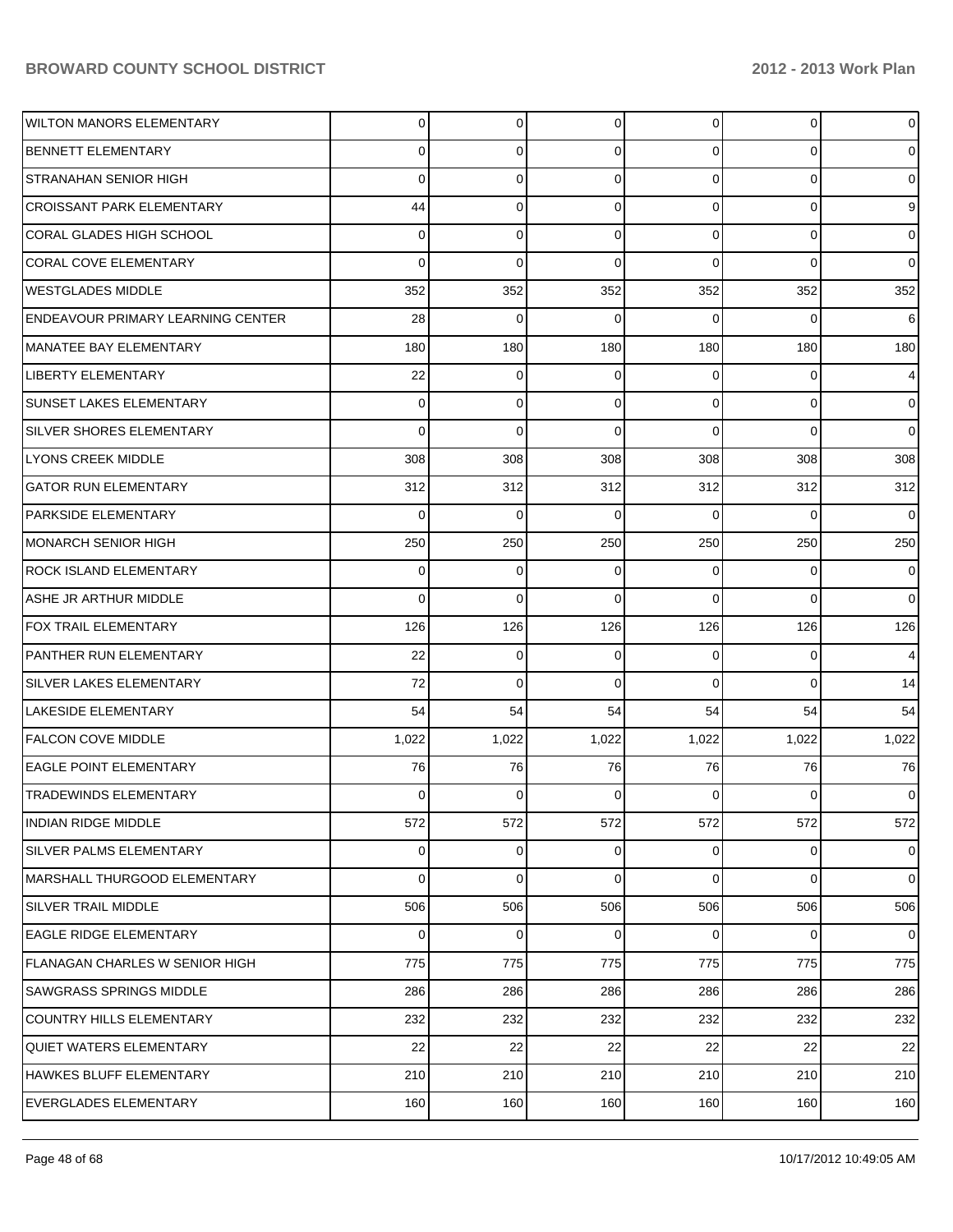| CHAPEL TRAIL ELEMENTARY                      | 0   | $\Omega$ | $\overline{0}$ | 0              | $\overline{0}$ | $\mathbf 0$    |
|----------------------------------------------|-----|----------|----------------|----------------|----------------|----------------|
| RIVERSIDE ELEMENTARY                         | 112 | 112      | 112            | 112            | 112            | 112            |
| <b>CORAL PARK ELEMENTARY</b>                 | 120 | 120      | 120            | 120            | 120            | 120            |
| FOREST GLEN MIDDLE                           | 176 | 176      | 176            | 176            | 176            | 176            |
| SANDPIPER ELEMENTARY                         | 22  | 0        | $\Omega$       | 0              | 0              | 4              |
| SILVER RIDGE ELEMENTARY                      | 174 | 174      | 174            | 174            | 174            | 174            |
| <b>WINSTON PARK ELEMENTARY</b>               | 0   | 0        | $\Omega$       | 0              | 0              | 0              |
| <b>WELLEBY ELEMENTARY</b>                    | 124 | 124      | 124            | 124            | 124            | 124            |
| <b>RIVERGLADES ELEMENTARY</b>                | 144 | 144      | 144            | 144            | 144            | 144            |
| SILVER LAKES MIDDLE                          | 0   | 0        | 0              | 0              | 0              | 0              |
| <b>COUNTRY ISLES ELEMENTARY</b>              | 116 | 116      | 116            | 116            | 116            | 116            |
| YOUNG WALTER C MIDDLE                        | 616 | 616      | 616            | 616            | 616            | 616            |
| STONEMAN DOUGLAS SENIOR HIGH                 | 515 | 515      | 515            | 515            | 515            | 515            |
| <b>DAVIE ELEMENTARY</b>                      | 90  | 0        | $\Omega$       | 0              | 0              | 18             |
| PINEWOOD ELEMENTARY                          | 202 | 202      | 202            | 202            | 202            | 202            |
| <b>WESTERN SENIOR HIGH</b>                   | 575 | 575      | 575            | 575            | 575            | 575            |
| <b>GRIFFIN ELEMENTARY</b>                    | 0   | 0        | $\Omega$       | 0              | 0              | 0              |
| PINES LAKES ELEMENTARY                       | 36  | 0        | 0              | 0              | $\overline{0}$ | $\overline{7}$ |
| <b>SEA CASTLE ELEMENTARY</b>                 | 0   | 0        | 0              | 0              | 0              | 0              |
| HUNT JAMES S ELEMENTARY                      | 0   | 0        | $\Omega$       | 0              | 0              | 0              |
| <b>BANYAN ELEMENTARY</b>                     | 236 | 236      | 236            | 236            | 236            | 236            |
| RAMBLEWOOD ELEMENTARY                        | 18  | 18       | 18             | 18             | 18             | 18             |
| MAPLEWOOD ELEMENTARY                         | 148 | 148      | 148            | 148            | 148            | 148            |
| TARAVELLA J P SENIOR HIGH                    | 450 | 450      | 450            | 450            | 450            | 450            |
| BROWARD FIRE ACADEMY (VO-TECH OFF<br>CAMPUS) | 115 | 115      | 115            | 115            | 115            | 115            |
| <b>CRYSTAL LAKE MIDDLE</b>                   | 330 | 330      | 330            | 330            | 330            | 330            |
| PINES MIDDLE                                 | 0   | 0        | 0              | 0              | $\overline{0}$ | $\mathbf 0$    |
| <b>SEMINOLE MIDDLE</b>                       | 352 | 352      | 352            | 352            | 352            | 352            |
| PIPER SENIOR HIGH                            | 875 | 875      | 875            | 875            | 875            | 875            |
| <b>COOPER CITY SENIOR HIGH</b>               | 25  | $\Omega$ | $\overline{0}$ | $\overline{0}$ | 0              | $\sqrt{5}$     |
| PARK RIDGE ELEMENTARY                        | 0   | 0        | $\overline{0}$ | $\overline{0}$ | $\overline{0}$ | $\mathbf 0$    |
| <b>CYPRESS ELEMENTARY</b>                    | 36  | 36       | 36             | 36             | 36             | 36             |
| APOLLO MIDDLE                                | 418 | $\Omega$ | $\overline{0}$ | $\overline{0}$ | 0              | 84             |
| SHERIDAN HILLS ELEMENTARY                    | 0   | 0        | $\overline{0}$ | 0              | $\overline{0}$ | $\mathbf 0$    |
| ORIOLE ELEMENTARY                            | 36  | 36       | 36             | 36             | 36             | 36             |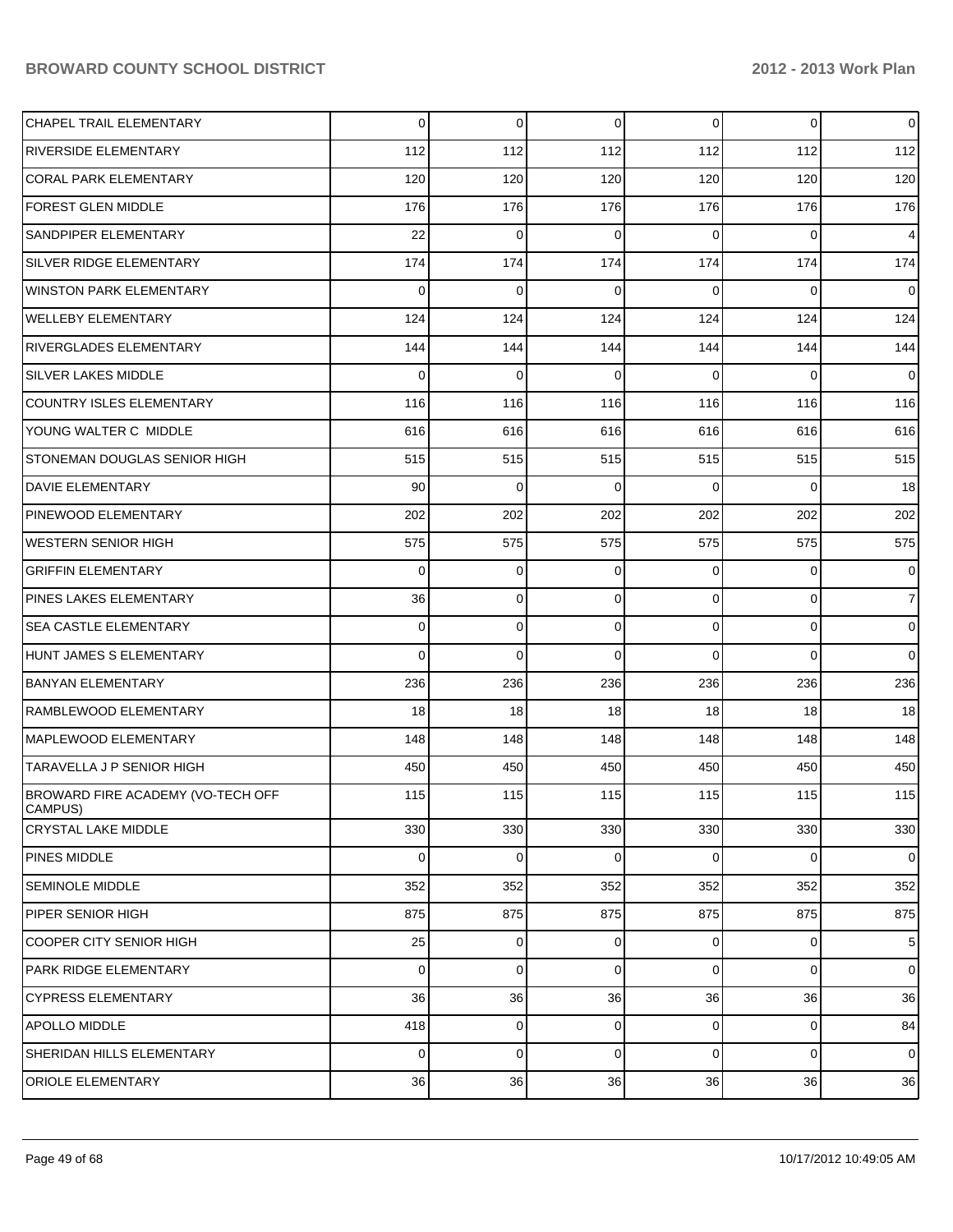| IMIRROR LAKE ELEMENTARY                                 | $\Omega$ | 0           | $\overline{0}$ | $\overline{0}$ | $\overline{0}$ | $\overline{0}$ |
|---------------------------------------------------------|----------|-------------|----------------|----------------|----------------|----------------|
| <b>ROYAL PALM ELEMENTARY</b>                            | 0        | $\Omega$    | $\Omega$       | $\Omega$       | $\Omega$       | $\overline{0}$ |
| LAUDERDALE LAKES MIDDLE                                 | 352      | 352         | 352            | 352            | 352            | 352            |
| DEERFIELD BEACH SENIOR HIGH                             | 525      | 525         | 525            | 525            | 525            | 525            |
| ANDERSON BOYD H SENIOR HIGH                             | 0        | $\Omega$    | $\Omega$       | $\Omega$       | $\Omega$       | $\overline{0}$ |
| MIRAMAR SENIOR HIGH                                     | 700      | 700         | 700            | 700            | 700            | 700            |
| WHISPERING PINES EXCEPTIONAL EDUCATION<br><b>CENTER</b> | 30       | 30          | 30             | 30             | 30             | 30             |
| <b>HOLLYWOOD PARK ELEMENTARY</b>                        | $\Omega$ | 0           | 0              | $\Omega$       | $\Omega$       | $\mathbf 0$    |
| LLOYD ESTATES ELEMENTARY                                | 98       | 98          | 98             | 98             | 98             | 98             |
| PERRY ANNABEL C ELEMENTARY                              | 0        | 0           | 0              | $\overline{0}$ | 0              | 0              |
| FAIRWAY ELEMENTARY                                      | 0        | 0           | 0              | $\Omega$       | $\mathbf 0$    | $\mathbf 0$    |
| IHOLLYWOOD HILLS SENIOR HIGH                            | 525      | 0           | $\Omega$       | $\Omega$       | $\Omega$       | 105            |
| MARKHAM ROBERT C ELEMENTARY                             | 72       | 72          | 72             | 72             | 72             | 72             |
| COCONUT CREEK SENIOR HIGH                               | 825      | 825         | 825            | 825            | 825            | 825            |
| BOULEVARD HEIGHTS ELEMENTARY                            | 0        | 0           | 0              | $\Omega$       | 0              | 0              |
| WINGATE OAKS CENTER                                     | 0        | 0           | 0              | $\Omega$       | $\Omega$       | 0              |
| PERRY HENRY D MIDDLE                                    | 0        | 0           | 0              | $\Omega$       | $\mathbf 0$    | 0              |
| THE QUEST CENTER                                        | 0        | 0           | $\Omega$       | $\Omega$       | $\Omega$       | 0              |
| <b>SHERIDAN TECHNICAL CENTER</b>                        | 46       | 46          | 46             | 46             | 46             | 46             |
| DANDY WILLIAM MIDDLE                                    | 176      | 176         | 176            | 176            | 176            | 176            |
| <b>CRESTHAVEN ELEMENTARY</b>                            | $\Omega$ | $\mathbf 0$ | $\Omega$       | $\Omega$       | $\Omega$       | $\mathbf 0$    |
| DEERFIELD BEACH MIDDLE                                  | 264      | 264         | 264            | 264            | 264            | 264            |
| FOSTER STEPHEN ELEMENTARY                               | 152      | 19          | 19             | 19             | 19             | 46             |
| PETERS ELEMENTARY                                       | 216      | 216         | 216            | 216            | 216            | 216            |
| <b>PLANTATION ELEMENTARY</b>                            | 0        | $\mathbf 0$ | 0              | $\overline{0}$ | 0              | 0              |
| FORT LAUDERDALE SENIOR HIGH                             | $\Omega$ | $\mathbf 0$ | $\mathbf 0$    | $\overline{0}$ | 0              | $\mathbf 0$    |
| MCNAB ELEMENTARY                                        | 18       | 18          | 18             | 18             | 18             | 18             |
| FLORANADA ELEMENTARY                                    | $\Omega$ | $\mathbf 0$ | 0              | $\overline{0}$ | 0              | $\overline{0}$ |
| IDRIFTWOOD MIDDLE                                       | 66       | 66          | 66             | 66             | 66             | 66             |
| <b>BRIGHT HORIZONS</b>                                  | $\Omega$ | $\mathbf 0$ | $\Omega$       | $\Omega$       | $\mathbf 0$    | $\overline{0}$ |
| NEW RIVER MIDDLE                                        | 132      | 132         | 132            | 132            | 132            | 132            |
| <b>SANDERS PARK ELEMENTARY</b>                          | 112      | 112         | 112            | 112            | 112            | 112            |
| <b>DRIFTWOOD ELEMENTARY</b>                             | 222      | 222         | 222            | 222            | 222            | 222            |
| <b>TROPICAL ELEMENTARY</b>                              | $\Omega$ | 0           | $\Omega$       | $\overline{0}$ | $\mathbf 0$    | $\overline{0}$ |
| POMPANO BEACH ELEMENTARY                                | 44       | 44          | 44             | 44             | 44             | 44             |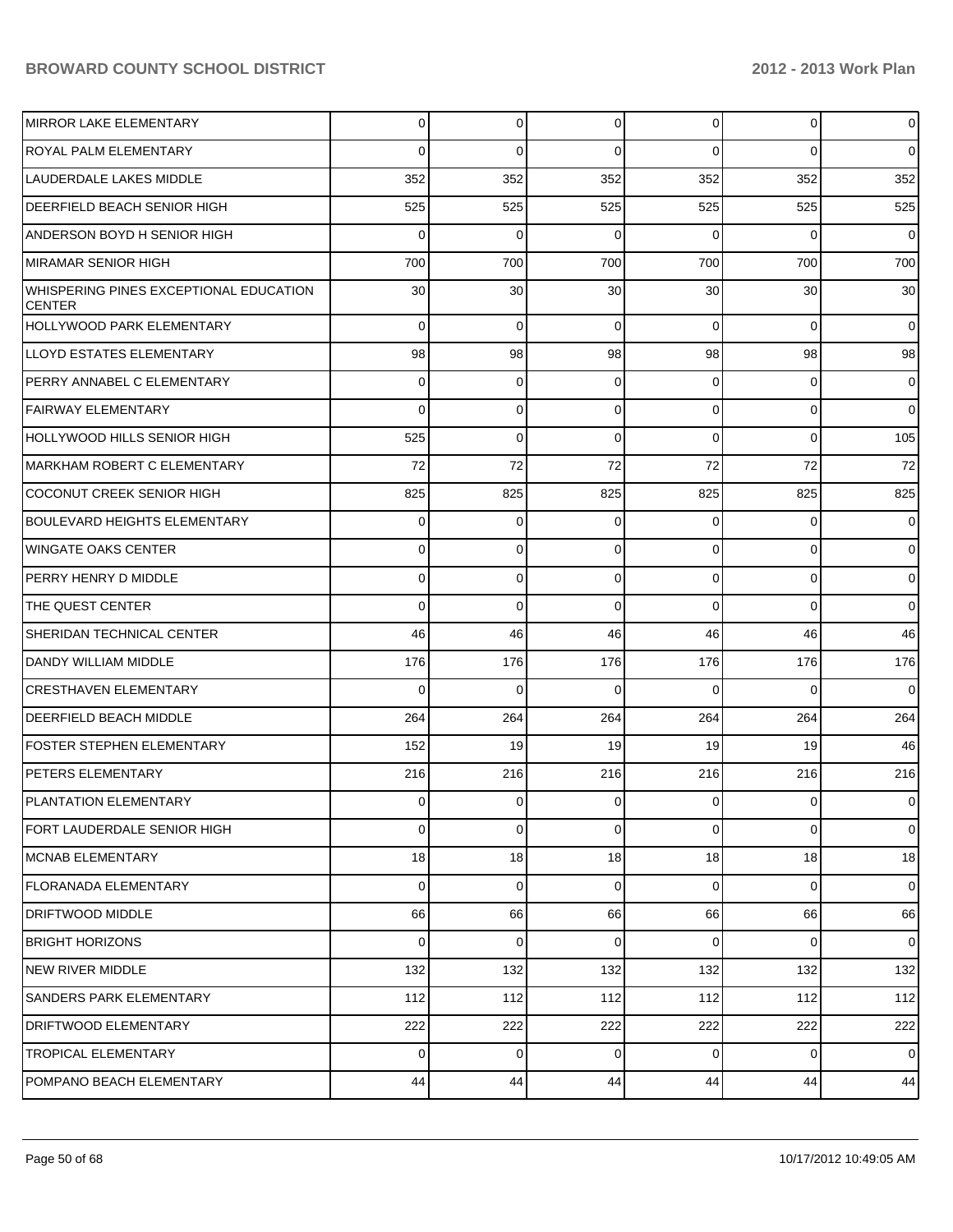| MEADOWBROOK ELEMENTARY              | 134      | 0        | 0        | 0        | $\overline{0}$ | 27          |
|-------------------------------------|----------|----------|----------|----------|----------------|-------------|
| <b>BROADVIEW ELEMENTARY</b>         | 204      | 204      | 204      | 204      | 204            | 204         |
| <b>LAKE FOREST ELEMENTARY</b>       | 232      | 232      | 232      | 232      | 232            | 232         |
| <b>HALLANDALE ELEMENTARY</b>        | 90       | 90       | 90       | 90       | 90             | 90          |
| DAVE THOMAS EDUCATION CENTER-WEST   | 0        | 0        | $\Omega$ | 0        | 0              | $\mathbf 0$ |
| <b>GLADES MIDDLE</b>                | 242      | 242      | 242      | 242      | 242            | 242         |
| <b>WEST BROWARD HIGH SCHOOL</b>     | 0        | 0        | $\Omega$ | 0        | 0              | 0           |
| <b>CYPRESS RUN EDUCATION CENTER</b> | 0        | 0        | $\Omega$ | 0        | $\overline{0}$ | 0           |
| <b>DOLPHIN BAY ELEMENTARY</b>       | $\Omega$ | 0        | $\Omega$ | $\Omega$ | 0              | $\mathbf 0$ |
| MILLENNIUM MIDDLE                   | 176      | 176      | 176      | 176      | 176            | 176         |
| <b>NEW RENAISSANCE MIDDLE</b>       | 0        | 0        | ∩        | 0        | 0              | $\mathbf 0$ |
| <b>CYPRESS BAY SENIOR HIGH</b>      | 1,400    | 1,400    | 1,400    | 1,400    | 1,400          | 1,400       |
| <b>EVERGLADES SENIOR HIGH</b>       | 550      | 550      | 550      | 550      | 550            | 550         |
| PARK TRAILS ELEMENTARY              | 0        | 0        | $\Omega$ | 0        | 0              | $\mathbf 0$ |
| <b>COCONUT PALM ELEMENTARY</b>      | 238      | 238      | 238      | 238      | 238            | 238         |
| PARK LAKES ELEMENTARY               | 90       | 90       | 90       | 90       | 90             | 90          |
| <b>CHALLENGER ELEMENTARY</b>        | 0        | 0        | $\Omega$ | 0        | 0              | 0           |
| <b>EMBASSY CREEK ELEMENTARY</b>     | 0        | 0        | 0        | 0        | $\overline{0}$ | 0           |
| <b>DREW ELEMENTARY</b>              | 0        | 0        | $\Omega$ | 0        | 0              | $\mathbf 0$ |
| <b>CROSS CREEK SCHOOL</b>           | 48       | 48       | 48       | 48       | 48             | 48          |
| PALM COVE ELEMENTARY                | 178      | 178      | 178      | 178      | 178            | 178         |
| YOUNG VIRGINIA S ELEMENTARY         | 0        | 0        | $\Omega$ | 0        | 0              | 0           |
| <b>SAWGRASS ELEMENTARY</b>          | 0        | 0        | $\Omega$ | 0        | $\overline{0}$ | 0           |
| <b>MORROW ELEMENTARY</b>            | $\Omega$ | $\Omega$ | $\Omega$ | $\Omega$ | 0              | $\mathbf 0$ |
| RAMBLEWOOD MIDDLE                   | 440      | 440      | 440      | 440      | 440            | 440         |
| <b>TEQUESTA TRACE MIDDLE</b>        | 318      | 318      | 318      | 318      | 318            | 318         |
| PARK SPRINGS ELEMENTARY             | 0        | 0        | 0        | 0        | 0              | $\mathbf 0$ |
| <b>INDIAN TRACE ELEMENTARY</b>      | 174      | 174      | 174      | 174      | 174            | 174         |
| <b>TAMARAC ELEMENTARY</b>           | 0        | 0        | 0        | 0        | $\mathbf 0$    | $\mathbf 0$ |
| FOREST HILLS ELEMENTARY             | 0        | 0        | 0        | 0        | $\overline{0}$ | $\mathbf 0$ |
| CENTRAL PARK ELEMENTARY             | 184      | 184      | 184      | 184      | 184            | 184         |
| PEMBROKE LAKES ELEMENTARY           | 88       | 88       | 88       | 88       | 88             | 88          |
| NOB HILL ELEMENTARY                 | 134      | 134      | 134      | 134      | 134            | 134         |
| WESTCHESTER ELEMENTARY              | 146      | 146      | 146      | 146      | 146            | 146         |
| <b>HORIZON ELEMENTARY</b>           | 36       | 36       | 36       | 36       | 36             | 36          |
| FLAMINGO ELEMENTARY                 | 166      | 166      | 166      | 166      | 166            | 166         |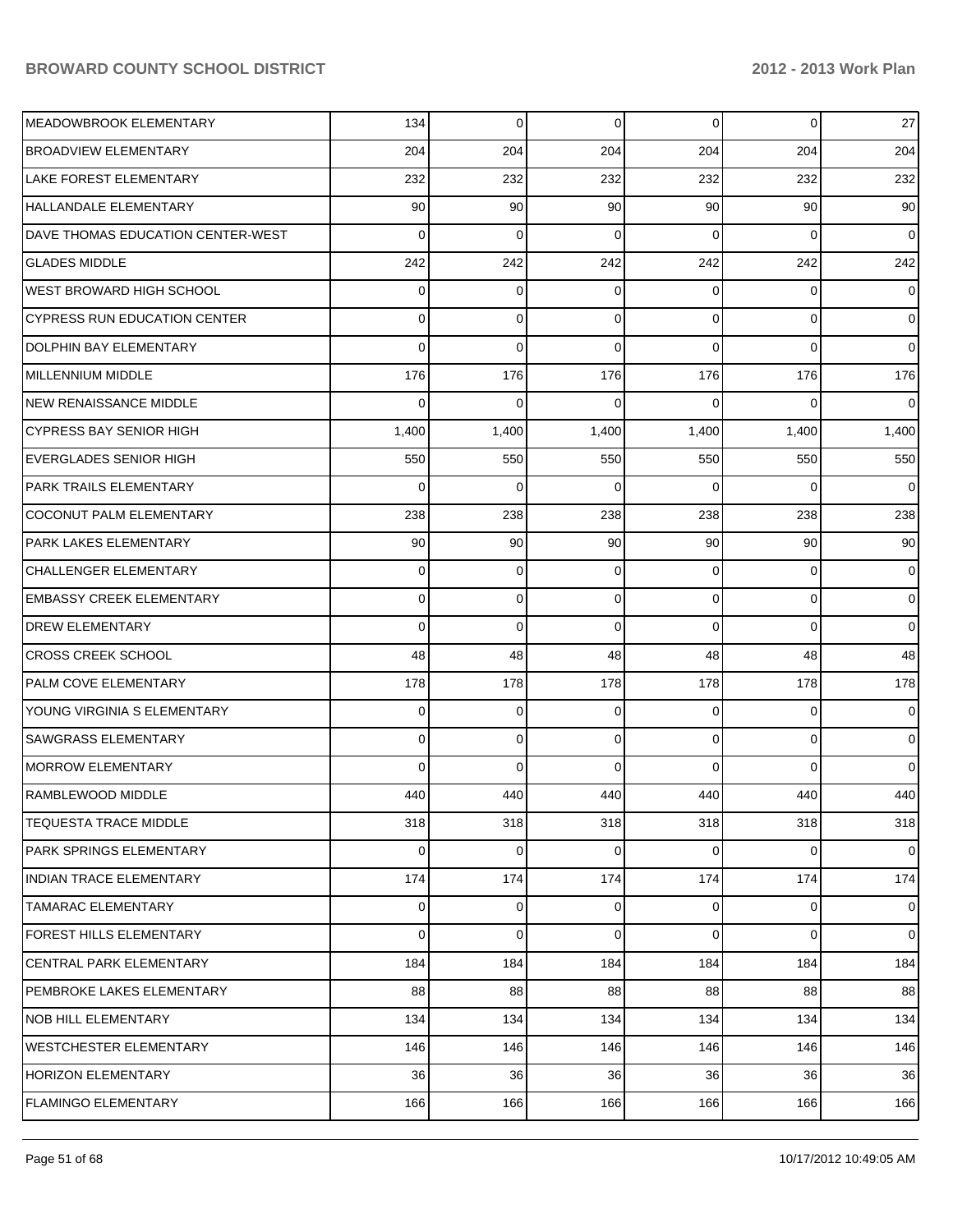| <b>CORAL SPRINGS ELEMENTARY</b>      | $\Omega$        | $\overline{0}$ | 0              | $\Omega$       | $\overline{0}$ | $\overline{0}$ |
|--------------------------------------|-----------------|----------------|----------------|----------------|----------------|----------------|
| <b>CORAL SPRINGS MIDDLE</b>          | 0               | $\Omega$       | $\Omega$       | $\Omega$       | $\Omega$       | $\Omega$       |
| <b>PIONEER MIDDLE</b>                | 352             | 352            | 352            | 352            | 352            | 352            |
| <b>BAIR MIDDLE</b>                   | 110             | 44             | 44             | 44             | 44             | 57             |
| ATLANTIC TECHNICAL CENTER            | 639             | 639            | 639            | 639            | 639            | 639            |
| NORTH LAUDERDALE ELEMENTARY          | $\Omega$        | $\Omega$       | 0              | $\Omega$       | $\Omega$       | $\Omega$       |
| <b>SOUTH PLANTATION SENIOR HIGH</b>  | 475             | 475            | 475            | 475            | 475            | 475            |
| <b>ATLANTIC WEST ELEMENTARY</b>      | 250             | 250            | 250            | 250            | 250            | 250            |
| CASTLE HILL ELEMENTARY               | 386             | 386            | 386            | 386            | 386            | 386            |
| KING MARTIN LUTHER ELEMENTARY        | 0               | 0              | 0              | $\Omega$       | $\Omega$       | $\overline{0}$ |
| VILLAGE ELEMENTARY                   | 0               | $\Omega$       | $\Omega$       | $\Omega$       | $\Omega$       | $\Omega$       |
| <b>WESTPINE MIDDLE</b>               | 242             | 242            | 242            | 242            | 242            | 242            |
| PASADENA LAKES ELEMENTARY            | 142             | 142            | 142            | 142            | 142            | 142            |
| RICKARDS JAMES S MIDDLE              | $\Omega$        | $\Omega$       | 0              | $\Omega$       | $\Omega$       | $\Omega$       |
| <b>NOVA MIDDLE</b>                   | 110             | 110            | 110            | 110            | 110            | 110            |
| SHERIDAN PARK ELEMENTARY             | $\Omega$        | 0              | 0              | $\Omega$       | $\Omega$       | $\overline{0}$ |
| LAUDERHILL-PAUL TURNER ELEMENTARY    | 0               | $\Omega$       | $\Omega$       | $\Omega$       | $\Omega$       | $\Omega$       |
| LAUDERHILL MIDDLE                    | $\Omega$        | $\Omega$       | $\Omega$       | $\Omega$       | $\Omega$       | $\Omega$       |
| COCONUT CREEK ELEMENTARY             | 66              | 66             | 66             | 66             | 66             | 66             |
| PLANTATION SENIOR HIGH               | 525             | 25             | 25             | 25             | 25             | 125            |
| PLANTATION PARK ELEMENTARY           | 0               | 0              | 0              | $\Omega$       | $\Omega$       | $\Omega$       |
| NOVA DWIGHT D EISENHOWER ELEMENTARY  | $\Omega$        | $\Omega$       | $\Omega$       | $\Omega$       | $\Omega$       | $\Omega$       |
| <b>NOVA SENIOR HIGH</b>              | 975             | 975            | 975            | 975            | 975            | 975            |
| NOVA BLANCHE FORMAN ELEMENTARY       | 62              | 62             | 62             | 62             | 62             | 62             |
| IMCFATTER WILLIAM T TECHNICAL CENTER | $\Omega$        | $\Omega$       | $\Omega$       | $\Omega$       | $\Omega$       | $\overline{0}$ |
| MARGATE ELEMENTARY                   | $\overline{0}$  | $\overline{0}$ | $\overline{0}$ | $\overline{0}$ | $\overline{0}$ | $\overline{0}$ |
| <b>SUNSHINE ELEMENTARY</b>           | 90 <sub>0</sub> | 90             | 90             | 90             | 90             | 90             |
| <b>NORTH FORK ELEMENTARY</b>         | $\Omega$        | $\mathbf 0$    | $\Omega$       | $\Omega$       | $\Omega$       | $\overline{0}$ |
| <b>COOPER CITY ELEMENTARY</b>        | 44              | 44             | 44             | 44             | 44             | 44             |
| PEMBROKE PINES ELEMENTARY            | 164             | 164            | 164            | 164            | 164            | 164            |
| <b>NORTHEAST SENIOR HIGH</b>         | 75              | 75             | 75             | 75             | 75             | 75             |
| STIRLING ELEMENTARY                  | 88              | 88             | 88             | 88             | 88             | 88             |
| <b>PARKWAY MIDDLE</b>                | $\Omega$        | 0              | 0              | $\Omega$       | $\mathbf{0}$   | $\overline{0}$ |
| ORANGE-BROOK ELEMENTARY              | 0               | 0              | $\Omega$       | $\Omega$       | $\mathbf{0}$   | $\overline{0}$ |
| PALMVIEW ELEMENTARY                  | 46              | 46             | 46             | 46             | 46             | 46             |
| <b>CORAL SPRINGS SENIOR HIGH</b>     | 325             | 0              | 0              | $\overline{0}$ | $\mathbf 0$    | 65             |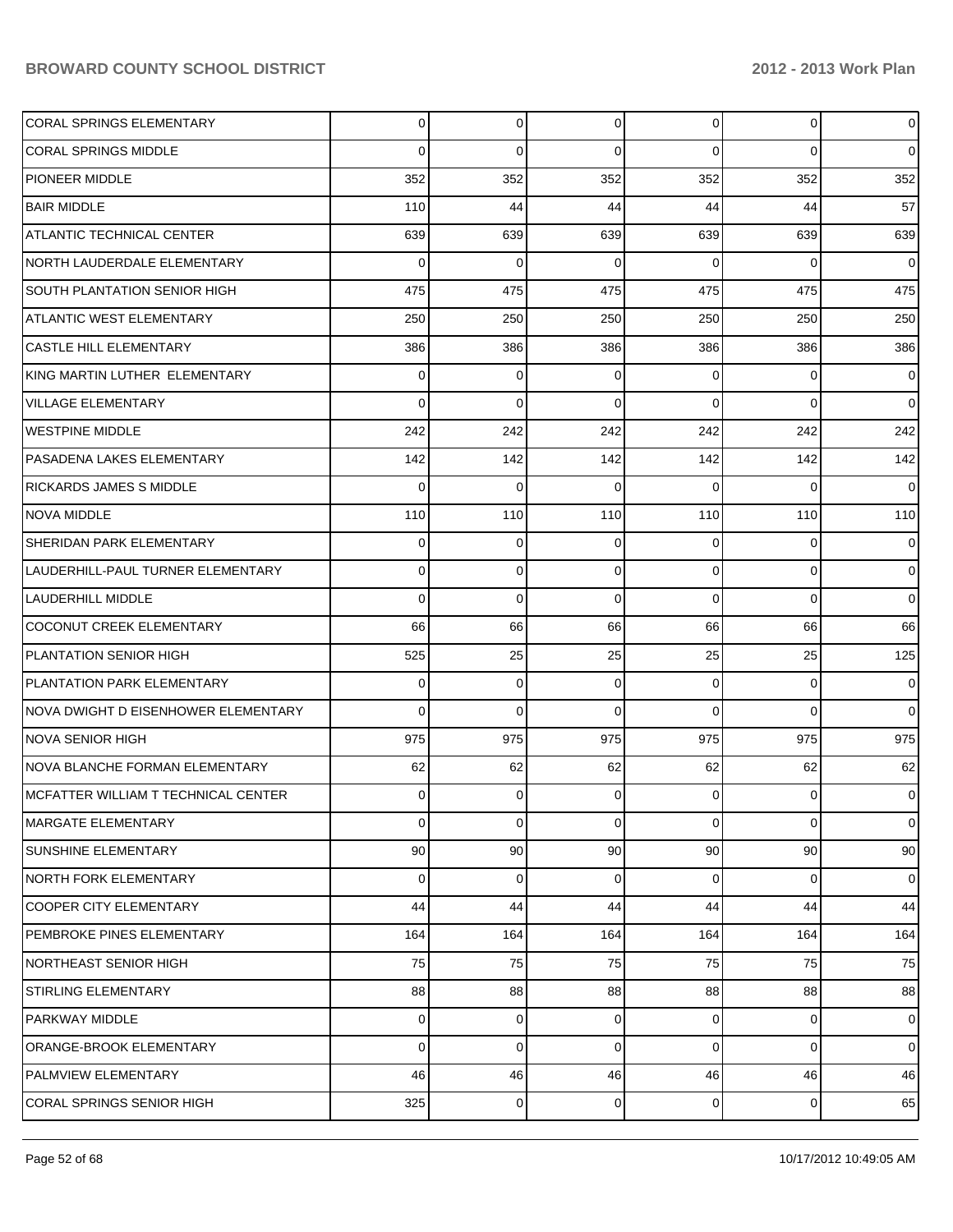| <b>SEAGULL SCHOOL</b>                  | 487         | 487 | 487      | 487            | 487      | 487            |
|----------------------------------------|-------------|-----|----------|----------------|----------|----------------|
| SUNLAND PARK ELEMENTARY                | 0           | 0   | 0        | 0              | 0        | $\overline{0}$ |
| LARKDALE ELEMENTARY                    | 0           | 0   | 0        | $\Omega$       | 0        | 0              |
| <b>WESTWOOD HEIGHTS ELEMENTARY</b>     | 0           | 0   | 0        | $\Omega$       | 0        | 0              |
| <b>BAYVIEW ELEMENTARY</b>              | 0           | 0   | 0        | $\Omega$       | 0        | 0              |
| PINE RIDGE EDUCATION CENTER            | 0           | 0   | 0        | $\Omega$       | 0        | 0              |
| <b>MIRAMAR ELEMENTARY</b>              | 18          | 18  | 18       | 18             | 18       | 18             |
| <b>PLANTATION MIDDLE</b>               | 0           | 0   | 0        | $\Omega$       | 0        | 0              |
| <b>NORCREST ELEMENTARY</b>             | 0           | 0   | 0        | $\Omega$       | 0        | 0              |
| <b>TEDDER ELEMENTARY</b>               | 0           | 0   | 0        | $\Omega$       | 0        | 0              |
| MARGATE MIDDLE                         | 22          | 22  | 22       | 22             | 22       | 22             |
| HALLANDALE ADULT & COMMUNITY CENTER    | 525         | 525 | 525      | 525            | 525      | 525            |
| <b>OLSEN MIDDLE</b>                    | 0           | 0   | 0        | 0              | 0        | 0              |
| <b>MCNICOL MIDDLE</b>                  | 0           | 0   | 0        | $\Omega$       | 0        | 0              |
| HARBORDALE ELEMENTARY                  | 0           | 0   | 0        | $\Omega$       | 0        | 0              |
| BROWARD ESTATES ELEMENTARY             | 108         | 0   | 0        | $\overline{0}$ | 0        | 22             |
| <b>WATKINS ELEMENTARY</b>              | 36          | 0   | $\Omega$ | $\Omega$       | $\Omega$ | $\overline{7}$ |
| NORTH ANDREWS GARDENS ELEMENTARY       | 108         | 108 | 108      | 108            | 108      | 108            |
| HOLLYWOOD CENTRAL ELEMENTARY           | 22          | 22  | 22       | 22             | 22       | 22             |
| <b>GULFSTREAM MIDDLE</b>               | 220         | 220 | 220      | 220            | 220      | 220            |
| <b>RIVERLAND ELEMENTARY</b>            | 0           | 0   | 0        | $\Omega$       | 0        | 0              |
| <b>WEST HOLLYWOOD ELEMENTARY</b>       | 90          | 90  | 90       | 90             | 90       | 90             |
| <b>SOUTH BROWARD SENIOR HIGH</b>       | 0           | 0   | 0        | $\Omega$       | $\Omega$ | 0              |
| <b>OAKRIDGE ELEMENTARY</b>             | 116         | 116 | 116      | 116            | 116      | 116            |
| <b>DEERFIELD BEACH ELEMENTARY</b>      | 54          | 54  | 54       | 54             | 54       | 54             |
| POMPANO BEACH MIDDLE                   | 220         | 220 | 220      | 220            | 220      | 220            |
| OAKLAND PARK ELEMENTARY                | 0           | 0   | 0        | $\overline{0}$ | 0        | $\overline{0}$ |
| <b>NORTH SIDE ELEMENTARY</b>           | 0           | 0   | 0        | $\overline{0}$ | 0        | $\overline{0}$ |
| DANIA ELEMENTARY                       | 0           | 0   | 0        | $\overline{0}$ | 0        | $\overline{0}$ |
| <b>HOLLYWOOD HILLS ELEMENTARY</b>      | 0           | 0   | 0        | $\Omega$       | 0        | $\overline{0}$ |
| <b>HALLANDALE SENIOR HIGH</b>          | 200         | 200 | 200      | 200            | 200      | 200            |
| LANIER-JAMES EDUCATION CENTER          | 0           | 0   | 0        | 0              | 0        | $\overline{0}$ |
| <b>SUNSET LEARNING CENTER</b>          | 0           | 0   | 0        | $\overline{0}$ | 0        | $\overline{0}$ |
| LAUDERDALE MANORS ELEMENTARY           | 0           | 0   | 0        | 0              | 0        | $\overline{0}$ |
| <b>WHIDDON-ROGERS EDUCATION CENTER</b> | $\mathbf 0$ | 0   | 0        | 0              | 0        | $\overline{0}$ |
| <b>COLLINS ELEMENTARY</b>              | 28          | 28  | 28       | 28             | 28       | 28             |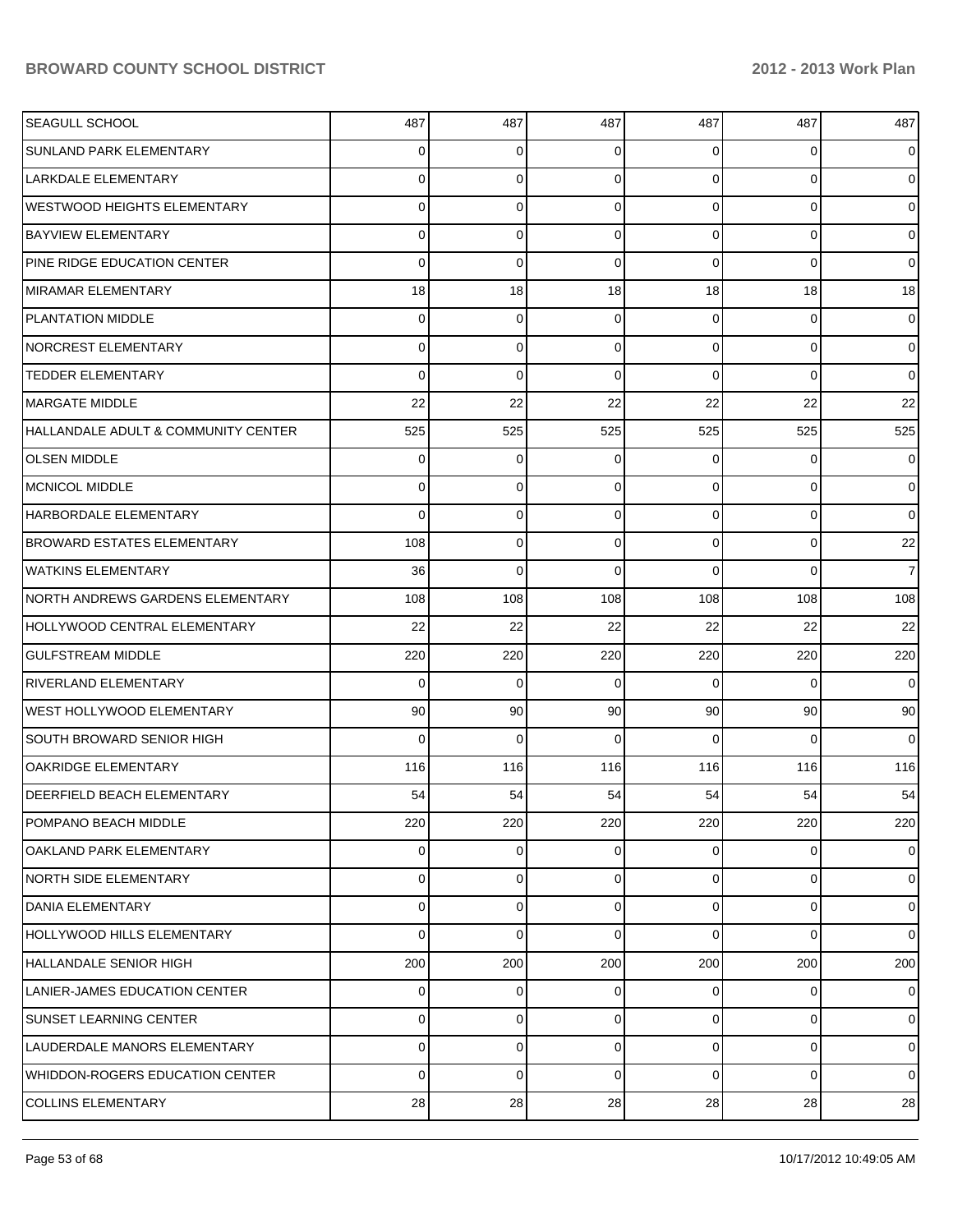| BETHUNE MARY M ELEMENTARY                 | $\Omega$ | 0        | O        | 0            | $\Omega$       | $\overline{0}$ |
|-------------------------------------------|----------|----------|----------|--------------|----------------|----------------|
| IATTUCKS MIDDLE                           | $\Omega$ | 0        | 0        | $\Omega$     | $\overline{0}$ | $\overline{0}$ |
| <b>IELY BLANCHE SENIOR HIGH</b>           | 0        | 0        | 0        | $\Omega$     | $\Omega$       | $\Omega$       |
| IDILLARD SENIOR HIGH                      | 0        | $\Omega$ | ∩        | <sup>0</sup> | $\Omega$       | $\mathbf{0}$   |
| <b>IDEERFIELD PARK ELEMENTARY</b>         | 0        | $\Omega$ | 0        | 0            | $\Omega$       | $\overline{0}$ |
| ICOLBERT ELEMENTARY                       | 0        | $\Omega$ | $\Omega$ | $\Omega$     | $\overline{0}$ | $\overline{0}$ |
| IMCARTHUR SENIOR HIGH                     | 125      | $\Omega$ | 0        | $\Omega$     | $\Omega$       | 25             |
| <b>ISUNRISE MIDDLE</b>                    | 176      | 176      | 176      | 176          | 176            | 176            |
| <b>IDILLARD ELEMENTARY</b>                | 36       | 36       | 36       | 36           | 36             | 36             |
| IDREW CHARLES FAMILY RESOURCE CENTER      | 372      | 372      | 372      | 372          | 372            | 372            |
| <b>WALKER ELEMENTARY (MAGNET)</b>         | 0        | $\Omega$ | C        | <sup>0</sup> | $\Omega$       | $\overline{0}$ |
| DILLARD COMMUNITY CENTER (MUSEUM)         | 0        | 0        | 0        | $\Omega$     | $\Omega$       | $\overline{0}$ |
| HERON HEIGHTS ELEMENTARY                  | $\Omega$ | $\Omega$ | $\Omega$ | $\Omega$     | $\Omega$       | $\mathbf 0$    |
| <b>IDISCOVERY ELEMENTARY</b>              | $\Omega$ | $\Omega$ | $\Omega$ | $\Omega$     | $\overline{0}$ | $\overline{0}$ |
| ICORAL SPRINGS AQUATIC COMPLEX            | 0        | $\Omega$ | $\Omega$ | $\Omega$     | $\overline{0}$ | $\mathbf{0}$   |
| <b>IBEACHSIDE MONTESSORI VILLAGE</b>      | $\Omega$ | $\Omega$ | $\Omega$ | $\Omega$     | $\Omega$       | $\mathbf{0}$   |
|                                           |          |          |          |              |                |                |
| Totals for BROWARD COUNTY SCHOOL DISTRICT |          |          |          |              |                |                |

| Totals for BROWARD COUNTY SCHOOL DISTRICT         |         |         |         |         |         |         |
|---------------------------------------------------|---------|---------|---------|---------|---------|---------|
| Total students in relocatables by year.           | 29,764  | 27,033  | 27,033  | 27.033  | 27,033  | 27,579  |
| Total number of COFTE students projected by year. | 216.726 | 211.303 | 205,636 | 199.387 | 193.520 | 205.314 |
| Percent in relocatables by year.                  | 14%     | 13%     | $13 \%$ | 14%     | 14 % l  | 13%     |

## **Leased Facilities Tracking**

Exising leased facilities and plans for the acquisition of leased facilities, including the number of classrooms and student stations, as reported in the educational plant survey, that are planned in that location at the end of the five year workplan.

| Location                     | # of Leased<br>Classrooms 2012 -<br>2013 | <b>FISH Student</b><br><b>Stations</b> | Owner | # of Leased<br>Classrooms 2016 -<br>2017 | <b>FISH Student</b><br><b>Stations</b> |
|------------------------------|------------------------------------------|----------------------------------------|-------|------------------------------------------|----------------------------------------|
| IDEERFIELD BEACH ELEMENTARY  |                                          |                                        |       |                                          |                                        |
| IPOMPANO BEACH MIDDLE        |                                          |                                        |       |                                          |                                        |
| lOAKLAND PARK ELEMENTARY     |                                          |                                        |       |                                          |                                        |
| INORTH SIDE ELEMENTARY       |                                          |                                        |       |                                          |                                        |
| IDANIA ELEMENTARY            |                                          |                                        |       |                                          |                                        |
| HOLLYWOOD HILLS ELEMENTARY   |                                          |                                        |       |                                          |                                        |
| HOLLYWOOD CENTRAL ELEMENTARY |                                          |                                        |       |                                          |                                        |
| IGULFSTREAM MIDDLE           |                                          |                                        |       |                                          |                                        |
| IRIVERLAND ELEMENTARY        |                                          |                                        |       |                                          |                                        |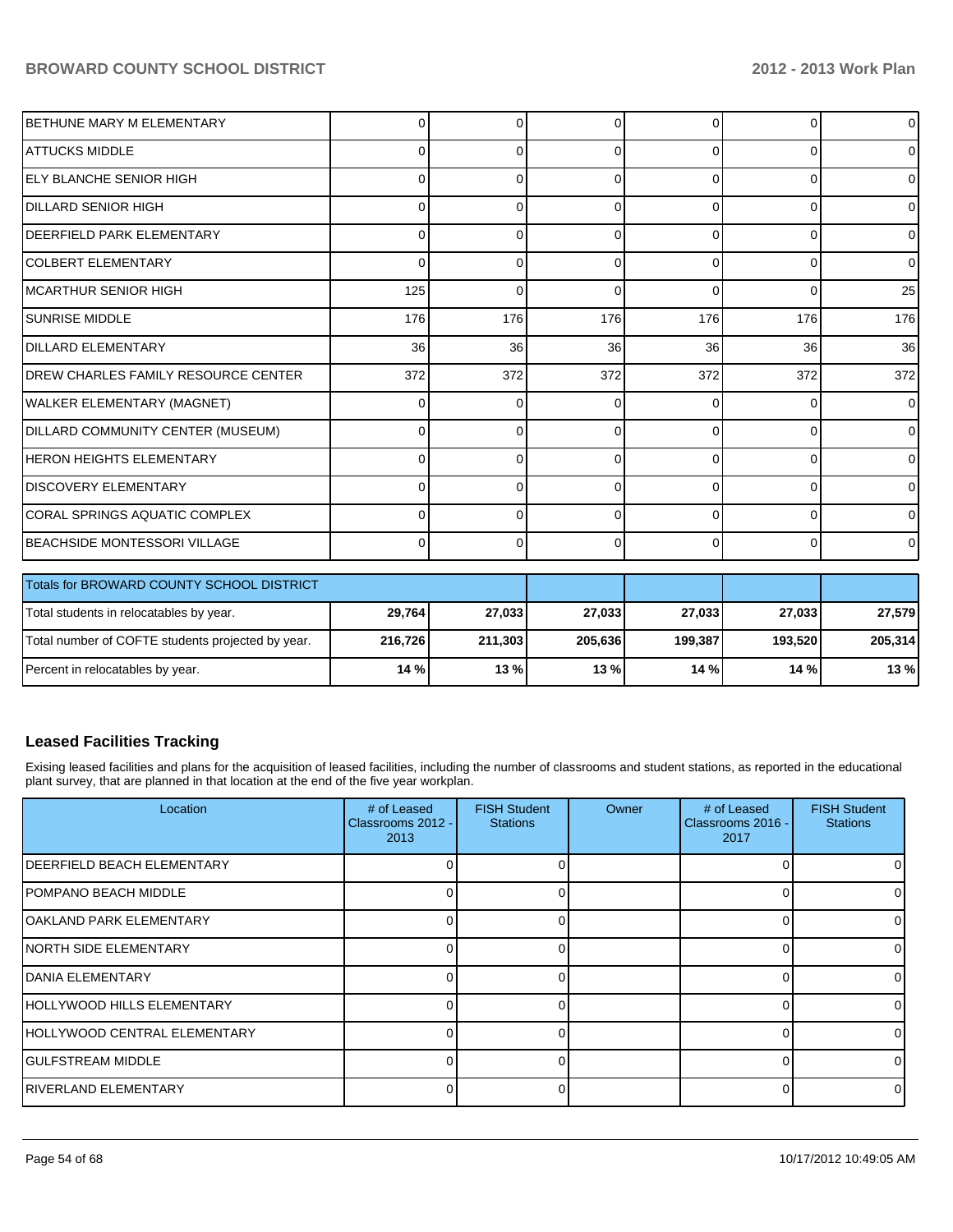| <b>WEST HOLLYWOOD ELEMENTARY</b>                           | 0        |          | 0 | $\overline{0}$ |
|------------------------------------------------------------|----------|----------|---|----------------|
| SOUTH BROWARD SENIOR HIGH                                  |          |          | 0 | 0              |
| DAVE THOMAS EDUCATION CENTER                               |          |          | 0 | 0              |
| POMPANO BEACH INSTITUTE OF INTERNATIONAL<br><b>STUDIES</b> | U        |          | 0 | 0              |
| <b>WILTON MANORS ELEMENTARY</b>                            | 0        | 0        | 0 | 0              |
| BENNETT ELEMENTARY                                         | 0        | U        | 0 | 0              |
| <b>STRANAHAN SENIOR HIGH</b>                               | 0        | $\Omega$ | 0 | 0              |
| <b>CROISSANT PARK ELEMENTARY</b>                           | 0        | U        | 0 | 0              |
| <b>COLBERT ELEMENTARY</b>                                  | $\Omega$ | $\Omega$ | 0 | 0              |
| MCARTHUR SENIOR HIGH                                       | 0        | U        | 0 | 0              |
| <b>SUNRISE MIDDLE</b>                                      | 0        | $\Omega$ | 0 | 0              |
| <b>DILLARD ELEMENTARY</b>                                  | 0        | U        | 0 | 0              |
| DREW CHARLES FAMILY RESOURCE CENTER                        | $\Omega$ | $\Omega$ | 0 | 0              |
| WALKER ELEMENTARY (MAGNET)                                 | 0        | U        | 0 | 0              |
| <b>COLLINS ELEMENTARY</b>                                  | $\Omega$ | $\Omega$ | 0 | 0              |
| BETHUNE MARY M ELEMENTARY                                  | 0        | U        | 0 | 0              |
| <b>ATTUCKS MIDDLE</b>                                      | 0        | $\Omega$ | 0 | 0              |
| <b>ELY BLANCHE SENIOR HIGH</b>                             | 0        | C        | 0 | 0              |
| <b>DILLARD SENIOR HIGH</b>                                 | $\Omega$ | $\Omega$ | 0 | 0              |
| DEERFIELD PARK ELEMENTARY                                  | 0        |          | 0 | 0              |
| <b>HALLANDALE SENIOR HIGH</b>                              | 0        | ∩        | 0 | 0              |
| LANIER-JAMES EDUCATION CENTER                              | 0        | U        | 0 | 0              |
| SUNSET LEARNING CENTER                                     | $\Omega$ | $\Omega$ | 0 | 0              |
| LAUDERDALE MANORS ELEMENTARY                               |          |          | 0 |                |
| WHIDDON-ROGERS EDUCATION CENTER                            | U        |          | U | 01             |
| <b>OAKRIDGE ELEMENTARY</b>                                 | 0        | $\Omega$ | 0 | 0              |
| <b>OLSEN MIDDLE</b>                                        | 0        | $\Omega$ | 0 | 0              |
| MCNICOL MIDDLE                                             | 0        | $\Omega$ | 0 | 01             |
| HARBORDALE ELEMENTARY                                      | 0        | $\Omega$ | 0 | 0              |
| <b>BROWARD ESTATES ELEMENTARY</b>                          | 0        | $\Omega$ | 0 | $\overline{0}$ |
| <b>WATKINS ELEMENTARY</b>                                  | 0        | $\Omega$ | 0 | $\overline{0}$ |
| INORTH ANDREWS GARDENS ELEMENTARY                          | 0        | $\Omega$ | 0 | 01             |
| MIRAMAR ELEMENTARY                                         | 0        | $\Omega$ | 0 | $\overline{0}$ |
| <b>PLANTATION MIDDLE</b>                                   | 0        | $\Omega$ | 0 | $\overline{0}$ |
| NORCREST ELEMENTARY                                        | 0        | $\Omega$ | 0 | $\overline{0}$ |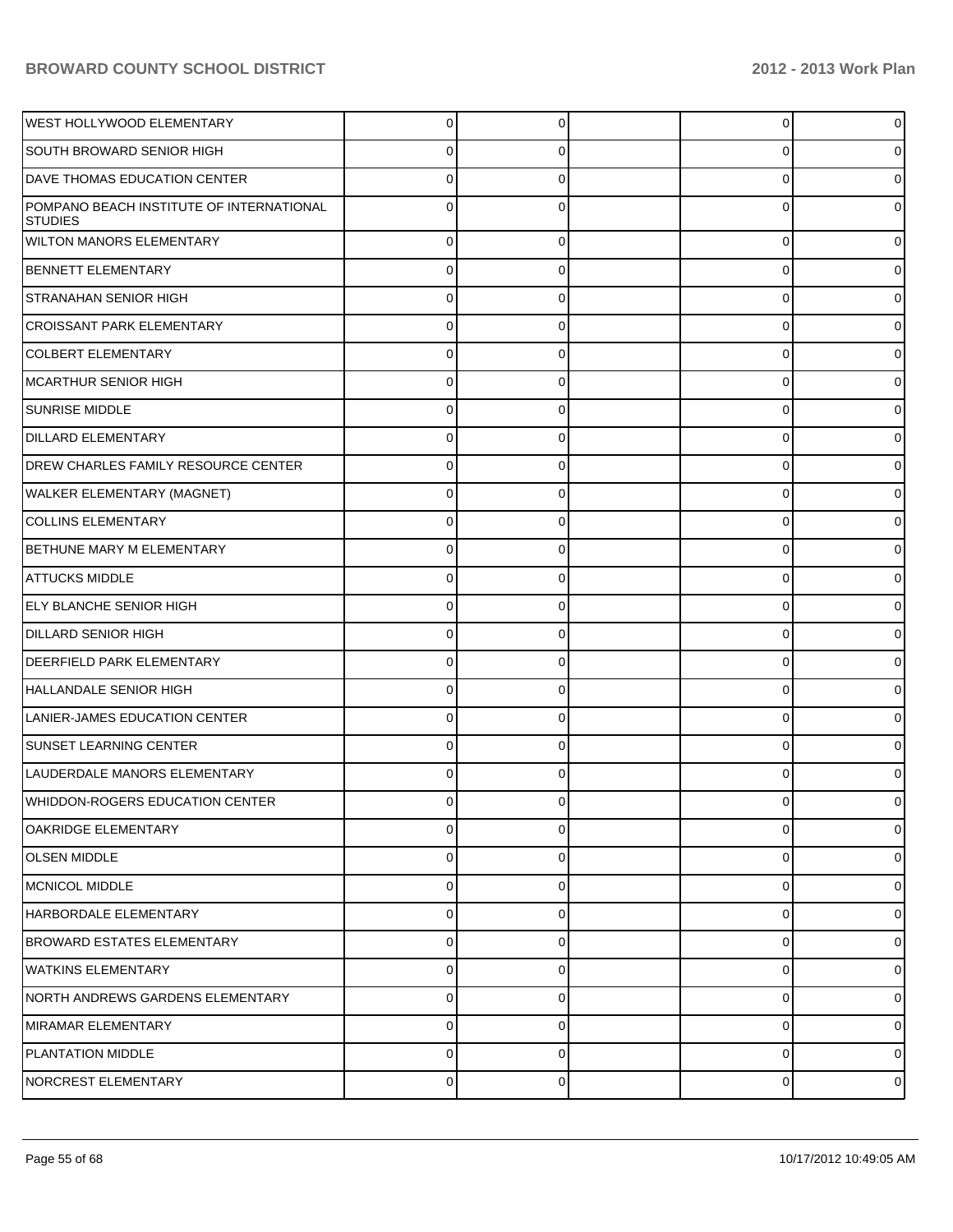| <b>TEDDER ELEMENTARY</b>            | 0           | 0 | $\overline{0}$ |   |
|-------------------------------------|-------------|---|----------------|---|
| MARGATE MIDDLE                      | 0           | 0 | 0              |   |
| HALLANDALE ADULT & COMMUNITY CENTER | 0           |   | 0              |   |
| <b>SEAGULL SCHOOL</b>               | $\Omega$    | 0 | 0              |   |
| SUNLAND PARK ELEMENTARY             | 0           |   | 0              |   |
| LARKDALE ELEMENTARY                 | $\Omega$    | 0 | 0              |   |
| <b>WESTWOOD HEIGHTS ELEMENTARY</b>  | 0           |   | 0              |   |
| <b>BAYVIEW ELEMENTARY</b>           | 0           | 0 | 0              |   |
| PINE RIDGE EDUCATION CENTER         | 0           |   | 0              |   |
| STIRLING ELEMENTARY                 | 0           | 0 | 0              |   |
| PARKWAY MIDDLE                      | 0           |   | 0              |   |
| ORANGE-BROOK ELEMENTARY             | 0           | 0 | 0              |   |
| <b>DRIFTWOOD ELEMENTARY</b>         | 0           |   | 0              |   |
| <b>TROPICAL ELEMENTARY</b>          | 0           | 0 | 0              |   |
| POMPANO BEACH ELEMENTARY            | 0           |   | 0              |   |
| MEADOWBROOK ELEMENTARY              | 0           | 0 | 0              |   |
| <b>BROADVIEW ELEMENTARY</b>         | 0           |   | 0              |   |
| LAKE FOREST ELEMENTARY              | 0           | 0 | 0              |   |
| MCNAB ELEMENTARY                    | 0           |   | 0              |   |
| <b>FLORANADA ELEMENTARY</b>         | 0           | 0 | $\mathbf 0$    |   |
| <b>DRIFTWOOD MIDDLE</b>             | 0           |   | 0              |   |
| <b>BRIGHT HORIZONS</b>              | 0           | 0 | 0              |   |
| NEW RIVER MIDDLE                    | 0           |   | 0              |   |
| <b>SANDERS PARK ELEMENTARY</b>      | $\Omega$    | 0 | 0              |   |
| <b>CRESTHAVEN ELEMENTARY</b>        | 0           |   | 0              |   |
| DEERFIELD BEACH MIDDLE              | $\mathbf 0$ | 0 | $\mathbf 0$    |   |
| <b>FOSTER STEPHEN ELEMENTARY</b>    | 0           | 0 | 0              |   |
| PETERS ELEMENTARY                   | 0           | 0 | $\mathbf 0$    |   |
| PLANTATION ELEMENTARY               | 0           | 0 | $\mathbf 0$    |   |
| FORT LAUDERDALE SENIOR HIGH         | 0           | 0 | $\mathbf 0$    |   |
| BOULEVARD HEIGHTS ELEMENTARY        | 0           | 0 | $\mathbf 0$    |   |
| WINGATE OAKS CENTER                 | $\mathbf 0$ | 0 | $\mathbf 0$    |   |
| PERRY HENRY D MIDDLE                | $\mathbf 0$ | 0 | $\mathbf 0$    |   |
| THE QUEST CENTER                    | 0           | 0 | $\mathbf 0$    |   |
| SHERIDAN TECHNICAL CENTER           | $\pmb{0}$   | 0 | $\mathbf 0$    |   |
| DANDY WILLIAM MIDDLE                | $\pmb{0}$   | 0 | $\mathbf 0$    | 0 |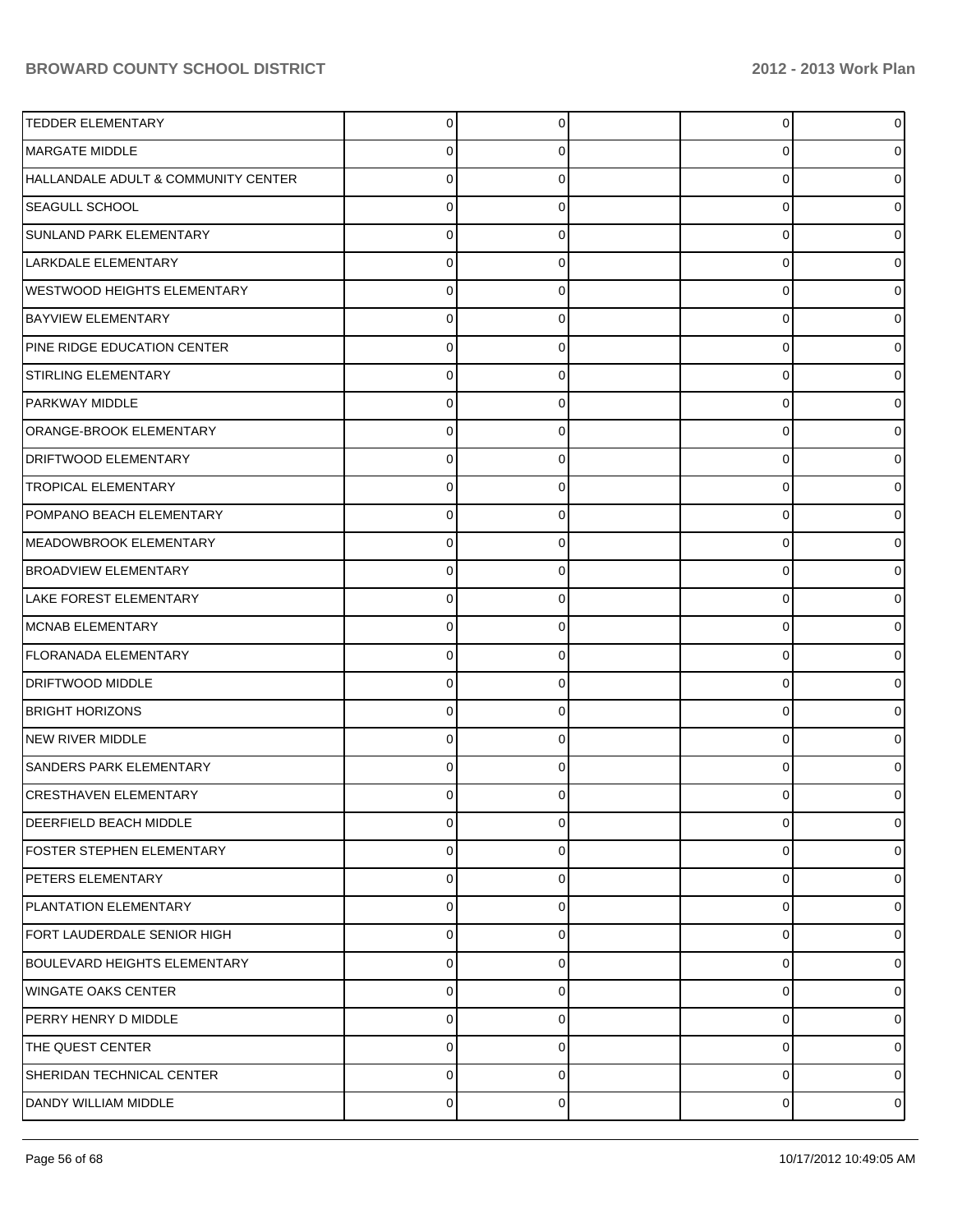| <b>LLOYD ESTATES ELEMENTARY</b>                                | 0           | 0        | $\overline{0}$ | 0              |
|----------------------------------------------------------------|-------------|----------|----------------|----------------|
| <b>PALMVIEW ELEMENTARY</b>                                     | 0           | 0        | 0              | 0              |
| CORAL SPRINGS SENIOR HIGH                                      | 0           | $\Omega$ | 0              | 0              |
| MARGATE ELEMENTARY                                             | 0           | 0        | 0              | 0              |
| <b>SUNSHINE ELEMENTARY</b>                                     | 0           | $\Omega$ | 0              | 0              |
| NORTH FORK ELEMENTARY                                          | 0           | 0        | 0              | 0              |
| <b>COOPER CITY ELEMENTARY</b>                                  | 0           | 0        | 0              | o              |
| PEMBROKE PINES ELEMENTARY                                      | 0           | 0        | 0              | o              |
| <b>NORTHEAST SENIOR HIGH</b>                                   | 0           | $\Omega$ | 0              | 0              |
| <b>PLANTATION PARK ELEMENTARY</b>                              | 0           | 0        | 0              | 0              |
| NOVA DWIGHT D EISENHOWER ELEMENTARY                            | 0           | 0        | 0              | 0              |
| NOVA SENIOR HIGH                                               | 0           | 0        | 0              | o              |
| NOVA BLANCHE FORMAN ELEMENTARY                                 | 0           | $\Omega$ | 0              | 0              |
| MCFATTER WILLIAM T TECHNICAL CENTER                            | 0           | 0        | 0              | 0              |
| NOVA MIDDLE                                                    | 0           | 0        | 0              | 0              |
| SHERIDAN PARK ELEMENTARY                                       | 0           | $\Omega$ | 0              | n              |
| LAUDERHILL-PAUL TURNER ELEMENTARY                              | 0           | $\Omega$ | 0              | 0              |
| <b>LAUDERHILL MIDDLE</b>                                       | 0           | 0        | 0              | 0              |
| COCONUT CREEK ELEMENTARY                                       | 0           | 0        | 0              | 0              |
| PLANTATION SENIOR HIGH                                         | 0           | $\Omega$ | 0              | o              |
| <b>CASTLE HILL ELEMENTARY</b>                                  | 0           | $\Omega$ | 0              | 0              |
| KING MARTIN LUTHER ELEMENTARY                                  | 0           | 0        | 0              | 0              |
| <b>VILLAGE ELEMENTARY</b>                                      | 0           | 0        | 0              | 0              |
| PERRY ANNABEL C ELEMENTARY                                     | 0           | 0        | 0              |                |
| <b>FAIRWAY ELEMENTARY</b>                                      | 0           | 0        | 0              | 0              |
| HOLLYWOOD HILLS SENIOR HIGH                                    | 0           | 0        | 0              | 0              |
| <b>MARKHAM ROBERT C ELEMENTARY</b>                             | 0           | 0        | 0              | 0              |
| <b>COCONUT CREEK SENIOR HIGH</b>                               | $\mathbf 0$ | 0        | 0              | 0              |
| LAUDERDALE LAKES MIDDLE                                        | $\mathbf 0$ | 0        | 0              | 0              |
| DEERFIELD BEACH SENIOR HIGH                                    | $\mathbf 0$ | 0        | 0              | 0              |
| ANDERSON BOYD H SENIOR HIGH                                    | $\mathbf 0$ | 0        | 0              | 0              |
| MIRAMAR SENIOR HIGH                                            | $\Omega$    | $\Omega$ | 0              | 0              |
| <b>WHISPERING PINES EXCEPTIONAL EDUCATION</b><br><b>CENTER</b> | $\mathbf 0$ | 0        | 0              | 0              |
| HOLLYWOOD PARK ELEMENTARY                                      | $\mathbf 0$ | 0        | 0              | 0              |
| <b>CYPRESS ELEMENTARY</b>                                      | 0           | 0        | 0              | $\overline{0}$ |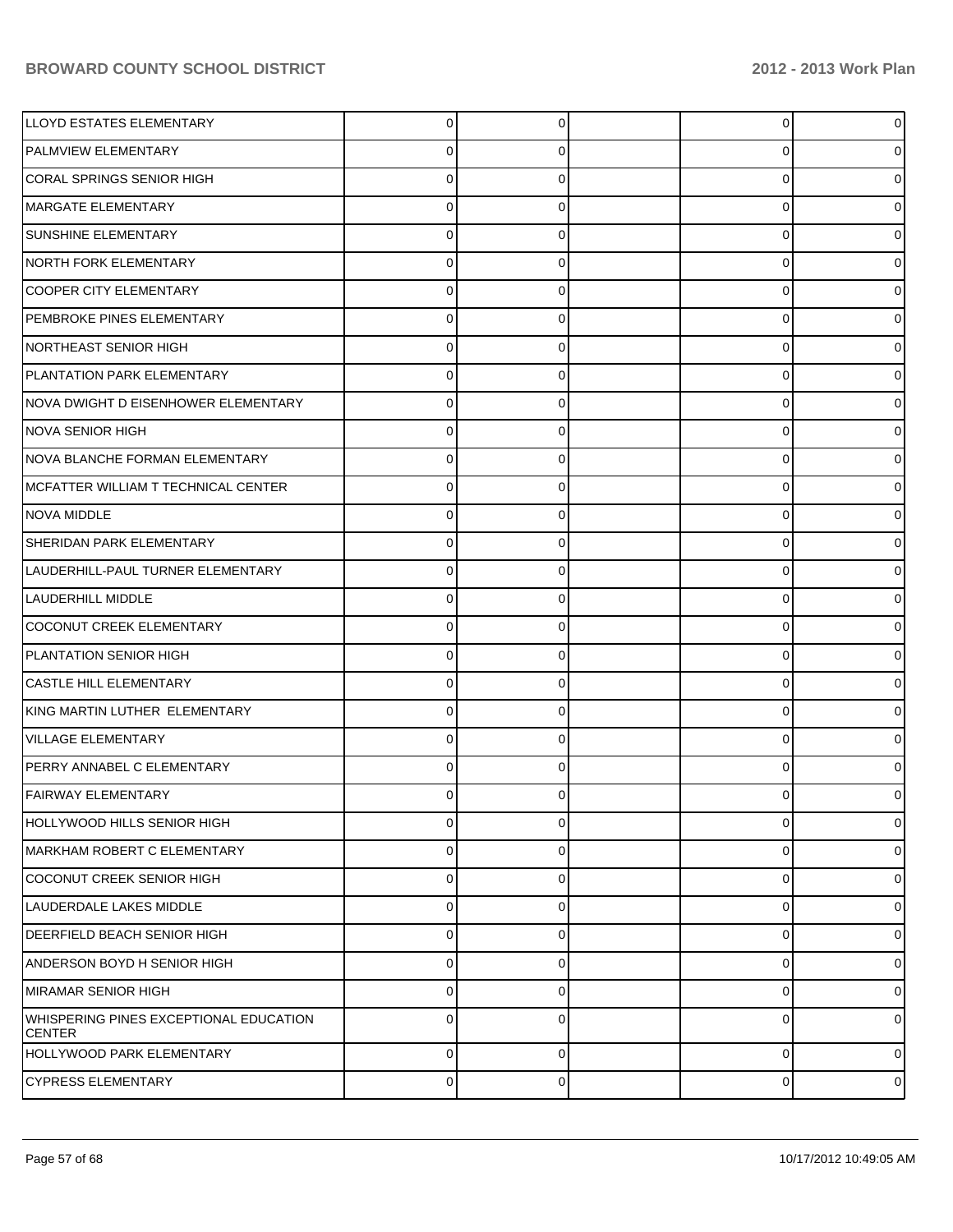| APOLLO MIDDLE                    | $\mathbf 0$    | 0        | $\overline{0}$ | 0 |
|----------------------------------|----------------|----------|----------------|---|
| SHERIDAN HILLS ELEMENTARY        | 0              | 0        | 0              |   |
| <b>ORIOLE ELEMENTARY</b>         | $\Omega$       | 0        | 0              |   |
| MIRROR LAKE ELEMENTARY           | 0              | 0        | 0              |   |
| ROYAL PALM ELEMENTARY            | 0              | 0        | 0              |   |
| <b>CRYSTAL LAKE MIDDLE</b>       | 0              | $\Omega$ | 0              |   |
| PINES MIDDLE                     | $\Omega$       | 0        | 0              |   |
| <b>SEMINOLE MIDDLE</b>           | 0              | $\Omega$ | 0              |   |
| PIPER SENIOR HIGH                | $\mathbf 0$    | 0        | 0              |   |
| COOPER CITY SENIOR HIGH          | $\mathbf 0$    | $\Omega$ | 0              |   |
| PARK RIDGE ELEMENTARY            | $\Omega$       | 0        | 0              |   |
| HUNT JAMES S ELEMENTARY          | 0              | $\Omega$ | 0              |   |
| <b>BANYAN ELEMENTARY</b>         | $\mathbf 0$    | 0        | 0              |   |
| <b>WESTPINE MIDDLE</b>           | $\mathbf 0$    | 0        | 0              |   |
| PASADENA LAKES ELEMENTARY        | 0              | 0        | 0              |   |
| RICKARDS JAMES S MIDDLE          | 0              | $\Omega$ | 0              |   |
| <b>ATLANTIC TECHNICAL CENTER</b> | $\Omega$       | 0        | 0              |   |
| NORTH LAUDERDALE ELEMENTARY      | $\mathbf 0$    | 0        | 0              |   |
| SOUTH PLANTATION SENIOR HIGH     | 0              | 0        | 0              |   |
| <b>ATLANTIC WEST ELEMENTARY</b>  | $\mathbf 0$    | $\Omega$ | 0              |   |
| <b>HORIZON ELEMENTARY</b>        | $\Omega$       | 0        | 0              |   |
| <b>FLAMINGO ELEMENTARY</b>       | $\mathbf 0$    | $\Omega$ | 0              |   |
| <b>CORAL SPRINGS ELEMENTARY</b>  | 0              | 0        | 0              |   |
| <b>CORAL SPRINGS MIDDLE</b>      | 0              | 0        | 0              |   |
| <b>PIONEER MIDDLE</b>            | 0              | 0        | 0              |   |
| <b>BAIR MIDDLE</b>               | 0              | $\Omega$ | 0              | 0 |
| <b>TAMARAC ELEMENTARY</b>        | 0              | 0        | 0              | 0 |
| FOREST HILLS ELEMENTARY          | $\mathbf 0$    | 0        | 0              | 0 |
| CENTRAL PARK ELEMENTARY          | $\mathbf 0$    | 0        | 0              | 0 |
| PEMBROKE LAKES ELEMENTARY        | 0              | 0        | 0              | 0 |
| <b>NOB HILL ELEMENTARY</b>       | $\mathbf 0$    | 0        | 0              |   |
| <b>WESTCHESTER ELEMENTARY</b>    | $\mathbf 0$    | 0        | 0              | 0 |
| <b>MORROW ELEMENTARY</b>         | $\mathbf 0$    | 0        | 0              | 0 |
| RAMBLEWOOD MIDDLE                | $\mathbf 0$    | 0        | 0              | 0 |
| RAMBLEWOOD ELEMENTARY            | $\mathbf 0$    | $\Omega$ | 0              | 0 |
| MAPLEWOOD ELEMENTARY             | $\overline{0}$ | 0        | $\overline{0}$ | 0 |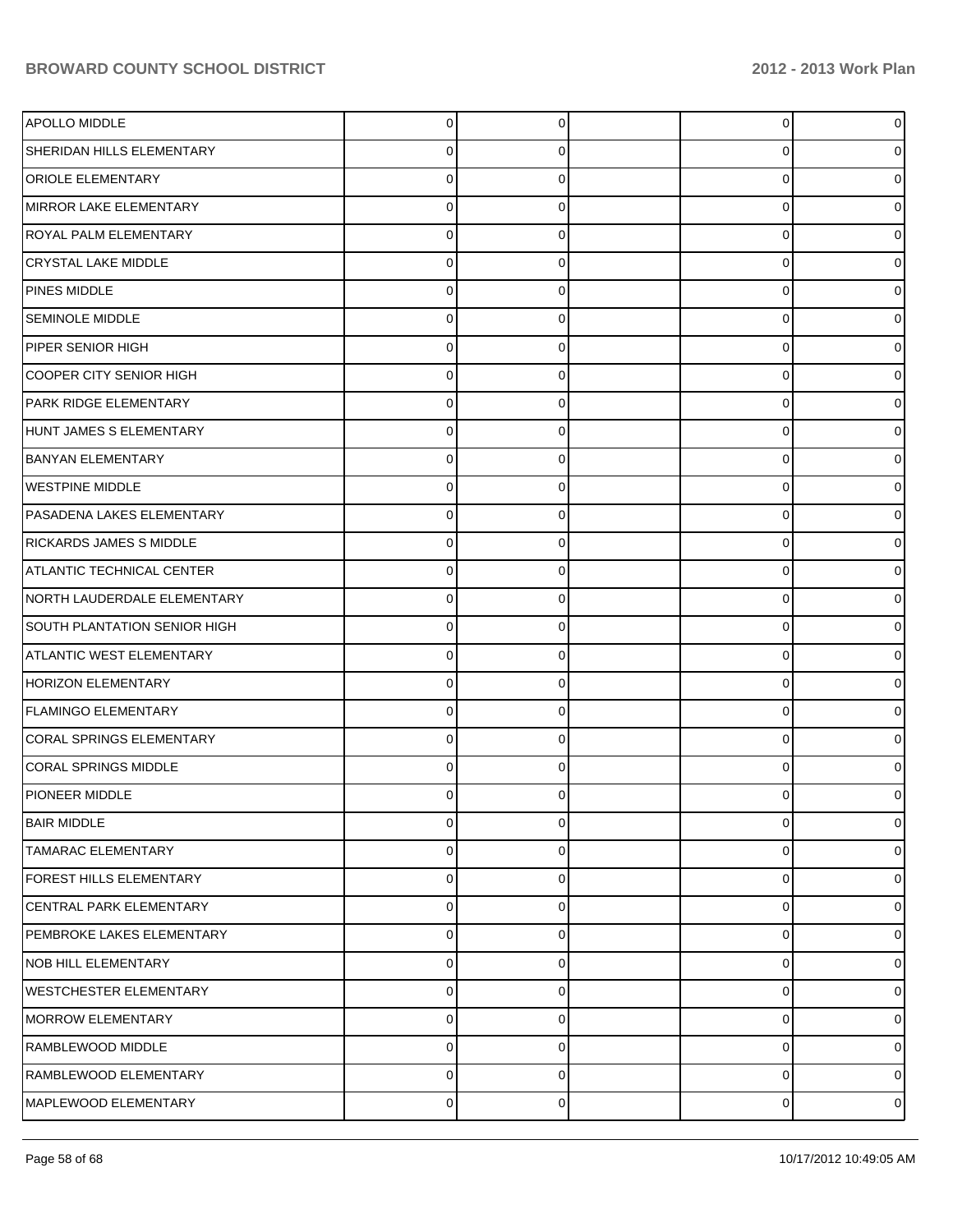| TARAVELLA J P SENIOR HIGH                 | $\Omega$    | 0        |   | $\overline{0}$<br>0 |
|-------------------------------------------|-------------|----------|---|---------------------|
| BROWARD FIRE ACADEMY (VO-TECH OFF CAMPUS) | 0           | 0        |   | 0<br>0              |
| <b>DAVIE ELEMENTARY</b>                   | 0           | 0        |   | 0<br>0              |
| PINEWOOD ELEMENTARY                       | $\Omega$    | 0        |   | 0<br>0              |
| <b>WESTERN SENIOR HIGH</b>                | $\Omega$    | 0        |   | 0<br>0              |
| <b>GRIFFIN ELEMENTARY</b>                 | 0           | 0        |   | 0<br>0              |
| PINES LAKES ELEMENTARY                    | 0           | 0        |   | 0<br>0              |
| <b>SEA CASTLE ELEMENTARY</b>              | 0           | 0        |   | 0<br>0              |
| <b>WELLEBY ELEMENTARY</b>                 | 0           | 0        |   | 0<br>0              |
| <b>RIVERGLADES ELEMENTARY</b>             | $\Omega$    | 0        |   | 0<br>0              |
| <b>SILVER LAKES MIDDLE</b>                | 0           | 0        |   | 0<br>0              |
| COUNTRY ISLES ELEMENTARY                  | $\Omega$    | 0        |   | 0<br>0              |
| YOUNG WALTER C MIDDLE                     | 0           | 0        |   | 0<br>0              |
| <b>STONEMAN DOUGLAS SENIOR HIGH</b>       | 0           | 0        |   | 0<br>0              |
| <b>RIVERSIDE ELEMENTARY</b>               | 0           | 0        |   | 0<br>0              |
| <b>CORAL PARK ELEMENTARY</b>              | $\Omega$    | 0        |   | 0<br>0              |
| <b>FOREST GLEN MIDDLE</b>                 | 0           | 0        |   | 0<br>0              |
| SANDPIPER ELEMENTARY                      | $\Omega$    | 0        |   | 0<br>0              |
| SILVER RIDGE ELEMENTARY                   | 0           | 0        |   | 0<br>0              |
| <b>WINSTON PARK ELEMENTARY</b>            | $\Omega$    | 0        |   | 0<br>0              |
| COUNTRY HILLS ELEMENTARY                  | $\Omega$    | 0        |   | 0<br>0              |
| <b>QUIET WATERS ELEMENTARY</b>            | $\Omega$    | 0        |   | 0<br>0              |
| HAWKES BLUFF ELEMENTARY                   | 0           | 0        |   | 0<br>0              |
| <b>TEQUESTA TRACE MIDDLE</b>              | 0           | 0        |   | 0<br>0              |
| <b>PARK SPRINGS ELEMENTARY</b>            | U           |          | U | 0                   |
| <b>INDIAN TRACE ELEMENTARY</b>            | 0           | $\Omega$ |   | 0<br>$\overline{0}$ |
| <b>EMBASSY CREEK ELEMENTARY</b>           | 0           | 0        |   | 0<br>$\overline{0}$ |
| <b>DREW ELEMENTARY</b>                    | 0           | 0        |   | 0<br>$\overline{0}$ |
| <b>CROSS CREEK SCHOOL</b>                 | 0           | 0        |   | 0<br>0              |
| PALM COVE ELEMENTARY                      | 0           | 0        |   | 0<br>$\overline{0}$ |
| YOUNG VIRGINIA S ELEMENTARY               | 0           | 0        |   | 0<br>0              |
| SAWGRASS ELEMENTARY                       | 0           | 0        |   | 0<br>$\overline{0}$ |
| DILLARD COMMUNITY CENTER (MUSEUM)         | $\mathbf 0$ | 0        |   | 0<br>01             |
| EVERGLADES ELEMENTARY                     | 0           | 0        |   | 0<br>$\overline{0}$ |
| CHAPEL TRAIL ELEMENTARY                   | $\mathbf 0$ | 0        |   | 0<br>$\overline{0}$ |
| MARSHALL THURGOOD ELEMENTARY              | 0           | 0        |   | 0<br>$\overline{0}$ |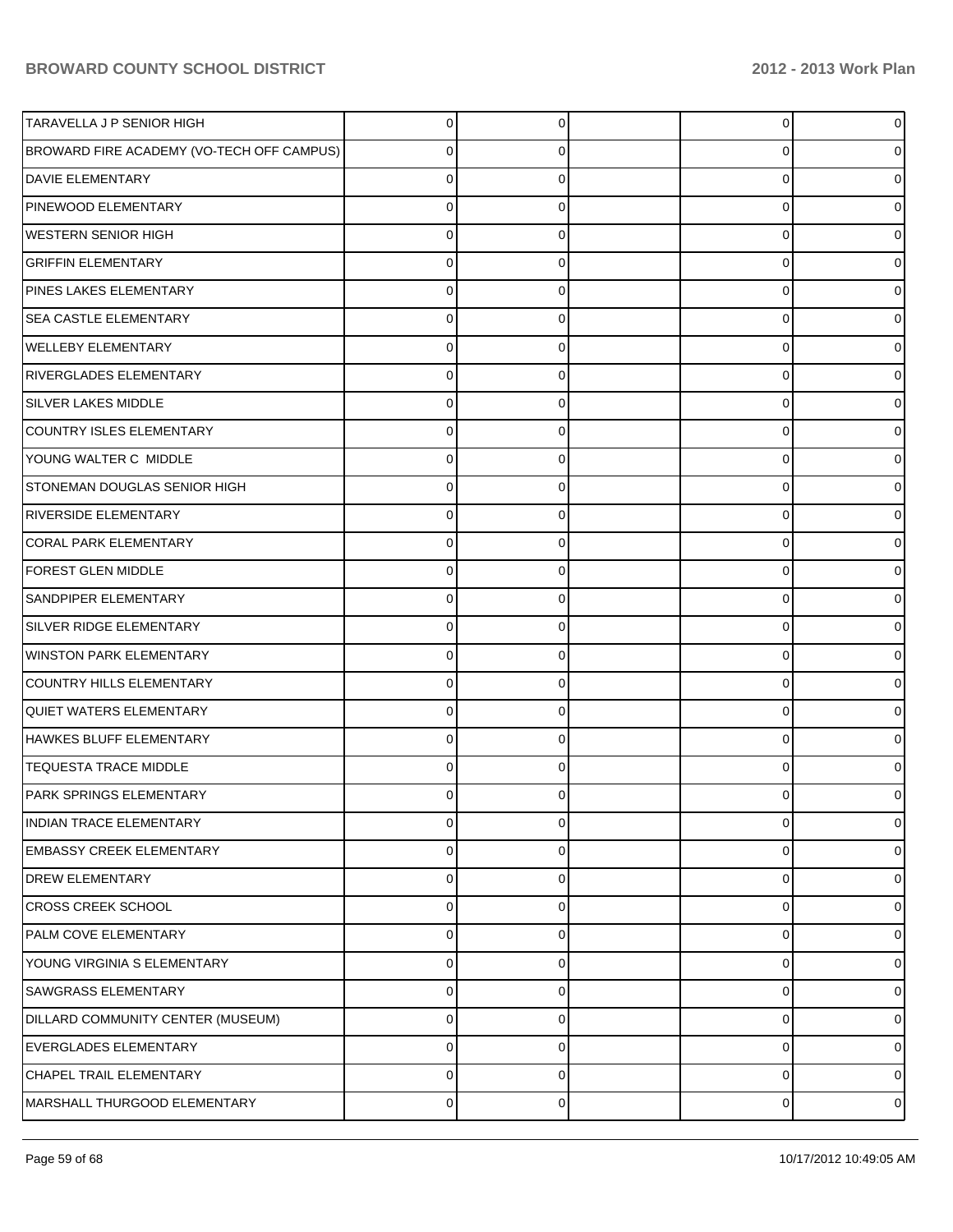| <b>SILVER TRAIL MIDDLE</b>               | $\overline{0}$ | 0        | $\overline{0}$ | 0 |
|------------------------------------------|----------------|----------|----------------|---|
| <b>EAGLE RIDGE ELEMENTARY</b>            | 0              | 0        | 0              |   |
| FLANAGAN CHARLES W SENIOR HIGH           | $\Omega$       | 0        | 0              |   |
| <b>SAWGRASS SPRINGS MIDDLE</b>           | 0              | 0        | 0              |   |
| <b>EAGLE POINT ELEMENTARY</b>            | 0              | 0        | 0              |   |
| <b>TRADEWINDS ELEMENTARY</b>             | 0              | 0        | 0              |   |
| <b>INDIAN RIDGE MIDDLE</b>               | 0              | 0        | 0              |   |
| SILVER PALMS ELEMENTARY                  | 0              | $\Omega$ | 0              |   |
| FOX TRAIL ELEMENTARY                     | $\mathbf 0$    | 0        | 0              |   |
| PANTHER RUN ELEMENTARY                   | $\mathbf 0$    | 0        | 0              |   |
| <b>SILVER LAKES ELEMENTARY</b>           | 0              | 0        | 0              |   |
| <b>LAKESIDE ELEMENTARY</b>               | 0              | $\Omega$ | 0              |   |
| <b>FALCON COVE MIDDLE</b>                | $\mathbf 0$    | 0        | 0              |   |
| LYONS CREEK MIDDLE                       | $\mathbf 0$    | 0        | 0              |   |
| <b>GATOR RUN ELEMENTARY</b>              | $\mathbf 0$    | 0        | 0              |   |
| PARKSIDE ELEMENTARY                      | $\mathbf 0$    | $\Omega$ | 0              |   |
| PARK TRAILS ELEMENTARY                   | 0              | 0        | 0              |   |
| COCONUT PALM ELEMENTARY                  | $\mathbf 0$    | 0        | 0              |   |
| PARK LAKES ELEMENTARY                    | 0              | 0        | 0              |   |
| CHALLENGER ELEMENTARY                    | $\mathbf 0$    | $\Omega$ | 0              |   |
| MILLENNIUM MIDDLE                        | $\Omega$       | 0        | 0              |   |
| NEW RENAISSANCE MIDDLE                   | $\mathbf 0$    | 0        | 0              |   |
| <b>CYPRESS BAY SENIOR HIGH</b>           | 0              | 0        | 0              |   |
| MONARCH SENIOR HIGH                      | $\mathbf 0$    | 0        | 0              |   |
| <b>ROCK ISLAND ELEMENTARY</b>            | 0              | 0        | 0              |   |
| ASHE JR ARTHUR MIDDLE                    | 0              | 0        | 0              | 0 |
| <b>WESTGLADES MIDDLE</b>                 | $\mathbf 0$    | 0        | 0              | 0 |
| <b>ENDEAVOUR PRIMARY LEARNING CENTER</b> | $\mathbf 0$    | 0        | 0              | 0 |
| MANATEE BAY ELEMENTARY                   | $\mathbf 0$    | 0        | 0              | 0 |
| <b>LIBERTY ELEMENTARY</b>                | $\mathbf 0$    | 0        | 0              | 0 |
| <b>SUNSET LAKES ELEMENTARY</b>           | $\mathbf 0$    | 0        | 0              |   |
| SILVER SHORES ELEMENTARY                 | $\mathbf 0$    | 0        | 0              | 0 |
| <b>EVERGLADES SENIOR HIGH</b>            | $\mathbf 0$    | 0        | 0              | 0 |
| CORAL GLADES HIGH SCHOOL                 | $\mathbf 0$    | 0        | 0              | 0 |
| HALLANDALE ELEMENTARY                    | $\mathbf 0$    | $\Omega$ | 0              | 0 |
| DAVE THOMAS EDUCATION CENTER-WEST        | $\overline{0}$ | 0        | 0              | 0 |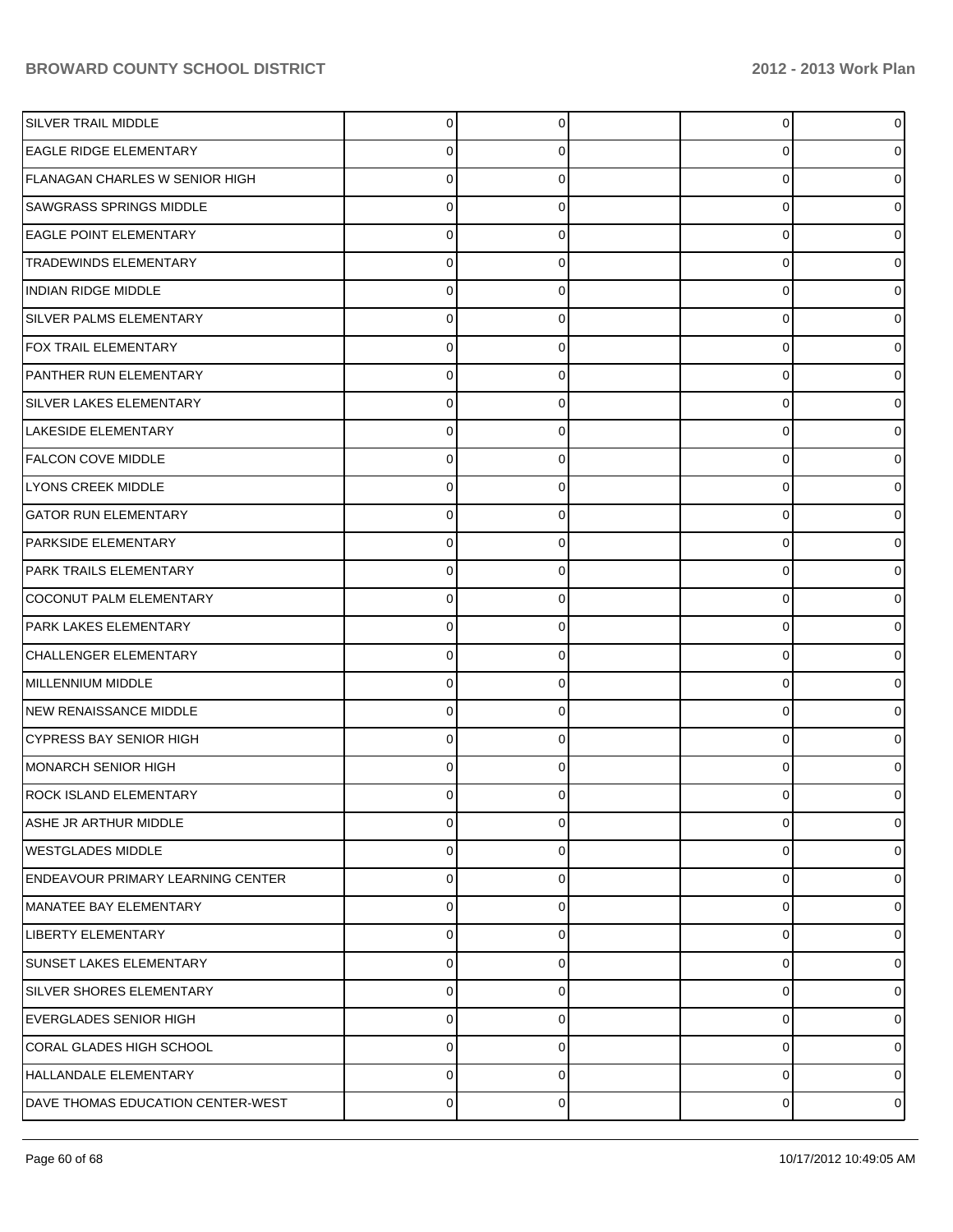| CORAL COVE ELEMENTARY            |  |  |    |
|----------------------------------|--|--|----|
| <b>IDOLPHIN BAY ELEMENTARY</b>   |  |  |    |
| <b>IGLADES MIDDLE</b>            |  |  | 0  |
| IWEST BROWARD HIGH SCHOOL        |  |  | 0  |
| CYPRESS RUN EDUCATION CENTER     |  |  | ΩI |
| <b>IHERON HEIGHTS ELEMENTARY</b> |  |  |    |
| <b>IDISCOVERY ELEMENTARY</b>     |  |  | ΩI |
| CORAL SPRINGS AQUATIC COMPLEX    |  |  | ΩI |
| BEACHSIDE MONTESSORI VILLAGE     |  |  |    |
|                                  |  |  | o  |

#### **Failed Standard Relocatable Tracking**

Relocatable units currently reported by school, from FISH, and the number of relocatable units identified as 'Failed Standards'.

Nothing reported for this section.

## **Planning**

#### **Class Size Reduction Planning**

**Plans approved by the school board that reduce the need for permanent student stations such as acceptable school capacity levels, redistricting, busing, year-round schools, charter schools, magnet schools, public-private partnerships, multitrack scheduling, grade level organization, block scheduling, or other alternatives.**

#### CLASS SIZE REDUCTION

Amendment 9 to the State Constitution, approved by Florida voters in November 2002, requires that the State Legislature provide funding for sufficient classrooms so that class sizes can be reduced to certain constitutional class size maximums. Amendment 9, Florida Statutes Sections 1003.03 and 1013.735, relate to the implementation of Amendment 9 and are collectively referred to herein as the "Class Size Legislation."

This legislation established non-Charter school class size limits at 18 students for Grades Pk-3, 22 students for Grades 4-8, and 25 students for Grades 9-12, and was designed to be implemented in three phases. For fiscal years:

-- 2003-04 through 2005-06, class size average was set at the District level;

-- 2006-07 through 2009-10 (revised as of May 2009), class size average was set at the school level; and

-- 2010-11 and thereafter, class size will be calculated at the individual classroom level

The 2010 Legislature provided that Charter schools shall be in compliance with Florida Statutes Section 1003.03, relates to maximum class size, except that the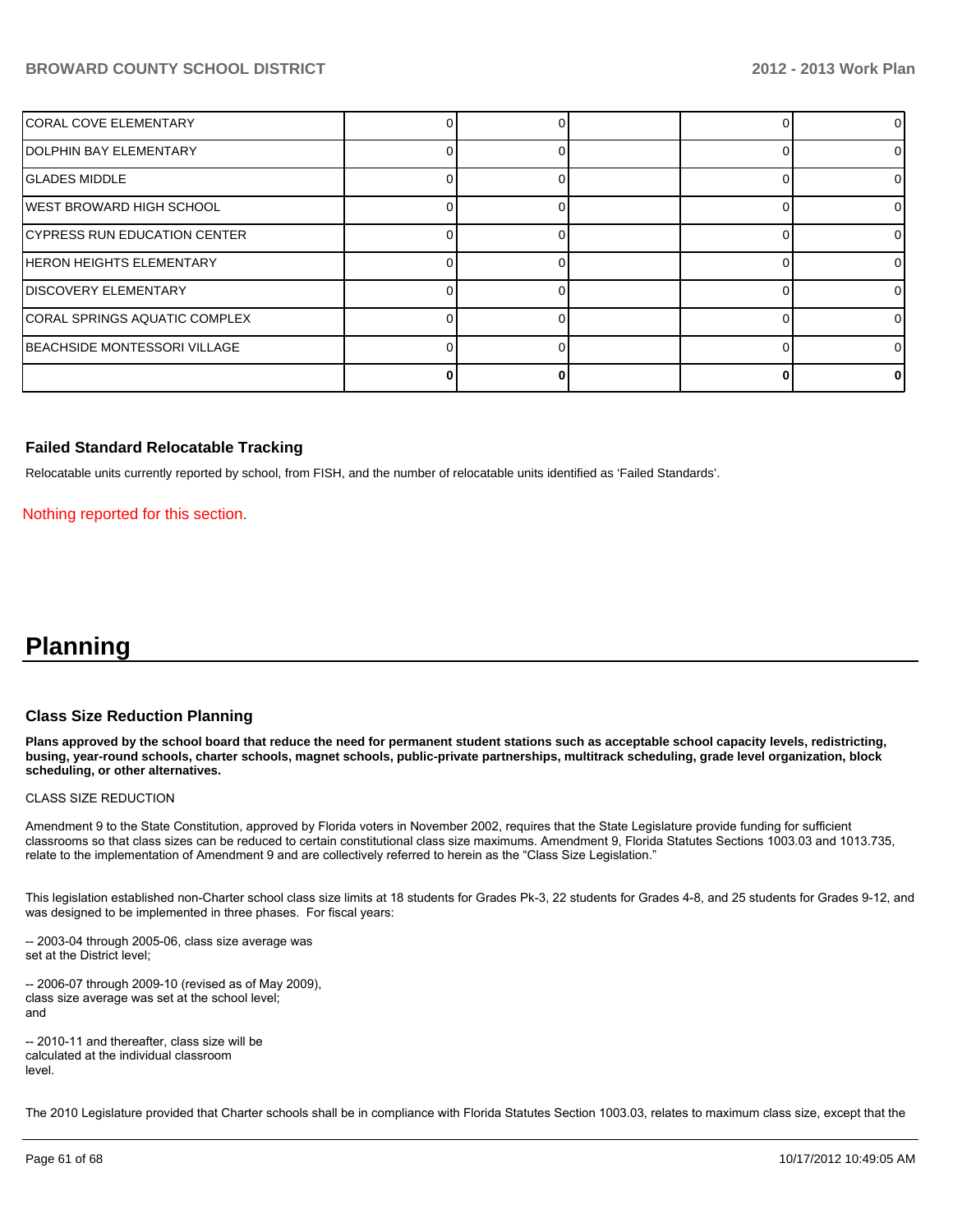calculation shall be the average at the school level by grade grouping.

Prior to 2010-11, the District achieved compliance during all vears except for 2006-07. In 2007, the Superintendent established the Class Size Reduction Action Committee (CSRAC) to address compliance and prepare the District for period-by-period implementation. The CSRAC is comprised of representatives from the following departments or entities of interest in the District: Schools, Area Offices, Facilities, Boundaries, Budget, Curriculum, Human Relations, and Instructional Staffing.

Continued State budget issues, and a failed attempt in 2009 to provide district scheduling flexibility, inclined the State Legislature during the 2011 Legislative session to redefine the term "core-curricula courses." Under the revised bill, core courses are courses specified by grade levels, subjects measured by State assessments, high school graduation requirements, subgroups of students, and include:

-- Language arts/reading, mathematics, social studies, and science courses in prekindergarten through grade  $3$ :

-- Courses in grades 4 through 8 in subjects that are measured by state assessment at any grade level and courses required for middle school promotion:

-- Courses in grades 9 through 12 in subjects that are measured by state assessment at any grade level;

-- Courses that are specifically identified by name in statute, as required for high school graduation, and that are not measured by State  $\overline{\mathsf{a}}$ ssessments, excluding any extracurricular courses;

-- Exceptional student education courses; and

-- English for Speakers of Other Languages (ESOL) courses

The Florida Department of Education (FDOE) noted that in 2010-11, there were 849 core courses. Under the legislation approved in May 2011, there were 298 core courses. During the 2012 legislative session, further refinement of the core course list continued. The decrease in core courses from 2010-11, was primarily due to the reclassification to non-core status of foreign languages, honors and advanced courses at the middle and secondary grade levels, courses without state assessments, and courses that are not required for graduation at the middle and high school level. During spring 2012, the FDOE added approximately 38 courses (primarily related to Credit Recovery) to the core course code listing.

#### Class Size Reduction Non-Compliance Consequences

The Class Size Legislation continues to require each School Board to consider implementing various policies and methods to meet these constitutional class sizes, including encouraging dual enrollment courses, encouraging the Florida Virtual School, maximizing instructional staff, reducing construction costs, using joint-use facilities, implementing alternative class scheduling, redrawing attendance zones, implementing evening and multiple sessions, and implementing yearround and non-traditional calendars. During 2012-13, Broward plans to continue with implementation of these options, according to the State's quidelines, as appropriate.

Accountability provisions put into place during the 2011 Legislative session provide the following:

-- Compliance determination continues to be based on the October student enrollment survey;

-- A reduction calculation to class size funding for non-compliant districts, which can be adjusted for good cause;

-- A reallocation bonus of up to five percent of the base student allocation for compliant districts, not to exceed 25 percent of the reduced funds;

-- An add-back of the remaining 75 percent of the reduced funds, if districts submit a plan to meet the requirements by October of the subsequent year; and

-- Authorization of virtual instruction programs as an option to meet class size requirements.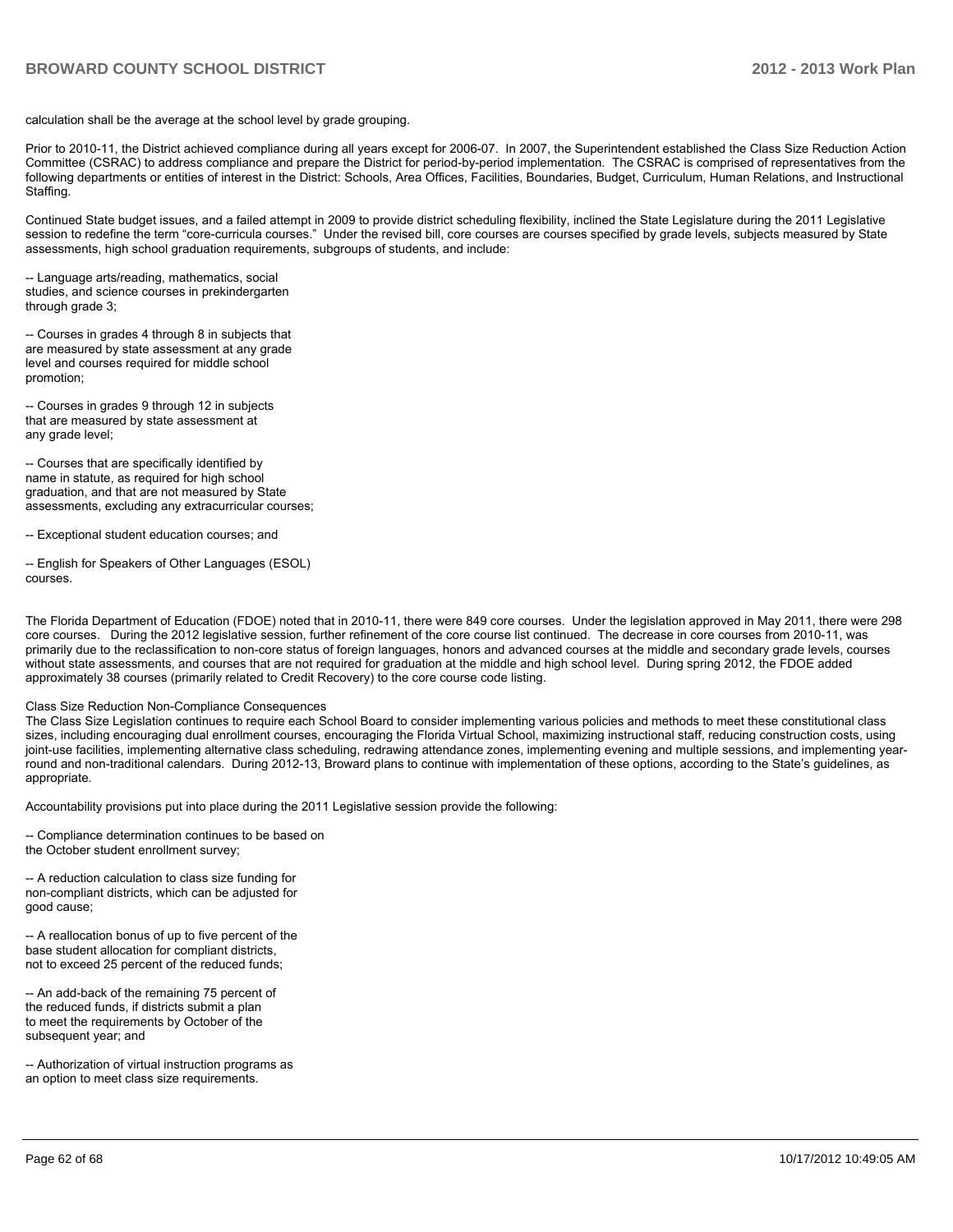During the 2011-12 school year, the FDOE implemented a one-time rule in which a District could not be fined for more than half the State's total fine.

Under the 2011 bill, a timeframe was specified for satisfying and maintaining class size maximums, with specific exceptions of an extreme emergency beyond the district's control and when a student enrolls after the October survey period. Based on a school district's determination that not assigning the student would be impractical, educationally unsound, or disruptive to student learning, a student could be assigned to an existing class that temporarily exceeds the class size maximums. However, the additional number of students, who can be assigned to a teacher above the maximum may not exceed in Grades Pk-3 three students above the maximum: and in Grades 4-12 five students above the maximum. This temporary exception is also contingent upon a district school board developing. and filing a plan with the FDOE by February 12th, that provides that a school will be in full compliance with the maximum class size requirements by the following vear's October student membership survey.

#### OPTIONS FOR REDUCING CAPACITY

Broward County Schools evaluates options to optimize the usage of educational facilities within the District. Each year the District undergoes an extensive boundary process and considers the effectiveness of programs that are being utilized impacting school capacity.

Boundary Process: Each year the District undergoes a boundary process that considers the demographic changes in student populations, available and future facility capacity, programming components, as well as the diversity and feeder patterns at each school. As part of the annual boundary process the District relies on input on the Superintendent's boundary recommendations from the communities and stakeholders. Through the boundary process, every effort is made to maintain equal educational opportunities.

Enrollment capping: Enrollment capping has been used successfully as a temporary measure to control enrollment at schools until permanent school capacity becomes available

Flexible Scheduling: Broward County Schools has utilized flexible schedules for schools successfully. A multi-track schedule can accommodated up to 120% of the school's permanent capacity. The community was content with the multi-track scheduling and has shown increases in student achievement, attendance and less discipline situations. The District has continued to utilize this method to increase the utilization of schools.

Grade Level Organization: Various grade level configurations are examined to reduce capacity. Presently we have one primary school with grade levels of K-3 and one combination school with grade levels of K-8. Some schools have utilized off campus annexes as temporary facilities while permanent capacity is being built.

High School Options: Dual enrollment gives high school juniors and seniors the opportunity to take college level courses and receive credits towards high school graduation. If a student qualifies for this it can free up capacity while benefiting student achievement. The early admissions and 18 credit diploma option allows for high school students to apply for early graduation, which will also relieve enrollment at our high schools.

Other Alternatives: Broward County Schools has also been using creative alternative methods to assist in distributing the student population by allowing parents and students the choice of school assignment. Some examples are:

-- Magnet Schools: The District offers magnet programs in several locations largely in schools where space is available. These programs offer a thematic educational program; which entices students/parents to choose a school and fill available seats. They have been a popular choice alternative option. For more information visit: www.browardschoolsmagnetprograms.com

-- Broward Virtual School: Broward Virtual School offers equitable access to high quality, individualized education, through the Internet and other distance learning technologies to middle and high school students in Broward County. This virtual environment provides flexibility of time and location, and promotes development of the skills, the attitudes, and the self-discipline necessary to achieve success in the 21st century. Broward Virtual School offers students part-time and full-time enrollment with the opportunity to earn a standard high school diploma entirely online. For more information visit: www.bved.net

-- Charter Schools: The district has led the state in the number of students attending charter schools. During the 1999-00 school vear  $3.\overline{8}73$  students attended charter schools. Since that time charter school enrollment has increased an additional 25,616 students, enrolling a total of 29,489 students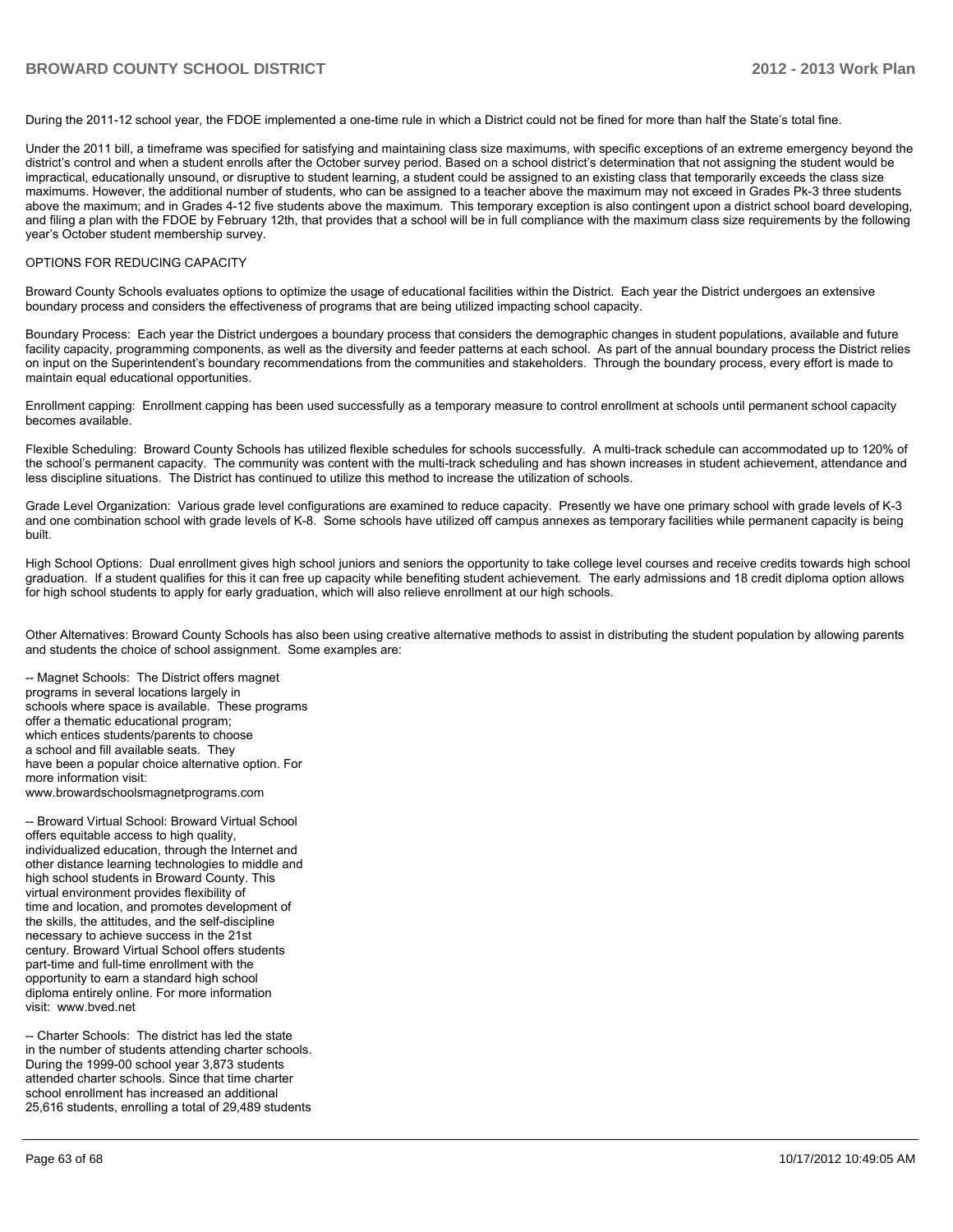during the 2011-12 school year.

#### **School Closure Planning**

#### **Plans for the closure of any school, including plans for disposition of the facility or usage of facility space, and anticipated revenues.**

#### SCHOOL REALIGNMENT AND CONSOLIDATION

(from the September 15, 2011 School Board Workshop -- Board Retreat/Workshop Summaries)

Before the discussion began, the School Board Members and staff stated that they realize the school realignment and consolidation is a very sensitive discussion and this workshop is the first of such conversations. This is not something that is decided in one day, but one that must have community involvement and thorough investigation.

The historical and projected enrollment for the past five years and future enrollment was reviewed. This year Broward County has lost, 4,889 students. This figure comes from the total 2011-12 tenth day of enrollment as reported from the District's TERMS student Information System on 9/2/2011. There are many reasons for the reduction of enrollment. Many parents have decided to enroll their children in charter schools. Also, the economic times, the many foreclosures, and loss of employment have caused families to move from the area.

It is a recommendation from the Broward Teachers Union and the Community Budget Task force to realign and consolidate schools.

Due to the many legislative changes, Policy 5000, Adequate Educational Facilities, Designation of Schools and Attendance Areas, Development if Positive Alternatives to Accommodate Growth, To Keep Schools Open, and to Eliminate, Consolidate, or Re-Purpose Schools, will need to be revised. There are other regulations and compliance issues that must be adhered to, such as: the Interlocal Agreement. Citizens Concerned About Our Children (CCC), Class Size Reduction, Reduction of Portables, Hurricanes, 5 year DEFP, transportation, and collective bargaining, to name a few.

Since 1964 schools have been closed or repurposed in Broward County. A complete list of the schools can be found in the material for this workshop presentation. Thirty-three percent of Florida school districts have consolidated schools during the last five vears. This consolidation represents sixty schools, of these three were charters. There are projected savings, but there is also a transportation, maintenance, and employee cost that must be considered. The Board would rather repurpose a school to attract students back to the School District and find creative ways to bring back our students to public schools. Staff is requested to look at other districts to see what they have used as a model, such as: a historical facility, employment center, or a charter school, something that the community would want to be a part of. It is critically important that the community is involved. The School District must be sensitive to all communities and know that not one community is being targeted.

It was suggested that staff go out to communities to find out what the School District can do to increase enrollment. By having more enrollment and more FTE dollars, schools have more equity. It is important to have these conversations with communities at an early stage and to not make assumptions. Staff is requested to start this process with communities as soon as possible. The School District is doing everything possible to not close schools and want to attract students back to our schools .Staff is requested to work on marketing and public relations to see how we look at this and how we present ideas to the community. The audience had suggestions to repurpose a school.

-Creating a middle vocational school available to all of the District and partner with businesses, which would feed into the other vocational schools.

-Include homeowners associations in the community discussions.

-Think of job opportunities.

-Create a jobs training center and become a community partner.

-VPK programs should be expanded.

The School Board Members and staff wanted to be perfectly clear that at this point there are no schools that have been determined to repurpose or consolidate. Today's discussion viewed the issues that needed to be addressed regarding this process. This is an ongoing process that the Board and staff will be reviewing  $for \space$ come time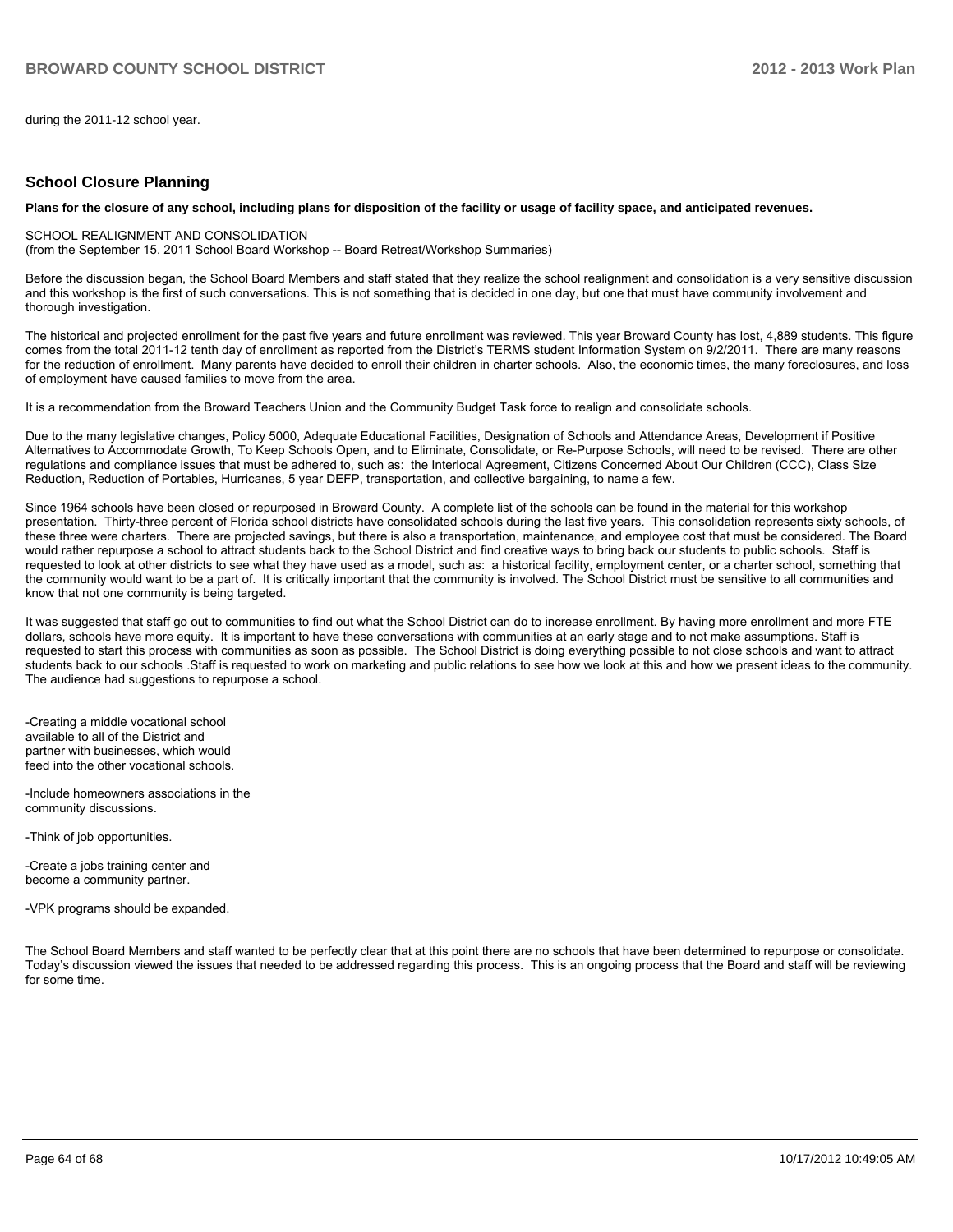Five Year Survey - Ten Year Capacity **10/17/2012** BROWARD COUNTY SCHOOL DISTRICT

**Schedule of capital outlay projects projected to ensure the availability of satisfactory student stations for the projected student enrollment in K - 12 programs for the future 5 years beyond the 5-year district facilities work program.**

No items meet the criteria.

Five Year Survey - Ten Year Infrastructure **10/17/2012** BROWARD COUNTY SCHOOL DISTRICT

**Proposed Location of Planned New, Remodeled, or New Additions to Facilities in 6 thru 10 out years (Section 28).**

#### No items meet the criteria.

**Plans for closure of any school, including plans for disposition of the facility or usage of facility space, and anticipated revenues in the 6 thru 10 out years (Section 29).**

No items meet the criteria.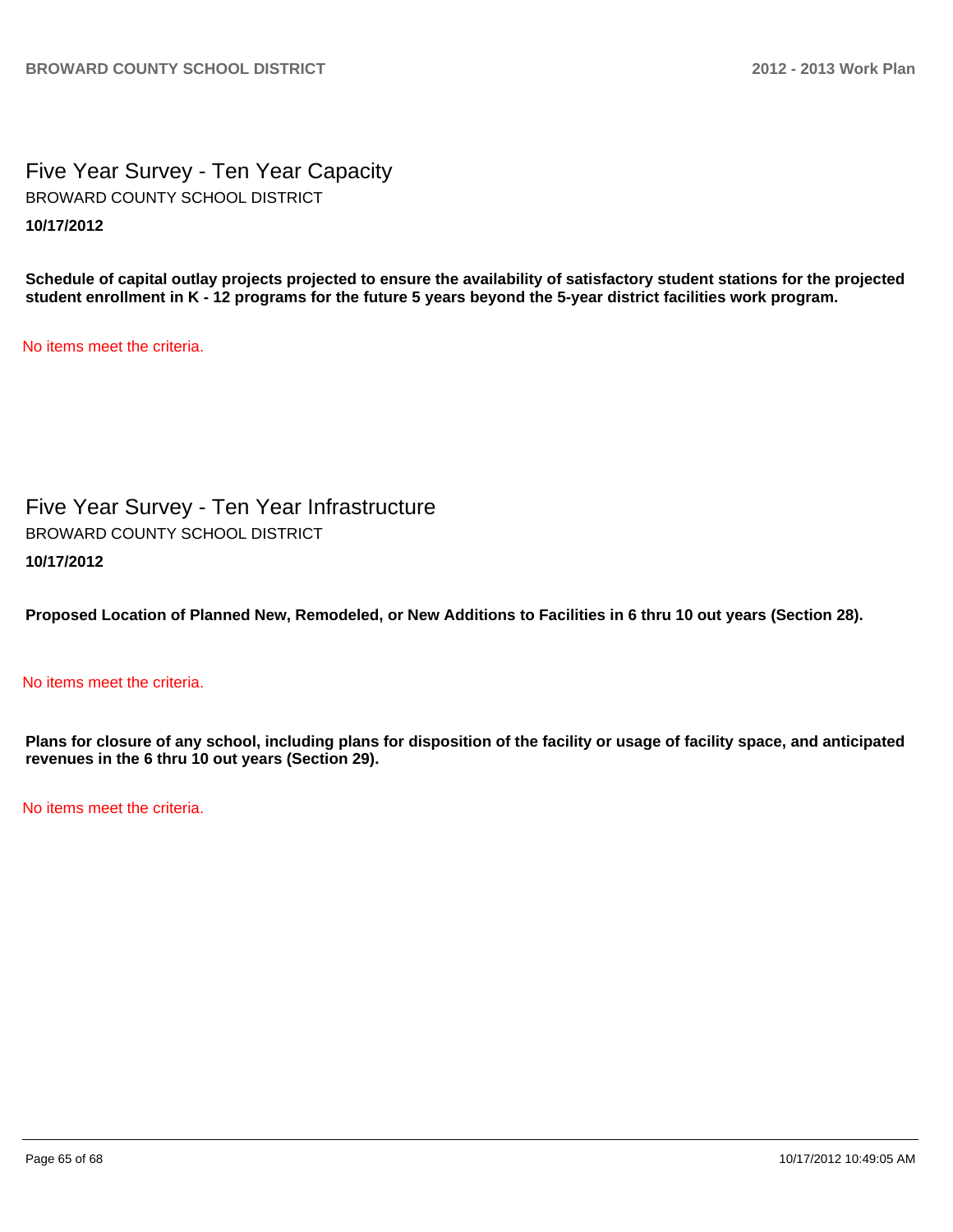Five Year Survey - Ten Year Maintenance **10/17/2012** BROWARD COUNTY SCHOOL DISTRICT

**District projects and locations regarding the projected need for major renovation, repair, and maintenance projects within the district in years 6 - 10 beyond the projects plans detailed in the five years covered by the work plan.**

No items match the criteria.

## Five Year Survey - Ten Year Utilization

BROWARD COUNTY SCHOOL DISTRICT

**10/17/2012**

**Schedule of planned capital outlay projects identifying the standard grade groupings, capacities, and planned utilization rates of future educational facilities of the district for both permanent and relocatable facilities.**

| <b>Grade Level</b><br><b>Projections</b> | <b>FISH Student</b><br><b>Stations</b> | <b>Actual FISH</b><br>Capacity | Actual<br><b>COFTE</b> | Actual<br><b>Utilization</b> | Actual new<br><b>Student</b><br>Capacity to be<br>added/remove | Projected<br><b>COFTE</b> | Projected<br><b>Utilization</b> |
|------------------------------------------|----------------------------------------|--------------------------------|------------------------|------------------------------|----------------------------------------------------------------|---------------------------|---------------------------------|
| Elementary -<br><b>IDistrict Totals</b>  | 127,062                                | 127,062                        | 108,672.72             | 85.53 %                      | 9,650                                                          | 115,803                   | 84.71%                          |
| Middle - District<br>Totals              | 72,817                                 | 65,538                         | 54,201.01              | 82.70 %                      | 3,336                                                          | 49,820                    | 72.33 %                         |
| High - District<br>Totals                | 88,316                                 | 83,752                         | 67,748.72              | 80.89%                       | 5,841                                                          | 59,449                    | 66.35 %                         |
| Other - ESE, etc                         | 16,856                                 | 12,129                         | 4,065.73               | 33.52 %                      |                                                                |                           | 0.01%                           |
|                                          | 305,051                                | 288,481                        | 234,688.18             | 81.35 %                      | 18,828                                                         | 225,073                   | 73.24 %                         |

**Combination schools are included with the middle schools for student stations, capacity, COFTE and utilization purposes because these facilities all have a 90% utilization factor. Use this space to explain or define the grade groupings for combination schools.**

No comments to report.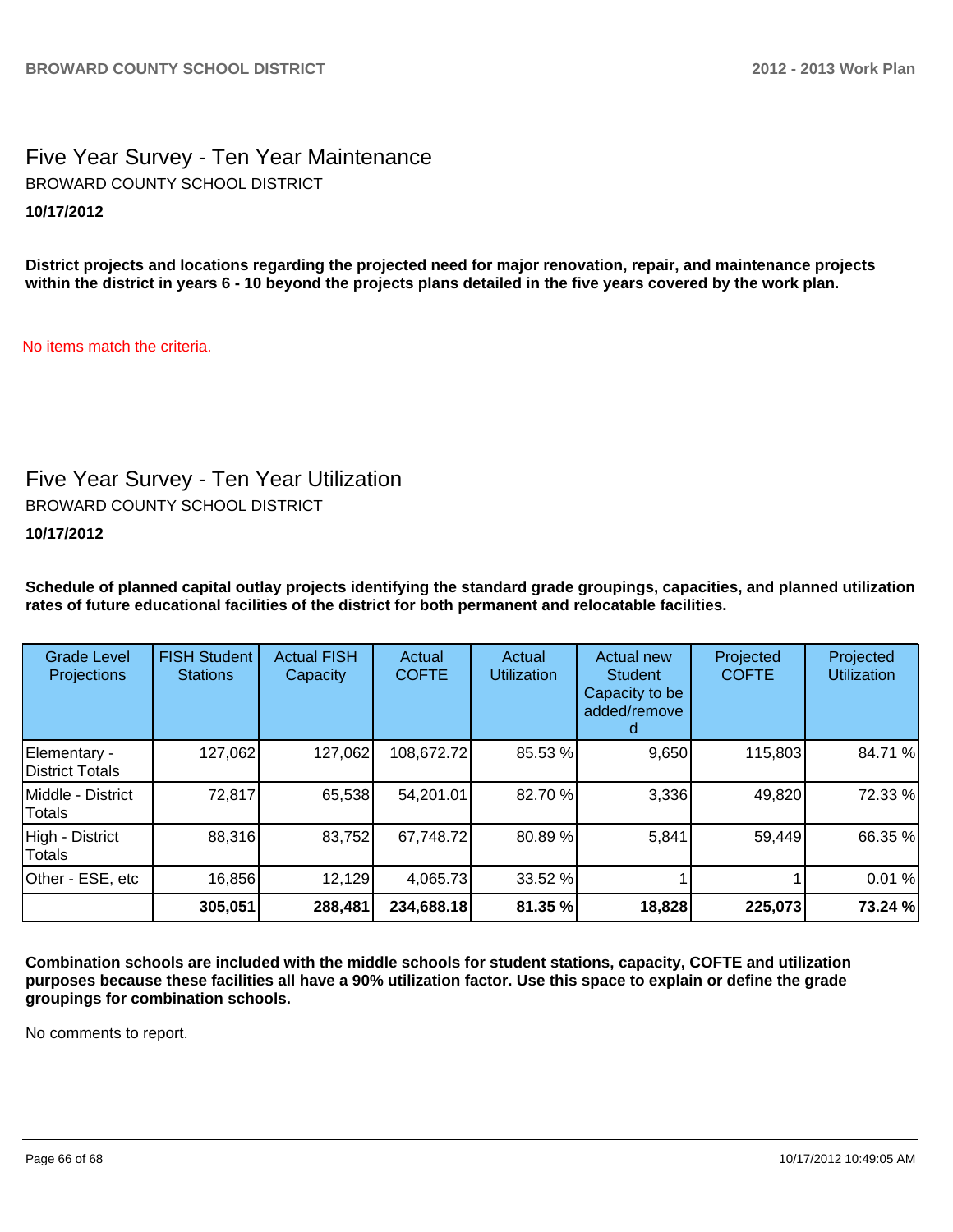Five Year Survey - Twenty Year Capacity **10/17/2012** BROWARD COUNTY SCHOOL DISTRICT

**Schedule of capital outlay projects projected to ensure the availability of satisfactory student stations for the projected student enrollment in K - 12 programs for the future 11 - 20 years beyond the 5-year district facilities work program.**

No items match the criteria.

Five Year Survey - Twenty Year Infrastructure BROWARD COUNTY SCHOOL DISTRICT

**10/17/2012**

**Proposed Location of Planned New, Remodeled, or New Additions to Facilities in the 11 through 20 out years (Section 28).**

No items meet the criteria.

**Plans for closure of any school, including plans for disposition of the facility or usage of facility space, and anticipated revenues in the 11 through 20 out years (Section 29).**

No items meet the criteria.